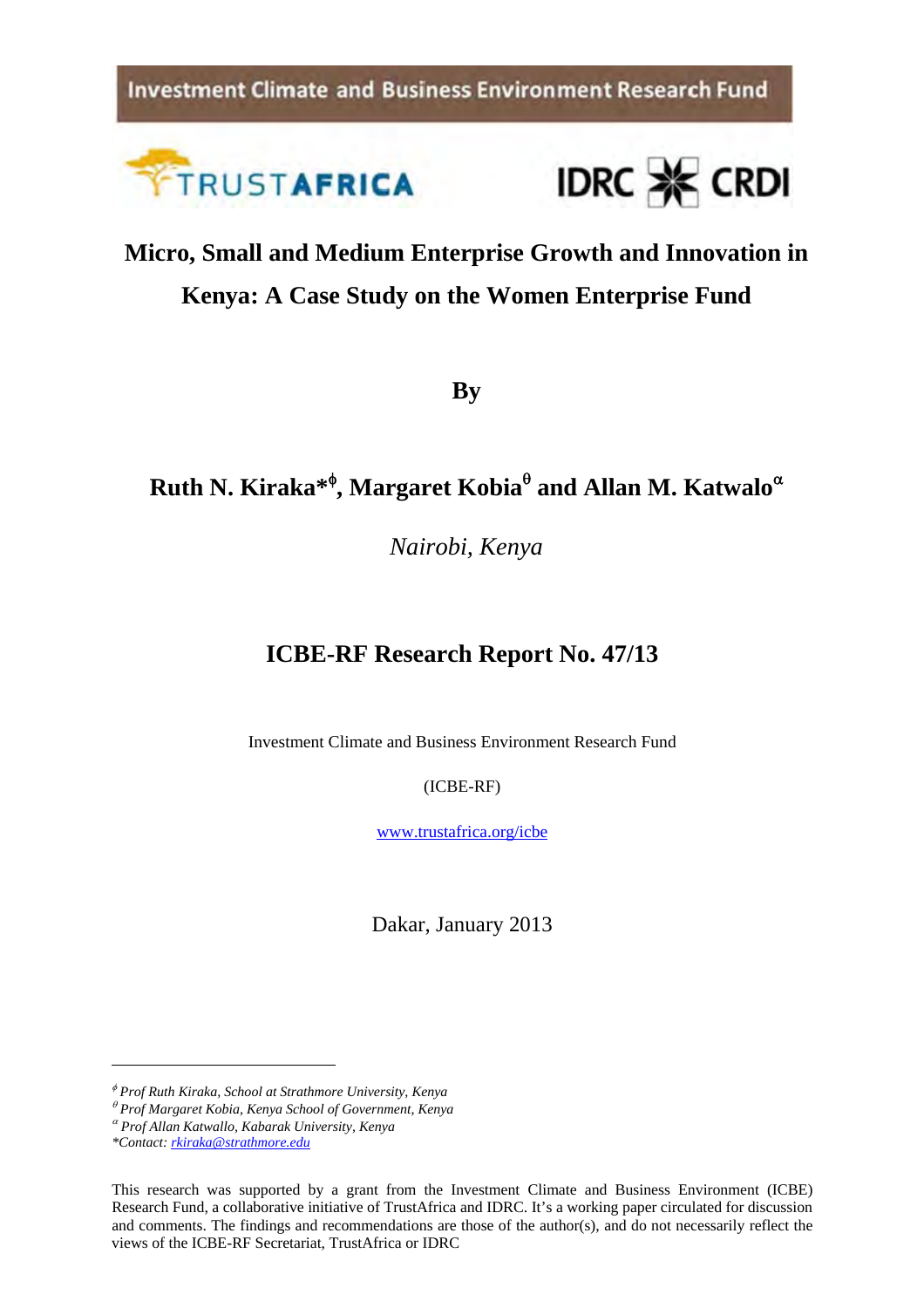#### **Abstract**

This study sought to examine the growth and innovation in micro, small and medium enterprises in Kenya by assessing the performance of the Women Enterprise Fund (WEF) on these dimensions. The WEF, a Government of Kenya initiative, aims to develop and grow women-owned MSMEs. Five years since its inception in 2007, it is imperative to establish whether the Fund is achieving its objectives in reaching the intended beneficiaries with the right kind of funding and support. Using a mixed method approach, comprising qualitative and quantitative methodologies, the study examined the performance of the Fund at the micro, meso and macro levels. Fourteen constituencies in four Counties – Kakamega, Nairobi, Nakuru and Nyeri – were purposively selected. Stratified random sampling (the strata being the borrowing stream) of the entrepreneurs was used to ensure representativeness of the sample. Questionnaires were used in the survey of women owned MSMEs in combination with in-depth interviews and focus group discussions with selected respondent groups. Quantitative data were analysed using SPSS. Descriptive results show the extent of growth and innovation in the post loan period. Multivariate regression analysis sought to empirically establish the determinants of growth and innovation among women owned enterprises. Logistic regression models for the selected measures of growth and innovation were estimated using the maximum likelihood estimation technique. Qualitative data were content analysed for emerging themes and patterns which formed the basis for discussing study findings.

Study findings show that although the general indicators reflect positive growth among women owned businesses in terms of total business worth, turnover, gross profit and number of employees, they obscure incidences of stagnation or decline in growth. Incidences of decline or stagnation were significant at between 15 to 30 percent across the four measures. The most common form of innovation was observed in the change or addition of new products in the post loan period. Innovations in terms of services, markets and sources of raw materials were, however, less common among women owned enterprises. The study finds no evidence of significant differences in growth and innovation among enterprises across geographical regions, borrowing stream and age groups. Overall, entrepreneur characteristics such as age, marital status, level of education and family size were poor determinants of growth. Business characteristics such as location, the person who manages the businesses and the age of the loans, were significant determinants of growth in the number of employees. Growth in number of employees is considered a critical proxy for the other forms of growth in terms of total business worth, turnover and gross profit. From the findings, locating an enterprise in an urban area increased the likelihood that the business would either stagnate on decline in its number of employees and gross profit. Urban decline on these indicators was partly attributed to heightened competition among low-end enterprises which characterise most women owned ventures in urban slums and informal settlements.

Similar to the case in growth, entrepreneur characteristics of age, marital status, level of education and family size were poor determinants of business innovation. Only some of the business characteristics, growth factors and innovation factors were found to be significant determinants of innovation. Overall, women owned enterprises in urban areas lack the expected 'urban advantage' in terms of growth and innovation.

The most widely provided complementary service was training which was accessed by one half of women entrepreneurs in the study. Other common complementary services included general education and awareness on how to run business and business progress monitoring. Although reported in interviews and group discussions, the following complementary services were rarely offered: networking, exhibitions, export promotion and product certification, supplementary loans, mobile banking and overdrafts. From the findings, it can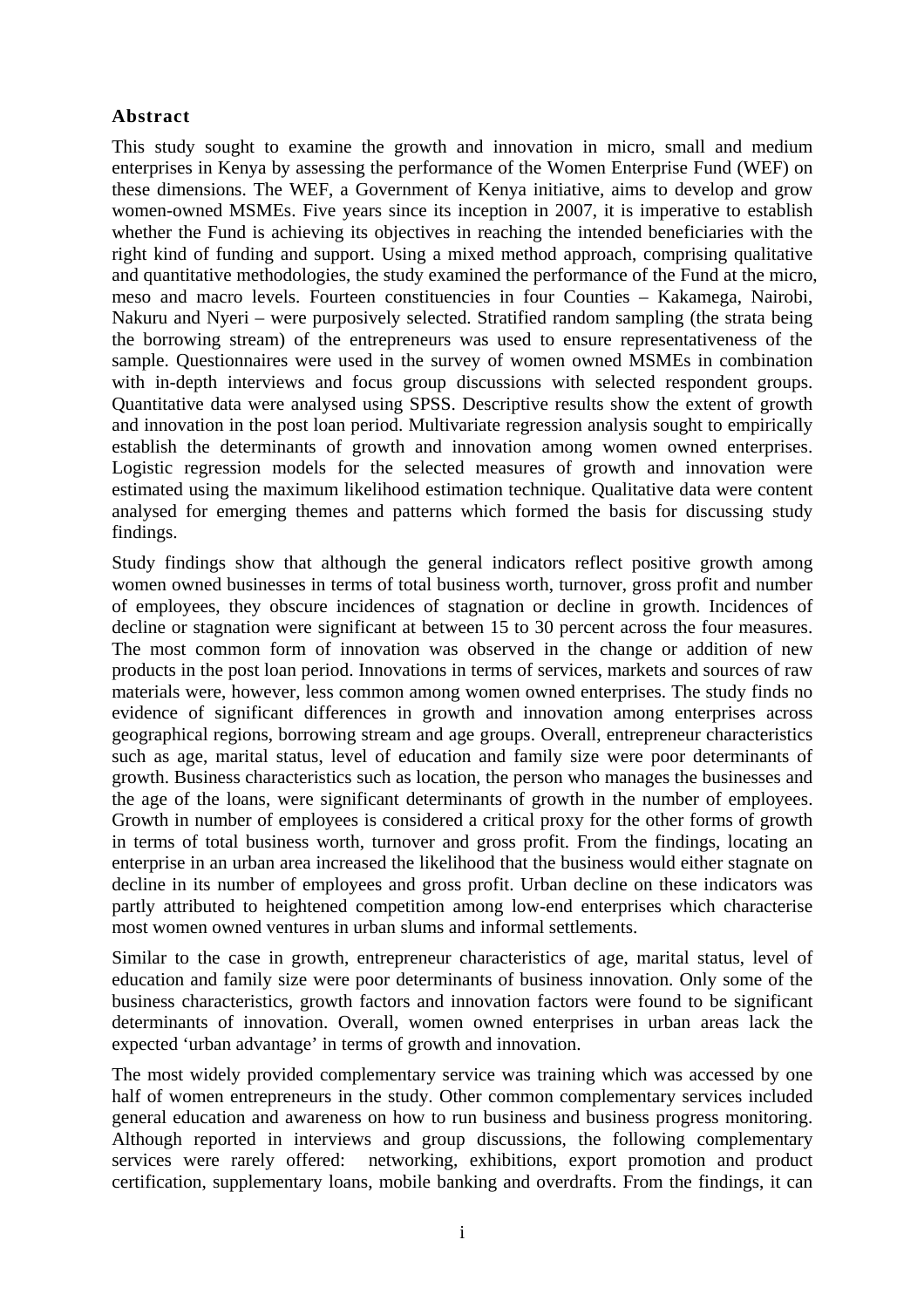be deduced that besides training, few complementary services were available to the majority of women borrowers of the WEF loans at a level that could meaningfully sustain businesses on the growth path and spur innovations.

The Fund continued to face numerous challenges at the WEF secretariat, lender and borrower levels. The main challenges at the Fund level included inadequate WEF field personnel, inadequate fieldwork facilitation, low loan amounts, delays in disbursements and an inefficient multi-layered Fund structure. High cost of loan administration, competition with commercial bank products, poor dissemination of information, high demand/limited scope of coverage, lack of distinct product branding, lack of individual choices in group lending, high default rates, bureaucratic processes and limited business monitoring were the main challenges at lender level. For the borrowers, the challenges included limited and shrinking markets/competition, lack of business knowledge, misconception about the purpose of the Fund, diversion of the funds, low literacy among segments of women borrowers, lack of loan securities and domestic interference. To reform the Fund in a way that enhances its quality, service delivery and sustainability, as well as the growth and innovation of the enterprises, the study recommends that there should be: improved field level staffing at WEF, improved business monitoring, allocation of more resources to field teams, provision of individual loans, increase in amounts of loans, enhanced and standardised training, development of legal framework for default recoveries, increased funding to the CWES stream, business incubators for start-ups, enhanced revolving funds, rationalization of administrative costs, increase in the number of loan holding banks, timely disbursement of the funds and simplification of the application process.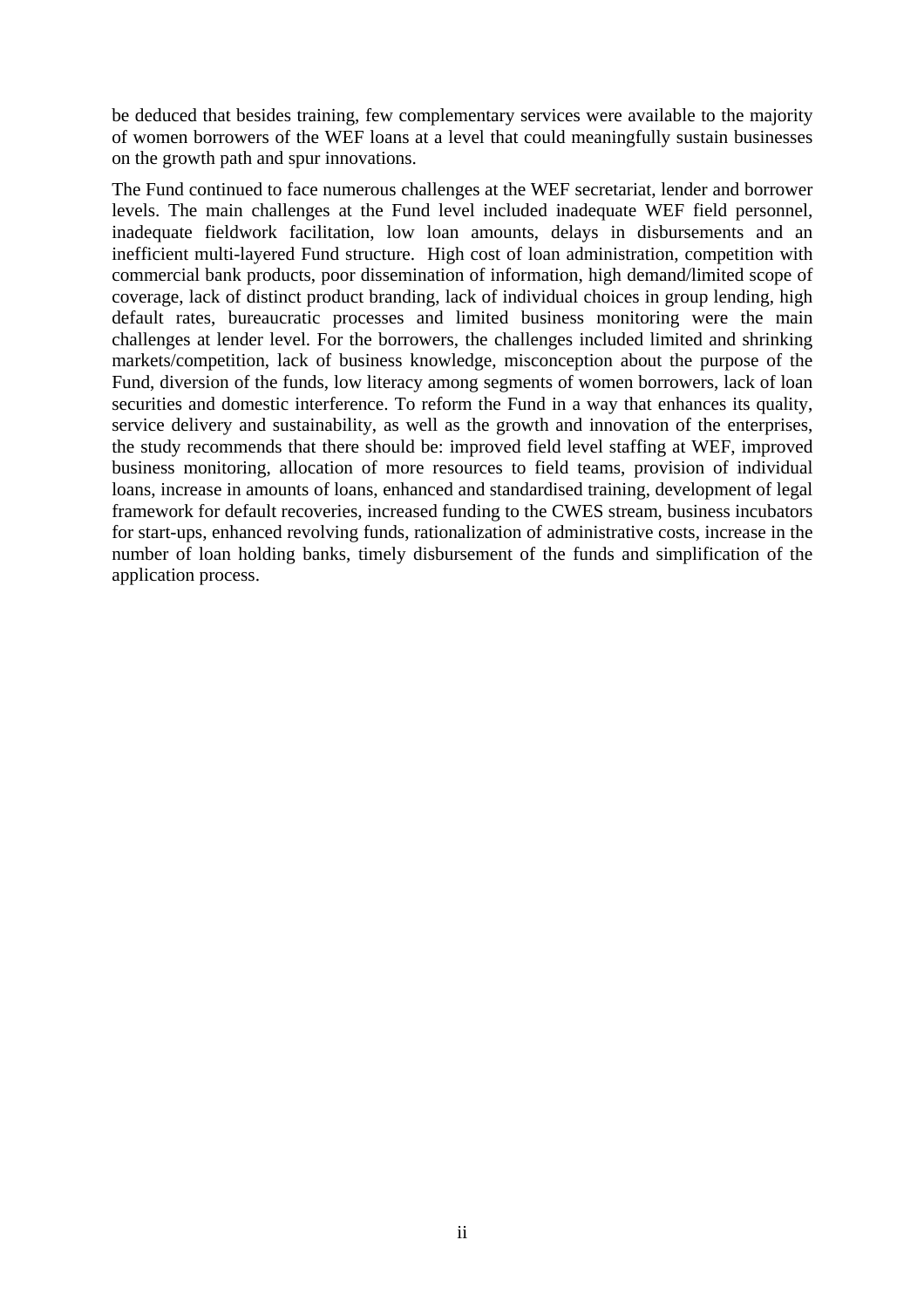#### **Acknowledgements**

The research team would like to say a word of thank you to all those who made this research possible. We would like to most sincerely thank the Investment Climate and Business Environment Research Fund (ICBE- RF) for awarding us the research grant to conduct this study.

Special thanks go to the Women Enterprise Fund, and more specifically the Chief Executive Officer, Mr. S.T. Wainaina for endorsing the study and providing the necessary logistical and moral support. Additionally, we would like to thank all the Women Enterprise Fund managers and officers who assisted us with information, access to the women entrepreneurs and participated in the study as respondents. We also thank most sincerely the 72 research assistants who worked diligently to ensure we were able to collect all the data in a relatively short period of time.

We are also very grateful to the over 900 respondents who participated in the study with enthusiasm and provided us with the necessary data. We say a big thank you.

Lastly a word of thanks to Mr. Daniel Oliech our senior researcher on the project for his work in data entry, analysis and working with us to prepare the research report.

To all of you, may the Good Lord richly bless you even as we work together to empower our women both socially and economically.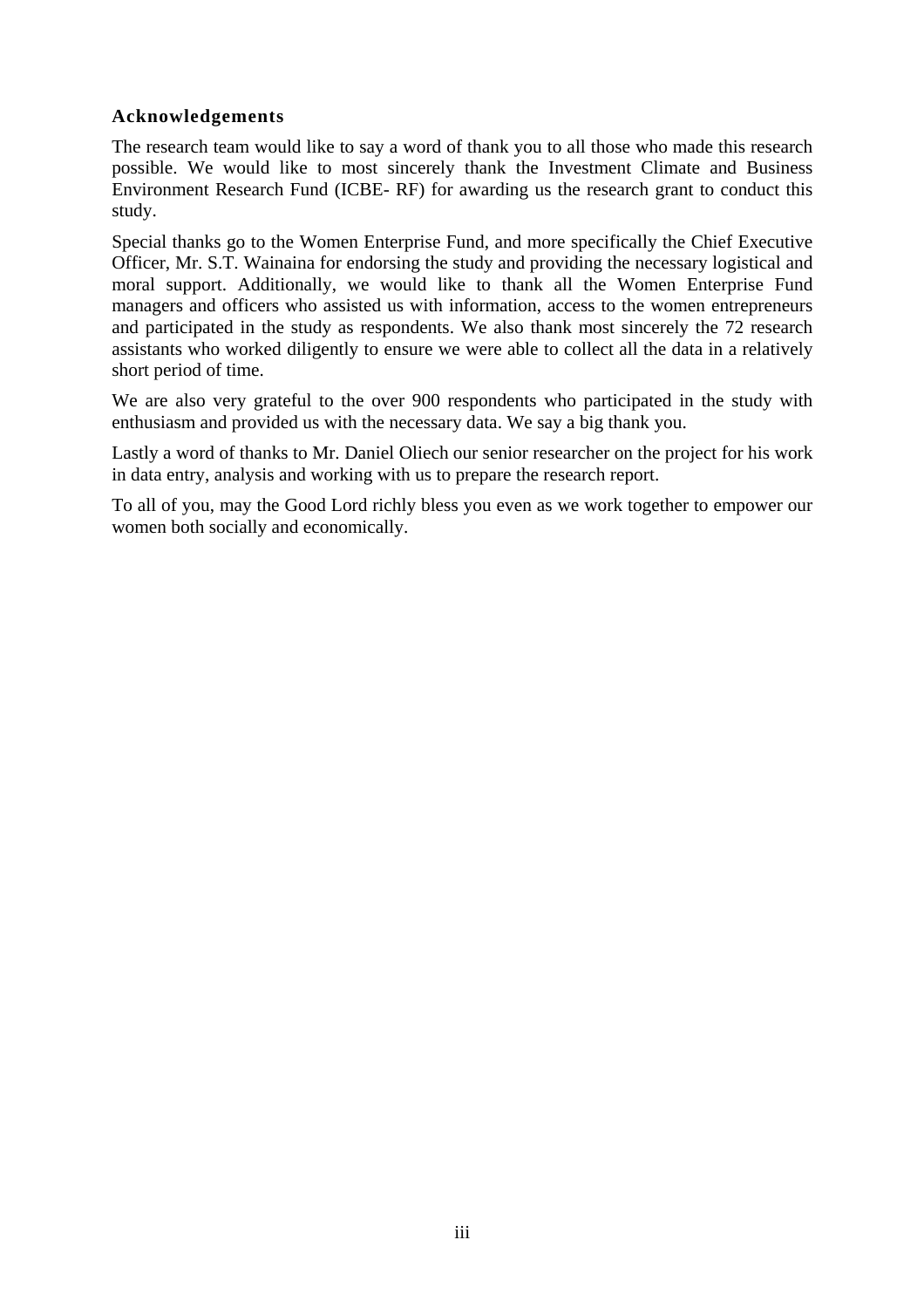## **Table of Contents**

| 1.0   |                                                                                 |  |
|-------|---------------------------------------------------------------------------------|--|
| 2.0   |                                                                                 |  |
| 3.0   |                                                                                 |  |
| 4.0   |                                                                                 |  |
| 4.1   |                                                                                 |  |
| 4.2   |                                                                                 |  |
| 4.3   |                                                                                 |  |
| 4.4   |                                                                                 |  |
| 4.5   | Complementary Business Development Services available to Women Entrepreneurs 61 |  |
| 4.6   |                                                                                 |  |
| 4.7   |                                                                                 |  |
| 5.0   |                                                                                 |  |
| 5.1   |                                                                                 |  |
| 5.2   |                                                                                 |  |
| 5.3   |                                                                                 |  |
| 5.4   |                                                                                 |  |
| 5.5   |                                                                                 |  |
| 5.6   |                                                                                 |  |
| 5.7   |                                                                                 |  |
| 5.7.1 |                                                                                 |  |
| 5.7.2 |                                                                                 |  |
| 6.0   |                                                                                 |  |
| 6.1   |                                                                                 |  |
| 6.2   |                                                                                 |  |
| 6.3   |                                                                                 |  |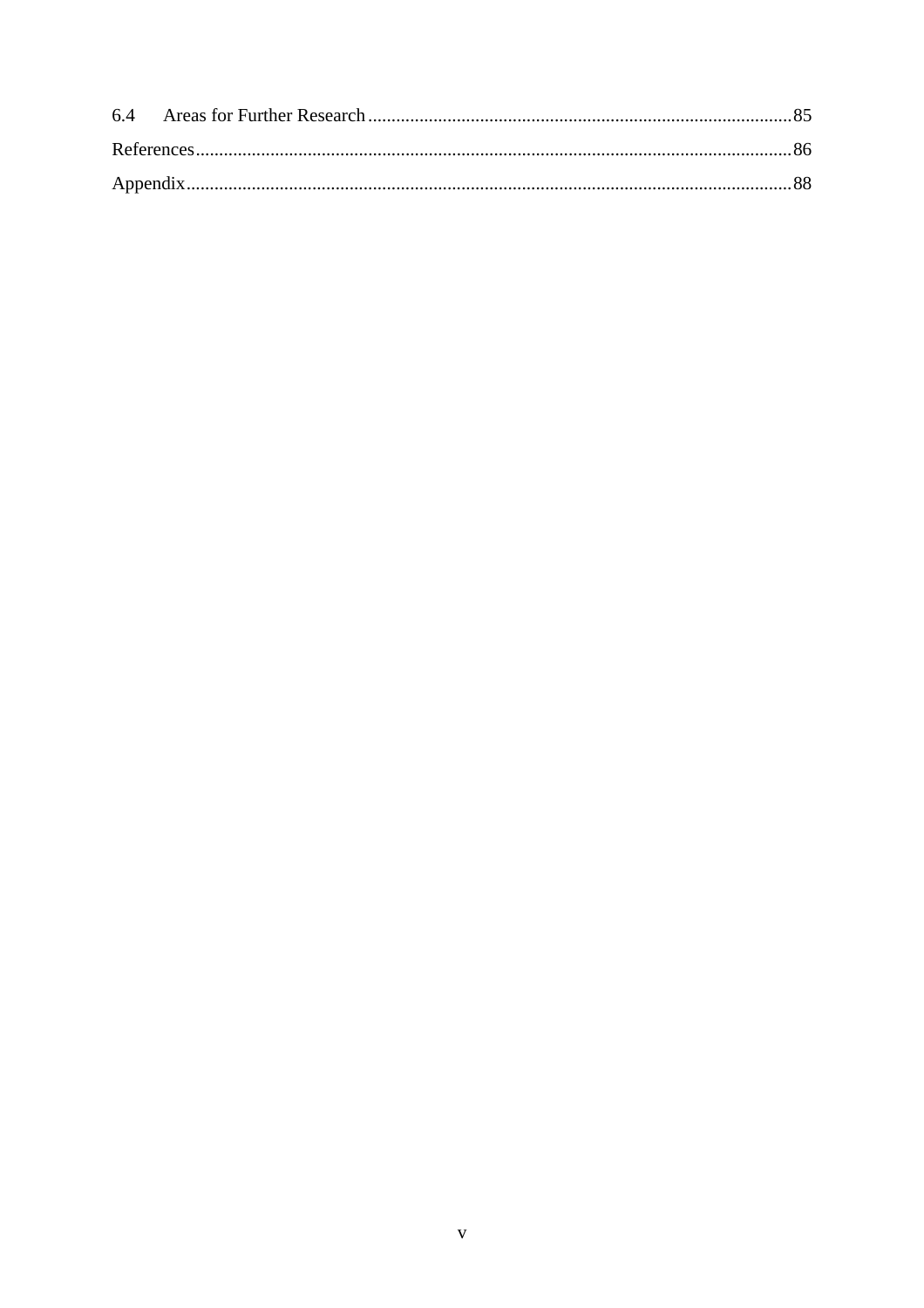## **List of Figures**

| Figure 2.1 MSME Contribution to Employment for Selected Countries in Africa13  |  |
|--------------------------------------------------------------------------------|--|
|                                                                                |  |
| Figure 2.3: The Three Categories of Women Entrepreneurs: Gaps and Needs 15     |  |
| Figure 2.4: Integrated framework for the development of women entrepreneurs 22 |  |
|                                                                                |  |
|                                                                                |  |
|                                                                                |  |
|                                                                                |  |
| Figure 4.2 WEF Loan disbursements to each lender 2007/2008 - 2011/201237       |  |
|                                                                                |  |
|                                                                                |  |
|                                                                                |  |
|                                                                                |  |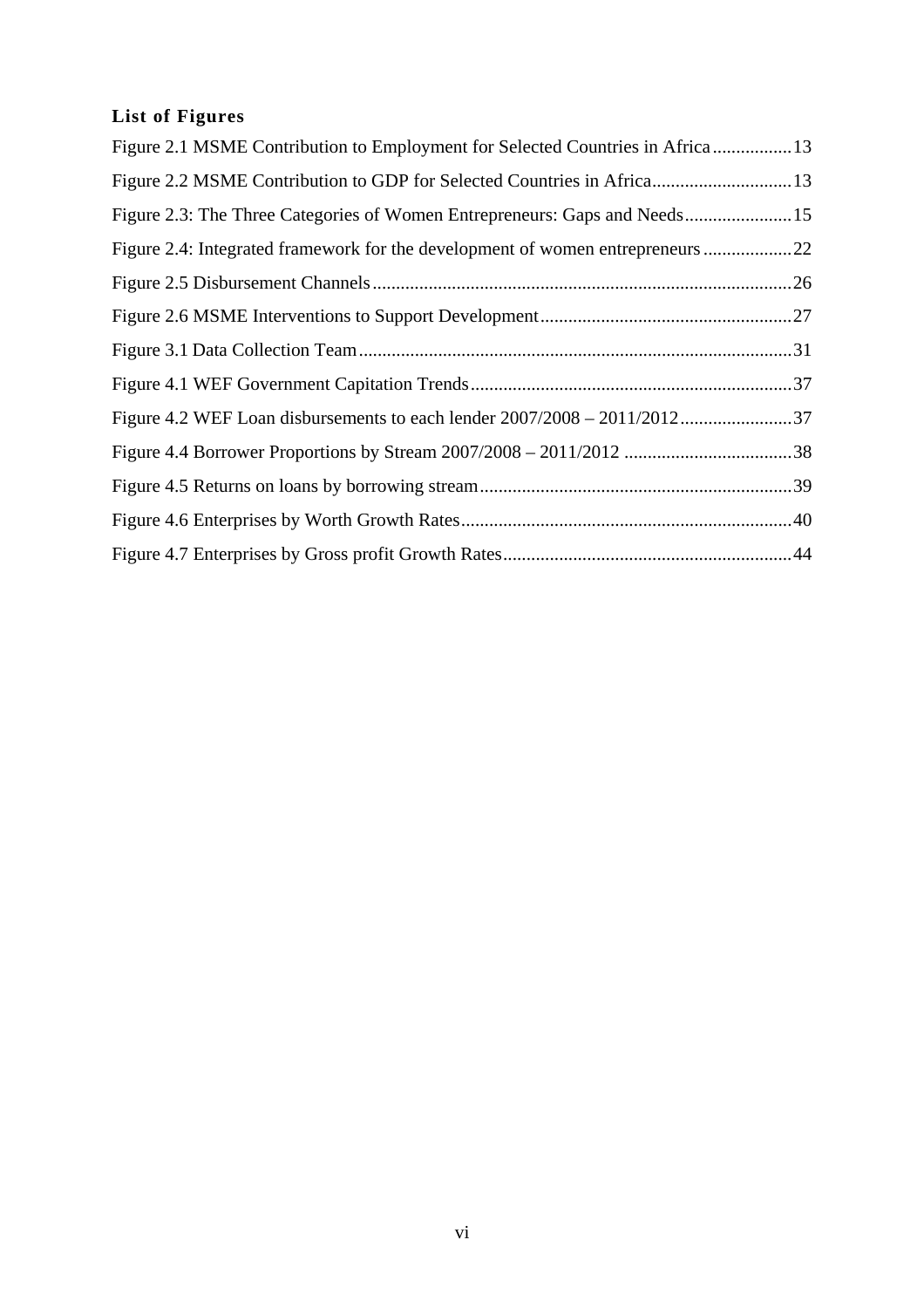## **List of Tables**

| Table 2.1 Overall Kenya conditions – access to finance by women entrepreneurs18            |
|--------------------------------------------------------------------------------------------|
|                                                                                            |
|                                                                                            |
| Table 4.1 Summary on Women Enterprise Fund performance since inception 36                  |
|                                                                                            |
|                                                                                            |
|                                                                                            |
|                                                                                            |
|                                                                                            |
|                                                                                            |
|                                                                                            |
|                                                                                            |
|                                                                                            |
|                                                                                            |
|                                                                                            |
| Table 4.13 Location of business and growth status in number of employees 46                |
|                                                                                            |
|                                                                                            |
| Table 4.17 Logistic Regression Results on Determinants of Employee Growth 48               |
| Table 4.18 Logistic regression results on determinants of growth in total business worth49 |
|                                                                                            |
| Table 4.20 Logistic regression results on determinants of growth in gross profit52         |
| Table 4.21 Logistic regression results on determinants of product innovation               |
| Table 4.22 Logistic regression results on determinants of service innovation55             |
| Table 4.23 Logistic regression results on determinants of market innovation 56             |
| Table 4.24 Logistic regression results on determinants of supply chain innovation57        |
|                                                                                            |
|                                                                                            |
|                                                                                            |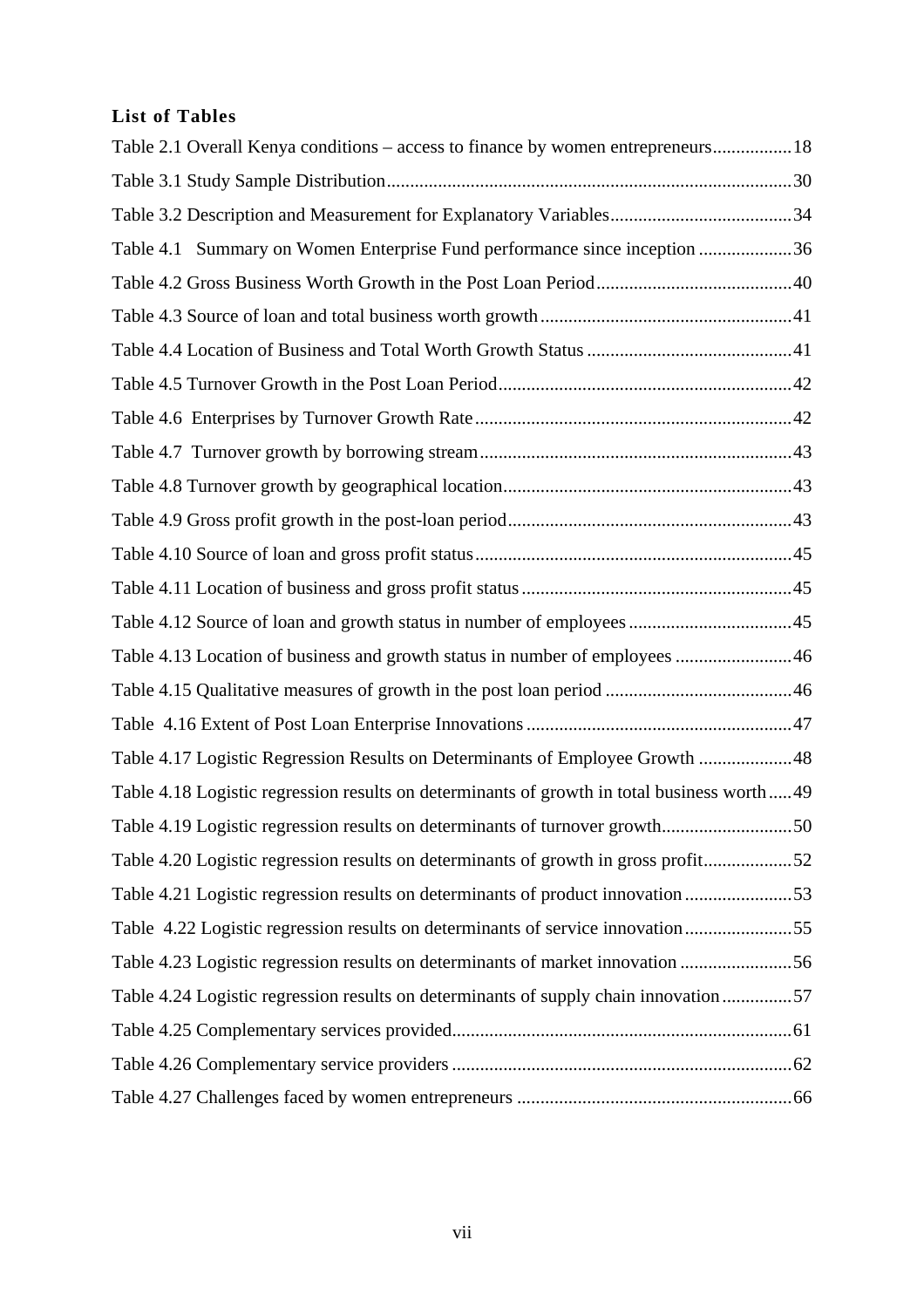| Acronyms      |                                                                               |
|---------------|-------------------------------------------------------------------------------|
| <b>CBO</b>    | <b>Community Based Organization</b>                                           |
| <b>CEDAW</b>  | Coalition for the Elimination of All Forms of Discrimination Against<br>Women |
| <b>CWES</b>   | <b>Constituency Women Enterprise Scheme</b>                                   |
| <b>DGSDO</b>  | District Gender and Social Development Officer                                |
| <b>DWEC</b>   | District Women Enterprise Fund Committee                                      |
| <b>DWEFC</b>  | Divisional Women Enterprise Fund Committee                                    |
| <b>EAC</b>    | <b>East African Community</b>                                                 |
| <b>ERSWEC</b> | Economic Recovery Strategy for Wealth and Employment Creation                 |
| FGD           | Focus Group Discussion                                                        |
| FI            | <b>Financial Intermediary</b>                                                 |
| <b>GP</b>     | <b>Gross Profit</b>                                                           |
| <b>IFC</b>    | <b>International Finance Cooperation</b>                                      |
| <b>ILO</b>    | International Labour organization                                             |
| <b>LPO</b>    | <b>Local Purchase Order</b>                                                   |
| <b>MDG</b>    | Millennium Development Goals                                                  |
| MPNDV2030     | Ministry of Planning, National Development and Vision 2030                    |
| <b>MSE</b>    | <b>Micro Small Enterprises</b>                                                |
| <b>MSME</b>   | Micro, Small and Medium Enterprises                                           |
| <b>OSCE</b>   | Organization for Security and Cooperation in Europe                           |
| RCC           | <b>Regional Credit Coordinator</b>                                            |
| <b>RCO</b>    | <b>Regional Credit Officer</b>                                                |
| <b>SACCO</b>  | Savings and Credit Cooperative                                                |
| <b>SPSS</b>   | <b>Statistical Packages for Social Sciences</b>                               |
| <b>WEA</b>    | <b>Women Entrepreneurs Association</b>                                        |
| <b>WEF</b>    | Women Enterprise Fund                                                         |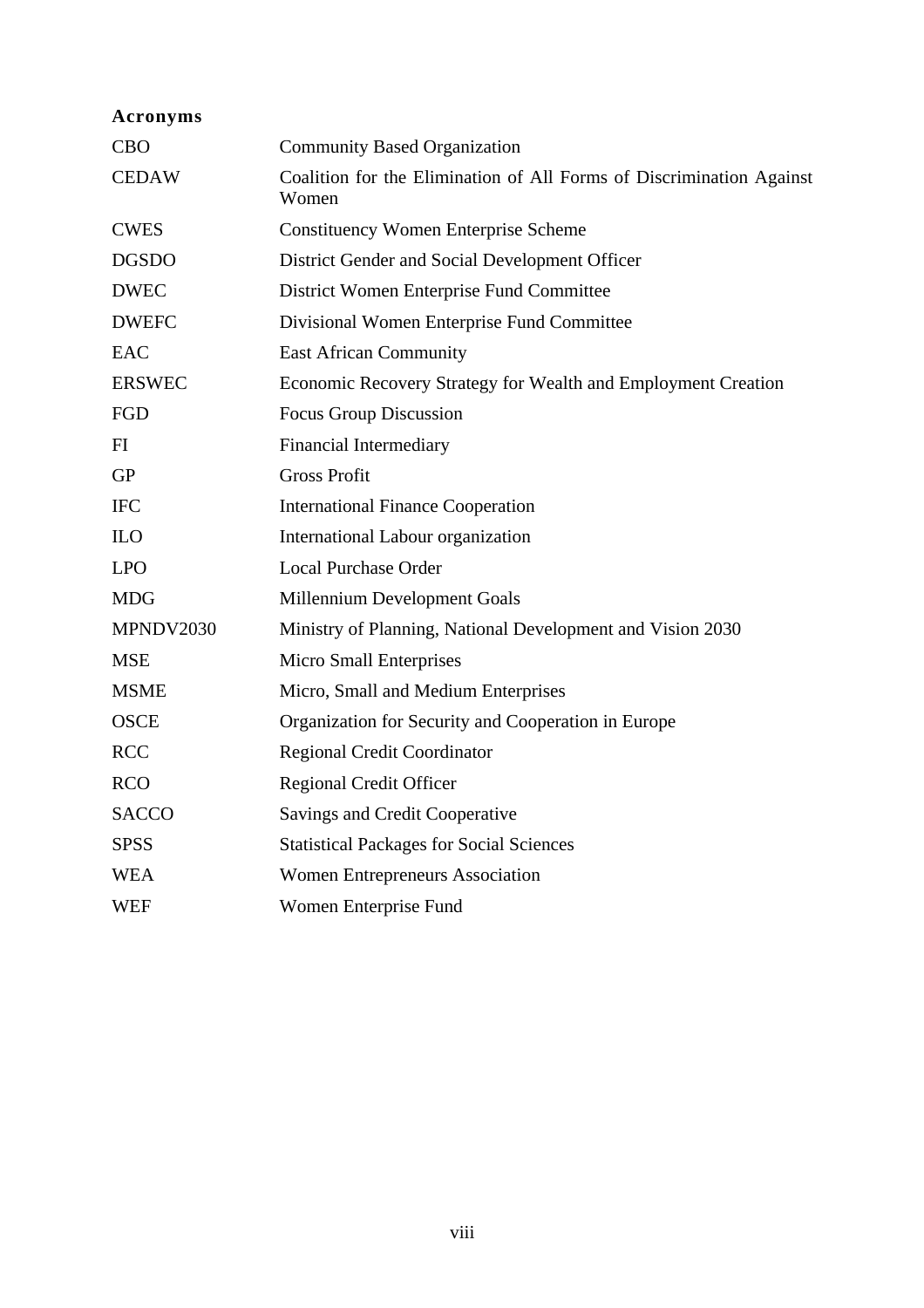#### **1.0 Introduction**

#### **1.1 Background to the Study**

Entrepreneurship all over the world is emerging today as an avenue for gainful employment, a means of helping women to assert themselves in the world of work, and a way of improving both their economic and social status. Micro, Small and Medium Enterprises (MSMEs) are viewed as a key driver of economic and social development in the African context. They represent a large number of businesses in a country, generate much wealth and employment and are widely considered to be vital to a country's competitiveness. MSMEs are hailed for their pivotal role in promoting grassroots economic growth and equitable sustainable development (Pelham 2000).

In this context, women entrepreneurship is particularly important. Across the globe, womenowned businesses account for 25 to 33 per cent of all businesses. This percentage is higher in Africa at between 40 and 50 percent and in some countries up to 60 percent (Marcucci 2001). African women entrepreneurs are playing an increasing role in diversifying production and services in African economies. Fostering women's entrepreneurship development is crucial for the achievement of Africa's broader development objectives, including economic development and growth (Stevenson & St-Onge 2005b). Additionally, by providing a way of circumventing the proverbial 'glass ceiling', entrepreneurship opens up opportunities for leadership, self-development and empowerment that women do not find in large enterprises (Day-Hookoomsing & Essoo 2003).

However, many women entrepreneurs are operating in more difficult conditions than men entrepreneurs. The constraints that impede all entrepreneurs such as political instability, poor infrastructure, high production costs, and non-conducive business environment, tend to impact more on businesswomen than businessmen. In addition, women's entrepreneurial development is impeded by specific constraints such as limited access to key resources (including land and credit), the legal and regulatory framework, and the socio-cultural environment. Furthermore, the combined impact of globalization, changing patterns of trade, and evolving technologies call for skills that women entrepreneurs on the continent do not for a large part possess, as many more women than men lack the requisite level of education and training, including business and technical skills and entrepreneurship training (Stevenson & St-Onge 2005b).

MSMEs tend to be large in number, accounting for about 90 percent of all enterprises in many African countries and over 80 percent of new jobs in a given country (Reinecke 2002). With their large number comes increased competition, and continuous technological breakthroughs and rapidly changing customer requirements demand strong market orientation if MSMEs are to be successful (Shiu & Walker 2007). Yet, market saturation is a major problem for MSMEs related to a lack of access to higher value markets and a lack of innovation. Many entrepreneurs, particularly women, are located in low value markets where there are few barriers to entry. This leads to saturated markets and little room for growth. Without innovation through new product development and access to higher value markets, the potential for success for MSMEs is low (Kantor 2001).

According to Lin and Chen (2007), innovation is a dominant factor for a firm's competitiveness within this environment. It fuels organizational growth, drives future success and is the engine that allows businesses to sustain their viability in a global economy. Firms must be able to create and commercialise a stream of new products and processes that extend the technology frontier, while at the same time keeping a step or two ahead of their rivals. Every organization therefore needs one core competency: innovation (Sheu 2007).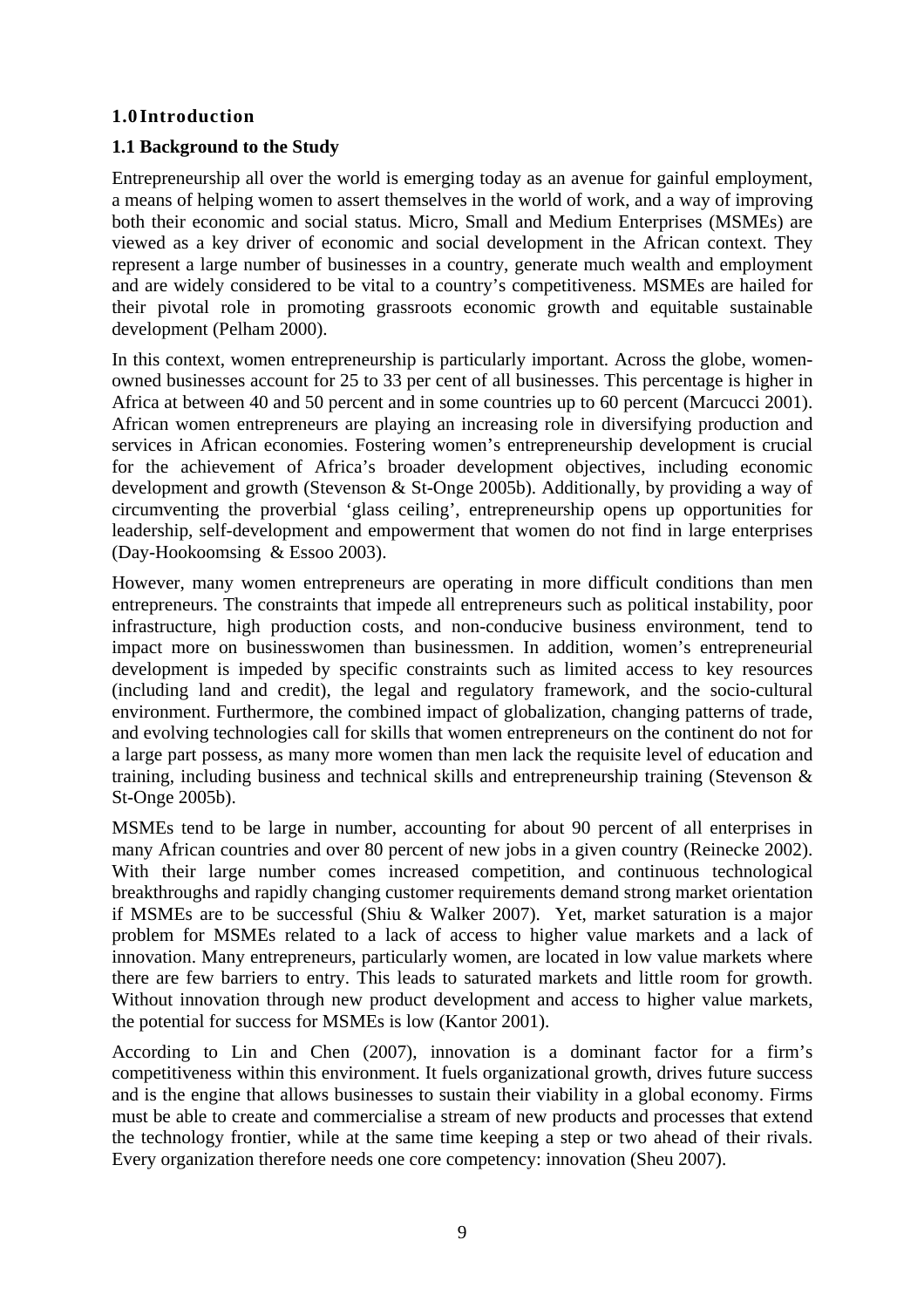Consequently, the pressures on all business enterprises to continuously innovate, so as to enable themselves to develop and launch new products and services, are greater than ever. The successful development and launch of new products and services is fundamentally important to the survival and success of business enterprises, irrespective of their size (Wynarczyk 1997).

MSMEs are viewed to be a fertile ground with regard to innovation. Their advantages lay in their flexibility and less rigid organizational structures, which on average promotes a higher speed of response. As a result, MSMEs generally contribute to the creation of economic and social value (Crawford, 2003; Lin & Chen 2007). However, their readiness and capacity to develop innovative products and services can be impeded by a common lack of financial strength as well as technical and managerial skills (Gray 2006; Shiu & Walker 2007). Therefore, interventions need to be considered in terms of technological innovations to support new product and services offering, appropriate financial packages to fund the development of such innovations and managerial skills to commercialise the innovations.

In Kenya, the small business sector has both the potential and the historic task of bringing millions of people from the survivalist level including the informal economy to the mainstream economy. Recognizing the critical role small businesses play in the Kenya economy, the Government through Kenya Vision 2030 envisages the strengthening of MSMEs to become the key industries of tomorrow by improving their productivity and innovation (Ministry of Planning, National Development & Vision 2030 [MPNDV2030], 2007).

However, it is generally recognized that MSMEs face unique challenges, which affect their growth and profitability and hence, diminish their ability to contribute effectively to sustainable development. The International Finance Corporation (IFC) (2011) has identified various challenges faced by MSMEs including lack of innovative capacity, lack of managerial training and experience, inadequate education and skills, technological change, poor infrastructure, scanty market information and lack of access to credit.

Although the lack of access to finance is almost universally identified as a key challenge for MSMEs (Wanjohi & Mugure 2008), the contention in this study is that the success of MSMEs, especially the lower values ones that many women entrepreneurs operate, is in their ability to apply finances appropriately to support innovative initiatives that can give them a competitive edge in the market, thereby spurring their growth.

#### **1.2 Statement of the Problem**

The crucial barometer for the success of the Government's integrated strategy on the promotion of entrepreneurship and small enterprises is the continued creation of new start up funds, especially for innovative initiatives, and the growth of existing businesses by all segments of society and in all corners of a country resulting in the improvement of economic and social wellbeing of the poor communities.

In Kenya, although women constitute 50.5 percent of the total population (WEF 2009), majority of them have been excluded from the formal financial services, hence cannot engage in a meaningful entrepreneur or small-scale business. Stevenson and St-Onge (2005a) noted that the total number of women loan clients in microfinance institutions in Kenya is about 30 percent. Data in 2003 from the Association of Microfinance Institutions (AMFI) showed that just over 10 percent of the estimated 1.3 million women MSEs in the country had access to formal loans from microfinance institutions. Even for those women who are able to participate in formal micro-finance programmes, the short-term nature of the loans, the low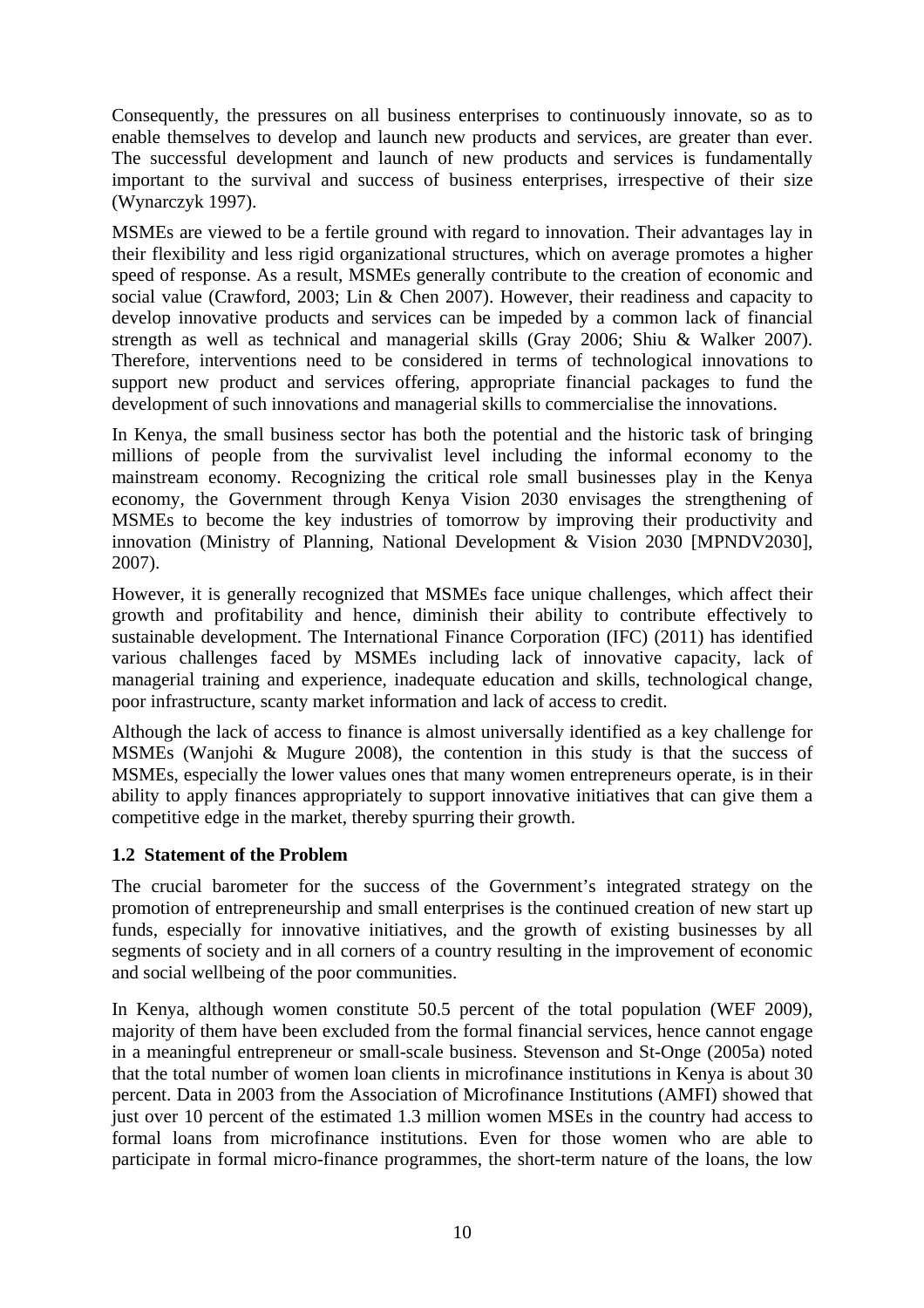loan ceilings (of up to Kshs.500,000), and the high interest rates are liabilities for a growth and innovative firm.

In response to these challenges, the Government of Kenya introduced the Women Enterprise Fund to empower women so that they are able to engage more in development of themselves, their families and the country, distribute wealth across various social groups – youth, women and children, and allow women to borrow money to engage in businesses and other activities at very reasonable interest rates without the requirements of cumbersome sureties and other bureaucratic quagmires. This, the government envisioned, would contribute to the growth of the MSMEs (WEF 2009).

The core values of the Fund include integrity, teamwork, innovation, courage and respect for diversity (WEF 2009). However, five years after official launch of the Fund in 2007, it is not well understood to what extent the provision of the Fund is contributing to the growth of the MSMEs and improving the livelihood of women in Kenya. More specifically, it is unclear to what extent the Fund is supporting new and innovative business ideas that often do not get support from the more conventional financial institutions. This dimension of innovation is critical as a key driver for MSME growth and development, yet it has not been given due consideration by financial institutions as it is considered risky. It is also one of the core values of the Fund, hence it is expected that the Fund would support innovation.

The study therefore sought to address the following four dimensions of women-owned MSMEs that have benefited from the Fund:

#### **a. Growth and Innovation of MSMEs**

- 1. To what extend have the targeted MSMEs grown since the introduction of the Fund?
- 2. What have been the key drivers of growth?
- 3. To what extent has the Fund supported innovation?
- 4. What challenges are the MSMEs facing as they seek to grow and innovate?

#### **b. Complementary Services**

- 5. What complementary services are available for the Women Entrepreneurs?
- 6. To what extent do these services support growth and innovation in the MSMEs?

#### **c. Challenges**

- 7. What are the challenges that the Fund has encountered in improving the livelihood of women in Kenya?
- 8. What strategic approaches are used by the Fund to address the above challenges?

#### **d. Policy and Institutional Frameworks**

- 9. How is the Fund administered?
- 10. What is the policy and institutional framework under which the Fund operates?
- 11. To what extent does this framework support innovation within MSMEs?
- 12. What appropriate policy measures should the government put in place to improve the quality, institutionalization and sustainability of the Fund?

#### **1.3 Purpose of the Study**

#### **1.3.1 General Objective**

The study investigated the growth and innovation of women-owned micro, small and medium size enterprises (MSMEs) in Kenya that have benefitted from the Women Enterprise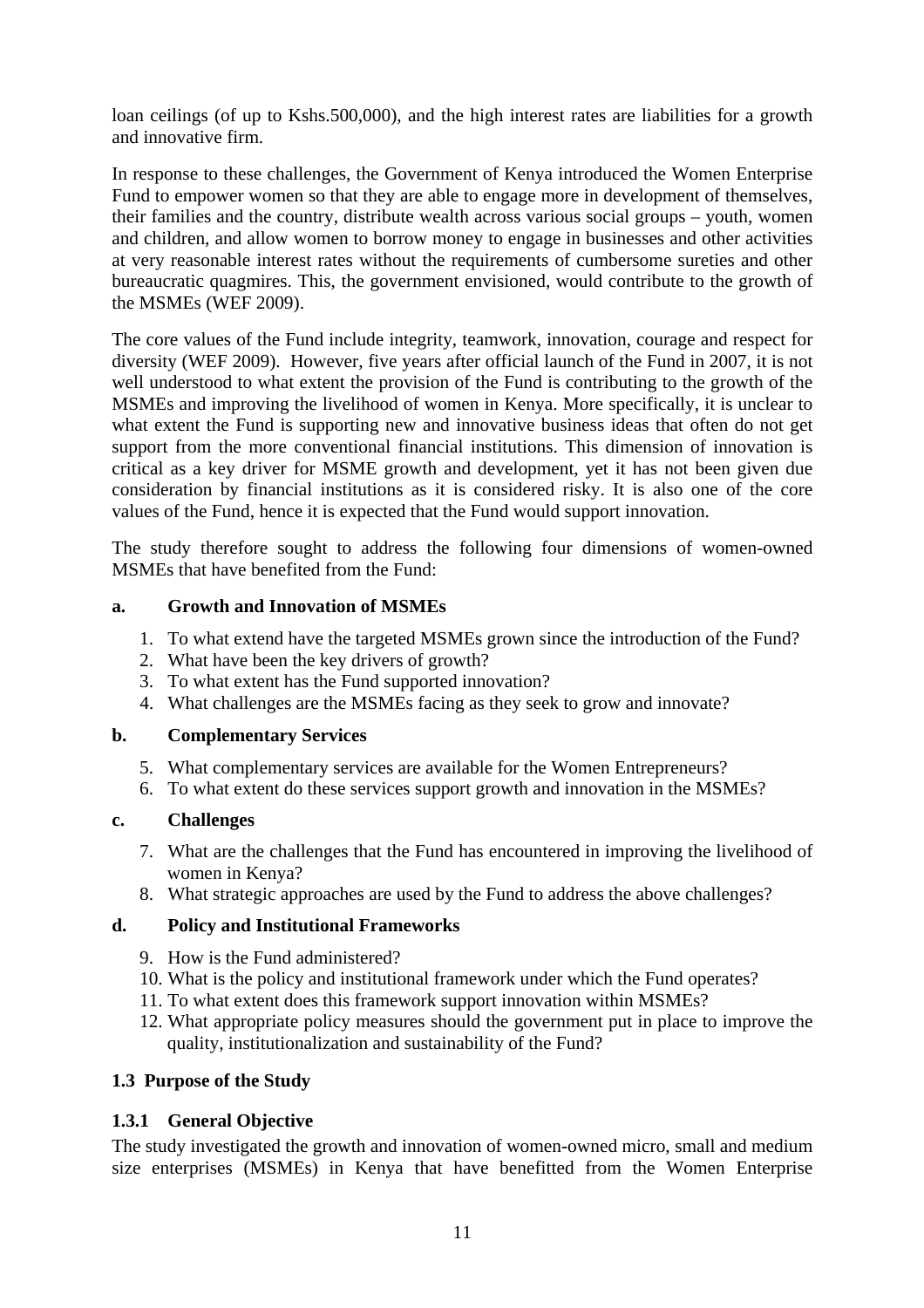Development Fund, and examined how the Fund had performed with a view to making policy recommendations.

### **1.3.2 Research Objectives**

The study addressed the following four objectives.

- 1. Determine the extent of growth and innovation of MSMEs that have benefited from the Fund.
- 2. Identify the complementary services available to the women entrepreneurs.
- 3. Examine the challenges that the Fund has encountered and determine how these can be addressed.
- 4. Make recommendations on the policy measures that the government should put in place to enhance the quality, service delivery and sustainability of the Fund.

#### **1.4 Study Hypotheses**

Hypotheses were developed in line with the two main variables of the study as stated in Objective 1 – growth and innovation of the MSMEs – as stated below:

Ho1: Entrepreneur characteristics are not significant determinants of the growth or innovation.

- (a) Entrepreneur characteristics are not significant determinants of MSME growth.
- (b) Entrepreneur characteristics are not significant determinants of MSME innovations.

Ho2: Enterprise characteristics are not significant determinants of MSME growth or innovation.

- (a) Enterprise characteristics are not significant determinants of MSME growth.
- (b) Enterprise characteristics are not significant determinants of MSME innovation.
- Ho3: Enterprise growth factors are not significantly related to the likelihood of MSME growth or innovation.
	- (a) Enterprise growth factors are not significant determinants of MSME growth.
	- (b) Enterprise growth factors are not significant determinants of MSME innovation.
- Ho4: Enterprise innovation factors are not significantly related to the likelihood of MSME growth or innovation.
	- (a) Enterprise innovation factors are not significant determinants of MSME growth.
	- (b) Enterprise innovation factors are not significant determinants of MSME innovation.

### **1.5 Expected Outcomes of the Study**

- Propose a model for funding of women-owned MSMEs, especially in light of the objectives of growth and innovation.
- Suggest practical interventions to enhance the growth of women-owned MSMEs.
- Propose policy recommendations on MSME funding through the Women Enterprise Fund to enhance the quality, service delivery and sustainability of the Fund.

### **2.0Literature Review**

### **2.1 Importance of the MSME Sector**

Definitions of MSME vary across countries. In Sub-Saharan Africa, they are generally defined as enterprises that employ between one and 100 employees, and have an annual turnover of up to Kshs.100 million (US\$1,300,000) (Elumba, 2008).

The critical social and economic importance of MSMEs is undeniable. Throughout the world they are considered to be the backbone of healthy economies. Their growth is a fundamental component of economic development. In many countries, they comprise more than 40 percent of businesses and generally serve as the largest engine of job growth in developing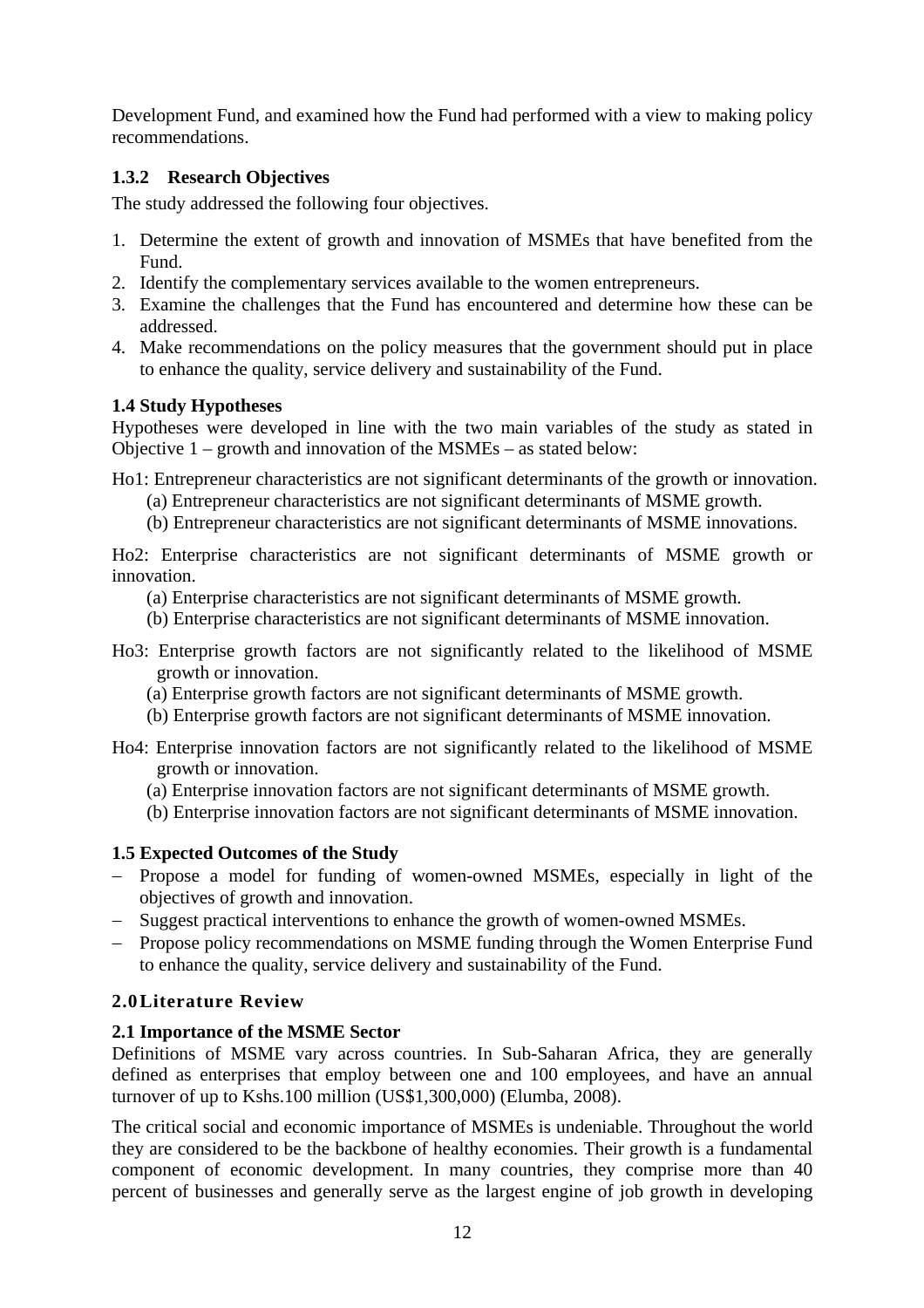and transition economies, often accounting for 20–90% of employment. Their contribution to GDP is between 20% and 60% (IFC 2007) as shown in Figures 2.1 and 2.2 below.

**Figure 2.1 MSME Contribution to Employment for Selected Countries in Africa** 



**Figure 2.2 MSME Contribution to GDP for Selected Countries in Africa** 



MSMEs are a source of employment, competition, economic dynamism and innovation. They stimulate the entrepreneurial spirit and the diffusion of skills. Due to their widespread geographical presence, MSMEs also contribute to a more just distribution of income (OSCE, 2006).

#### **2.2 Women in Enterprise Development**

The state of women in enterprise development – the starting and growing of individual enterprises – is a major concern among governments in most countries. One of the global impetuses in developing countries was the United Nations Decade for Women (1976-1985). In 1979, the General Assembly of the United Nations adopted the International Convention on the Elimination of All Forms of Discrimination Against Women (CEDAW), and this paved the way for greater government attention everywhere on the role of women in development programmes and on strategies for eliminating discriminatory practices against women. During the 1980s, the question of how to integrate women effectively into development projects was more systematically researched, and the objective of development policies became more focused on how to increase women's access to education, skills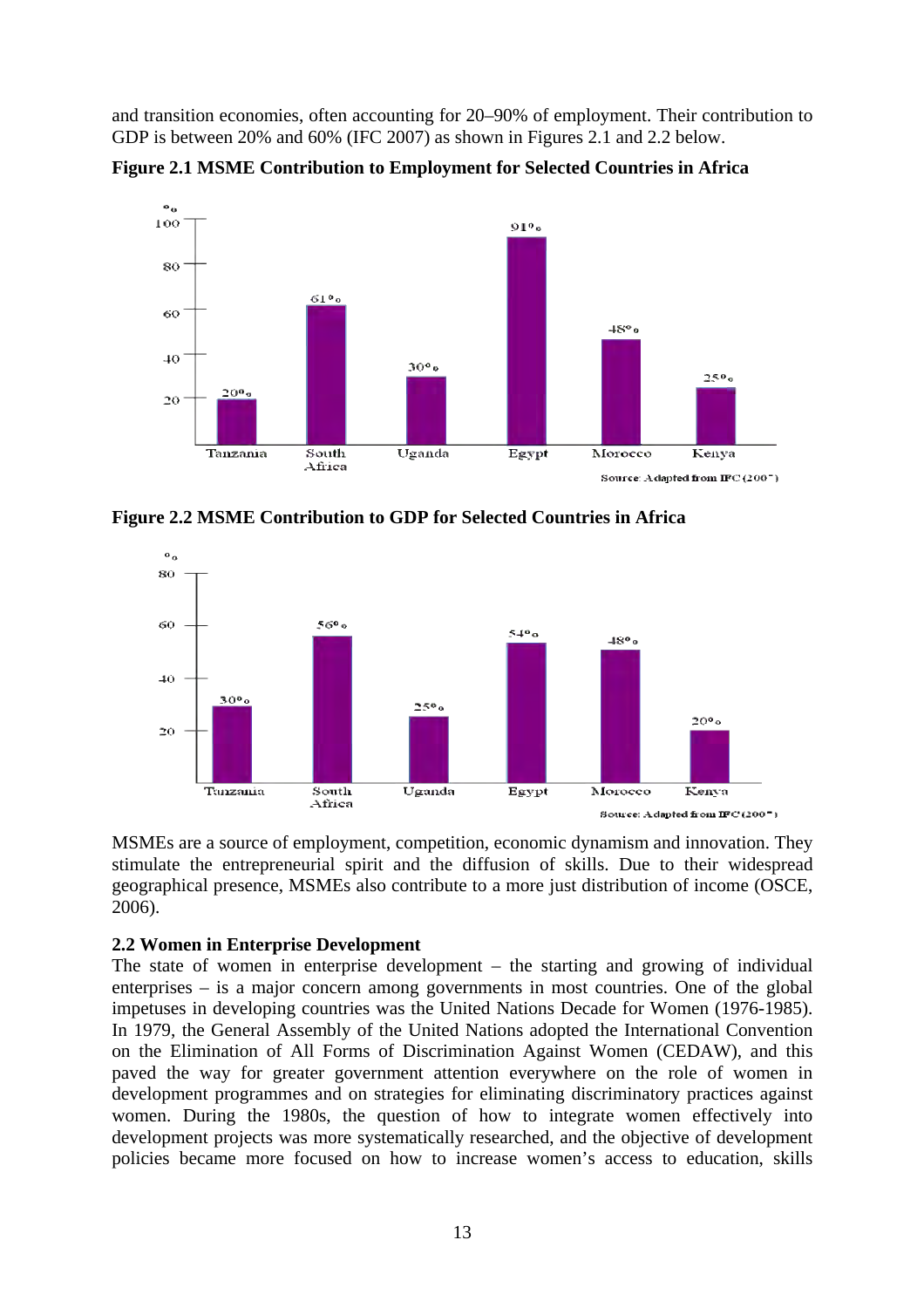training, credit, land and other productive resources to enable them to participate fully in economic activity.

At the same time, there was a growing recognition that prevailing patriarchal structures and stereotypical attitudes towards women's roles in society impacted negatively on the ability of women to function as economic agents in society. Women had been wrongly perceived as a marginal economic group, rather than as a positive socioeconomic force. As entrepreneurs they had significant untapped potential as wealth creators (Stevenson & St-Onge 2005b).

In 2000, the World Bank conducted a survey interviewing more than 20,000 poor people in 23 developing countries. The respondents spoke of their marginalization—their powerlessness, lack of a voice and little freedom of choice or action. No matter where they lived, the poor said the same thing: they could move up in society only by gaining greater employment options through a chance to earn steadier wages in a formal sector job. Most of these respondents were women (World Bank 2001).

Concerted initiatives have therefore been put in place by various agents such as the African Development Bank (AfDB), the International Labour Organisation (ILO), the International Finance Corporation (IFC), the World Bank and more recently the Government of Kenya, to address impediments to women's active involvement in the productive economy and more specifically to support women's entrepreneurship and tap into their potential for growth.

#### **2.2.1 Women Entrepreneurs in Kenya**

According to the 1999 National Micro and Small Enterprise Baseline Survey (the most comprehensive Kenyan survey on the sector), there were 612,848 women entrepreneurs (MSEs) in Kenya, 47.7 per cent of the total, a percentage that closely mirrors their share of the labour force (46.7 per cent). Women were more likely to be operating in the trade sector (75 per cent), and were more dominate than men in leather and textiles (accounting for 67 per cent of total MSEs in that sector), retail (accounting for 56 per cent of total MSEs in that sector), entertainment (accounting for 55 per cent of total MSEs in that sector) and other manufacturing (accounting for 68 per cent of the total MSEs in that sector) (Central Bureau of Statistics, 1999).

With regard to their demographic distribution, about 80% of women entrepreneurs are in the  $20 - 39$  years age bracket, with the  $40 - 49$  age bracket representing about 18.5% of the entrepreneurs. Over 56% of the women entrepreneurs are married, and about 32% are single. A significant number of women entrepreneurs are also educated up to secondary school level (about 36%), while 34% have primary level education. Only about 3% are university graduates (ILO 2008).

Women are less likely than men to employ others in their enterprises. The average number of employees in a female-owned MSE is 1.54 versus 2.1 for male-owned MSEs. In MSEs owned by women, about 86 per cent of the workers are the owner operators; only four per cent of their workers are hired; the remainder is made up of either family members or apprentices. For MSEs owned by men, these percentages are 68 and 17. Thus, 60 per cent of total MSE employment is accounted for by male-owned enterprises (1,414,650 workers) and 40 per cent by women MSEs (946,600 workers). Women in MSEs also report only 57 per cent of the income reported by their male counterparts (ibid).

The Government of Kenya reports that there were 2.8 million MSEs in 2002, contributing to employment of 5.1 million people. If the proportion of women operators remained the same as it was in 1999 at 47.7 per cent, the estimated number of women MSEs in 2002 would be 1.3 million. If the employment share of their enterprises remained at 40 per cent, this means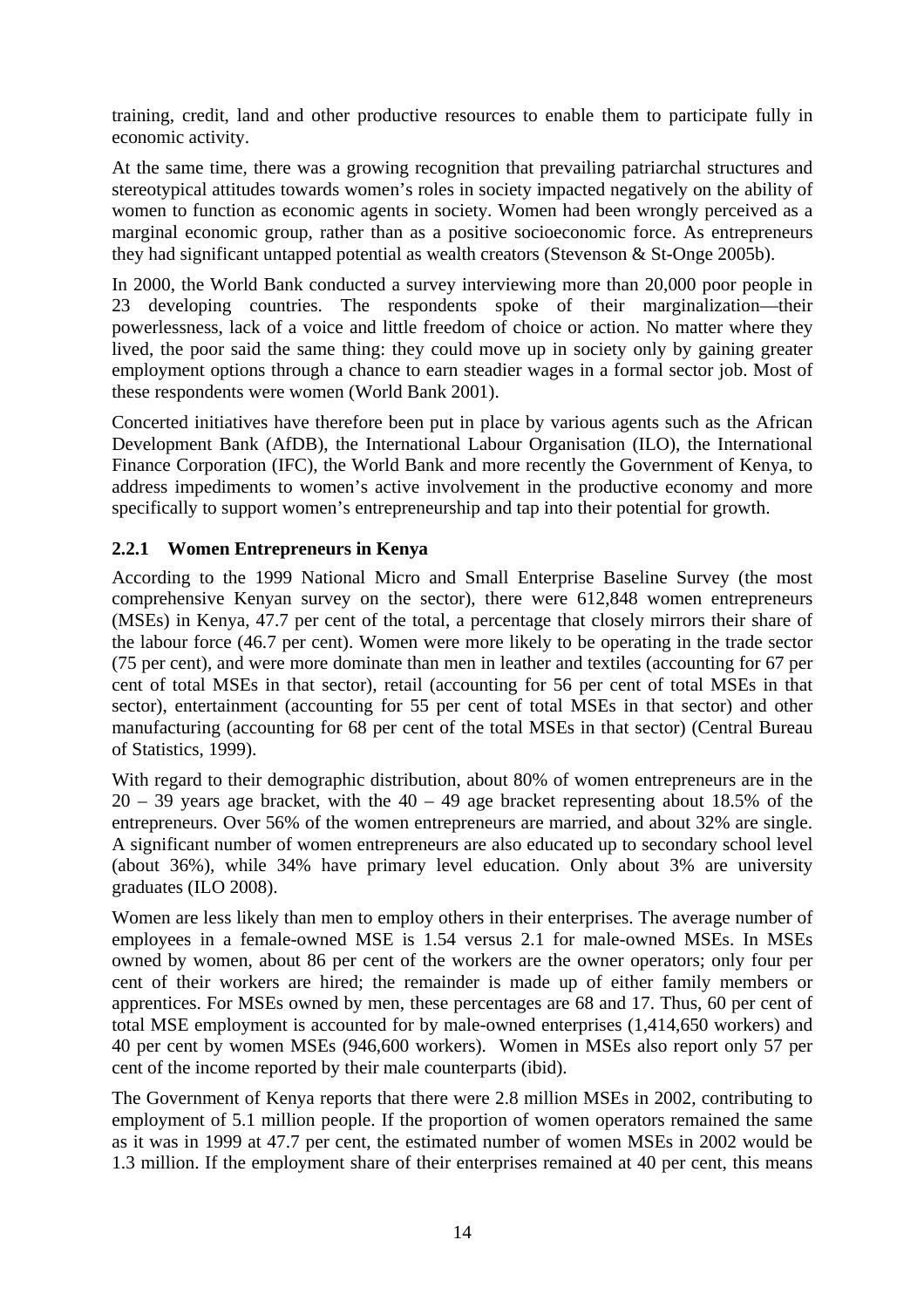women could be generating as many as 2 million jobs for Kenyans (including themselves) (Stevenson & St-Onge, 2005a).

Stevenson & St-Onge (2005a) profile Kenyan women entrepreneurs into four categories. The first category is that of the Jua Kali micro-enterpriser. The women who own these often unregistered enterprises in the informal economy, have little education (less than secondary level), and are constrained by lack of entrepreneurial and business knowhow, access to credit, and awareness of markets and market opportunities. They constitute about 96.7 percent of all MSMEs owned by women. The second category is comprised of women with micro enterprises (6-10 employees) and these constitute 2.6 percent of the enterprises. The third category is the small enterprises (over 10 employees), that constitute 0.7 percent of enterprises. The women own micro and small enterprises have a minimum of secondary education, previous experience as an employee in a public or private sector enterprise, and a supportive husband who may be directly or indirectly involved in the business. Their businesses are generally registered and operate from legitimate business premises. The fourth category is made up of women with university education, who came from entrepreneurial family backgrounds, have experience in managerial positions in the corporate world, access to financial means and supportive husbands. They constitute less than 0.1 percent of all women-owned enterprises.

In Figure 2.3 below, the first two categories have been grouped together, as their needs tend to be quite similar. Each of these categories of women entrepreneurs is in need of tailored responses to their specific enterprise needs (Stevenson and St-Onge 2005a).





Source: Stevenson & St-Onge (2005a, p.11)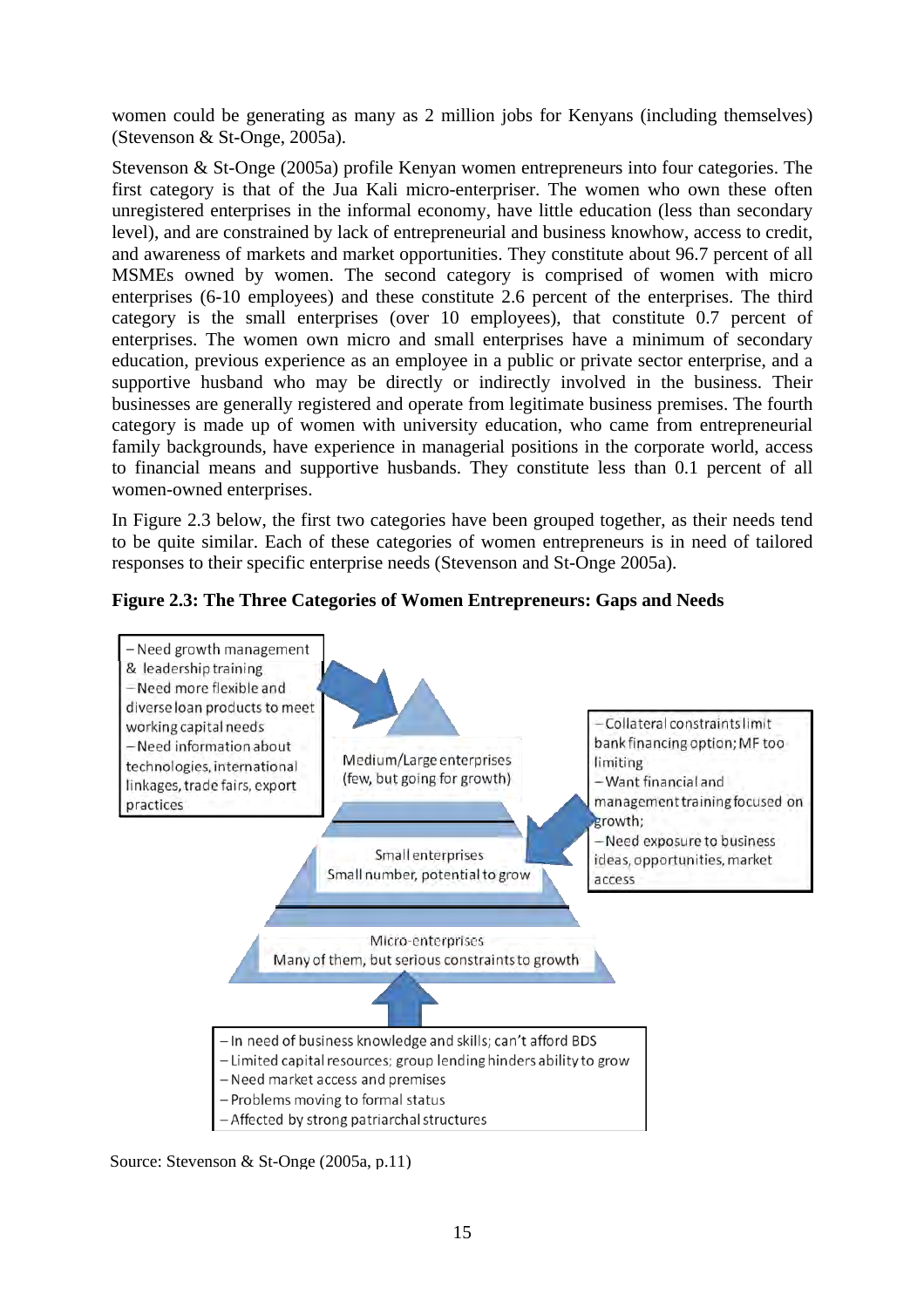#### **2.2.2 Why Focus on Women Enterprises**

Many women support themselves and their families through the income they receive from their entrepreneurial activities, making supporting women's entrepreneurship important to family well-being. Women's entrepreneurship thus makes an important contribution to the economy and thus to development. Other rationales for supporting women's entrepreneurship involve efficiency and empowerment arguments. Women can gain confidence, self-esteem, decision-making experience and a greater sense of control over their lives in social and economic spheres through starting and managing a business. This can benefit both women and their families (Kantor 2001).

Moreover, some women may find it increasingly difficult to find a niche in the employment market of the new ICT-related economy. Such victims of downsizing or economic reengineering can use their skills in entrepreneurial ventures. There is thus a strong case for promoting female entrepreneurship in times of economic re-structuring (Day-Hookoomsing & Essoo 2003).

Other supportive reasons include the fact that women business owners are more likely to hire women employees. Silver (1994) in his book, "Enterprising Women", states: "Women-owned businesses become the training grounds for female employees to leave and launch their businesses, which create an ever-widening circle of women hiring women to solve problems that affect women." A study undertaken by Mauritius' Ministry of Women's Rights, Child Development and Family Welfare in 1997 confirms this trend. There can thus no doubt that female entrepreneurship should be encouraged.

However, many women entrepreneurs are operating in more difficult conditions than men entrepreneurs. The constraints that impede all entrepreneurs such as political instability, poor infrastructure, high production costs, and non-conducive business environment, tend to impact more on businesswomen than businessmen (Stevenson & St-Onge 2005b). Additionally, women's entrepreneurial development is impeded by some gender-specific constraints. For example, women may have less freedom to select sectors within which to operate, less access to credit and other productive resources, and less time and opportunity to obtain education and experience relevant to entrepreneurship. These constraints often affect women more than men of the same class due to the different roles and responsibilities women are assigned by society (Kantor 2001; Stevenson & St-Onge 2005b).

Therefore, before women can achieve their potential within the MSME sector, policies and programmes must address the various constraints acting on their abilities to succeed. Women tend to have different needs than men regarding entrepreneurship support. If these differences are not recognized in programme design and implementation, women are unlikely to benefit and may be less able to sustain and grow their enterprises (Kantor 2001).

As seen from statistics in various African countries the share of women in micro and small enterprises is relatively high at 65 per cent in Ethiopia, 48 per cent in Kenya, 43 per cent in Tanzania and 67 percent in Zimbabwe. However, the vast majority of women's enterprises employ only the owner, and some are informal. As seen from Figure 3, very few fall into the small and medium-sized categories. Most women-owned enterprises start at the micro-level and do not grow beyond five employees, if they grow at all. This is true for the MSME sector in general, but is even more evident among women-owned enterprises – the larger the firm size, the fewer women one will find (Marcucci 2001; Stevenson & St-Onge 2005b). So the challenge in Africa is less about trying to increase the number of women entrepreneurs and more about how to legitimize and strengthen the base of their activity so they can grow their enterprises (Kantor 2001).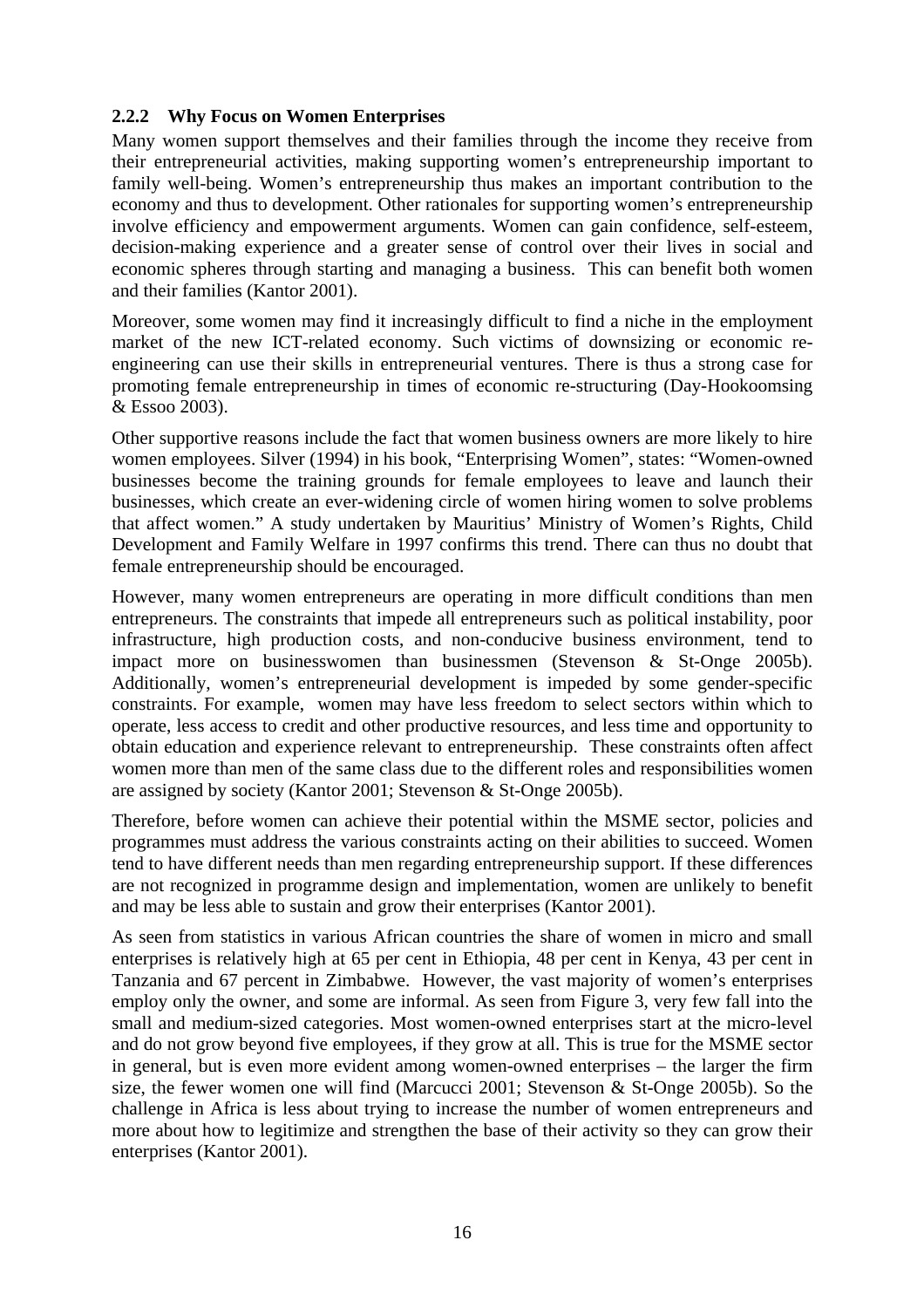These previous studies on women entrepreneurship in Africa all make the case for supporting women entrepreneurship and document the challenges facing women entrepreneurs, with a particular emphasis on growth issues, such as expansion of their product base and markets; increase in employment; improvement in employment conditions; progression from 'informal' to 'formal' status; and growth from micro to small to medium size. The anticipated outcomes of these studies has been to identify policies, programmes and actions which could have a direct and positive impact on creating new enterprises and jobs in both new and existing women-owned enterprises.

The current study takes this discussion further by examining the initiative taken by the Kenyan Government to establish the Women Enterprise Fund in response to women entrepreneurship challenges and needs, and also adds one more dimension of growth – Innovation. The study examines the Fund that was established in Kenya in 2007 to promote enterprise creation, innovation and growth by women entrepreneurs.

#### **2.3 Why Focus on Innovation**

McCormick (2001) noted that there is a great deal of gender segregation in MSMEs by sector, with women dominating in food processing, hairdressing, dressmaking, and retail of secondhand clothing, which are generally low value businesses, while men dominate the higher value businesses in metalwork, carpentry, vehicle repair, shoe making, construction, transport and IT-related businesses. An ILO (2008) study in Kenya supported these findings and showed that 82 percent of women enterprises are in trade and services, while only 0.8 percent are in manufacturing and 6 percent in agribusiness.

This concentration of women entrepreneurs in the low value enterprises leads to market saturation and little room for growth. Many women entrepreneurs are located in low value markets where there are few barriers to entry. The sectors tend to be crowded because of these low barriers. Without innovation through new product development and access to higher value markets, the potential for success for MSMEs in these sectors is low (Kantor 2001).

A key rationale for supporting the MSME sector is its potential to generate output, employment and income. Many view the sector and its entrepreneurial character as central to innovation, economic growth and job creation. Small-scale enterprises are potentially more flexible, making them better able to adapt to the rapidly changing global economy and the political pressure of rising unemployment (Kantor 2001). Consequently, if women-owned enterprises are going to grow, they need to be innovative and participate in high value enterprises. These were some of the recommendations of the at the *East African Community Conference on the Role of Women in Socio-Economic Development* held in 2011. It was noted that women were not actively participating in the growth-oriented areas of manufacturing and technological innovation. It was recommended that partner states, regional organisations and the private sector should mobilise resources for training and also invest in programmes focused on enhancing the role of women in these areas. This would be through first, establishing a regional legal instrument on financial infrastructure to enhance access to financing by women such as establishing a *Guarantee Fund for Women Entrepreneurs*, and second, setting up a *Business Incubation Centre for Women Entrepreneurs* to support and develop innovative business ideas (EAC 2011).

#### **2.4 Challenges and Barriers to Growing Women Enterprises**

In order for MSMEs to continue to have the desired effect, it is important to convince entrepreneurs to leave the informal economy. However, if the burdens outweigh potential gains, businesses have little incentive to do so. Needless to say, an unfavourable environment with high taxes, corruption and an oppressive bureaucracy further compromises the prospects of success (OSCE 2006). Several challenges undermine the ability of the MSME sector to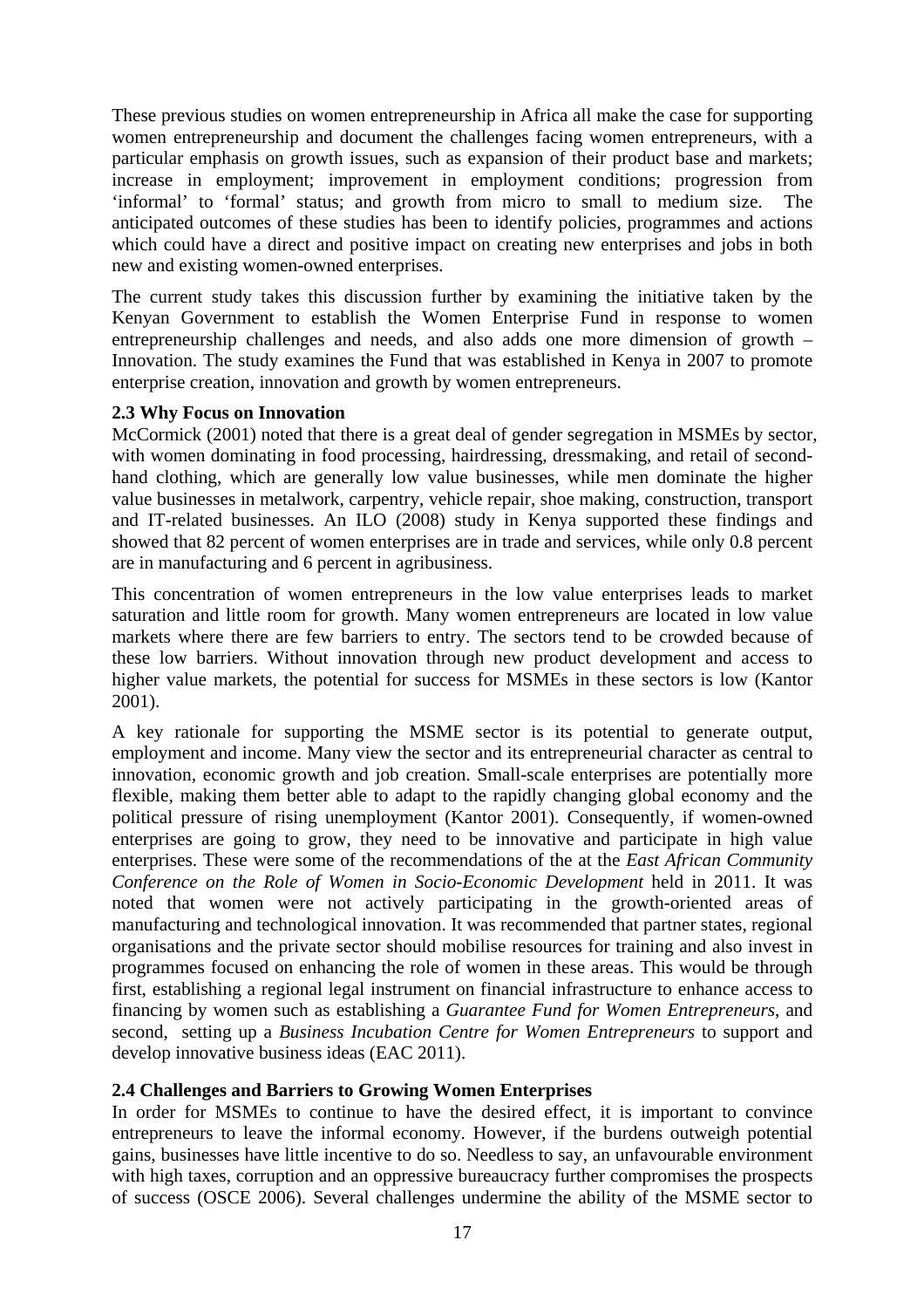develop, grow and contribute to the national economy, especially in Sub-Saharan Africa (SSA), and particularly women-owned enterprises.

Stevenson and St-Onge (2005b) in their study on access to finance by women entrepreneurs found that barriers to finance existed for these entrepreneurs, albeit at different levels, with the most affected being those who operate micro enterprises. Table 2.1 below summarises their findings.

| <b>Framework category</b>                                 | <b>Evidence of access to finance</b> |  |  |
|-----------------------------------------------------------|--------------------------------------|--|--|
| <b>Overall access to financing</b>                        |                                      |  |  |
| Start-up and micro-level                                  | Yes                                  |  |  |
| Growth stage (missing middle)                             | Limited                              |  |  |
| Developed stage                                           | Minimal, if client<br>can<br>meet    |  |  |
|                                                           | collateral requirements              |  |  |
| <b>Microfinance institutions (MFIs)</b>                   |                                      |  |  |
| Microfinance accessibility in both urban and rural        | No (largely urban)                   |  |  |
| regions                                                   |                                      |  |  |
| Lending ceilings are adequate to meet needs of the        | Not evident                          |  |  |
| missing middle                                            |                                      |  |  |
| Dedicated MFIs for women                                  | Yes                                  |  |  |
| All MFIs promote their programmes and services to         | Not evident                          |  |  |
| women                                                     |                                      |  |  |
| BDS is systematically linked to MFI delivery              | Largely not evident                  |  |  |
| Gender sensitivity training is offered to credit officers | Not evident                          |  |  |
| Gender disaggregated portfolio data is reported           | Not evident                          |  |  |
| <b>Financial Institutions</b>                             |                                      |  |  |
| Access to credit by women-owned MSEs                      | Limited                              |  |  |
| Programmes are in place to help women overcome            | Yes (Kenyan Women's Finance          |  |  |
| collateral constraints                                    | Trust)                               |  |  |
| Gender sensitivity training is offered to credit officers | Not evident                          |  |  |
| Women are targeted in marketing initiatives               | Not evident                          |  |  |
| MSME loan guarantee programme exists                      | Not evident                          |  |  |
| Women's credit guarantee programme exists<br>(for)        | Not evident                          |  |  |
| individual loans)                                         |                                      |  |  |
| Gender disaggregated portfolio data exists                | Not evident                          |  |  |

**Table 2.1 Overall Kenya conditions – access to finance by women entrepreneurs** 

Adapted from Stevenson & St-Onge (2005b, p.42)

ILO (2008) also studied women enterprises in Kenya and found that one of the major barriers facing them was lack of sufficient capital for expansion (affecting 55 per cent of businesses) and/or cash for the business (affecting 30 per cent of the businesses).

A study by Stevenson and St-Onge (2005a) on women enterprises in Kenya also identified, specific factors that limit their growth and development are largely around financing. These include: (i) Women are very often unable to meet loan conditions, specifically collateral requirements. This is primarily due to cultural barriers that restrict women from owning fixed assets such as land and buildings; (ii) Many financial institutions lack confidence in projects owned by women; (iii) Women are perceived to be risk adverse in approaching banks to finance their small projects. Small loans are costly for financial institutions to put on the books and administer; (iv) Women are seen to lack management skills, and some women have relatively low levels of education and technical skills; (v) Women often lack the ability to approach a financial institution and to develop a proposal for financing (business plans);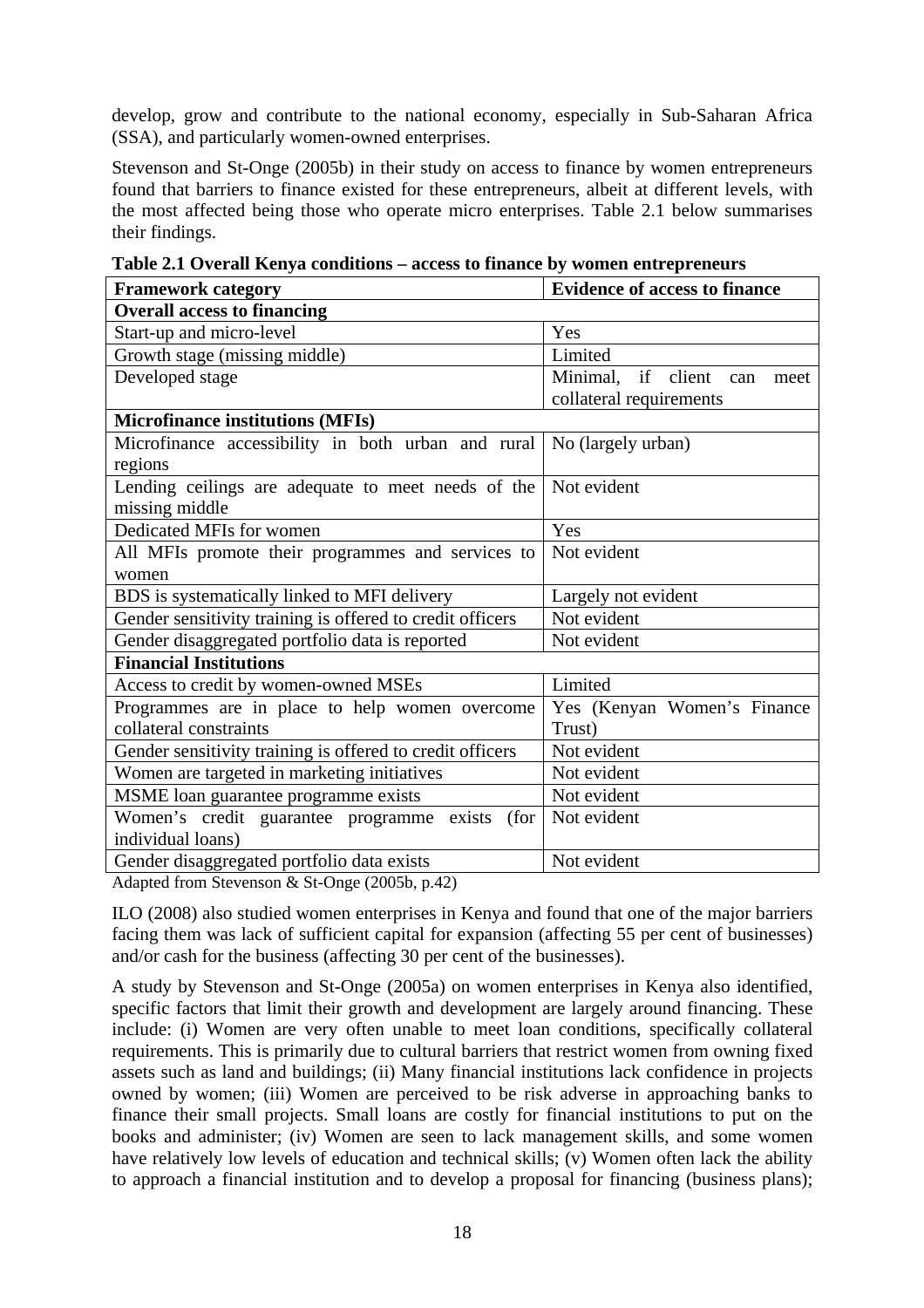and (vi) Women do not have the same opportunities for full-time waged employment, and therefore have more limited capacity for savings accumulation than men.

Even where microfinance institutions have come in to address the issue of access to credit, their focus has largely been poverty reduction, rather than MSME development and growth. Their loan sizes have therefore tended to be too small to support growth (Stevenson & St-Onge 2005b).

Other barriers affecting women's entrepreneurship in Kenya include gender roles, social inequality, entrenched cultural and traditional practices, technology, legal, institutional and policy levels, among others (IFC/World Bank, 2006). Women entrepreneurs lack a supportive environment that encourages women to "go for it". There is a lack of social and cultural support for the role of women as entrepreneurs; women are subject to stereotypes and there are few visible role models for them at any level. Gender barriers need to be addressed at all levels, from the legal system to the domestic system. There is inadequate access to training, as well as follow-up to training inputs, and limited opportunity to avail themselves of external, formal managerial capacity-building support. In addition, they have difficulties finding land and premises for production/services and acquiring up-to-date technology. Finally, they lack the strength of numbers that would be gained through representation by a women entrepreneurs' association, which would not only provide networking and value-added membership services, but also a collective "voice" for the needs and concerns of women entrepreneurs in the country (Stevenson & St-Onge 2005a). They are also constrained by a lack access to high growth markets (ILO 2008).

Kiraka (2009) categorised these barriers into three – barriers at the macro level, the meso level and the micro level. On the macro-level, the barriers include: (i) a bureaucratic legal and regulatory framework; (ii) poor physical infrastructures including power and water supply, telecommunication, and road and rail network; (iii) multiplicity of taxes (Aikaeli 2007) and (iv) corruption by government officials (Amakom 2006).

On the meso level, the challenges include: (i) the inability to transform resources into goods and services; (ii) inadequate support in terms of business training and skills; (iii) unavailability of information on markets, suppliers and partners; (iv) limited access to finance owing to lack of collateral, high costs of administering MSME loans and absence of specially dynamic MSME credit streams; (v) weak, fragmented and uncoordinated institutions that support MSMEs; (vi) limited access to markets, and (vii) limited access to support services as they are mainly located in urban areas (Aikaeli 2007).

At the micro level, the challenges include: (i) unwillingness or inability to take up new technology, partly owing to lack of relevant information, but also due to being averse to technology; (ii) low literacy levels among women enterprise owners – this limits their ability to access information and training opportunities; (iii) lack of motivated attitudes by entrepreneurs to invest in the development of their own enterprises (Olomi 2006); (iv) employees negative attitude and behaviour, unreliability, and insufficient skills, making delegation difficult; (v) weak business organisation due to a multiplicity of gender-based roles (vi) lack of managerial capacity in business; and (vii) lack of, or informal business plans and the inability to think strategically about the business (Mambula & Sawyer 2004; World Bank 2008) .

On the subject of supporting and investing in innovation, in addition to the challenges aforementioned, MSMEs are starved for finance to support innovation even when they have sound business and expansion plans worthy of investment, as they are considered risky because their innovative business ideas have not been "tried and tested". The MSMEs therefore find themselves in a vicious cycle of providing what is already in the market and not able to grow and expand to realize their full potential as they lack both funding and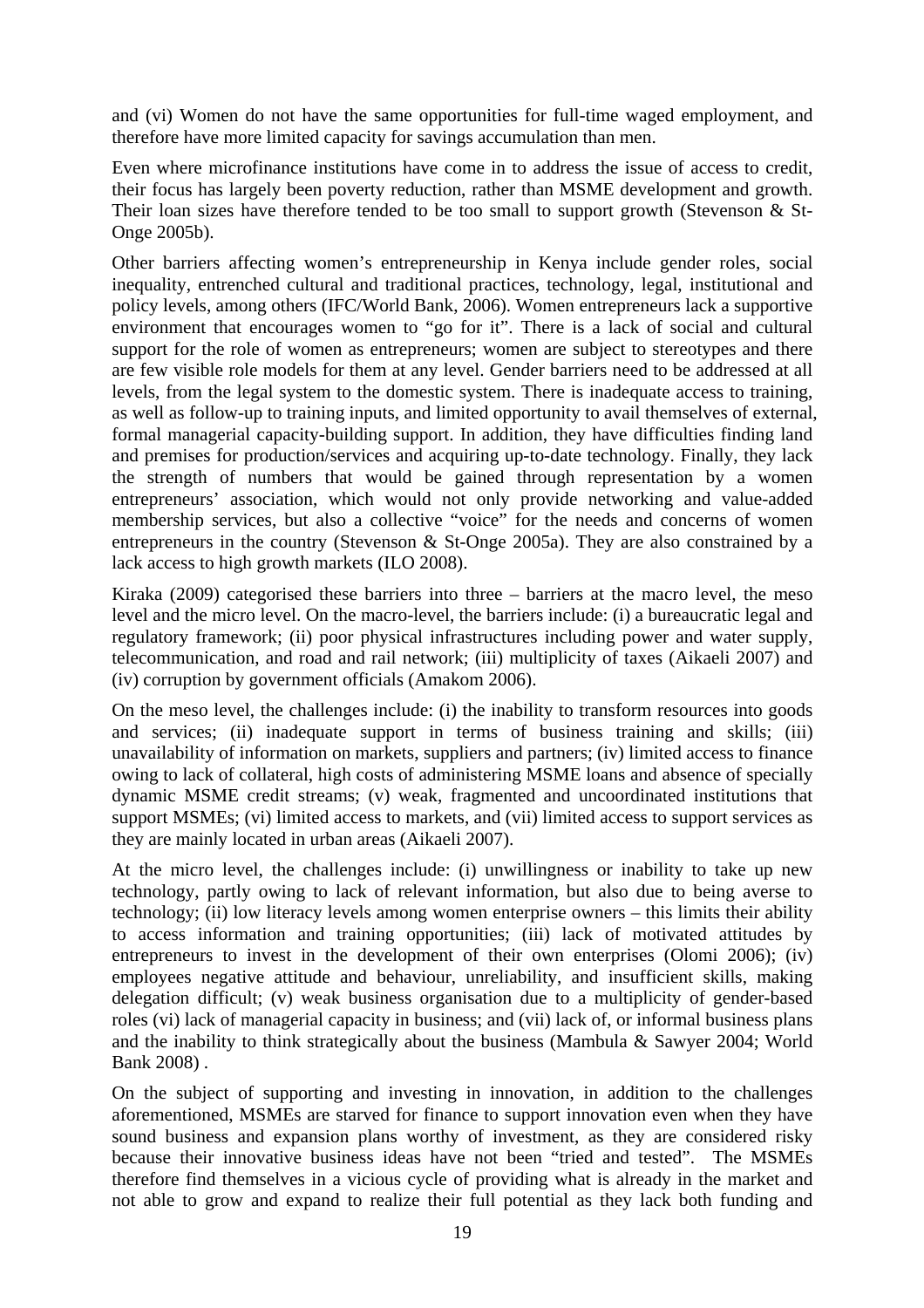business support services to venture into unexplored business ideas (Aikaeli 2007). If the argument presented by Gray (2006), Lin & Chen (2007) and Aikaeli (2007), that MSME innovation is at the heart of a country's competitiveness in the marketplace and economic development is true, then lack of support for innovation undermines the very economic and social development that governments seek. Sources of finance and other forms of support are needed not only for existing MSMEs but also for those budding entrepreneurs who will build the MSMEs of today and develop them into the largest businesses of tomorrow. These budding entrepreneurs will succeed, not by replicating the business models of the past, but by innovating new ways, products and services to reach an increasingly demanding market.

So why is there not enough investment going into MSMEs? Obstacles abound but the main source of these obstacles is poor information, which leads to misperceptions of the overall risk and return of these investments. Start-ups and early stage businesses face daunting barriers when attempting to access local finance. The lack of guidance and business skills needed to move a company forward is a major handicap for many proprietors (Mambula & Sawyer 2004).

In Kenya, market failures have constrained MSME innovation, as in many developing countries, by limiting the necessary access to information, finance, labour skills, and business development services (BDS) to increase competitiveness and productivity. Lack of information and negative past experience with transactions is a common factor that limits the willingness of potential suppliers to take risks (or calculate them reliably) to adapt products to MSMEs (World Bank 2004).

Based on their study, Stevenson and St-Onge (2005b) recommended that finding a way to release more capital for the financing of women's enterprises was a priority. The solution would need to address the collateral issue and other impediments to growth, such as the need for a broader variety of loan products (e.g. operating lines, quasi-equity) and access to training, counselling and technical assistance, through an integrated financing approach involving local financial institutions, women entrepreneurs' associations, development organizations and donors. They proposed a programme whose objective would be fourfold: (i) To provide technical and financial support to women-owned enterprises that have growth potential. This would include supporting innovative business ideas that have the potential to grow the business; (ii) To develop synergies among stakeholders; (iii) To build the capacity of women entrepreneurs' associations (WEAs) and their members; and (iv) To raise awareness among potential partners (WEAs, business associations, financiers, policy-makers, etc.) on the economic impact of supporting the development of women-owned enterprises.

#### **2.5 Performance of Women Enterprises**

Owing to the aforementioned challenges, the performance of women enterprises has been far less than optimal. McCormick (2001) noted significant differences in the performance of women's enterprises vis-à-vis those of Kenyan men. Their enterprises are smaller, less likely to grow, less profitable, and begin with less capital investment than those owned by men. Women and men also operate from different locations. Men are twice as likely as women to locate in trading centres, commercial districts or roadside locations; women are almost twice as likely to be operating from the home. Women are three times as likely as men to belong to some type of business association, although there are indications that women's networks have little or no power to assist their businesses.

McCormick (2001) isolated three factors that account for these differences in enterprise performance. The first factor has to do with the level of education. On average, women entrepreneurs are less educated than their male counterparts and twice as likely as men to be illiterate. The major reasons for this difference are institutional in nature. Marriage institutions discourage investment in women's education and the division of labour assigns a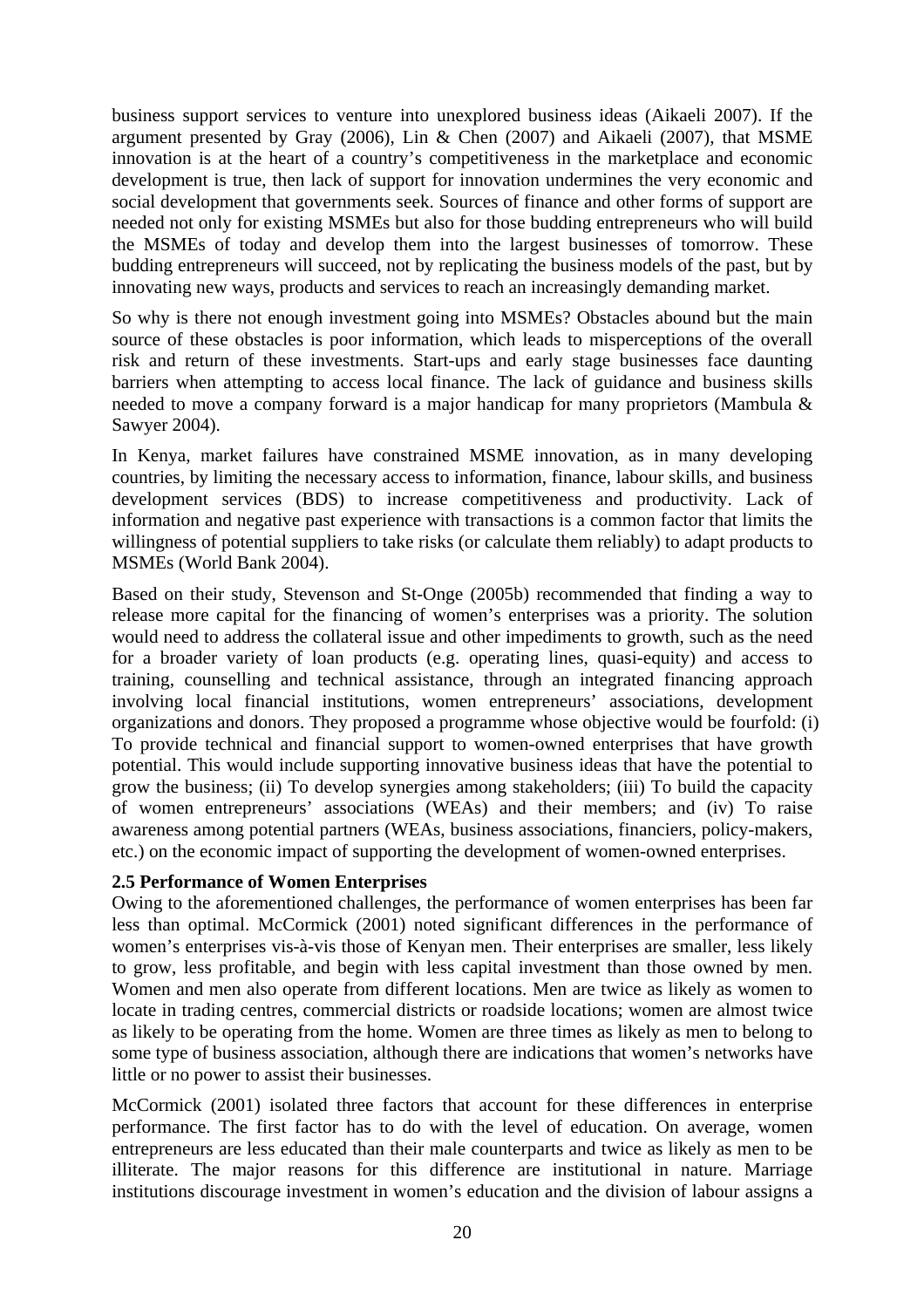greater share of household responsibility to girls. The second factor has to do with the opportunity to accumulate savings. Because women have lower levels of education and are segregated into lower paying jobs, they have lower savings with which to start a business. Third, women spend less time in their businesses than men because they are expected to carry out their domestic responsibilities, including housework, food preparation and childcare. This also explains why women are more likely to operate their business from the home.

Market saturation also affects the performance of women enterprises. This is related to a lack of access to higher value markets and a lack of innovation. Many entrepreneurs, particularly women, are located in low value markets where there are few barriers to entry. Their business sectors (often in trade and services) tend to be crowded because of these low barriers. This leads to saturated markets and little room for growth. Without innovation through new product development and access to higher value markets, the potential for success for MSMEs in these sectors is low (Kantor 2001).

#### **2.6 Interventions to Promote MSME Development**

Despite the challenges that MSMEs have faced over the years, economists and development professionals believe that to realise the dual objective of economic growth through competitiveness, and employment generation and income distribution, MSMEs assume a critical role. Not only do MSMEs dominate the African private sector, the future is geared towards more flexible, modular and small scale industries due to their socio-economic and socio-ecological benefits (Elumba 2008).

#### **Integrated framework for the advancement of growth-oriented women entrepreneurs – the case of Kenya**

In 2003, Stevenson and St-Onge developed an Integrated Framework for assessing the enabling environment for the growth of women's enterprises. In general, the Integrated Framework is based on the proposition that if women are equipped with the necessary resources, skills and opportunities to start stronger businesses, and if they are more readily able to pursue the growth potential of these enterprises, the economy will benefit from reduced poverty, greater employment and economic growth. The women entrepreneurs will be able to grow their own enterprises and become more significant actors in national economies. In addition, avenues will be opened for the greater social inclusion of women in the public domain, greater gender equality, and enhanced economic empowerment of women.

In addition to broader generic MSME policies and support programmes, Stevenson and St-Onge (2007) identified specific policies targeted towards women enterprises. These include policies to:

- (i). remove barriers to the start-up, formalization and growth of women's enterprises;
- (ii). improve women's access to markets;
- (iii). improve women's access to and control over economic and financial resources;
- (iv). strengthen social protection and social inclusion, and to reduce the risks and vulnerabilities facing women entrepreneurs and their women workers, including women entrepreneurs with disabilities; and
- (v). create a more supportive enterprise culture and context, and more favourable business environment for women entrepreneurs.

Stevenson and St-Onge (2005b) conducted a study in Kenya, Ethiopia and Tanzania and adapted the 2003 model (Figure 2.4), for the development of women entrepreneurs in the African context.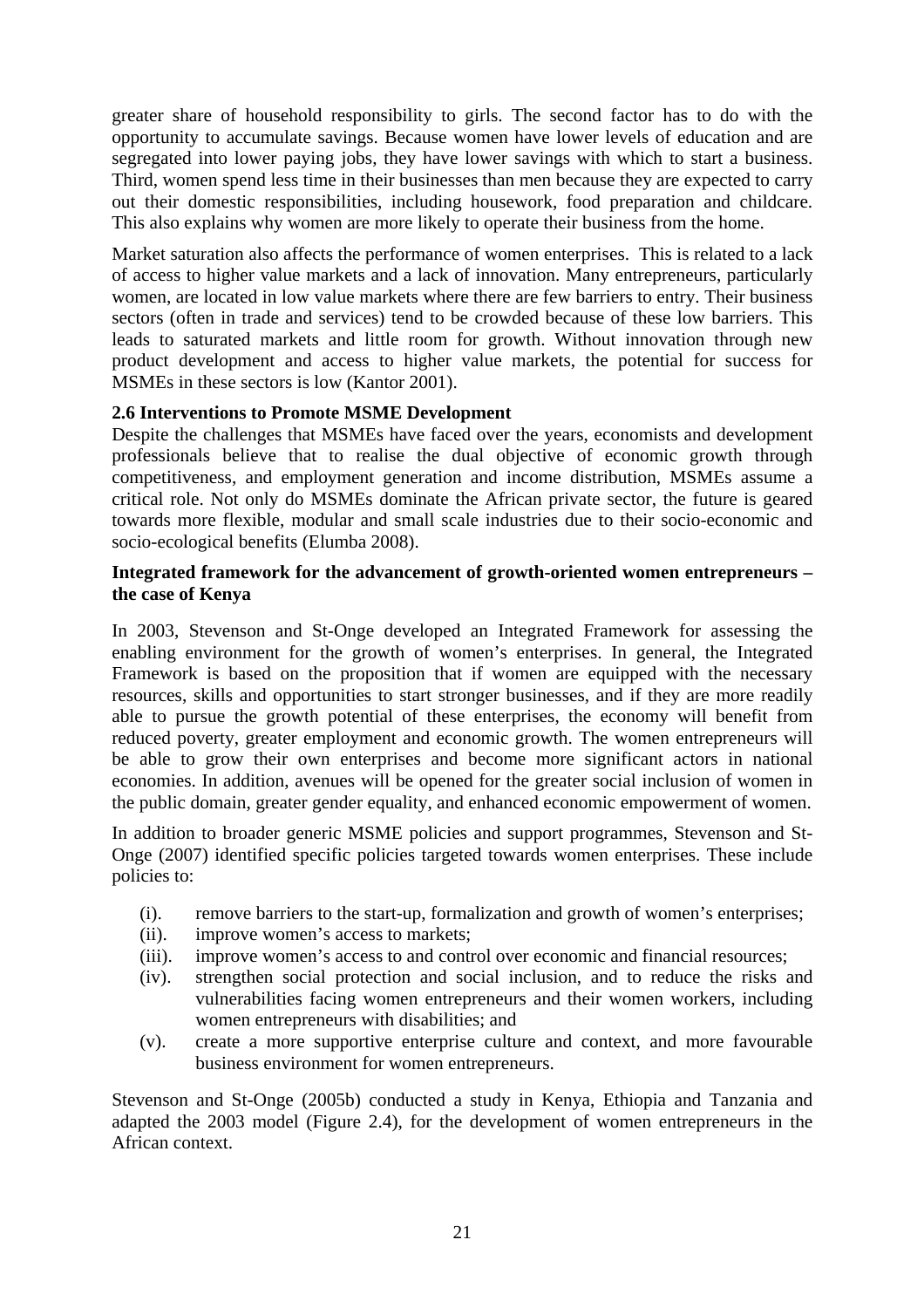

**Figure 2.4: Integrated framework for the development of women entrepreneurs** 

The study by Stevenson and St-Onge (2005b) analysed the gaps in each of these areas with regard to development of women entrepreneurs and proposed action areas. Relevant to the current study is the aspect on Access to Finance. With regard to this dimension, the study found that growth of women's enterprises in Kenya was seriously impeded by lack of access to credit. Women were limited to informal sources of capital, which included their savings, money from family and mutual guarantee loans. Barriers faced by women included: stereotypical attitudes about the size and scope of women's enterprises; poor availability of credit in rural and some urban areas; low micro-finance lending limits incompatible with MSME growth aspirations; lack of interest and capability of commercial banks to serve the MSME market (few clients are women entrepreneurs); prejudicial treatment of women regarding property rights, which limits women's access to collateral security for bank credit; and women's lack of knowledge about financing options and financial administration. There was a need to address the "missing middle" of financing – to create a bridge between microfinance and commercial bank credit so women's firms have the opportunity to grow.

In response to these challenges, Stevenson and St-Onge (2005b) proposed a number of interventions. Among these were that efforts should be made to increase the supply of credit for the development and growth of women's enterprises. Although the situation varies in the three countries studied (Kenya, Ethiopia and Tanzania), generic solutions include: (i) raising the lending limits of existing microfinance institutions and ensuring that the proportion of women-owned enterprise credit recipients reflects their proportion in the MSME population; (ii) establishing dedicated MFIs to support women entrepreneurs (modelled after the Kenya Women's Finance Trust); (iii) implementing a Women's Loan Guarantee Programme as a partnership between governments, Development Financial Institutions, and the African Development Bank. This should be linked with provision of BDS and technical assistance to women clients who are pursuing growth; and (iv) initiating government-commercial bankdonor dialogue on measures to target loan funds to women entrepreneurs (e.g., "women's stream", gender sensitivity training for credit officers, and research to examine women's access to financing relative to that of men). Training programmes should be implemented to

Source: Stevenson & St-Onge (2005b, p.16)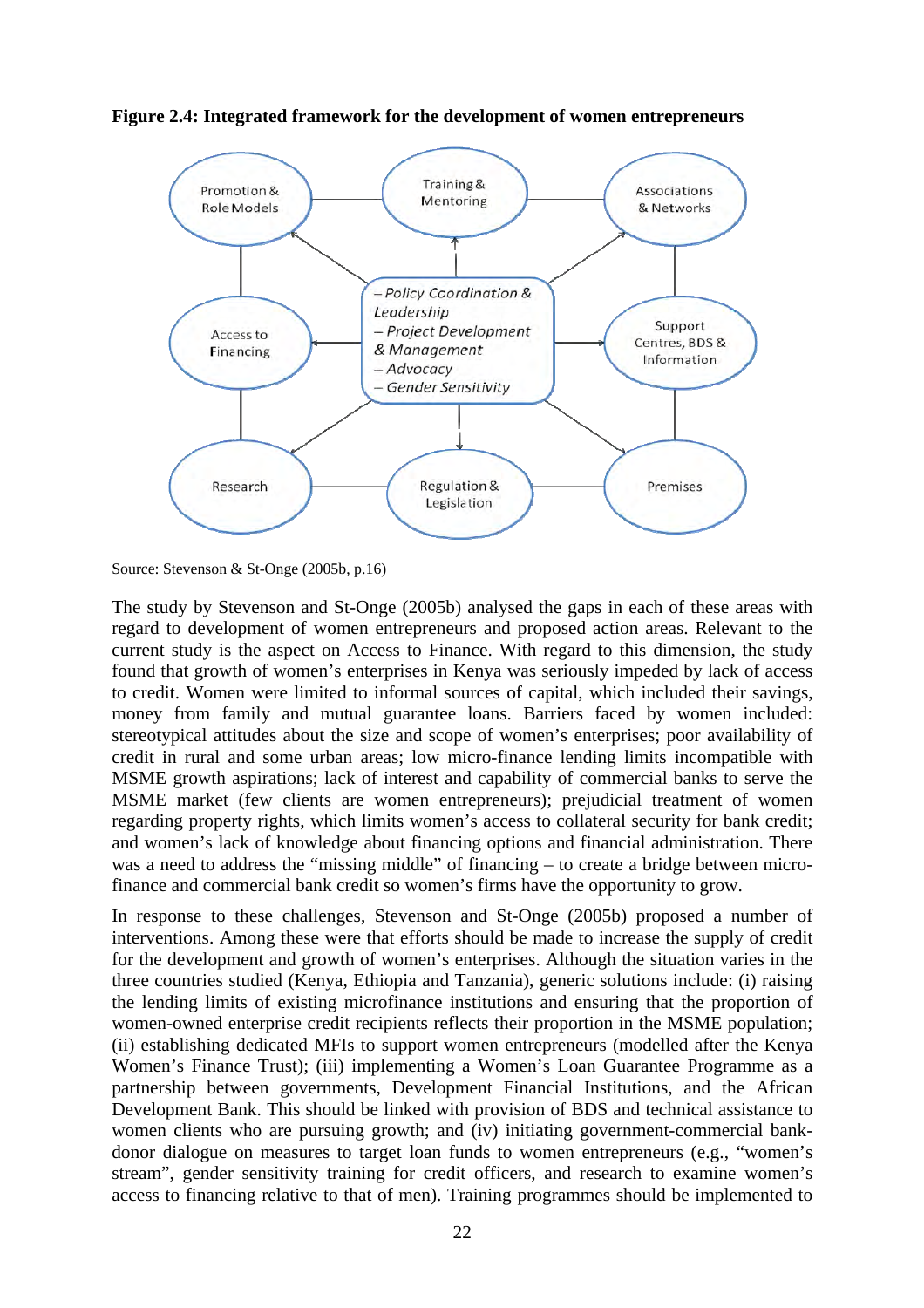enhance women entrepreneurs' capability to obtain financing (e.g. publish a "Financing Guide for Women Entrepreneurs" outlining credit options and "how-to" information, and seminars and workshops for women, perhaps offered through Women Enterprise Associations).

A study by the ILO (2008) also identified a number of government initiatives and strategies aimed at supporting women's entrepreneurship in Kenya. Among these were the establishment of the Women Enterprise Development Fund (discussed later in this report), the registration of women's groups so that they could benefit from group guarantee loans from MFIs, and access to information and training. The ILO (2008) study also highlighted a number of recommendations, especially targeting financial institutions. First was the need for the development of women-tailored products. One such product would be a combination of asset financing and lease hire facilities. This would minimize the diversion of funds to nonbusiness needs – one of the common problems among women borrowers. Second, institutional capacity and structure of financial institutions needs to be designed in such a way as to address women clients. The institutions should also make deliberate efforts (including the use of specialized programmes) to develop the capacity of women enterprises in terms of their business skills to complement financial services. These programmes should contain inbuilt mechanisms to monitor the progress of such capacity building initiatives. Third, is the need for distribution of special funds. Funds aimed at addressing gender imbalances do not always trickle down to disadvantaged women enterprises. The terms that are imposed by the participating financial institutions sometimes negate the original objectives. It is therefore proposed that the government intervenes and plays a more active role in ensuring that these funds reach these women. Fourth, there is need for advocacy for change. In order for the situation of women enterprises to improve, negative perceptions held by financial institutions about the viability of women-owned enterprises need to be addressed.

Kiraka (2009) identified a number of interventions that can support MSME growth and development. At the macro level, emphasis needs to be put on addressing weaknesses in local business environments, supporting infrastructural development, providing market access to African products and supporting human capital development – vocational and tertiary education with emphasis on science and technology. Governments that adapt the right reforms in this area can spark considerable new entrepreneurial activity (World Bank 2004). Other interventions could include promoting Foreign Direct Investment (including technology transfer) to Africa through government designed schemes to help reduce the information gap in foreign countries surrounding investment in Africa. Expanding outward promotion activities in Africa would be useful to collect up-to-date business information and ensure appropriate investment and economic development vehicles are utilised (Elumba 2008). More generally, the government must deal decisively with high incidences of insecurity, and corruption in government (World Bank 2004).

But working at the macro level is not enough. Small businesses unmet needs, especially women enterprises need for capital, information, technological innovations and knowledge is great. Interventions at the macro level, while important, are a necessary but insufficient condition for MSME development. Interventions at the meso level will help MSMEs access needed resources on a sustainable basis. The interventions at this level include building up effective local service providers: financial intermediaries, consulting companies, e-business outlets, research institutions, academic institutions and others (World Bank 2004). The types of support to be provided by these institutions varies ranging from capital assistance; training; facilitation, e.g., for promotion activities and business meetings between producers and potential customers; information about potential markets and suppliers; facilities, e.g., for quality control and workshops; to guidelines about production process, management and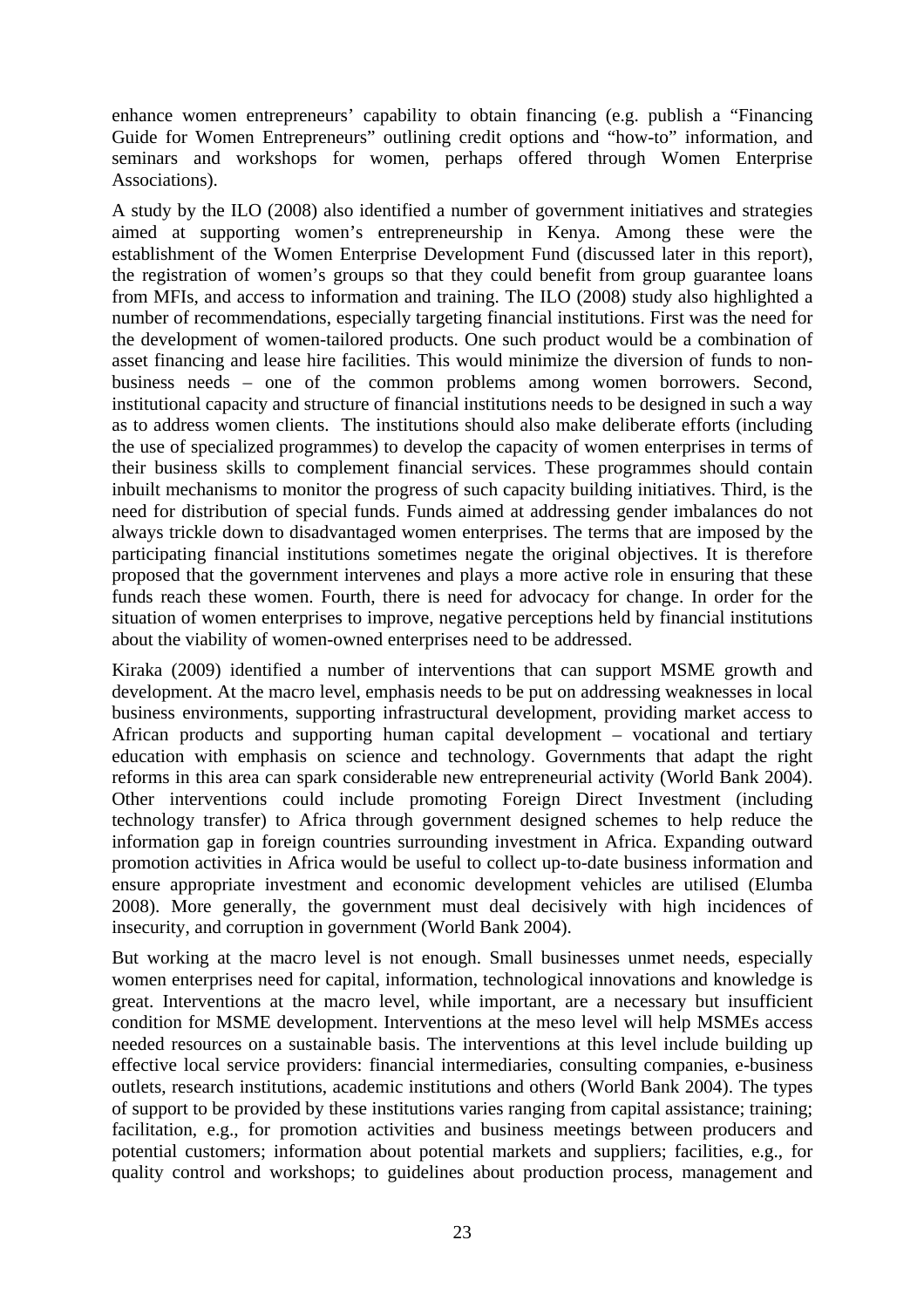standardization. They also advance technological innovations that are useful and can be commercialised by MSMEs (Tambunan 2007).

However, these interventions will only be as effective as the ability of MSMEs to take them up and utilise them. In other words, at the micro level, the women owned MSMEs must have the capacity to utilise and benefit from the various interventions. This means that they must be willing to access formal training that is a prerequisite to accessing most of these services. There also needs to be a shift in attitude – willingness to take calculated risks that will enable their businesses to grow beyond the subsistence level. As discussed previously women entrepreneurs may not be enthusiastic about training, especially when the training takes several days. They and/or their families consider it to take too much time from other social and family responsibilities, more so when the returns are not immediate. They perceive training as a cost to their business as opposed to an investment. This makes them unwilling to invest in comprehensive training. They often end up taking short fragmented courses that do not enable them to build the competences they need to run the businesses effectively (Tambunan 2007).

In addition, many of them do not recognise the need for technical assistance because they have the impression that they are already masters in their own production or if there is a problem they do not believe external assistance is necessary. Any interventions at the micro level must therefore focus on shifting these mind-sets (Tambunan 2007). Hosting Entrepreneurial Open Days, exchange visits, entrepreneurship mentorship programmes and having role models are some of the interventions that may promote MSME development at micro level (Mambula & Sawyer 2004). Often times, however, these interventions must be underwritten by a donor who has a vision of their long-term benefits. This leaves a major role for development institutions in helping local MSMEs to obtain these key inputs for growth. It is hoped that this is the role played by the Women Enterprise Fund in Kenya.

#### **2.7 Kenya Government Interventions to Support MSMEs**

#### **2.7.1 Introduction**

In Kenya, the government initiated the Economic Recovery Strategy for Wealth and Employment Creation (ERSWEC) in 2003 whose intention was to turn around the ailing Kenyan economy. The strategy registered some success, with over one million jobs created in the period between 2003 and 2007, and the Gross Domestic Product (GDP) growth rate rising from 0.6% per annum in 2002 to 7% in 2007. Following this development, the government launched Kenya Vision 2030, which is the country's economic blueprint covering the period 2008 to 2030. It aims at making Kenya a newly industrialised "middle income country providing high quality of life for all its citizens by the year 2030." The vision will be implemented in 5-year phases starting with 2008-2012. The vision is based on three pillars: the economic pillar, the social pillar and the political pillar (Ministry of Planning, National Development & Vision 2030 [MPNDV2030], 2007).

Among the key initiatives planned for the first phase (2008-2012) of the economic pillar specific to MSMEs are: (i) building 'producer business groups' which will be based in the rural areas and will feed different urban centres; (ii) creation of two economic clusters (around sugar and paper); (iii) creation of five MSME industrial parks; (iii) one-stop-shop for MSMEs and (iv) streamline the microfinance sector that mainly provides financial services to MSMEs (MPNDV2030, 2007).

In addition, in 2007 the Kenya government initiated the Youth Enterprise Fund, a two billion Kenya Shillings initiative (US\$25million), whose aim is to provide start-up capital to small enterprises whose owners are below 30 years of age. A similar Fund was set up to support women entrepreneurs – the Women Enterprise Fund. These Funds are managed through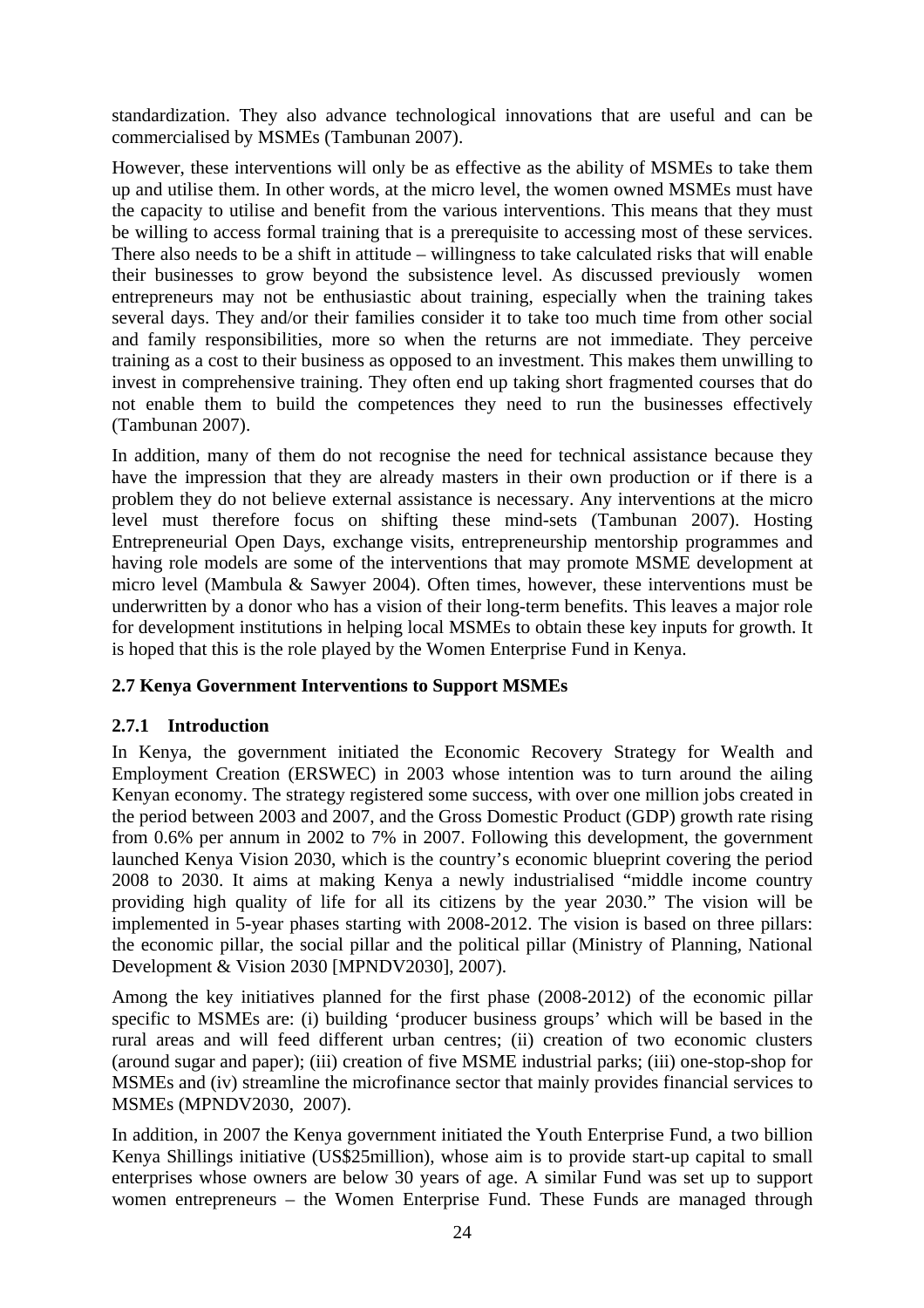microfinance institutions and continue to receive government support. Anecdotal evidence suggests that some success has been registered, but no empirical study has been conducted yet to assess their effectiveness.

#### **2.7.2 The Women Enterprise Fund**

The Women Enterprise Fund (the Fund) is a Semi-Autonomous Government Agency under the Ministry of Gender, Children and Social Development. It was established through Legal Notice No. 147 *Government Financial Management (Women Enterprise Fund) Regulations, 2007* towards the end of 2007 and began its operations in December of the same year. The Fund was established as a flagship project of Kenya Vision 2030. It is a step towards ensuring resources reach excluded women. It is also a demonstration of the Kenya Government's commitment to the realization of the Millennium Development Goal (MDG) on gender equality and women empowerment. Successful execution of the Fund's mandate is supposed to address the existing hurdles women face in venturing and growing sustainable enterprises (Government of Kenya 2009).

The Fund has five mandates as provided in the establishing legal notice. These are:

- (i). Providing loans to women using the two channels, namely, microfinance institutions (MFIs) and the Ministry of Gender, Children and Social Development under the Constituency Women Enterprise Scheme (CWES);
- (ii). Attracting and facilitating investment in micro, small and medium enterprises oriented infrastructure such as business markets or business incubators that will be beneficial to women enterprises;
- (iii). Supporting women oriented micro, small and medium enterprises to develop linkages with large enterprises;
- (iv). Facilitation of marketing of products and services of women enterprises in both domestic and international markets;
- (v). Supporting capacity building of the beneficiaries of the Fund and their institutions (Government of Kenya 2009).

The vision of the Fund is *to socially and economically empower Kenyan women entrepreneurs for economic development, and its mission is to mobilise resources and offer access to affordable credit and business support services to women entrepreneurs . The core values of the Fund are: Integrity, Teamwork, Innovation, Courage and Respect for Diversity* (Government of Kenya 2009).

In order to achieve its mandate, the Fund set up ten objectives (Government of Kenya, 2009). These are:

- 1. To increase the loan portfolio from Kshs.682 million to Kshs.4 billion by the year 2012.
- 2. To grow the Fund from Kshs.1.215 billion to Kshs.3 billion by the year 2012.
- 3. To increase the number of women entrepreneur borrowers from 92,000 to over 600,000 by 2012.
- 4. To link at least 60 women micro, small and medium enterprises in each province with large enterprises by 2012.
- 5. To enhance and strengthen the knowledge, skills and capacity of women entrepreneurs.
- 6. To facilitate marketing of products and services of women enterprises in local and international markets.
- 7. To facilitate development of supportive infrastructure for women enterprises
- 8. To strengthen institutional capacity of the Fund.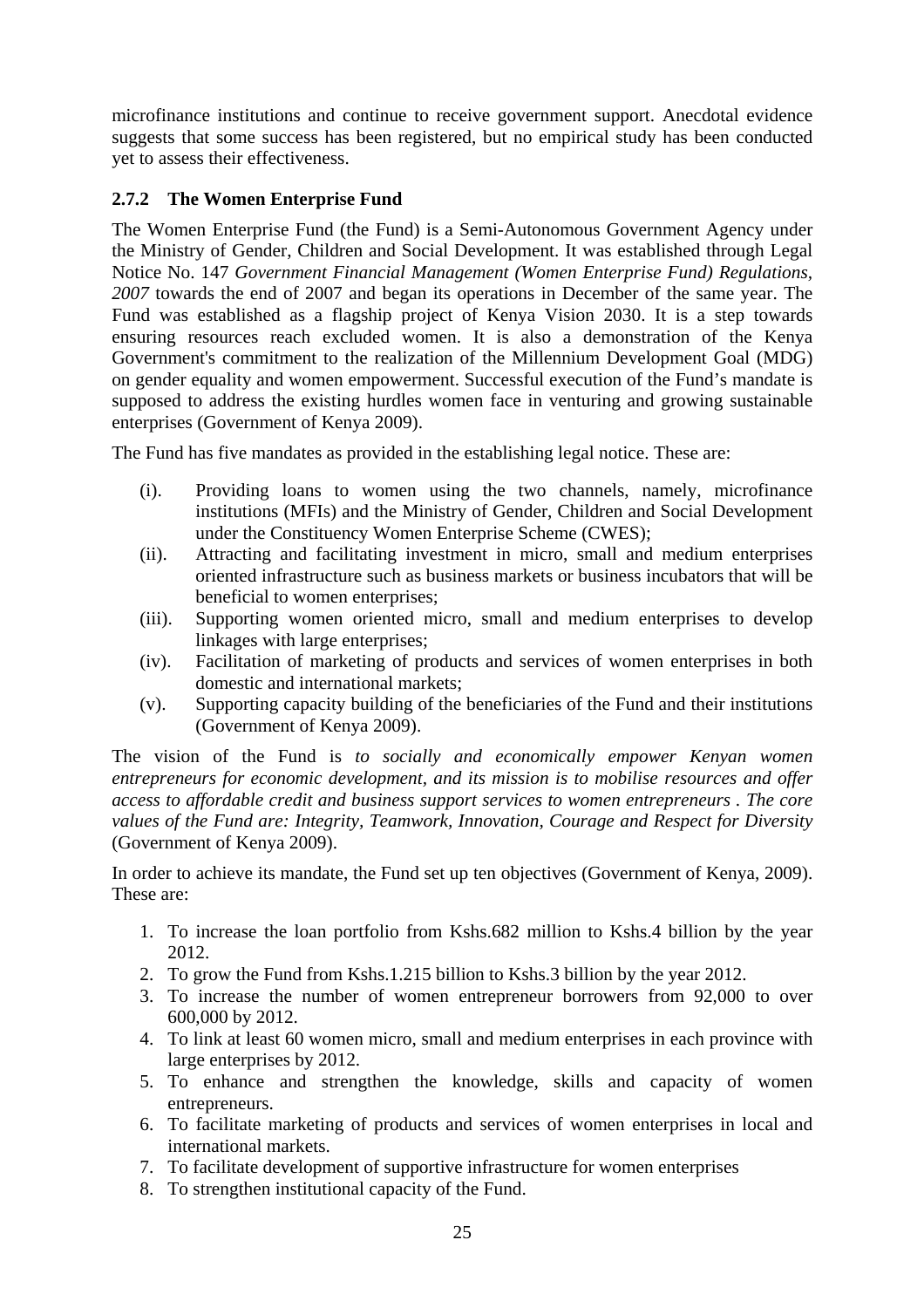- 9. To enhance advocacy and publicity of the Fund.
- 10. To enhance efficiency in the operations and processes of the Fund.

With regarding to its funding, the Fund receives 100 percent financial support from the Government of Kenya through the annual budgetary allocation. However, to meet the growing demand for her services, the Fund is aggressively seeking out like-minded development partners for support.

The target beneficiaries are Kenyan women aged 18 years and above, who may be organized in registered Self Help Groups (SHGs) or as individuals or companies owned by women. Men may also be members of the SHGs provided that 70 percent of the members are women who also hold all leadership positions.

There are two ways in which one can access the funding for business.

- a. **Financial Intermediary Partners:** individuals/registered groups or companies owned by women may approach any of 100 financial partners of WEF, who conduct their normal credit appraisal/evaluation.
- b. **Constituency Women Enterprise Scheme:** Registered groups may access funding through this channel. This product is known as the *Tuinuke Loan*.

The two disbursement channels are illustrated in Figure 2.5 below:



#### **Figure 2.5 Disbursement Channels**

Source: WEF 2012

The conditions for accessing loans from the two channels are as summarised in Table 2.2 below.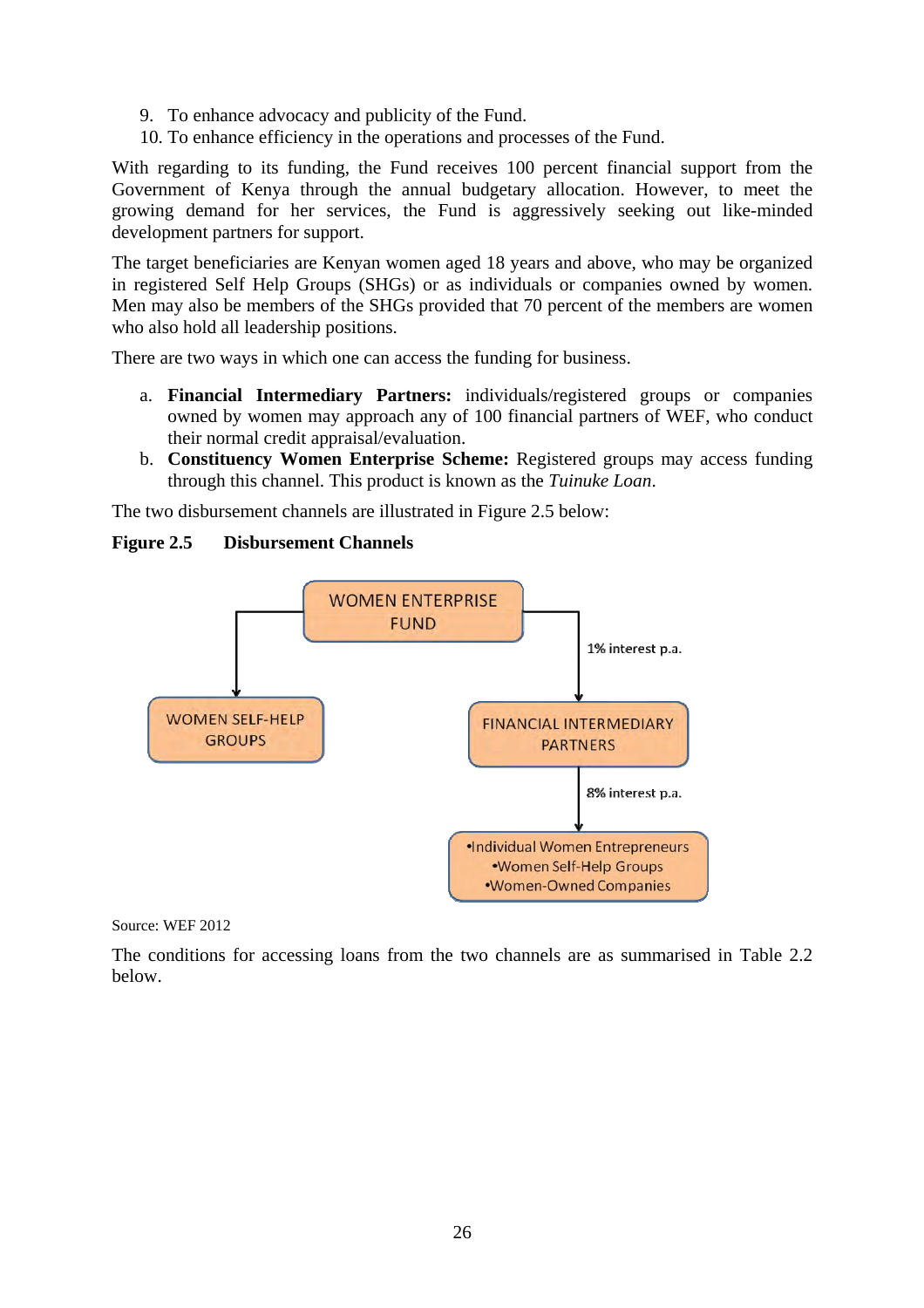| <b>Conditions</b><br><b>C-WES</b> (Tuinuke Loan) |                                                                                                                                                                                                                                                                                           | <b>Financial Intermediary</b>                                                                                                                      |
|--------------------------------------------------|-------------------------------------------------------------------------------------------------------------------------------------------------------------------------------------------------------------------------------------------------------------------------------------------|----------------------------------------------------------------------------------------------------------------------------------------------------|
| Target                                           | Registered self-help groups of at least 10<br>members. If men are included in the group, they<br>must be no more than 30% and should not hold<br>an leadership position in the group.<br>The group must have been in existence for at<br>least 3 months.                                  | Individual<br>$\bullet$<br>women<br>entrepreneurs<br>Registered women self-help<br>groups<br>Companies owned by women                              |
| Interest rate                                    | No interest charged. Only a 5% administrative<br>fee.                                                                                                                                                                                                                                     | 8% p.a. interest rate on reducing<br>balance                                                                                                       |
| Repayment                                        | One year repayment period<br>3 months grace period                                                                                                                                                                                                                                        | 3 year repayment period                                                                                                                            |
| Eligibility                                      | Graduation principle applies, that is:<br>Kshs.50,000 first loan, Kshs.100,000 second<br>loan, Kshs.200,000 third loan for the entire<br>group.<br>Group must have an account in a<br>Bank/Sacco/Post Bank/Approved FSA<br>Must either have a viable business or<br>planning to start one | Must either have a viable<br>business or planning to start<br>one (viable business proposal)<br>Terms & Conditions as per<br>requirement of the FI |

**Table 2.2 Conditions for Accessing Loans** 

Source: WEF, 2012

#### **2.8 Conceptual Framework**

Using both the conceptual frameworks developed by Stevenson and St-Onge (2005b) and the one below developed by Kiraka (2009), the study aims to focus on the beneficiaries of the Women Enterprise Fund to determine to what extend it is achieving its objectives, while addressing the challenges women enterprises face at the macro, meso and micro levels. The outcome of the study will be at both policy and practical levels. At policy level, the proposed interventions will focus on what the Kenya Government can do, both within and without the Fund to enhance women owned MSMEs. At the practical level, interventions will focus on the implementation of the Fund, the support available to women entrepreneurs, and identify gaps that need to be addressed to make the Fund more effective in contributing to sustainable women enterprises for economic growth, employment creation and the empowerment of women.





Source: Kiraka (2009, p.10)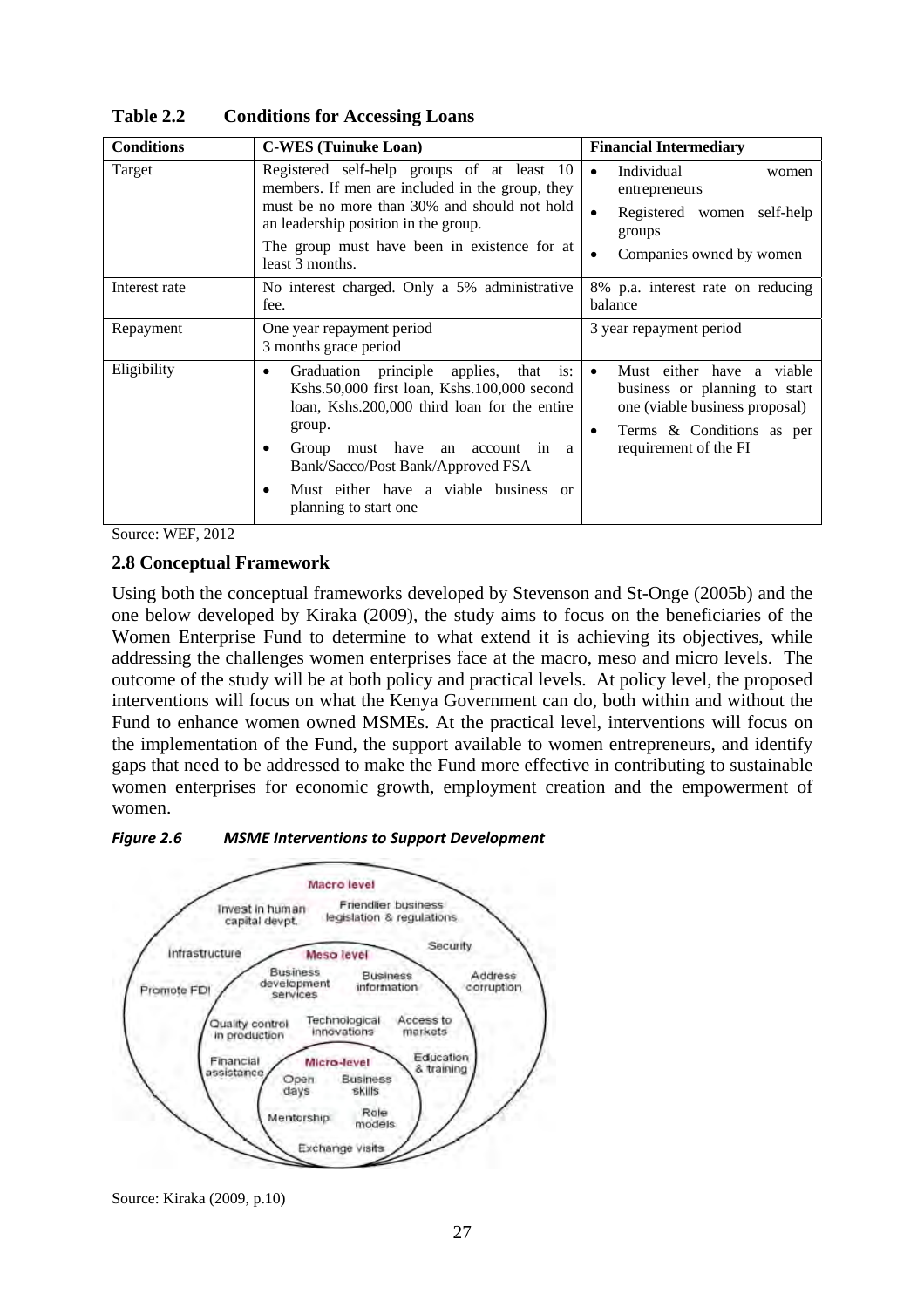These efforts are especially important in the many low-income countries that receive little foreign investment and thus do not have many multinational corporations on the ground serving as a conduit for the introduction of vital new skills, technology and capital.

In examining the Women Enterprise Fund in Kenya, the key questions in this study therefore revolved around these areas of intervention.

At the micro level the key questions focused on the growth and challenges faced by MSMEs that have benefited from the Fund:

- 1. To what extend have the targeted MSMEs grown since the introduction of the Fund?
- 2. What have been the key drivers of growth?
- 3. To what extent has the Fund supported innovation in MSMEs?
- 4. What challenges are the MSMEs facing?
- 5. What strategic approaches are used by WEF to address these challenges?

At the meso level, the questions focused on the how the Fund was administered and identified any complementary services that the MSMEs supported by the Fund had been able to access.

- 1. How is the Fund administered?
- 2. What complementary services are available for the women entrepreneurs?
- 3. To what extent do these services support innovation in the MSMEs?
- 4. What challenges has the Fund encountered in improving the livelihood of women in Kenya?
- 5. What strategic approaches are used by WEF to address the above challenges?

At the macro level, questions focused on the policy and institutional framework on which the Fund is based.

- 1. What is the policy and institutional framework under which the Women Enterprise Fund operates?
- 2. To what extent does this framework support innovation within MSMEs?
- 3. What appropriate policy measures should the government put in place to improve the quality, service delivery and sustainability of the Fund?

### **3.0Methodology**

The purpose of the study was to assess the performance of Women Enterprise Fund (WEF) and to determine its impact on women-owned Micro, Small to Medium Enterprises (MSMEs) in Kenya. The study sought to address four key research objectives: (1) determine the extent of growth and innovation of MSMEs that have benefited from the Fund; (2) identify the complementary services available to the women entrepreneurs; (3) examine the challenges that the Fund has encountered and determine how these can be addressed and; (4) make recommendations on the policy measures that the government should put in place to enhance the quality, service delivery and sustainability of the Fund.

#### **3.1 Research Design²**

The study was conducted using a mixed method paradigm comprising qualitative and quantitative approaches. Quantitative method was used to collect data on demographic profile of the entrepreneurs, profiles of the enterprises, details on policy framework, other business development services required, indicators of firms' growth and innovation and entrepreneurial skills of the respondents. As advanced by Cooper and Schnidler (2008), a quantitative method was selected to allow for the generalization of the findings among women-owned MSMEs and provide a framework for conducting an extensive survey.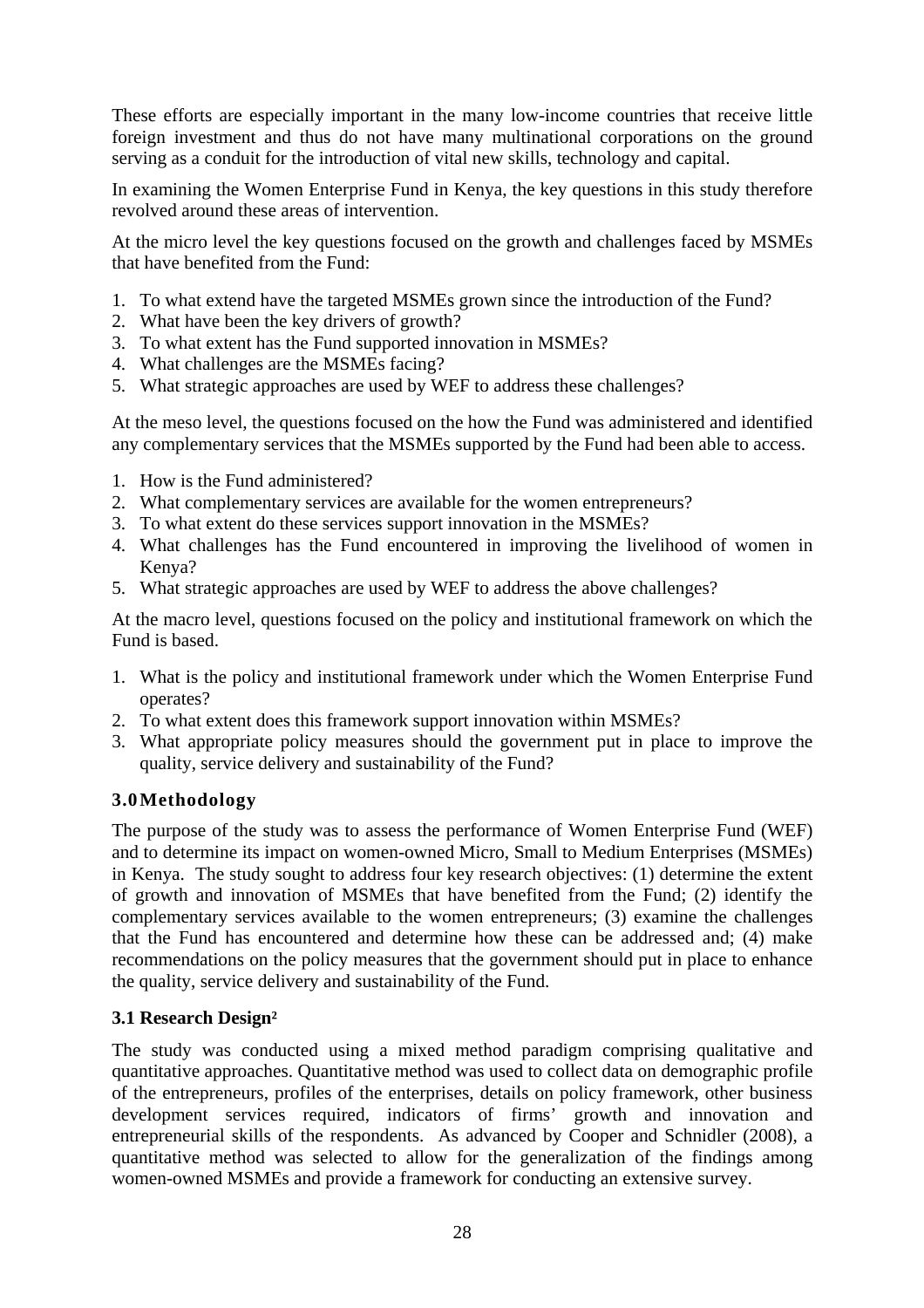A qualitative method was used to collect data on challenges experienced by the entrepreneurs, perceived extent to which the Fund was assisting growth and supporting innovation of the among businesses and how the businesses were dealing with challenges. The intention of qualitative approach was to understand the context in which particular events occurred in order to interpret the findings accurately. The qualitative approach allowed the respondents to 'tell their story' thus giving the researcher an opportunity to probe and seek clarifications (Yin, 2009). The multiple realities that emerged as experiences of the entrepreneur were studied holistically to uncover relationships and contextual experiences that impact on business growth and innovation. The emerging categories, themes, and general patterns from respondents allowed for categorization into meaningful constructs that can be generalized (Miles & Huberman 1994).

#### **3.2 Population and Sampling**

The primary target population for the quantitative data was women entrepreneurs who had accessed the WEF loan either from the Constituency Women Enterprise Scheme (C-WES) or Financial Intermediary (FI) stream. The study also targeted respondents drawn from members of the Constituency Women Enterprise Fund Committees (CWECs), managers of lending Financial Intermediaries (FIs) in the selected constituencies and WEF managers at the regional and headquarter offices. The study was conducted in four purposively selected counties out of the 47 counties in Kenya. The target constituencies were; Nairobi (the Capital city), Nyeri (Central Kenya), Nakuru (Rift Valley) and Kakamega (Western Kenya).<sup>1</sup> These counties were selected on the basis of the expected variations in the socio and economic profiles of the entrepreneurs. Within the counties, fourteen (14) constituencies were purposively selected based on the estimated populations to include those with lower, medium and higher population densities, and a large number of WEF beneficiaries.

Requests were made to WEF volunteers in the CWES offices to provide lists of the women entrepreneurs, their contact details and business location. The lists formed the sampling frame. While counties and constituencies had been purposively selected, entrepreneurs who had benefitted from the WEF loans who are the key decision makers in their MSMEs were randomly selected. Each of the first 12 constituencies was allocated a fixed quota of 64 while the 2 most densely populated had quotas of 70 each. Respondents were then randomly selected from a constituency list. A total of 900 respondents were targeted. Due to over sampling, 922 complete questionnaires were returned. Of the 922 respondents, 67 were excluded from the analysis as they contained data from male entrepreneurs who had benefitted from the WEF loans<sup>2</sup>. The net sample used was 855 women entrepreneurs, constituting 95 percent of the target sample.

<sup>&</sup>lt;sup>1</sup> Mombasa (Coastal City) had initially been earmarked for the study, but was dropped in favour of Kakamega, owing to the civil and political unrest in that part of the country at the time of the study.

 $2^2$  The WEF policy on disbursements also allows loans to be disbursed to mixed gender groups provided that women constitute 70% of such groups. All the officials of such groups must be women. Since sampling of individual beneficiaries was purely random, male respondents were included. The data from these male respondents are however excluded from the present analysis.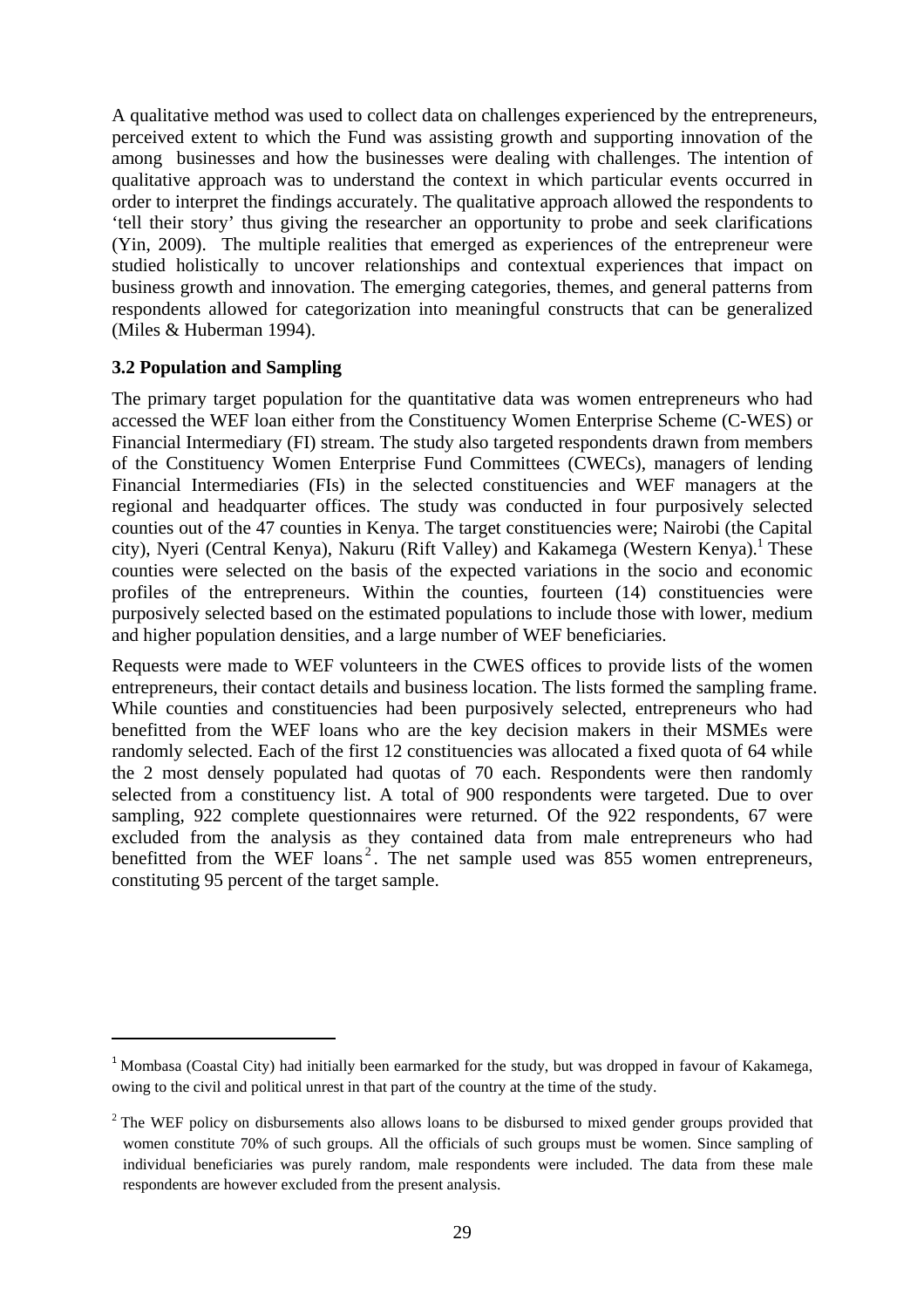| County       | <b>No. of Constituencies</b> | <b>Target Sub-Sample</b> | Actual | <b>Return Rate</b> $(\% )$ |
|--------------|------------------------------|--------------------------|--------|----------------------------|
| Nairobi      |                              | 258                      | 232    | 89.9                       |
| Nyeri        |                              | 258                      | 269    | 107.6                      |
| Nakuru       |                              | 192                      | 174    | 90.6                       |
| Kakamega     |                              | 192                      | 180    | 93.6                       |
| <b>TOTAL</b> |                              | 900                      | 855    | 95.0                       |

#### **Table 3.1 Study Sample Distribution**

#### **3.3 Instrumentation and Piloting**

Four instruments were used; an entrepreneur questionnaire (See Appendix A), a C-WES FGD guide (See Appendix B), an FI manager interview guide (See Appendix C) and a WEF managers interview guide (See Appendix D). The entrepreneur questionnaire was used in collecting quantitative data while the structured interview guides were used collect qualitative data from FI managers and WEF managers. The FGD guide was used in collecting data from Constituency Women Enterprise Committees. To test the validity and reliability of the tools, a pilot test of the instruments was conducted with 30 entrepreneurs in Dagoretti constituency (Nairobi County) and Rongai Constituency (Nakuru County), two financial intermediaries and two C-WES Committees. The constituencies in which the pilot was conducted were excluded from the main study. In addition to interview process, evidence on receipt of WEF funds was verified with the field officers at the constituency levels.

#### **3.4 Field Work**

#### **3.4.1 Training of Research Assistants**

To facilitate easy access to the women entrepreneurs, the WEF credit officers working in each constituency were involved in data collection. The credit officers are volunteers who work with the Fund to identify, train and assist the women entrepreneurs in applying for the WEF loans, and subsequently follow them up to ensure repayment.

In addition to having information on identifying and accessing the women entrepreneurs, these credit officers were also generally considered trustworthy by the women. As such, they were the most appropriate choice of constituency research coordinators for this study. Each credit officer of the selected 14 constituencies identified a team of four assistants to work with. The entire data collection team was as showed in Figure 3.1 below.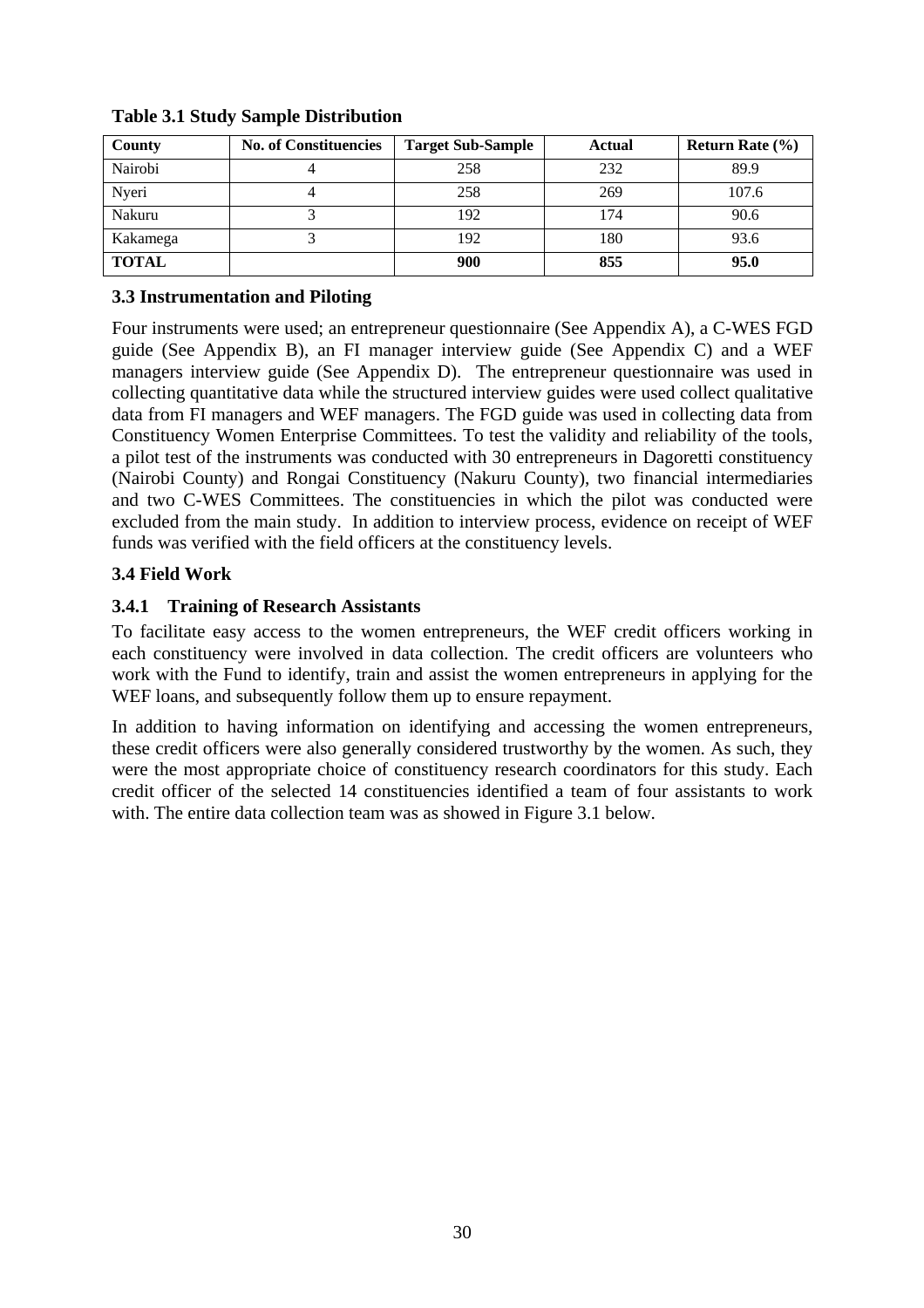**Figure 3.1 Data Collection Team** 



In total 72 people were recruited for the field exercise. Four training sessions, one in each County – Nairobi, Nyeri, Kakamega and Nakuru – were held for all the 72 members of the data collection team.

### **3.4.2 Data Collection Procedures**

In the field survey entrepreneur questionnaires were administered on respondents within their premises. Request for participation was sought through an introduction and informed consent on the front page of the questionnaire which was read out to each prospective respondent in a language they understood. Individual entrepreneur questionnaires were administered by four research assistants in each constituency. On average, it took 45 minutes to conduct an interview with one entrepreneur. The three members of the research team visited research assistants in the field to ensure questionnaires were accurately completed. In-depth interviews and focus group discussions were conducted by the three research team members. Each FGD took approximately 90 minutes.

### **3.5 Analysis**

For qualitative data, the transcribed field notes were coded to form categories of constructs in line with Miles and Huberman (1994). Responses were categorized using constructs that were consistent with the research questions such as 'challenges faced by the firms', 'how the enterprises were dealing with such challenges'. The challenges were further categorised into 'Fund level challenges', 'lender level challenges' and 'borrower level challenges'. Other categories included 'policy framework' and 'business support services'. The key objective was to define the main emerging themes. This helped in shaping future funding models and approaches as well as policy initiatives. Finally the findings were categorised into the three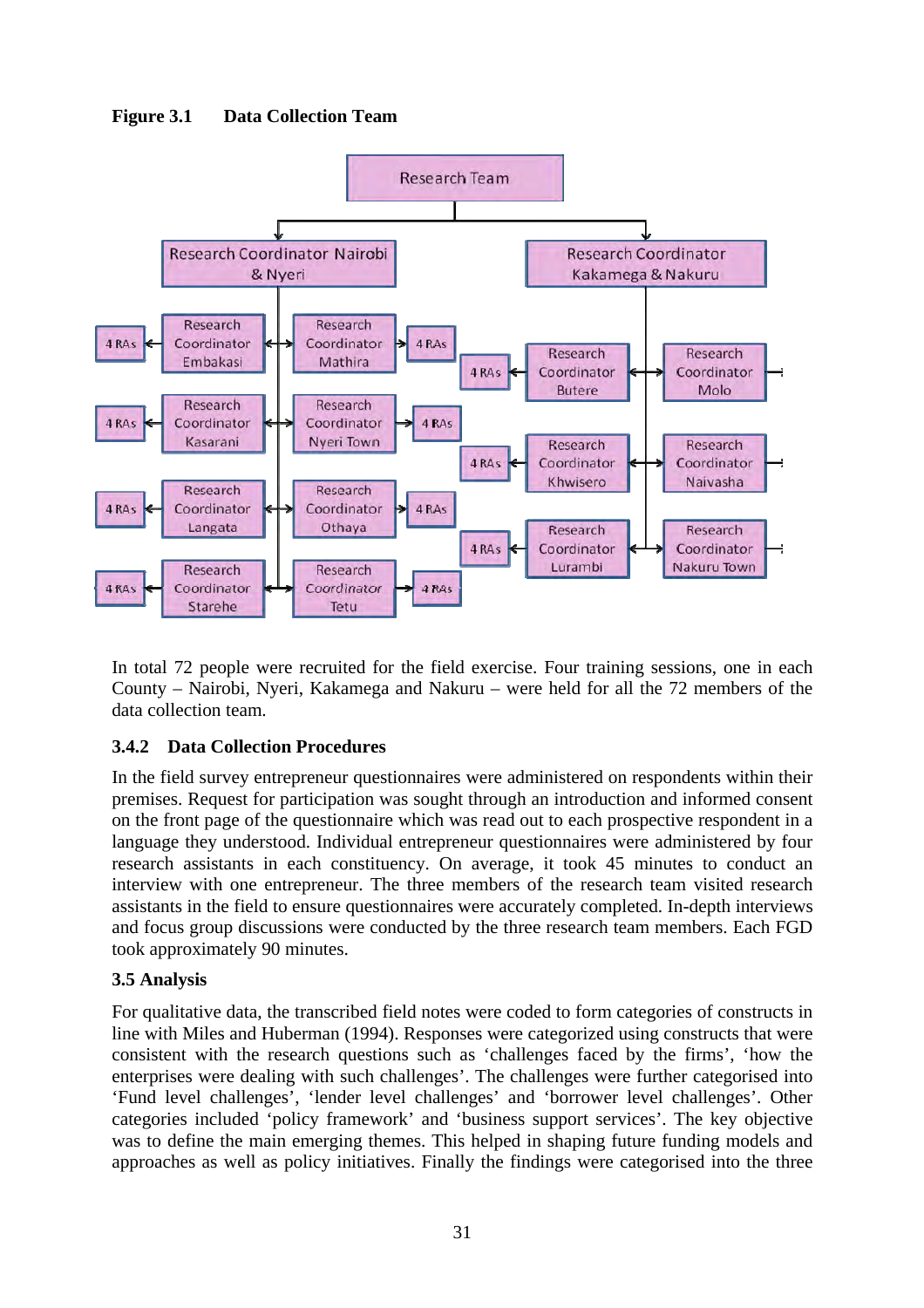levels of the conceptual framework – the micro, meso and macro levels which formed the basis of interpreting the findings, and drawing conclusions and recommendations.

Quantitative data were analysed using SPSS. Results were presented in descriptive and multivariate forms. Descriptive results show the extent of growth and innovation indicators in the post loan period. Multivariate analysis sough to empirically establish the determinants of growth and innovation among women owned enterprises. Logistic regression models for the selected measures of growth were estimated using the maximum likelihood estimation method.

#### **3.5.1 Analytical Model**

Beyond the identification of perceived growth and innovation factors, the study sought to empirically establish the determinants of growth and innovation using logistic regression models for the selected dichotomous indicators of growth and innovation. Although data on growth included continuous variables, all the continuous measures were converted to dichotomous indicators owing to the skewed distribution of the data which relied mostly on respondent estimation. Enterprise growth was defined by four indicators namely; employee growth, total business worth, turnover and gross profit. Similarly, innovation was defined by four measures; status of product diversification, status of service diversification, status of access to new markets and status of supply chain diversification.

Each of the dependent variables for growth and innovation were given dichotomous definitions. To examine the determinants of growth and innovation, enterprise level information was used. Dependent variables were defined as dummies. The study used dummy variables  $(DV_{ii})$ , which take the value one (1) if entrepreneur i of business j had registered growth or innovation and zero (0), otherwise. The logistic model was adopted because dependent variables were dichotomous in nature while the explanatory variables were categorical in nature. Generally, the logistic models used were estimated as:

Prob (DVij=1) = f (Eij, Bj, Gj, Ij)………………………………………………………….….(1)

Equation (1) implies that the probability of the existence of growth in a business is dependent on sets of factors in the four categories defined on the RHS.

Where:

 $DV_{ij}$  = Dependent Variable

(Growth  $= 1$ , if an enterprise registered positive growth in the post loan period, 0, otherwise)

 $($ Innovation  $= 1$ , if an entrepreneur had innovated in the post loan period, 0, otherwise)

 $E_{ii}$ , = the set of characteristics of entrepreneur i of business j

 $B_i$ , = the set of characteristics of business j

 $G_i$ , = the set of growth characteristics of business j

 $I_i$  = the set of innovation characteristics of business j

#### **3.5.2 Variable Definition**

#### **Criterion Variables**

The criterion variables were based on dichotomous definitions. Thus, dependent variables under growth and innovation take the values of 1 or 0 as defined below: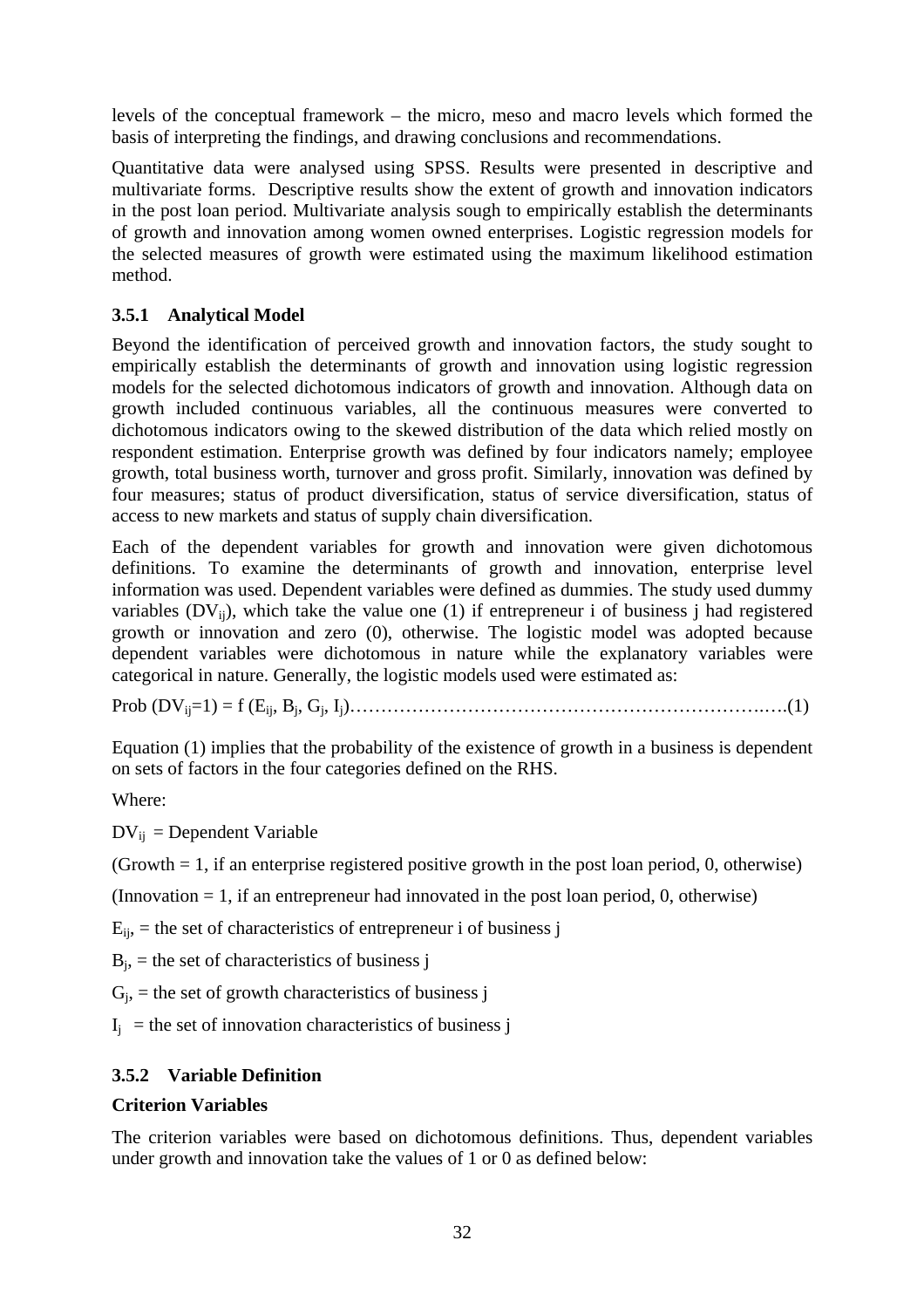### **Growth**

|                   | Employ_status = $\begin{cases} 1, & \text{if business recorded positive growth in number of employees after loan} \\ 0, & \text{Otherwise} \end{cases}$ |
|-------------------|---------------------------------------------------------------------------------------------------------------------------------------------------------|
|                   |                                                                                                                                                         |
|                   | , if business recorded positive growth in total worth after loan<br>$BW\_status$ = $\begin{cases} 0, \text{ Otherwise} \end{cases}$                     |
|                   |                                                                                                                                                         |
|                   | <i>BTO_status</i> = $\begin{cases} 1, i \text{ if business recorded positive growth in turnover after loan} \\ 0, Otherwise \end{cases}$                |
|                   |                                                                                                                                                         |
| BGP_Status        | $=$ $\begin{cases} 1, & \text{if business recorded positive growth in gross profit after loan} \\ 0, & \text{Otherwise} \end{cases}$                    |
|                   |                                                                                                                                                         |
| <b>Innovation</b> |                                                                                                                                                         |
| Prod_status       | $=$ $\begin{cases} 1, & \text{if business had changed or added new products after loan} \\ 0, & \text{Otherwise} \end{cases}$                           |
|                   |                                                                                                                                                         |
|                   | Serv_Status = $\begin{cases} 1, & \text{if business had changed or added new services after loan} \\ 0, & \text{Otherwise} \end{cases}$                 |
|                   |                                                                                                                                                         |
|                   | Mrkt_Status = $\begin{cases} 1, & \text{if business accessed new markets after loan} \\ 0, & \text{Otherwise} \end{cases}$                              |
|                   |                                                                                                                                                         |
| RM Status         | $=$ $\begin{cases} 1, & \text{if business identified/used new sources of raw materials after loan} \\ 0, & \text{Otherwise} \end{cases}$                |
|                   |                                                                                                                                                         |

## **Explanatory Variables**

Table 3.2 presents explanatory variable clusters and the descriptions of each variable included in the models.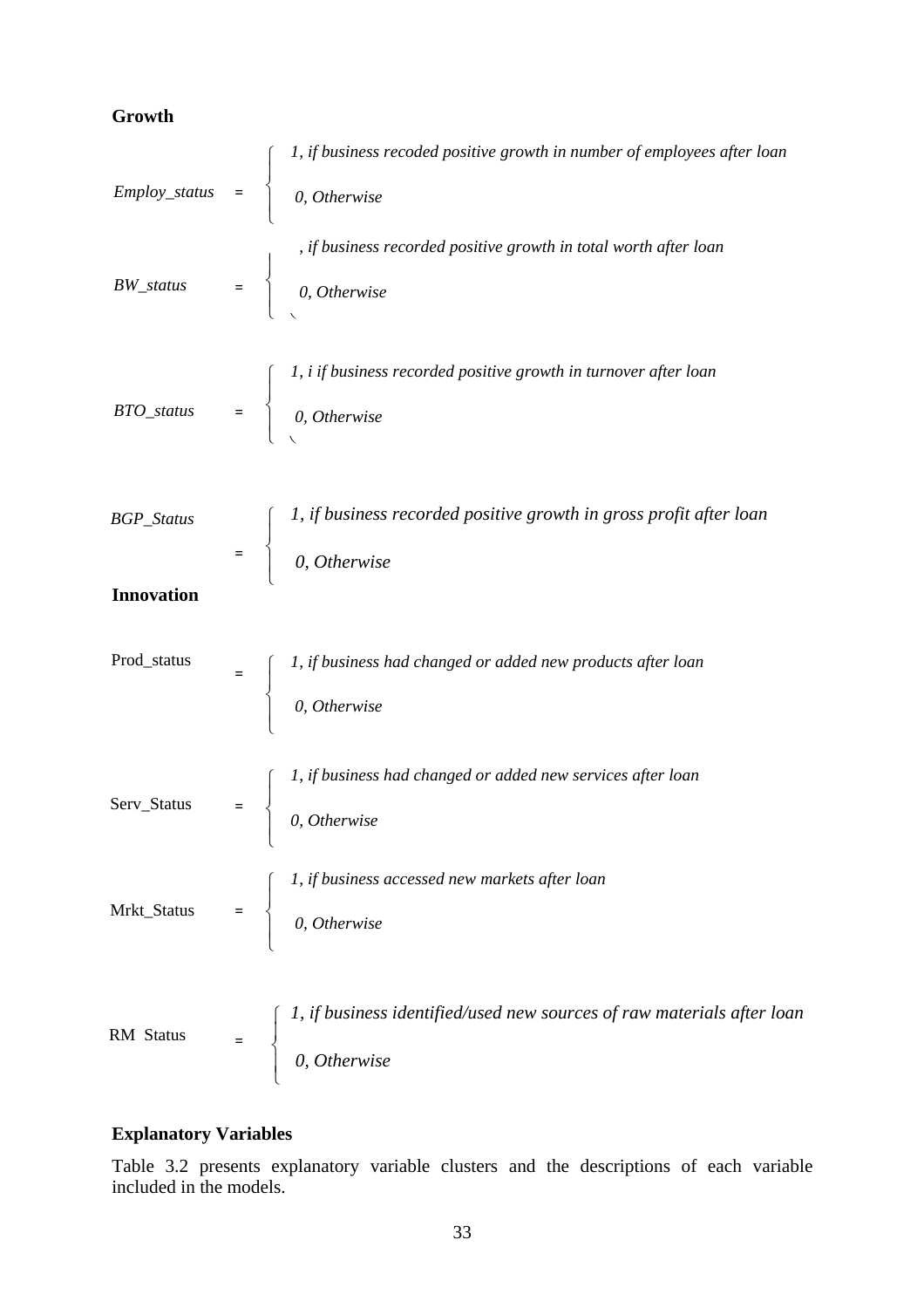| <b>Variable Cluster</b> | <b>Description</b>                                                                                                     |  |  |
|-------------------------|------------------------------------------------------------------------------------------------------------------------|--|--|
| <b>Entrepreneur</b>     | Age: This was the age of the women entrepreneurs categorised into 5-ranges                                             |  |  |
| <b>Characteristics</b>  | <b>Marital Status:</b> A dummy variable $(1 = Not married, 0 = Otherwise)$<br>$\qquad \qquad -$                        |  |  |
|                         | Level of Education: This was the level of education reported by women<br>$\overline{\phantom{0}}$                      |  |  |
|                         | entrepreneurs (6 Categories)                                                                                           |  |  |
|                         | Household size: Total number of all members of the household                                                           |  |  |
|                         | Access to Training: A dummy variable $(1)$ = Entrepreneur accessed training,                                           |  |  |
|                         | $0=Otherwise$                                                                                                          |  |  |
|                         | <b>Ownership of other businesses:</b> A dummy variable $(1)$ = Entrepreneur owned<br>other businesses, $0=Otherwise$ ) |  |  |
| <b>Business</b>         | Business characteristics were captured through the following explanatory                                               |  |  |
| <b>Characteristics</b>  | <i>variables:</i>                                                                                                      |  |  |
|                         | <b>Registration Status:</b> A dummy variable (1=Enterprise registered,                                                 |  |  |
|                         | $0 = Otherwise$ )                                                                                                      |  |  |
|                         | <b>Location:</b> A dummy variable $(1=Urban location, 0=Otherwise)$                                                    |  |  |
|                         | <b>Who runs business:</b> A dummy variable $(1=Self run, 0=Otherwise)$                                                 |  |  |
|                         | Age of business: A categorical variable (Categories of 5 years)<br>—                                                   |  |  |
|                         | Age of loan: A categorical variable (Categories of 12 months)                                                          |  |  |
|                         | <b>Amount of loan:</b> A categorical variable (Categories of Kshs.2500)                                                |  |  |
|                         | <b>Business expenditure:</b> A categorical variable (Categories of Kshs.500)                                           |  |  |
|                         | <b>Status of assistance:</b> A dummy variable $(1=Business$ Received assistance on                                     |  |  |
|                         | challenges faced, $0=Otherwise$ )                                                                                      |  |  |
| <b>Growth Factors</b>   | Effects of growth factors were captured through the following variables:                                               |  |  |
|                         | <b>Employee growth Status:</b> A dummy variable $(1)$ =Increase in number                                              |  |  |
|                         | of employees after loan, $0=Otherwise$ )                                                                               |  |  |
|                         | <b>Business worth growth Status:</b> A dummy variable (1=Increase in                                                   |  |  |
|                         | total worth of business after loan, $0=Otherwise$ )                                                                    |  |  |
|                         | <b>Turnover growth Status:</b> A dummy variable (1=Increase in turnover                                                |  |  |
|                         | after loan, $0=Otherwise$ )                                                                                            |  |  |
|                         | <b>Gross profit growth Status:</b> A dummy variable $(1)$ =Increase in gross                                           |  |  |
|                         | profit after loan, $0=Otherwise$ )                                                                                     |  |  |
|                         | Market change Status: A dummy variable (1=Business experienced                                                         |  |  |
|                         | change in immediate market, $0=Otherwise$                                                                              |  |  |
|                         | <b>Previous job status:</b> A dummy variable $(1)$ = Entrepreneur left previous                                        |  |  |
|                         | job to concentrate on business after loan, $0=O$ therwise)                                                             |  |  |
|                         | New site Status: $(1=Blssiness$ had moved to a new location after loan,                                                |  |  |
|                         | $0=Otherwise$ )                                                                                                        |  |  |
|                         | New Business: $(1)$ = Entrepreneur had started a new business after                                                    |  |  |
|                         | $loan, 0 = Otherwise)$                                                                                                 |  |  |
| <b>Innovation</b>       | Effects of innovation factors were captured through the following                                                      |  |  |
| <b>Factors</b>          | variables:                                                                                                             |  |  |
|                         | New Product Status: A dummy variable<br>$(1)$ =Entrepreneur                                                            |  |  |
|                         | changed/added products after loan, $0=Otherwise$ )                                                                     |  |  |
|                         | New services Status: A dummy variable<br>$(1)$ =Entrepreneur                                                           |  |  |
|                         | added/changed services after loan, $0=O$ therwise)                                                                     |  |  |
|                         | New customer base Status: A dummy variable $(1)$ = Entrepreneur                                                        |  |  |
|                         | accessed new customer base after loan, $0=Otherwise$ )                                                                 |  |  |
|                         | <b>New raw material source status:</b> A dummy variable $(1)$ = Entrepreneur                                           |  |  |
|                         | changed sources of raw materials after loan, $0=Otherwise$ )                                                           |  |  |

### **3.6 Validity, Reliability and Objectivity**

*Internal Validity*: This refers to the extent to which the research design and the data that it yields allows the researcher to draw accurate conclusions (Leedy & Ormrod, 2005). To ensure internal validity, especially when qualitative approaches are used, triangulation of the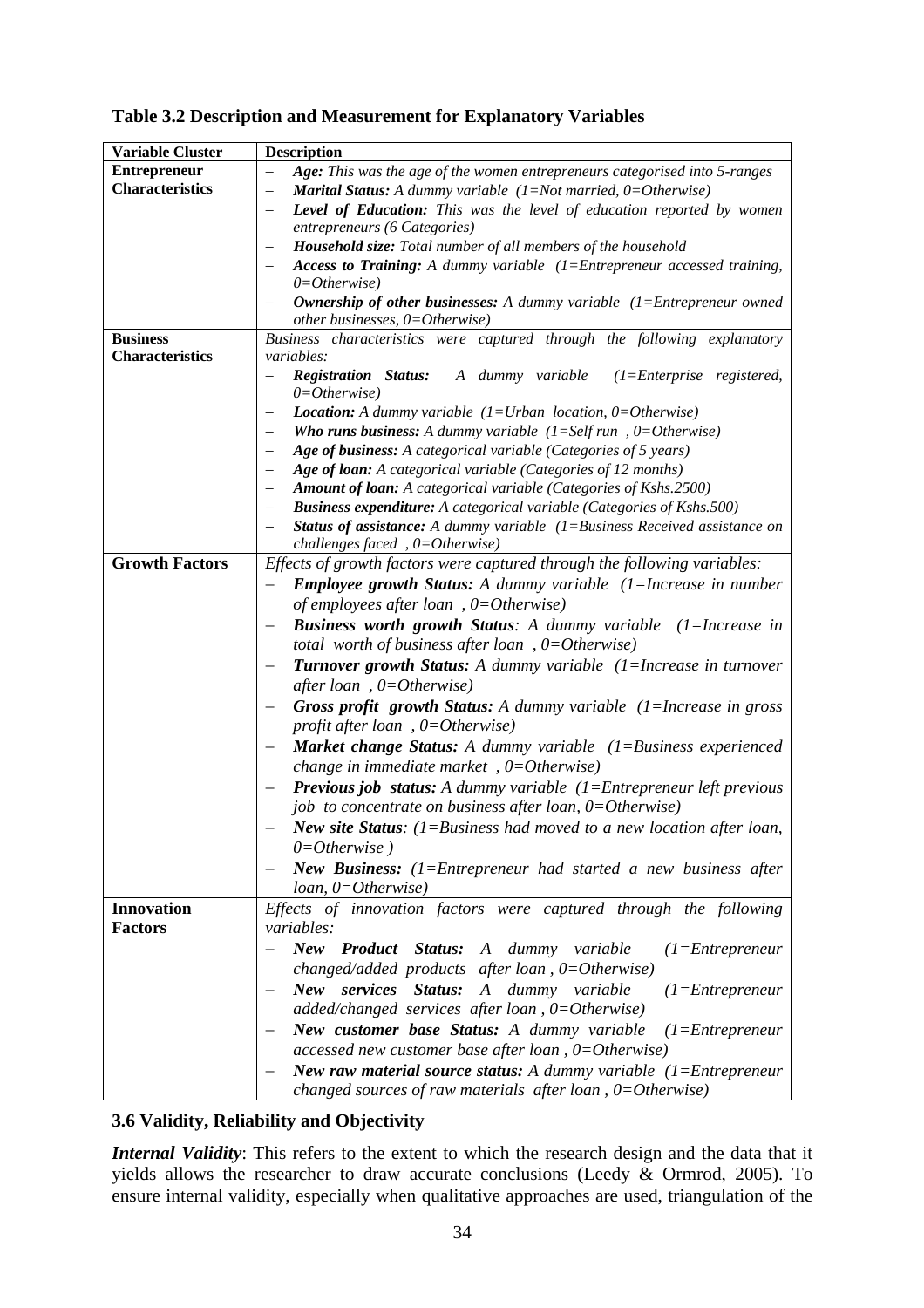methods of data collection is recommended (Leedy & Ormrod, 2005; Silverman 2005). In this study triangulation of data collection methods (questionnaires, interviews and secondary data) were used.

*External Validity*: This refers to the extent to which the results of the study can be generalised (Silverman 2005). The use of real life settings, and probability sampling procedures enhanced representativeness of the sample thus improving on external validity (Leedy & Ormrod, 2005). As suggested by Joppe (2000) and Throckmorton (2009), in this study, the content validity of research instrument, which refers to the domain of content that is measured, was determined through a meta analytic comparison with studies using similar designs and observations from reviews by experts. The study instrument was deemed valid based on the favourable expert review in terms of its content validity. In addition, the results of a meta analytic comparison with instruments used in similar studies showed significant content convergence. The representativeness of the sample also adds to the external validity of the study.

*Reliability*: This refers to the extent to which findings can be replicated by another researcher (Silverman 2005). To test the internal consistency of the items listed on the instrument used, the Cronbach alpha coefficient was computed. Cronbach's alpha is a statistic coefficient (a value between 0 and 1) that is used to rate the reliability of an instrument such as a questionnaire. This method randomly splits the data set into two and a score for each participant calculated from each half of the scale. If a scale is very reliable, respondents get same scores on either half of the scale so that, correlation of the two halves is very high. The advantage with using Cronbach's alpha is that the data is split into every possible way and the correlation coefficient for each split computed. The average of these coefficients is the value equivalent to this alpha (Cronbach, 1951).

Cronbach's alpha was used to test reliability of the questionnaires used in the study. A total 30 respondents were used in the pilot to obtain data for testing reliability. The pilot was conducted in Dagoretti and Rongai Constituencies in Nairobi and Nakuru Counties, respectively. Kline (1999) notes that Cronbach's alpha value of 0.8 is ideal for reliability of cognitive surveys such as intelligence tests but when dealing with psychological and behavioural constructs, values below 0.7 can realistically be expected because of the diversity of the constructs being measured. The Cronbach's alpha value from the pilot data was 0.8172 suggesting high reliability of the instrument.

*Objectivity*: This refers to the extent to which findings are free from bias (Silverman 2005), or the inter-subjective agreement on what multiple observers agree to as a phenomenon (Robson 1993). Conducting multiple interviews so as to generate themes across respondents ensured objectivity (ibid 2005). Spot checks by the research team also confirmed the objectivity of the data collected. The use of standardised data collection instruments also increased the objectivity of the data.

#### **3.7 Ethical Considerations**

Before the administration of the questionnaire, the researchers sought and were granted the permission to conduct the study. Respondent consent was sought through an informed consent note which clarified that participation was voluntary. No photographs or audio recording were taken without the permission of the respondents. (See the first page of Appendix A for a copy of the introductory consent note).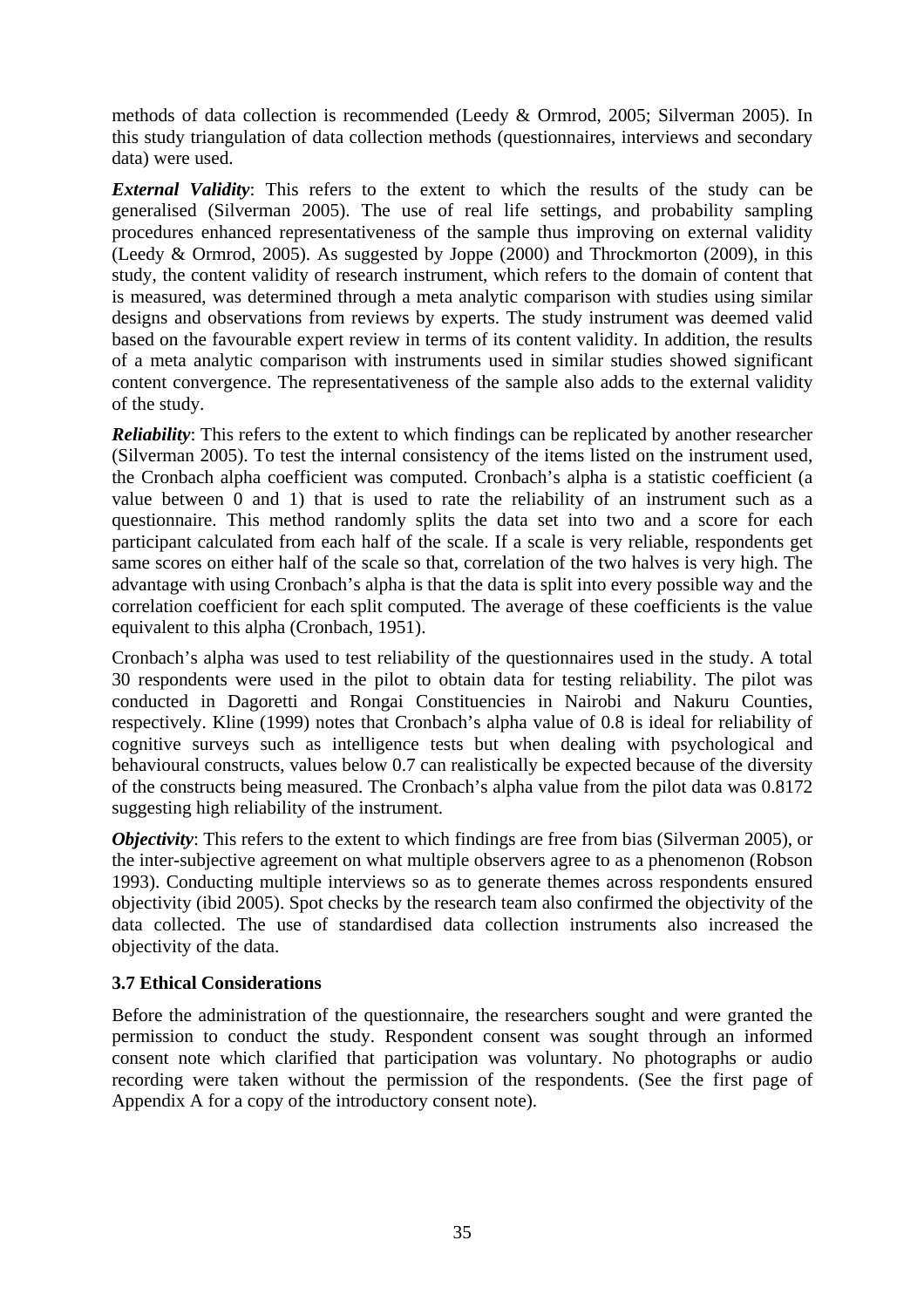# **4.0Presentation of Findings 4.1Fund Performance Indicators**

Table 4.1 presents data on Fund performance trends over the financial years 2007/2008 – 2011/2012.

| Year                                                      | 2007/2008   | 2008/2009    | 2009/2010     | 2010/2011    | 2011/2012    | <b>Cumulative</b><br>totals |
|-----------------------------------------------------------|-------------|--------------|---------------|--------------|--------------|-----------------------------|
| <b>GOK</b> Allocations in<br>Kshs (Millions)              | 1,000       | 215          | 440           | 390          | 220          | 2,265                       |
| No. of women Accessing<br>Fund's loans                    |             | 82,000       | 113,900       | 118,068      | 84,234       | 398,202                     |
| No. of women<br>beneficiaries trained                     | $\Omega$    | $\theta$     | 1,875         | 13,520       | 19,184       | 34,579                      |
| Increase in Repayment<br>rate on CWES loans               |             |              | 70%           | 72%          | 74%          | 74%                         |
| Increase in interest<br>repayment of MFI loans            |             |              | 99%           | 100%         | 100%         | 100%                        |
| No. of FIs                                                |             | 12           | 33            | 74           | 100          | 100                         |
| <b>Amount Disbursed (FI</b><br>channel) Kshs.             | 317,000,000 | 186,750,000  | 286,000,000   | 346,000,000  | 377,840,000  | 1,513,590,000               |
| <b>Amount Disbursed</b><br>(CWES) Kshs.                   | 2,870,000   | 174,250,000  | 120, 112, 150 | 180,229,200  | 287,100,000  | 764,561,350                 |
| <b>Amount Disbursed</b><br>(CWES, MFI) Kshs<br>(Million.) | 319.9       | 361          | 406           | 526.2        | 664.9        | 2,278.0                     |
| No. of groups (CWES)                                      | 58          | 3,280        | 2,564         | 2,265        | 4,880        | 13,047                      |
| No. of beneficiaries<br>(CWES)                            | 1,740       | 98,400       | 76,920        | 67,950       | 146,400      | 391,410                     |
| No. of beneficiaries (FIs)                                |             |              |               |              |              | 63,708                      |
| FIs interest repayment                                    | 772,000.00  | 3,171,000.00 | 6,063,000.00  | 6,634,000.00 | 7,700,000.00 |                             |
| Administration fees on<br><b>CWES</b> loan                | 143,500     | 8,712,500    | 6,005,608     | 9,011,460    | 14,355,000   | 38,228,068                  |

**Table 4.1 Summary on Women Enterprise Fund performance since inception** 

Source: Author, Based on WEF Secretariat, 2012

This data is presented in subsequent graphs below to show the trends more explicitly, for better analysis and discussions.

# **4.1.1 Total Allocations**

The total amount allocated by the government to the Fund in the last five years is Kshs.2,265,000,000. The amounts have, however, fluctuated over time with a generally declining trend. By the 2011/2012 financial year, the total government capitation had declined by 78 percent to Kshs.200 Million compared to the initial seed fund of Kshs.1 billion allocated during the base financial year, 2007/2008 (see Figure 4.1 below).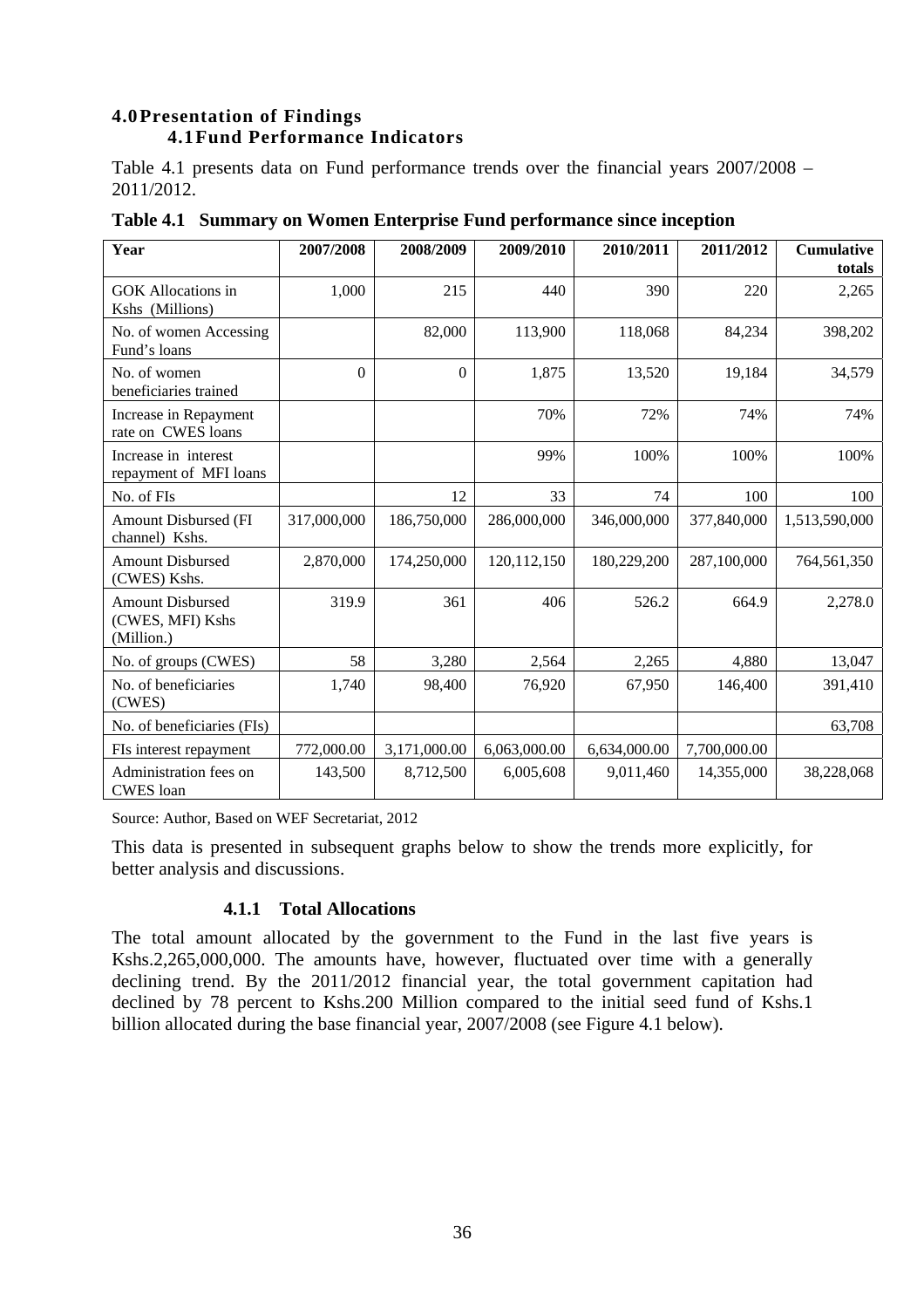# **Figure 4.1 WEF Government Capitation Trends**



GOK Allocations in Kshs (Millions)

Source: Author, Based on WEF Secretariat Data, 2012

The reason for the decline was that the Fund was expected to be a revolving one, meaning that funds provided in subsequent years were expected to benefit a larger target population as beneficiaries repaid their loans. This would also help the Fund to be sustainable.

#### **4.1.2 Comparative Trends in Stream Disbursements**

Loan amounts allocated to financial intermediaries (FIs) remained consistently higher over the five financial-year period under review (see Figure 4.2 below).

**Figure 4.2 WEF Loan disbursements to each lender 2007/2008 – 2011/2012** 



Source: Author, Based on WEF Secretariat Data, 2012

The 2008/2009 financial year allocations suggest near parity in allocations across the two lending streams. Trends thereafter show a widening gap in favour of the FI stream. As seen from Table 4.1, the number of FIs used for funds disbursement had increased from 12 in the 2008/2009 financial year to 100 in the 2011/2012 financial year. This might explain why more funds were disbursed to the FI stream.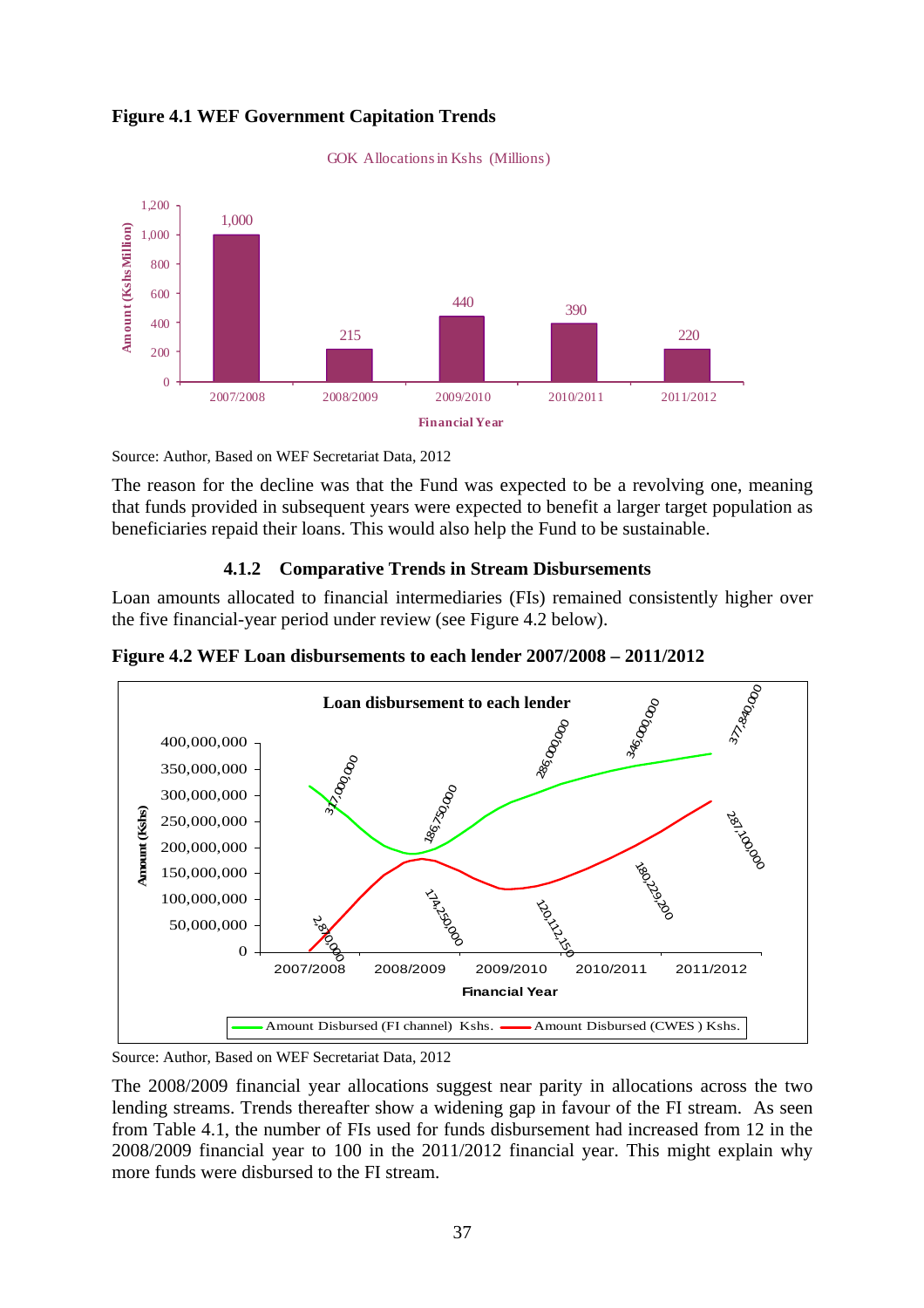### **4.1.3 Number of Borrowers**

The total number of Fund beneficiaries in the CWES stream as shown in Figure 4.3 below increased exponentially within the first year of implementation before a gradual but steady decline in the total number of CWES borrowers between 2008/2009 and 2010/2011.





Source: Author, Based on WEF Secretariat Data, 2012

The 2011/2012 financial year saw a significant increase in total number of CWES borrowers from 67, 950 in 2010/2011 to 146,400, representing a 115 percent increase.

No explicit data existed on the number of borrowers in the FI stream for each financial year. However, data on the total number of borrowers as shown in Table 4.1, showed that a total of 63,708 borrowers had benefitted from the FI stream over the five year period, whereas a total of 391,410 borrowers has benefitted through the CWES stream over the same period.

**Figure 4.4 Borrower Proportions by Stream 2007/2008 – 2011/2012** 



 $\Box$  No. of beneficiaries (CWES)  $\Box$  No. of beneficiaries (FIs)

Source: Author, Based on WEF Secretariat Data, 2012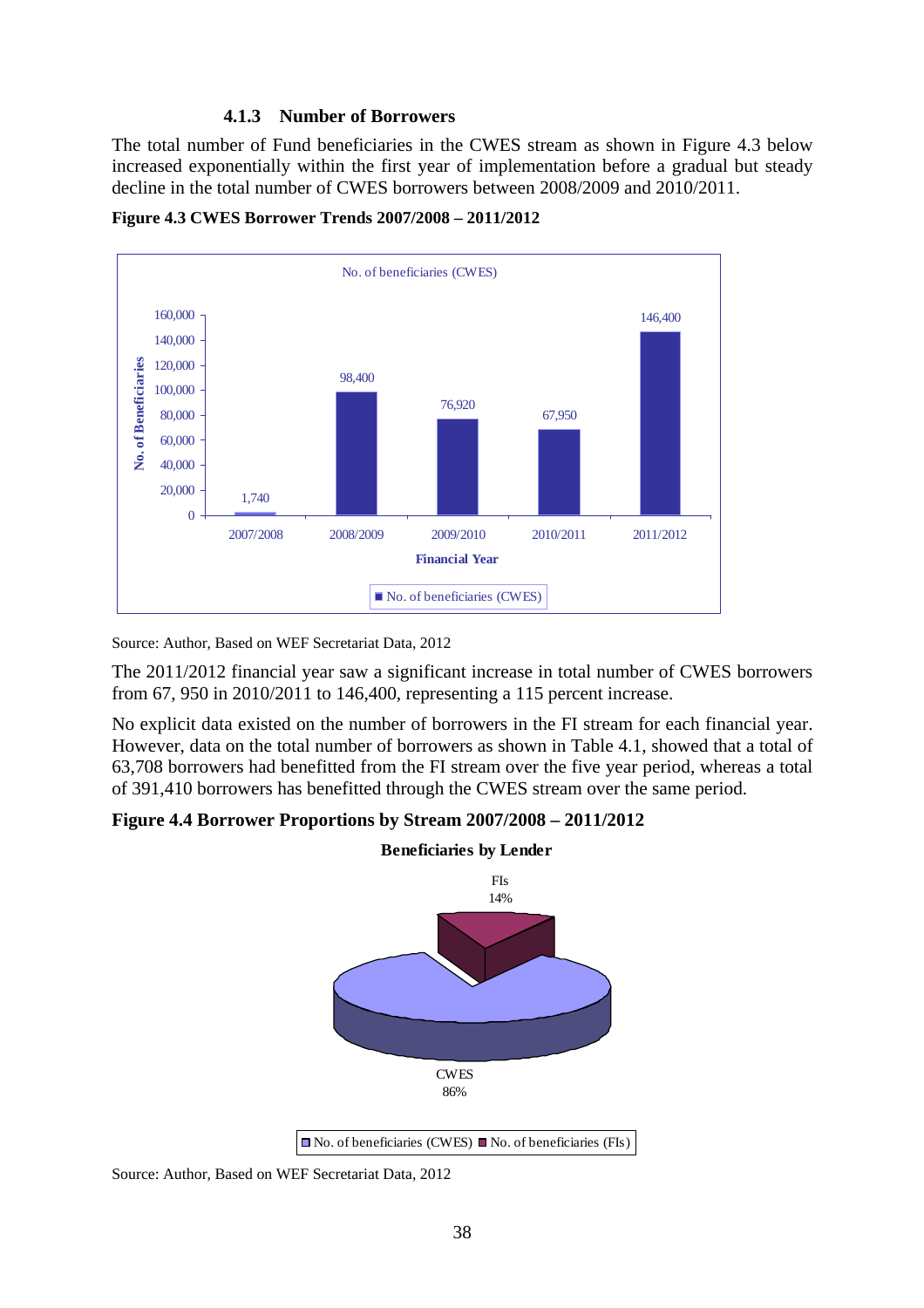As shown in Figure 4.4, the total number of borrowers through the FI stream was only 14 percent. This suggests only one in seven borrowers accessed loans through the FI stream.

#### **4.1.4 Returns on loans**

Notwithstanding the fact the FI stream received the larger portion of the loan Fund allocations, data on interests paid back by FIs and the administrative fees received on CWES loans showed that in three out of the five financial years under review, CWES lending generated higher returns on investment in both absolute and relative terms.

### **Figure 4.5 Returns on loans by borrowing stream**



 $\blacksquare$  FIs interest repayment  $\blacksquare$  Administration fees on CWES loan

Source: Author, Based on WEF Secretariat Data, 2012

The foregoing trends suggest that while the FI stream was receiving the most allocation, it reached fewer entrepreneurs and brought lower returns in term of interests charged. This evidence therefore calls for a review of the viability and impact of the FI lending stream.

# **4.2 Extent of Growth among the women-owned enterprises**

In the study, growth was measured quantitatively using four measures: gross business worth, turnover, gross profit and number of employees. The qualitative measures used were changes in the customer base, status of termination of previous job in favour of the enterprise, movement to a new business location and status of opening new business outlets.

# **4.2.1 Business worth Growth Indicators**

As shown on Table 4.2 below, all measures of growth in the total worth of businesses had registered increments between the pre–and–post loan periods.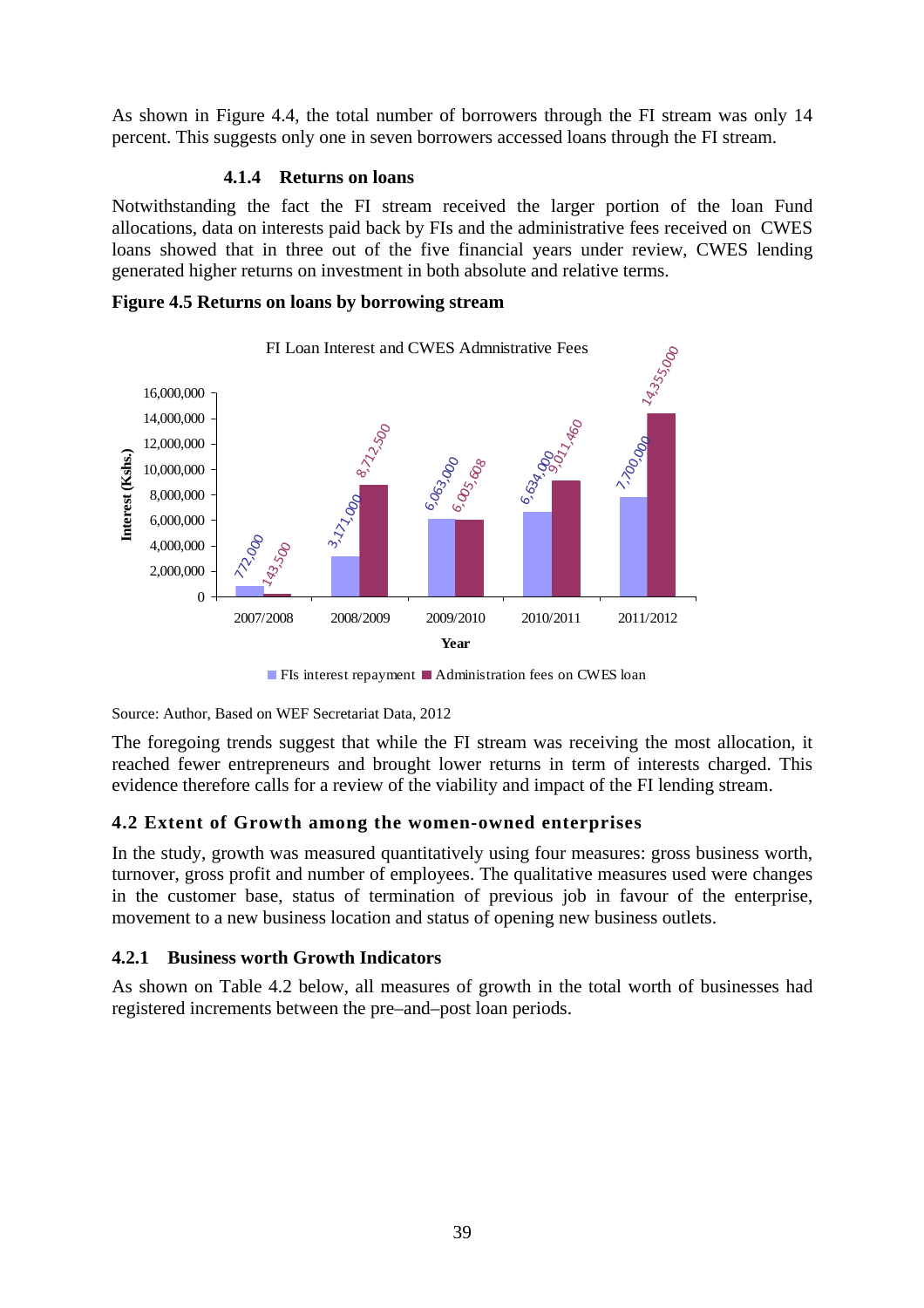|                       |    | <b>CWES</b> stream                                                      |                                            |                                              | <b>FI</b> stream                                                        |                                            |                                              |
|-----------------------|----|-------------------------------------------------------------------------|--------------------------------------------|----------------------------------------------|-------------------------------------------------------------------------|--------------------------------------------|----------------------------------------------|
|                       |    | gross<br><b>business</b><br>worth at<br>time of<br>applying<br>for Loan | <b>Current</b><br><b>business</b><br>worth | <b>Change</b> in<br><b>Business</b><br>Worth | Gross<br><b>business</b><br>worth at<br>time of<br>applying for<br>Loan | <b>Current</b><br><b>business</b><br>worth | <b>Change</b> in<br><b>Business</b><br>Worth |
| N                     |    | 621                                                                     | 659                                        |                                              | 157                                                                     | 174                                        |                                              |
| Non-response          |    | 46                                                                      | 8                                          |                                              | 22                                                                      | 5                                          |                                              |
| Mean                  |    | 70,180                                                                  | 103,294                                    | 33114                                        | 126,2918                                                                | 167,750                                    | 414,593                                      |
| Median                |    | 20,000                                                                  | 40,000                                     | 20,000                                       | 20,000                                                                  | 30,000                                     | 10,000                                       |
| Mode                  |    | 10,000                                                                  | 20,000                                     | 10,000                                       | 5,000                                                                   | 10,000                                     | 5,000                                        |
| <b>Std. Deviation</b> |    | 142,227.4                                                               | 189,279.6                                  | 47,052.2                                     | 552,916.1                                                               | 510,630                                    | $-42,286.1$                                  |
| Minimum               |    | 100                                                                     | 500                                        | 400                                          | 300                                                                     | 800                                        | 500                                          |
| Maximum               |    | 1,900,000                                                               | 2,000,000                                  | 100,000                                      | 6,500,000                                                               | 5,000,000                                  | $-1,500,000$                                 |
| Percentiles           | 25 | 8,000                                                                   | 15,000                                     | 7,000                                        | 6,000                                                                   | 12,000                                     | 6,000                                        |
|                       | 50 | 20,000                                                                  | 40,000                                     | 20,000                                       | 20,000                                                                  | 30,000                                     | 10,000                                       |
|                       | 75 | 70,000                                                                  | 100,000                                    | 30,000                                       | 90,000                                                                  | 100,500                                    | 10,500                                       |
|                       | 95 | 300,000                                                                 | 450,000                                    | 150,000                                      | 302,500                                                                 | 550,000                                    | 247,500                                      |

**Table 4.2 Gross Business Worth Growth in the Post Loan Period** 

Whereas the mean business size measured in Kshs., among enterprises that received loans through CWES, had increased from Kshs.70,180 to Kshs.103,294, the median business worth had increased two fold from Kshs.20,000 to Kshs.40,000. Among enterprises receiving their loans from FIs, the average business size had increased from Kshs.126,291 to 167,750. Increments were also registered in the percentiles. Overall, businesses that received WEF loans had grown in terms of their total worth, irrespective of the borrowing stream.

# **a) Business Worth Growth Rate**

The aggregated business size growth figures however tell us nothing about incidences of stagnation or declines. 'Growth rate in business worth' was computed as the difference in the total worth of businesses between the time the loan was awarded and the time the study was conducted. This figure was divided by the number of months that the business has transacted with the loan to get the monthly growth rate, since the businesses had had the loans for different durations.

#### **Figure 4.6 Enterprises by Worth Growth Rates**



Source: Author, Based on WEF Secretariat Data, 2012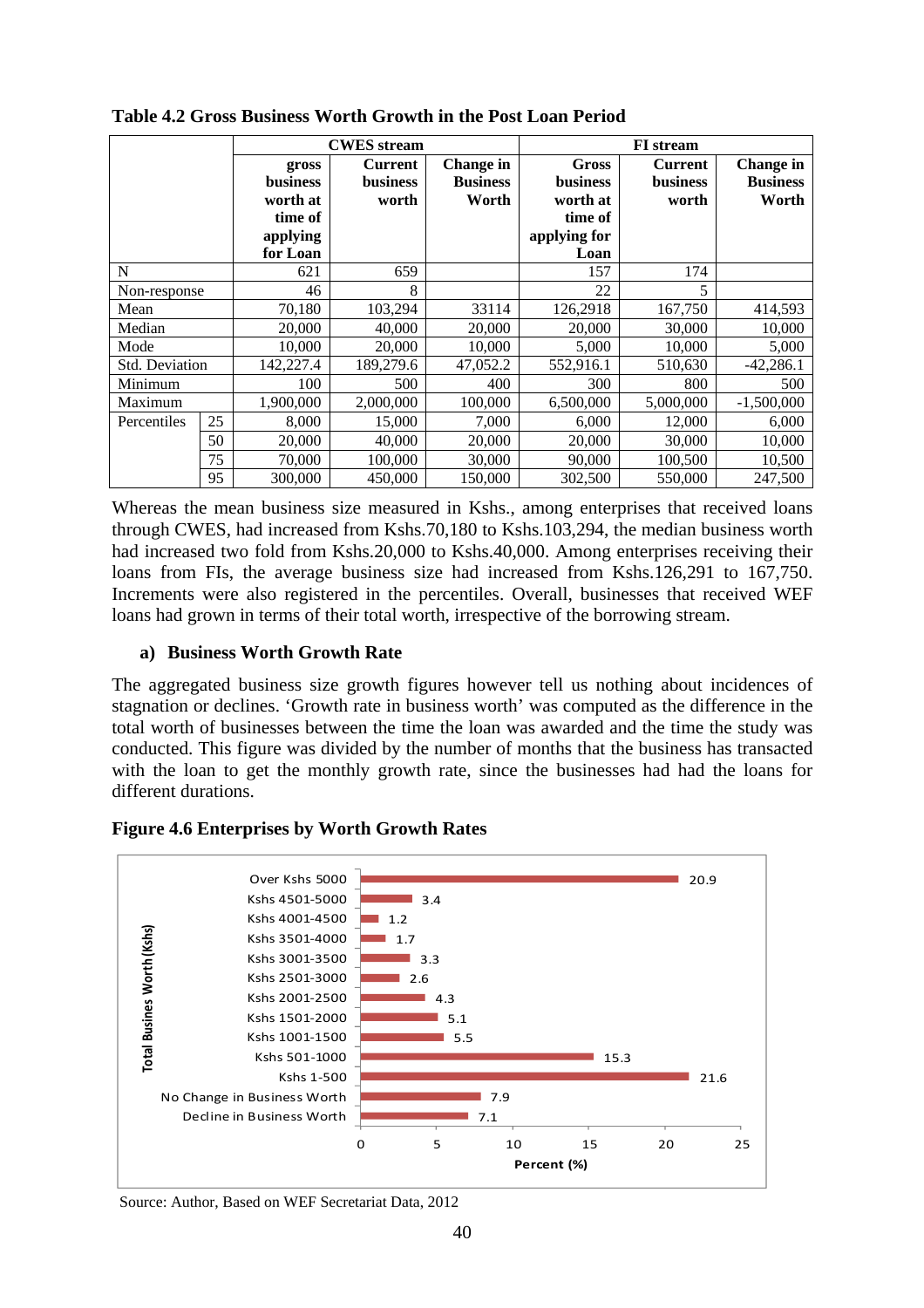Data on Figure 4.6 show that some 15 percent of all businesses included in the study had either registered declines or stagnation in their total worth. This suggests that the general growth indicators camouflage incidences of stagnation and decline in business worth. Growth rates under this indicator were much slower with up to 69.4 percent of all enterprises registering growth rates of Kshs.3,000 or less. Only one in every five enterprises were found in the highest growth rate bracket of above Kshs.5,000.

# **b) Total business worth growth by borrowing stream**

Table 4.3 shows the growth status by borrowing stream.

|  |  |  |  |  | Table 4.3 Source of loan and total business worth growth |
|--|--|--|--|--|----------------------------------------------------------|
|--|--|--|--|--|----------------------------------------------------------|

|                              | <b>Business Worth Growth Status</b> |             |           |
|------------------------------|-------------------------------------|-------------|-----------|
|                              | Decline/Stagnation                  | Growth      | Total     |
| <b>CWES</b>                  | 15.8% (98)                          | 84.2% (521) | $n=619$   |
| FI                           | $11.5\%$ (18)                       | 88.5% (138) | $n=156$   |
|                              | $15.0\%$ (116)                      | 85.0% (659) | $N = 775$ |
| $X^2$ = 1.805, DF=1, p=0.179 |                                     |             |           |

While 84.2 percent of businesses that borrowed in the CWES stream had registered increases in absolute worth over the period of trading with the loans, 88.5 percent of borrowers in the FI stream had registered growth in the absolute worth. The study finds no significant differences between CWES and FI borrowers in terms of their total worth growth status in the post-loan period.

# **c) Total business worth growth by geographical location**

The study also sought to establish if the status in growth by total business worth differed between enterprises found in rural locations and those found in urban locations. The findings are presented in Table 4.4 below.

|       |                    | <b>Business Worth Growth Status</b> |           |  |
|-------|--------------------|-------------------------------------|-----------|--|
|       | Decline/Stagnation | Growth                              | Total     |  |
| Rural | 13.7% (61)         | 86.3% (383)                         | $n = 444$ |  |
| Urban | $16.5\%$ (55)      | 83.5% (278)                         | $n=333$   |  |
|       | 14.9% (116)        | 85.1% (661)                         | $N = 777$ |  |

**Table 4.4 Location of Business and Total Worth Growth Status** 

Findings showed no significant differences in the distribution of businesses between the two locations in terms of their total worth growth status.

# **4.2.2 Turnover Growth Indicators**

 $X^2 = 1.156$ , DF=1, p=0.282

Data in Table 4.5 show that businesses borrowing in the CWES and FI streams had registered increases in the mean and median turnover between the pre-and –post loan periods.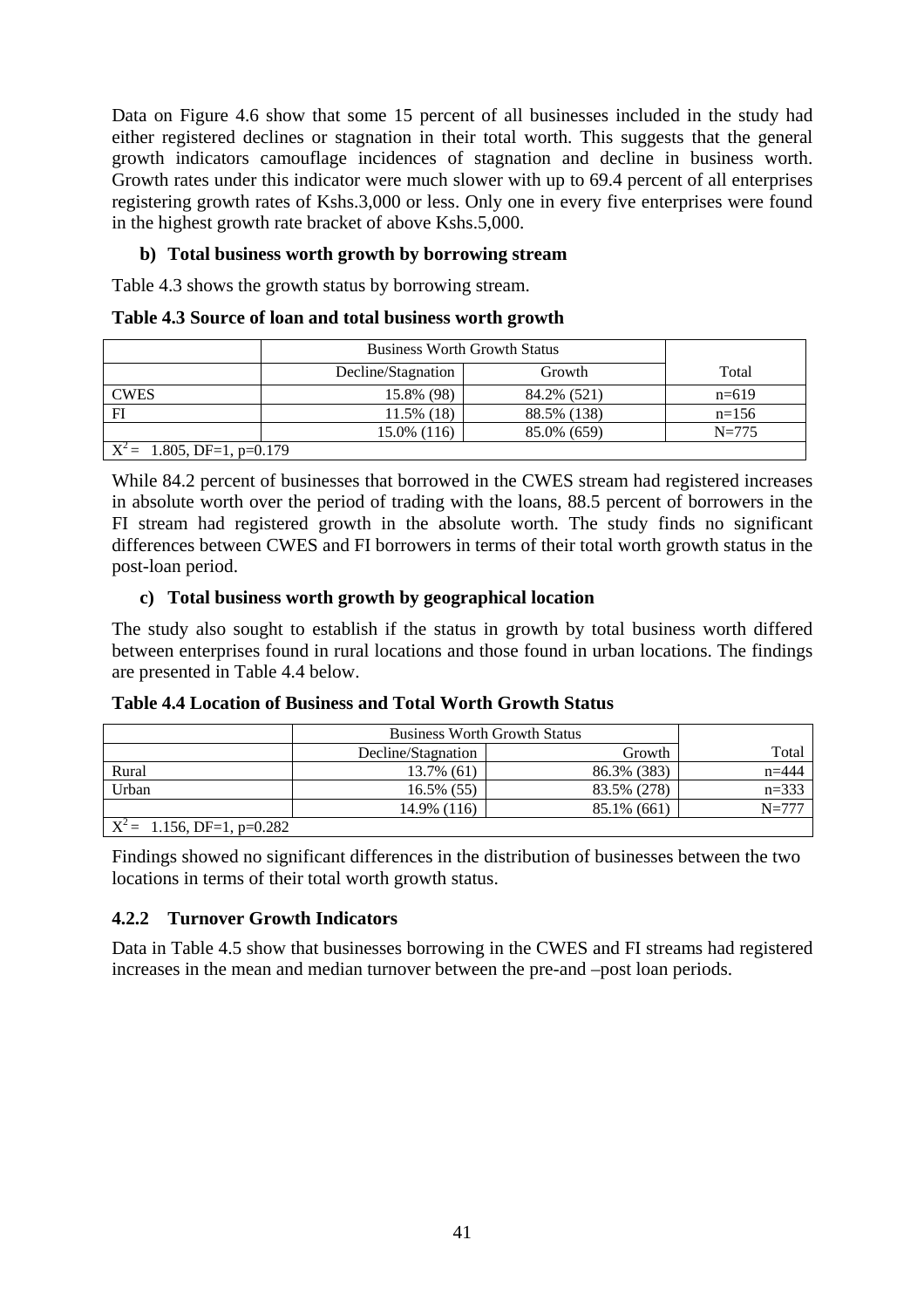|                |    | <b>CWES</b>                                                        |                                      |                                                | FI                                                          |                                       |                                                |
|----------------|----|--------------------------------------------------------------------|--------------------------------------|------------------------------------------------|-------------------------------------------------------------|---------------------------------------|------------------------------------------------|
|                |    | <b>Est.</b> turnover<br>at time of<br>applying for<br>Loan (Kshs.) | <b>Current</b><br>Turnover<br>(Kshs) | <b>Change</b> in<br><b>Turnover</b><br>(Kshs.) | Est. turnover<br>at time of<br>applying for<br>Loan (Kshs.) | <b>Current</b><br>Turnover<br>(KShs.) | <b>Change</b> in<br><b>Turnover</b><br>(Kshs.) |
| N              |    | 615                                                                | 635                                  |                                                | 155                                                         | 166                                   |                                                |
| Non-response   |    | 52                                                                 | 32                                   |                                                | 24                                                          | 13                                    |                                                |
| Mean           |    | 33,260                                                             | 38,587                               | 5,327                                          | 32,764                                                      | 41,667                                | 8,903                                          |
| Median         |    | 10,000                                                             | 15,000                               | 5,000                                          | 10,000                                                      | 15,000                                | 5,000                                          |
| Mode           |    | 10,000                                                             | 5,000                                | $-5,000$                                       | 10,000                                                      | 10,000                                | $\Omega$                                       |
| Std. Deviation |    | 95,315.6                                                           | 77,171.1                             | $-18,144.5$                                    | 65,889.8                                                    | 100,826.6                             | 34,936.9                                       |
| Minimum        |    | 120                                                                | 150                                  | 30                                             | 200                                                         | 300                                   | 100                                            |
| Maximum        |    | 1,500,000                                                          | 750,000                              | $-750,000$                                     | 500,000                                                     | 1,100,000                             | 600,000                                        |
| Percentiles    | 25 | 3,000                                                              | 5,000                                | 2,000                                          | 5,000                                                       | 5,875                                 | 875                                            |
|                | 50 | 10,000                                                             | 15,000                               | 5,000                                          | 10,000                                                      | 15,000                                | 5,000                                          |
|                | 75 | 25,000                                                             | 40,000                               | 15,000                                         | 30,000                                                      | 40,000                                | 10,000                                         |
|                | 95 | 120,000                                                            | 150,000                              | 30,000                                         | 150,000                                                     | 180,000                               | 30,000                                         |

**Table 4.5 Turnover Growth in the Post Loan Period** 

The modal turnover level had declined by Kshs.5,000 for the CWES borrowers while for businesses in the FI stream the modal turnover had stagnated between the pre–and–post loan periods at Kshs.10,000. However, from the mean values, businesses had grown in their turnover levels in the post-loan period, irrespective of the borrowing stream, albeit by small values.

### **a) Turnover growth rate**

Table 4.6 below shows that growth rate in turnover per month.

**Table 4.6 Enterprises by Turnover Growth Rate** 

| <b>Growth Rate/Month</b> | <b>Frequency</b> | <b>Percent</b> |
|--------------------------|------------------|----------------|
| Decline in Turnover      | 135              | 18.2%          |
| No Change in Turnover    | 81               | 10.9%          |
| 1-1000                   | 340              | 45.9%          |
| 1001-2000                | 59               | 7.9%           |
| 2001-3000                | 38               | 5.2%           |
| 3001-4000                | 29               | 3.9%           |
| 4001-5000                | 10               | 1.3%           |
| Over 5000                | 50               | 6.7%           |
| <b>Total</b>             | 742              | 100.0%         |
| Unstated                 | 113              |                |
| Sample                   | 855              |                |

About four in every ten enterprises (39.1 percent), had registered either stagnation or decline in their turnover levels between the time they received the WEF loans and when the study was conducted. About 45.9 percent of enterprises registered growth rates of Kshs.1,000 or less per month. Only 6.7 percent of enterprises had monthly turnover growth rates of Kshs.5,000 and above per month in the period succeeding the award of the WEF loans.

# **b) Turnover growth status by borrowing stream**

Table 4.7 shows turnover growth by borrowing.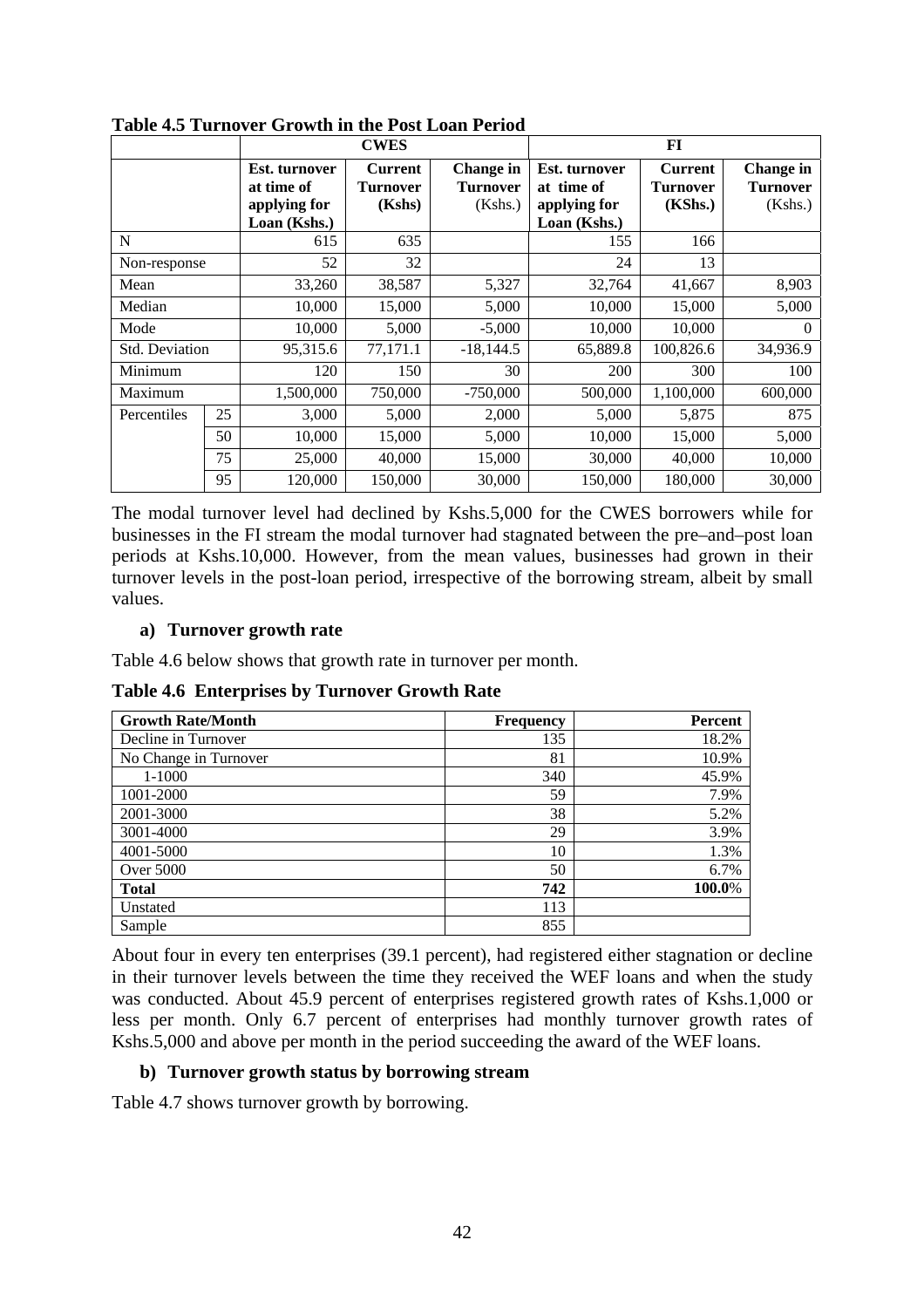|                                         | <b>Turnover Growth Status</b> |             |           |
|-----------------------------------------|-------------------------------|-------------|-----------|
|                                         | Decline/Stagnation            | Total       |           |
| <b>CWES</b>                             | 28.9% (173)                   | 71.1% (426) | $n=599$   |
| FI                                      | $31.2\%$ (48)                 | 68.8% (106) | $n = 154$ |
|                                         | 29.3% (221)                   | 70.7% (532) | $N = 753$ |
| $\overline{X}^2$ = 0.309, DF=1, p=0.578 |                               |             |           |

**Table 4.7 Turnover growth by borrowing stream** 

Seventy one percent of businesses that borrowed in the CWES stream had registered increases in turnover over the period of trading with the loans while 68.8 percent of borrowers in the FI stream had also registered growth in their turnover over. The study found no significant differences between CWES and FI borrowers in terms of turnover growth status in the post-loan period.

#### **c) Turnover growth status by geographical location**

To establish if the status in turnover growth varied by geographical locations, enterprises were classified as rural or urban. Table 4.8 shows turnover growth by geographical location.

| Table 4.8 Turnover growth by geographical location |  |  |
|----------------------------------------------------|--|--|
|                                                    |  |  |

|                                  | <b>Turnover Growth Status</b> |             |           |
|----------------------------------|-------------------------------|-------------|-----------|
|                                  | Decline/Stagnation            | Growth      | Total     |
| Rural                            | 27.8% (122)                   | 72.2% (317) | $n=439$   |
| Urban                            | 30.4% (96)                    | 69.6% (220) | $n=316$   |
|                                  | 28.9% (218)                   | 71.1% (537) | $N = 766$ |
| $X^2 =$<br>.600, DF=1, $p=0.439$ |                               |             |           |

At 72.2 percent and 69.6 percent, the proportion of enterprises registering growth was nearly equal between rural and urban locations, respectively. Findings showed no significant differences in the distribution of businesses between the two locations in terms of their turnover growth status, with the percentage being lower in urban locations. The findings therefore appear to suggest that businesses in urban locations did not seem to benefit from the urban advantage, as one might expect. This finding will be discussed later in this report.

# **4.2.3 Gross Profit Growth**

Table 4.9 shows growth by gross profit for the CWES and FI streams.

**Table 4.9 Gross profit growth in the post-loan period CWES FI Estimated GP at the time of applying for loan (Kshs) Current gross profit (KShs) Change in gross profit (Kshs.) Estimated GP at the time of applying for loan (KShs.) Current gross profit (KShs.) Change in gross profit (Kshs.)** N 153 161 N/S 60 48 26 18 Mean 213,77.8 17,834.6 -3,543.3 16,292.9 18,533.9 2,241 Median  $\begin{array}{|c|c|c|c|c|c|c|c|c|} \hline \end{array}$  5,000 8,000 3,000 7,000 9.000 2,000 Mode  $\begin{array}{|c|c|c|c|c|c|c|c|} \hline \end{array}$  2,000  $\begin{array}{|c|c|c|c|c|c|c|c|} \hline \end{array}$  3,000  $\begin{array}{|c|c|c|c|c|c|} \hline \end{array}$  2,000  $\begin{array}{|c|c|c|c|c|c|} \hline \end{array}$  8,000 Std. Deviation 132,703.1 30,987.2 -101,716 26,610.3 34685.6 8,075.3 Minimum 150 -4,000 -4,150 500 500 0 Maximum  $|3,000,000|$  400,000 -2,600,000 169,740 297000 127,260 Percentiles 25 2,000 3,500 1,500 2,750 2500 -250

50 5,000 8,000 3,000 7,000 9000 2,000 75 14,000 20,000 6,000 15,000 18200 3,200 95 | 58,200 | 70,000 | 11,800 | 83,000 | 80000 | -3000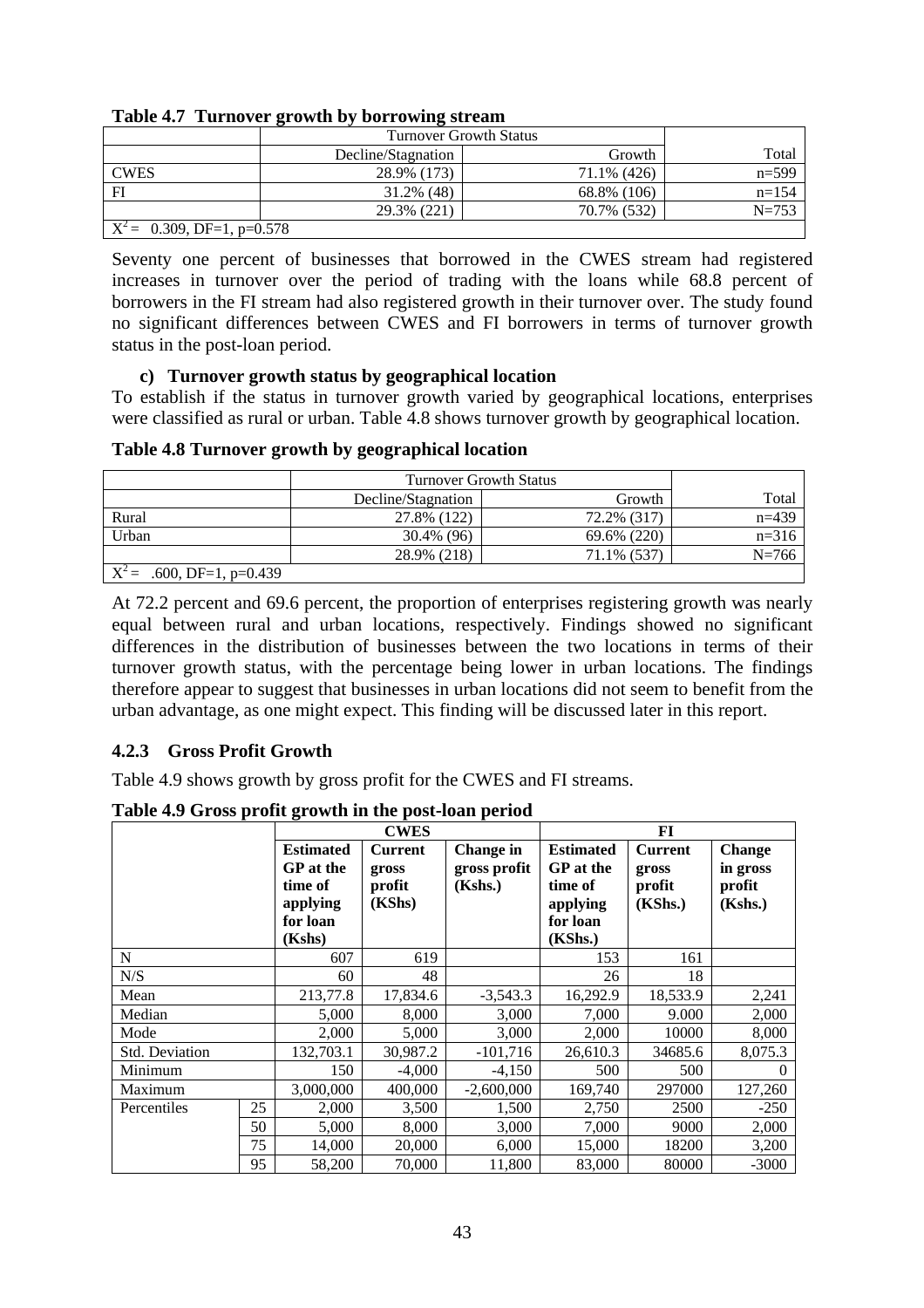Enterprises that borrowed through the CWES stream had registered increases in median and modal gross profit levels. However, for this stream, the mean gross profit had declined marginally by Kshs.3,543.3. This may be attributed to some outliers in the sample as seen from the maximum value of Kshs.3,000,000 which declined to Kshs.400,000. In the FI stream, increases had been registered all the indicators of mean, median and mode. In general, businesses had registered growth in their gross profit levels in the post-loan period.

# **a) Gross Profit Growth Rate**

The growth profit growth rate was calculated as the difference in gross profit between the time of borrowing and gross profit at the time of the study, divided by the number of months that the business had had the loan. For example, if the gross profit for a business was Kshs.100,000 in January 2011 (time of applying for the loan) and Kshs.200,000 in September 2012 (time of the study), the gross profit growth rate was calculated as:

> Kshs.200,000 – Kshs.100,000 = Kshs.5,000 20 months

This shows the theoretical rate at which gross profits grew over the period of trading with the loans. Like other measures of growth rates, it was deemed a better measure than the absolute gross profit increase given the fact that not all business had been in operation using their loans over the same period of time.



**Figure 4.7 Enterprises by Gross profit Growth Rates** 

Study data in Figure 4.7 shows that 30.2 percent of enterprises, had either stagnated or declined in their gross profit levels over the post loan period. Majority of enterprises (at 54.4 percent) had registered low gross profit growth rates of Kshs.1,000 or lower per month. Only 4 percent of all enterprises were found in the gross profit growth rate levels of above Kshs.5,000.

#### **b) Gross profit growth by borrowing stream**

Table 4.10 shows the growth profit status by borrowing stream.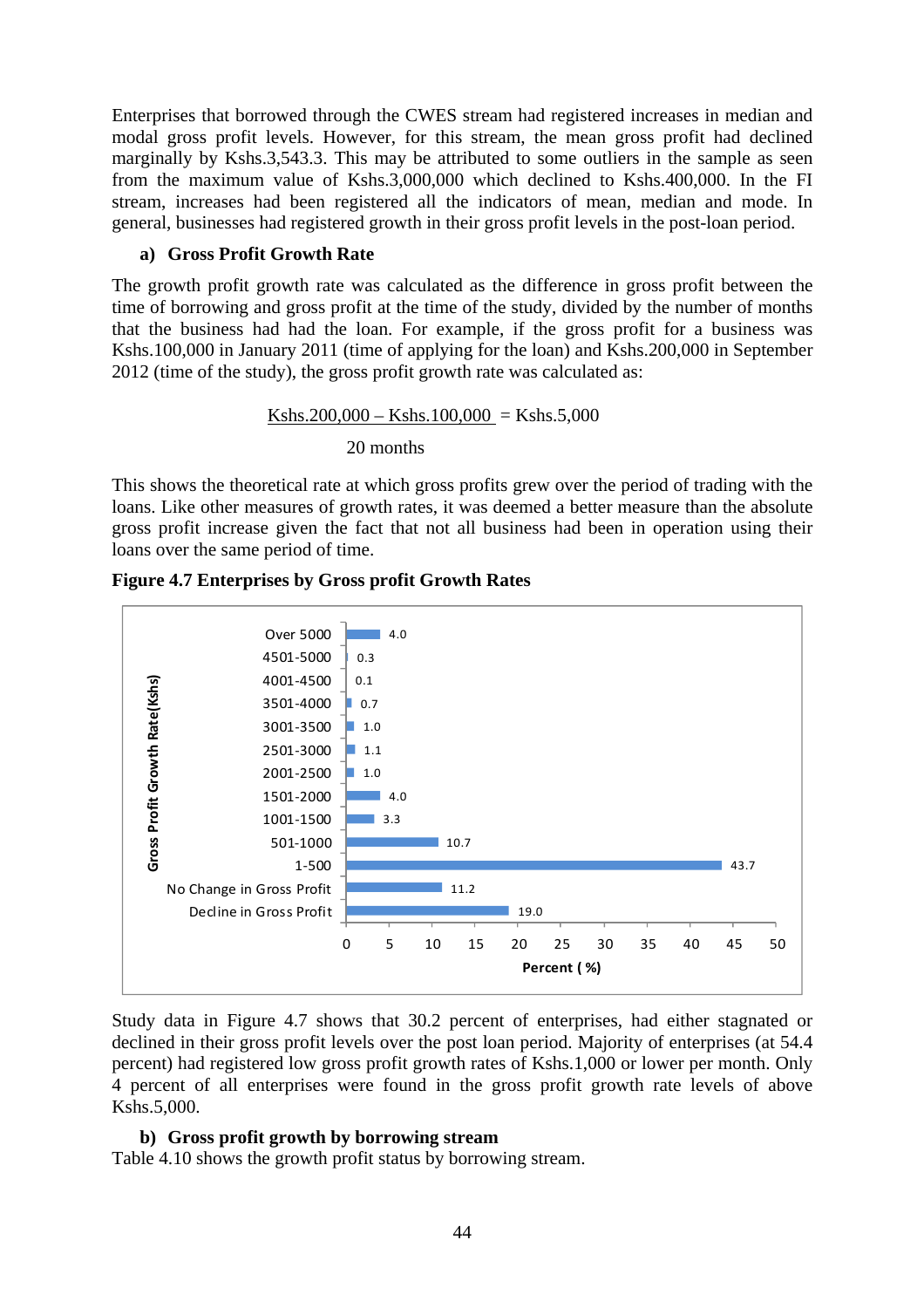### **Table 4.10 Source of loan and gross profit status**

|                              | <b>Business Gross Profit Growth Status</b> |             |           |
|------------------------------|--------------------------------------------|-------------|-----------|
|                              | Decline/Stagnation                         | Growth      | Total     |
| <b>CWES</b>                  | 30.3% (178)                                | 69.7% (410) | $n = 588$ |
| FI                           | 32.0% (48)                                 | 68.0% (102) | $n=150$   |
|                              | 30.6% (226)                                | 69.4% (512) | $N = 738$ |
| $X^2$ = 1.168, DF=1, p=0.682 |                                            |             |           |

The study found no significant differences between CWES and FI borrowers in terms of gross profit status in the post-loan period. Whereas 69.7 percent of businesses borrowers in CWES stream had registered increases in GP over the period of trading with the loans, 68.0 percent of borrowers in the FI stream had also registered growth in their GP.

# **c) Gross profit growth by geographical location**

Table 4.11 shows the gross profit status by geographical location.

**Table 4.11 Location of business and gross profit status** 

|                               | <b>Business Gross Profit Growth Status</b> | Total       |           |
|-------------------------------|--------------------------------------------|-------------|-----------|
|                               | Decline/Stagnation                         |             |           |
| Rural                         | 26.3% (114)                                | 73.7% (319) | $n=433$   |
| Urban                         | 36.5% (112)                                | 63.5% (195) | $n=307$   |
|                               | 30.5% (226)                                | 69.5% (514) | $N = 740$ |
| $X^2 = 8.731$ , DF=1, p=0.003 |                                            |             |           |

At 73.7 percent and 63.5 percent, there was a 10.2 percentage point gap between rural and urban enterprises, respectively, in terms of their GP growth status. Study data, however, showed significant differences in terms of their gross profit status based on location.

# **4.2.4 Employee Growth**

Unlike the other growth indicators, the range in number of new employees reported by enterprises was relatively narrow. Grouped distributions would therefore not have yielded much result. This indicator was simply treated as a binary variable category as growth in number of employees or decline/stagnation. This section presents findings on variations in business growth in terms of employees based on the borrowing stream and location of the business. Findings show the likelihood of a business growing its number of employees differs across the two variables.

# **a) Growth in number of employees across borrowing streams**

Table 4.12 compares the borrowing stream with growth in number of employees

|             | <b>Employee Growth Status</b> | Total           |           |
|-------------|-------------------------------|-----------------|-----------|
|             | No Growth / Decline           | Positive Growth |           |
| <b>CWES</b> | 82.7% (406)                   | 17.3% (85)      | $n=491$   |
| FI          | 93.3% (98)                    | $6.7\%$ (7)     | $n=105$   |
|             | 84.6% (504)                   | 15.4% (92)      | $N = 596$ |

**Table 4.12 Source of loan and growth status in number of employees** 

The study found that a small proportion (6.7 percent) of borrowers in the FI stream, compared to 17.3 percent of borrowers in the CWES stream reported positive growth in their number of employees. This particular result is confounding since borrowers in the FI stream were generally owners of bigger, better performing and better managed businesses. One explanation for lower employee growth in the FI stream of borrowers included in the study was the fact that a significant proportion borrowed from community based micro-financial institutions (as opposed to banks and larger financial institutions) which gave much smaller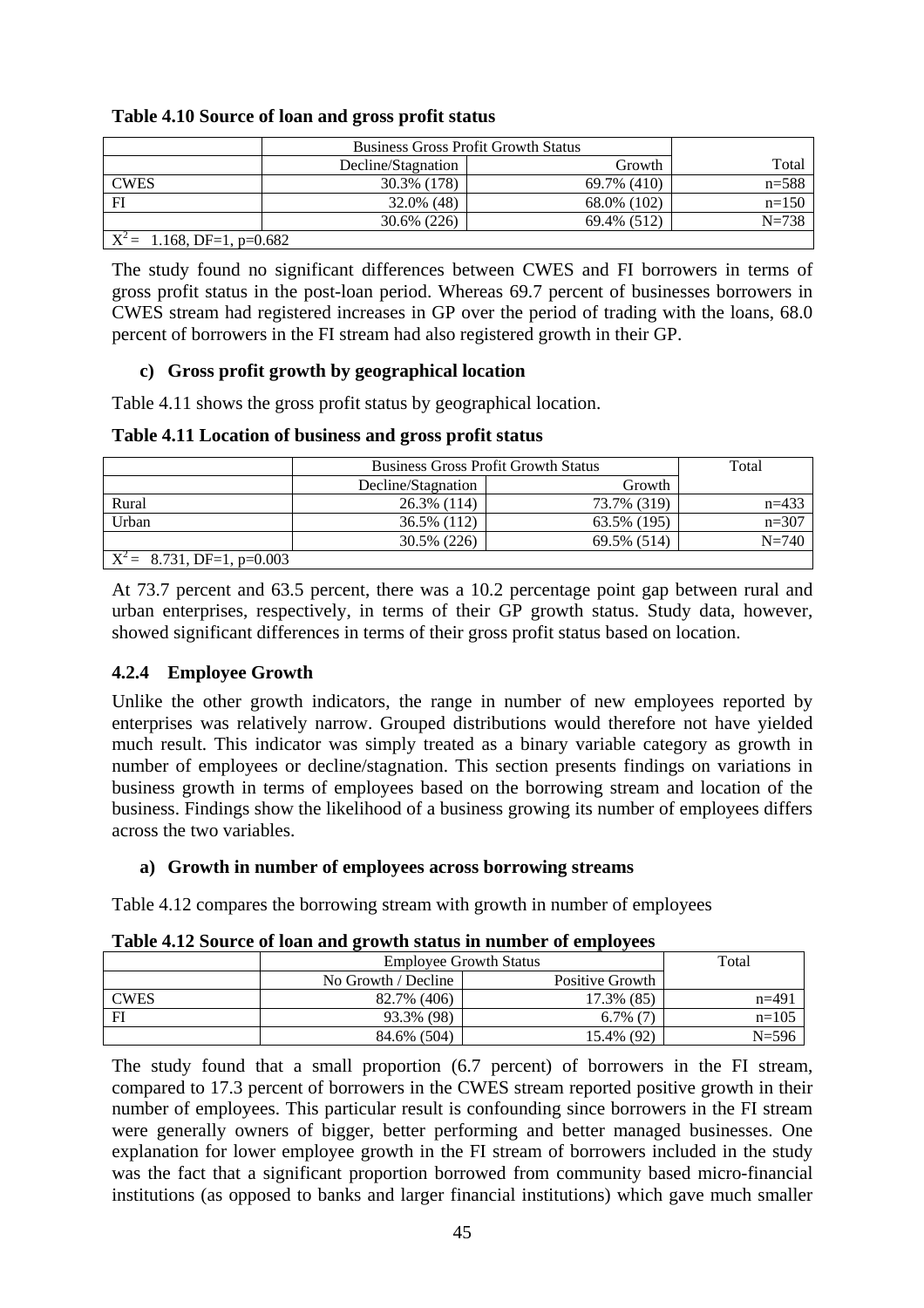loans targeting smaller businesses. The proportion of borrowers in the FI stream who received WEF loans from mainstream commercial banks were very few. The net effect of this group of commercial bank borrowers on overall growth in the group is therefore effectively countered by the overrepresentation of smaller borrowers with little or no growth potential.

### **b) Growth in number of employees across geographical locations**

Table 4.13 compares business location with growth in number of employees.

**Table 4.13 Location of business and growth status in number of employees** 

|       | # of Employee Growth Status | Total           |           |  |  |
|-------|-----------------------------|-----------------|-----------|--|--|
|       | No Growth / Decline         | Positive Growth |           |  |  |
| Rural | 81.4% (275)                 | 18.6% (63)      | $n = 338$ |  |  |
| Urban | 88.8% (230)                 | 11.2% (29)      | $n=259$   |  |  |
|       | 84.6% (505)                 | 15.4% (92)      | $N = 597$ |  |  |

In terms of geographical location, businesses were classified as either urban or rural. On this variable, the study found that a small proportion, 11.2 percent, of urban borrowers, compared to 18.6 percent of rural borrowers had reported an increase in their number of employees. Again, this result is contrary to expectation. The result is particularly confounding since urban borrowers would be expected to post better growth. One explanation for the low incidence growth of employee numbers among the urban group of borrowers was fact that most urban borrowers operated in urban slums and informal settlements where businesses faced market saturation and heightened competition. Such businesses were therefore unlikely to grow to support hiring of more employees. The growth problem in businesses owned by urban slum borrowers was further intensified by the overall high urban slum poverty that adversely affected household purchasing power. Businesses in such locations were therefore more likely to reach the end of the growth curve before building the potential to take in more employees.

On the other hand, in the rural areas several borrowers were engaged in agricultural-related businesses in addition to another business that they might own (say a retail shop). The likelihood of employing someone to run the agricultural-related business while they run the shop was therefore high. With the loan amounts they got, rural borrowers could purchase livestock (say a dairy cow, or chickens) and subsequently hire someone to look after these.

# **4.2.5 Qualitative Growth Proxies**

The study also investigated qualitative growth measures in terms of incidences of observed changes in customer base, change from previous jobs, change of business sites and incidences of loan receiving entrepreneurs opening additional businesses. The use of these measures was premised on the expectation that they served as strong proxies of growth.

| <b>Indicator</b>                    | YES         | NO          |      |
|-------------------------------------|-------------|-------------|------|
| Experienced change in customer base | 85.5% (700) | 14.5% (119) | 819  |
| Change from previous job            | 20.8% (175) | 79.2% (666) | 841  |
| Change of business site             | 18.1% (153) | 81.9% (694) | 847  |
| Started new business                | 16.4% (137) | 83.6% (700) | -837 |

**Table 4.15 Qualitative measures of growth in the post loan period** 

As shown in Table 4.15, 85.5 percent of entrepreneurs, reported having observed changes in their immediate customer base. However, in most cases this change was negative, that is, a diminishing, rather than growing customer base, owing to increased competition. About 20.8 percent had stopped their previous jobs to concentrate on their businesses which suggests that such enterprises had grown to the extent of allowing the owner to concentrate on them away from other less productive engagements. Only 18.1 percent of entrepreneurs had moved from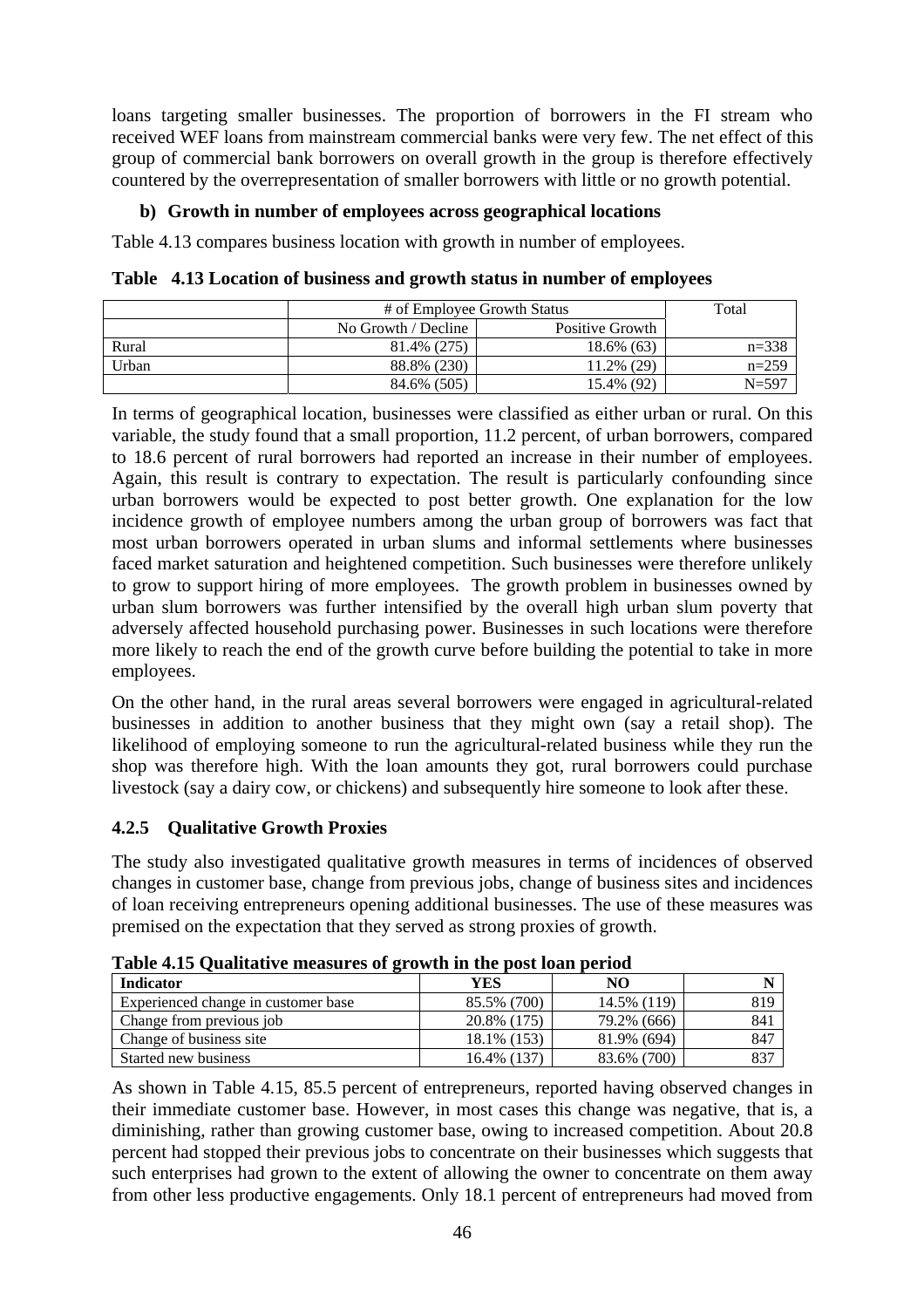their previous business sites to new ones in the post loan period. These sites were generally bigger or better in terms of accessibility. One in six entrepreneurs (16.4 percent) had started a new business during the post loan period. These were largely entrepreneurs in the rural areas who engaged in an additional agricultural activity – for example, adding pig rearing to dairy farming. Overall, there were few incidences of growth along these four qualitative indicators among businesses that had received the WEF loan.

# **4.3 Extent of Innovation among the women-owned enterprises**

The following five categorical measures were used to gauge the extent to which the Women Enterprise Fund had supported innovation among enterprises; new products, new services, new markets, new sources of raw materials and use of m-banking solutions. Entrepreneurs were asked to state the innovation uptake status of their businesses in the post-loan period. Results are presented in Table 4.16 below.

**Table 4.16 Extent of Post Loan Enterprise Innovations** 

| <b>Innovation</b>                               | <b>YES</b>   | NO.         |     |
|-------------------------------------------------|--------------|-------------|-----|
| Changed or added products                       | 63.8% (544)  | 36.2% (309) | 853 |
| Changed or added services                       | 44.2 % (375) | 55.8% (473) | 848 |
| Identified a new market for your goods/services | 40.0% (340)  | 60.0% (509) | 849 |
| Identified a new source of raw materials        | 42.7% (361)  | 57.3% (486) | 847 |
| Using any m-banking application /service        | 68.4% (576)  | 31.6% (266) | 842 |

With regard to products, 63.8 percent had changed or added products to their existing product line, while 44.2 percent had changed or added services to their core businesses in the post loan period. Identification of new markets was observed in 40.0 percent of the enterprises, and 42.7 percent indicated having innovated in their supply chains by identifying new sources of raw materials. The largest percentage of innovation was with regard to use of m-banking applications in which 68.4 percent indicated that they were using m-banking solutions such as M-Pesa, Airtel money and M-Keso, in their business operations. However, the adoption of mbanking was not considered a major business innovation owing to the fact that its use is prevalent among the non-business segment of Kenya's population.

# **4.4 Determinants of Growth and Innovation**

In order to understand what is driving growth and innovation, this section presents and discusses the results of logistic regression estimation of the determinants of growth and innovation.

# **4.4.1 Determinants of Growth: Multivariate Results**

In the context of the study, enterprise growth was defined by four indicators namely; employee growth, total business worth, turnover and gross profit. Each of these four dependent variables were given dichotomous definitions. For example, a business had either undergone some growth in number of employees since receiving loan (employee growth status =1) or had stagnated or declined in its number of employees (employee growth status  $=0$ ). The rest of indicators of growth were similarly defined.

Table 4.17 below presented the logistical regression results of the determinants of employee growth.

# **a) Employee growth**

Classification results show that, overall, the model correctly predicted 85 percent of all valid cases included. The model establishes the set of explanatory variables under entrepreneur characteristics, business characteristics, growth factors and innovation factors that were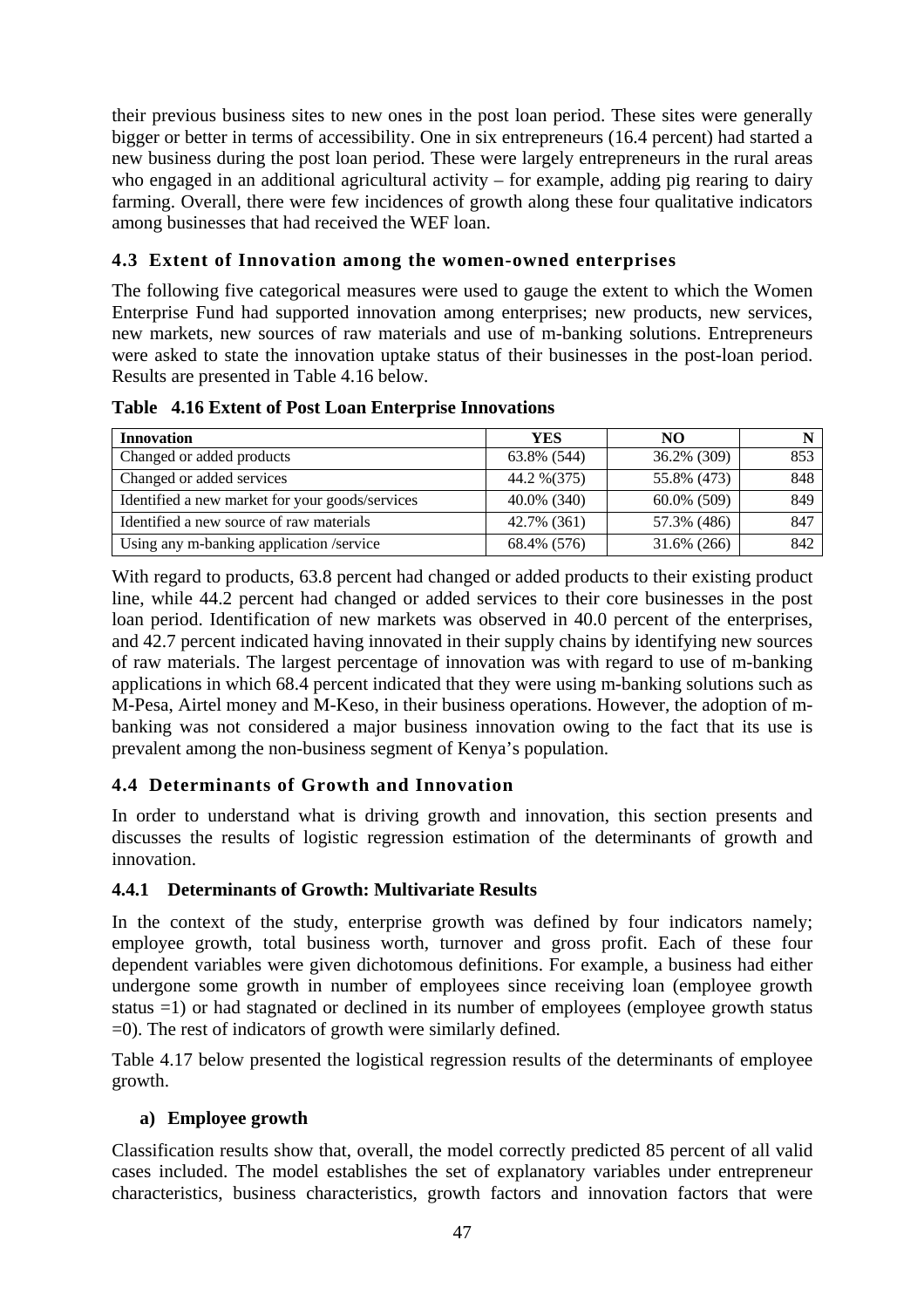significantly related to the likelihood of business growth in terms of the number of employees. Results reveal that no significant relationships existed between entrepreneur characteristics and employee growth. In terms of business characteristics, urban business location (B=  $-.682$ , DF=1, P=.090) increased the odds that a business would either stagnate on decline in its number of employees. Similarly, self-run businesses  $(B = -0.957, DF = 1,$ P=0.006) were more likely than their comparison to either stagnate on decline in their number of employees.

The study found a significant positive relationship between the duration over which a business has traded with WEF loan  $(B = .286, DF = 1, P = .037)$  and the odds that the enterprise would grow its number of employees. Diminishing chances of growth in employee numbers among urban WEF loan borrowers was likely to be the result of stiff competition in the low value businesses that characterized the urban slums and informal settlements where most urban respondents lived and had their businesses. Self-run business had lower odds of growing their number of employees because their single owners could be averse to increased labour costs. In addition, self-run businesses were likely to be very small hence no need for additional labour. The positive relationship between the duration of trading with the WEF loan and employee growth suggests that businesses that had traded with their loans for longer were registering greater growth hence the increased likelihood that they would employ more.

|                                                                                   | B        | S.E.                  | Wald  | df           | Sig.     | Exp(B) |
|-----------------------------------------------------------------------------------|----------|-----------------------|-------|--------------|----------|--------|
| <b>Entrepreneur Characteristics</b>                                               |          |                       |       |              |          |        |
| Age                                                                               | $-.066$  | .091                  | .525  | 1            | .469     | .936   |
| Marital status                                                                    | $-.088$  | .381                  | .054  | $\mathbf{1}$ | .817     | .915   |
| Level of education                                                                | .039     | .162                  | .059  | 1            | .809     | 1.040  |
| Household size                                                                    | .025     | .080                  | .101  | 1            | .751     | 1.026  |
| Access to training                                                                | .589     | .420                  | 1.965 | 1            | .161     | 1.802  |
| Own another business                                                              | .478     | .361                  | 1.756 | $\mathbf{1}$ | .185     | 1.613  |
| <b>Business Characteristics</b>                                                   |          |                       |       |              |          |        |
| <b>Registration status</b>                                                        | .436     | .348                  | 1.566 | 1            | .211     | 1.546  |
| <b>Business location</b>                                                          | $-.682$  | .403                  | 2.868 | 1            | .090*    | .506   |
| Who runs the business                                                             | $-0.957$ | .350                  | 7.496 | $\mathbf{1}$ | $.006**$ | .384   |
| Age of the business                                                               | $-.171$  | .129                  | 1.749 | 1            | .186     | .843   |
| Age of the loan                                                                   | .286     | .137                  | 4.363 | 1            | $.037**$ | 1.331  |
| Loan amount                                                                       | $-.018$  | .056                  | .109  | 1            | .742     | .982   |
| Total monthly expenditure                                                         | .127     | .087                  | 2.112 | 1            | .146     | 1.135  |
| Assistance to address challenges                                                  | .344     | .345                  | .996  | 1            | .318     | 1.410  |
| <b>Growth Factors</b>                                                             |          |                       |       |              |          |        |
| Total business worth                                                              | 1.382    | .675                  | 4.192 | 1            | $.041**$ | 3.984  |
| Change in their customer base                                                     | $-.221$  | .580                  | .145  | $\mathbf{1}$ | .703     | .802   |
| Changed from employment to enterprise                                             | .760     | .368                  | 4.266 | 1            | .039**   | 2.138  |
| Moved to a new business site                                                      | .560     | .397                  | 1.994 | $\mathbf{1}$ | .158     | 1.751  |
| Started a new business                                                            | .136     | .427                  | .101  | 1            | .750     | 1.146  |
| <b>Innovation Factors</b>                                                         |          |                       |       |              |          |        |
| Changes in product offering                                                       | $-.190$  | .462                  | .170  | 1            | .680     | .827   |
| Changes in service offering                                                       | .318     | .425                  | .561  | 1            | .454     | 1.375  |
| Changes in market (new markets)                                                   | .345     | .379                  | .831  | 1            | .362     | 1.412  |
| Changes in sourcing of raw materials                                              | .486     | .359                  | 1.834 | 1            | .176     | 1.626  |
| Constant                                                                          | $-4.973$ | 1.600                 | 9.657 | 1            | .002     | .007   |
| $\overline{\text{``significance}}$ at 10%,<br>$\overline{**}$ significance at 5%, |          | ***significance at 1% |       |              |          |        |

**Table 4.17 Logistic Regression Results on Determinants of Employee Growth** 

Two variables under growth factors; growth in total business worth  $(B= 1.382, DF=1,$ 

P=.041) and change from employment to concentrate on the enterprise  $(B= .760, DF=1,$ P=.039) were positively and significantly related to the odds of growth in number of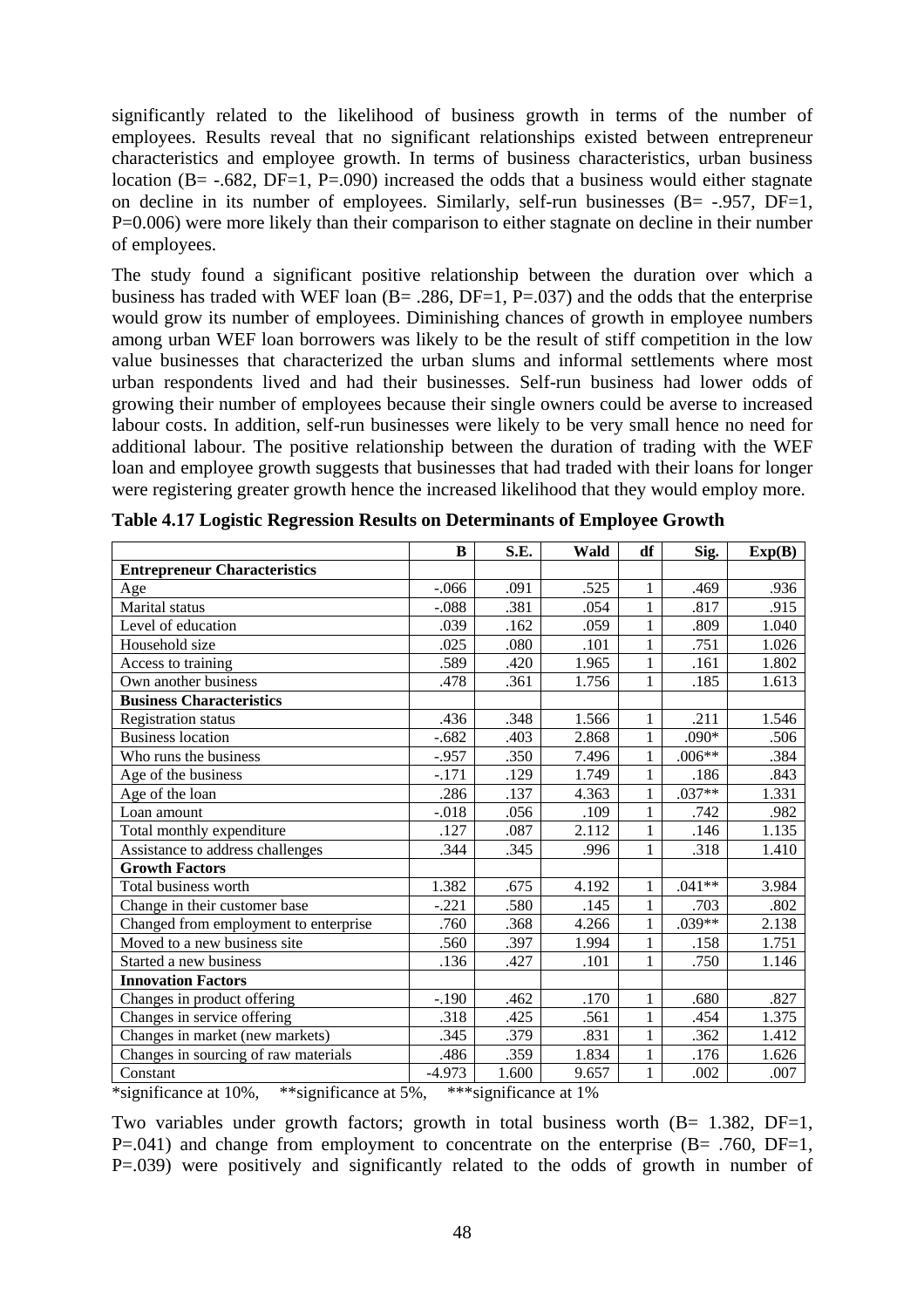employees. However, the study found no significant relationships between any form of innovation and the likelihood of growth in the number of employees.

# **b) Business Worth**

Table 4.18 below presents the regression results on the likely determinants of growth in business worth. Classification results showed that, overall, the model correctly predicted 86 percent of all valid cases included.

|                                              | B        | S.E.                 | Wald  | df           | Sig.     | Exp(B) |
|----------------------------------------------|----------|----------------------|-------|--------------|----------|--------|
| <b>Entrepreneur Characteristics</b>          |          |                      |       |              |          |        |
| Age                                          | $-.126$  | .096                 | 1.725 | 1            | .189     | .882   |
| Marital status                               | .201     | .378                 | .282  | 1            | .595     | 1.222  |
| Level of education                           | $-.218$  | .186                 | 1.371 | 1            | .242     | .804   |
| Household size                               | .130     | .090                 | 2.075 | $\mathbf{1}$ | .150     | 1.139  |
| Access to training                           | .565     | .356                 | 2.516 | 1            | .113     | 1.759  |
| Own another business                         | $-0.816$ | .366                 | 4.977 | 1            | $.026**$ | .442   |
| <b>Business Characteristics</b>              |          |                      |       |              |          |        |
| <b>Registration status</b>                   | .163     | .358                 | .206  | 1            | .650     | 1.177  |
| <b>Business location</b>                     | $-.436$  | .398                 | 1.201 | $\mathbf{1}$ | .273     | .647   |
| Who runs the business                        | .205     | .354                 | .337  | 1            | .561     | 1.228  |
| Age of the business                          | .021     | .119                 | .032  | 1            | .858     | 1.022  |
| Age of the loan                              | .608     | .207                 | 8.598 | 1            | $.003**$ | 1.837  |
| Loan amount                                  | .008     | .062                 | .015  | 1            | .902     | 1.008  |
| Total monthly expenditure                    | $-.099$  | .083                 | 1.439 | 1            | .230     | .906   |
| Assistance to address challenges             | $-.173$  | .352                 | .241  | 1            | .624     | .841   |
| <b>Growth Factors</b>                        |          |                      |       |              |          |        |
| Growth in number of employees                | 1.208    | .673                 | 3.218 | $\mathbf{1}$ | $.073*$  | 3.347  |
| Change in their customer base                | 1.046    | .465                 | 5.068 | 1            | $.024**$ | 2.846  |
| Moved from employment to enterprise          | .371     | .479                 | .601  | 1            | .438     | 1.449  |
| Moved to a new business site                 | $-.665$  | .484                 | 1.883 | 1            | .170     | .515   |
| Started a new business                       | .742     | .591                 | 1.577 | 1            | .209     | 2.101  |
| <b>Innovation Factors</b>                    |          |                      |       |              |          |        |
| Changes in product offering                  | .481     | .436                 | 1.216 | 1            | .270     | 1.617  |
| Changes in service offering                  | $-.337$  | .449                 | .566  | 1            | .452     | .714   |
| Changes in market (new markets)              | .961     | .407                 | 5.578 | $\mathbf{1}$ | $.018**$ | 2.614  |
| Changes in sourcing of raw materials         | $-.566$  | .391                 | 2.094 | 1            | .148     | .568   |
| Constant                                     | .529     | 1.606                | .108  | 1            | .742     | 1.697  |
| *significant at 10%,<br>**significant at 5%, |          | ***significant at 1% |       |              |          |        |

**Table 4.18 Logistic regression results on determinants of growth in total business worth** 

Among the entrepreneur characteristics, owning other businesses  $(B=-.816, DF=1, P=.026)$ increased the odds that a business would not increase its overall worth even after receiving the WEF loan. In part, this result draws from the expectation that entrepreneurs who had diversified their businesses could be facing problems in accounting for capital movement between their businesses.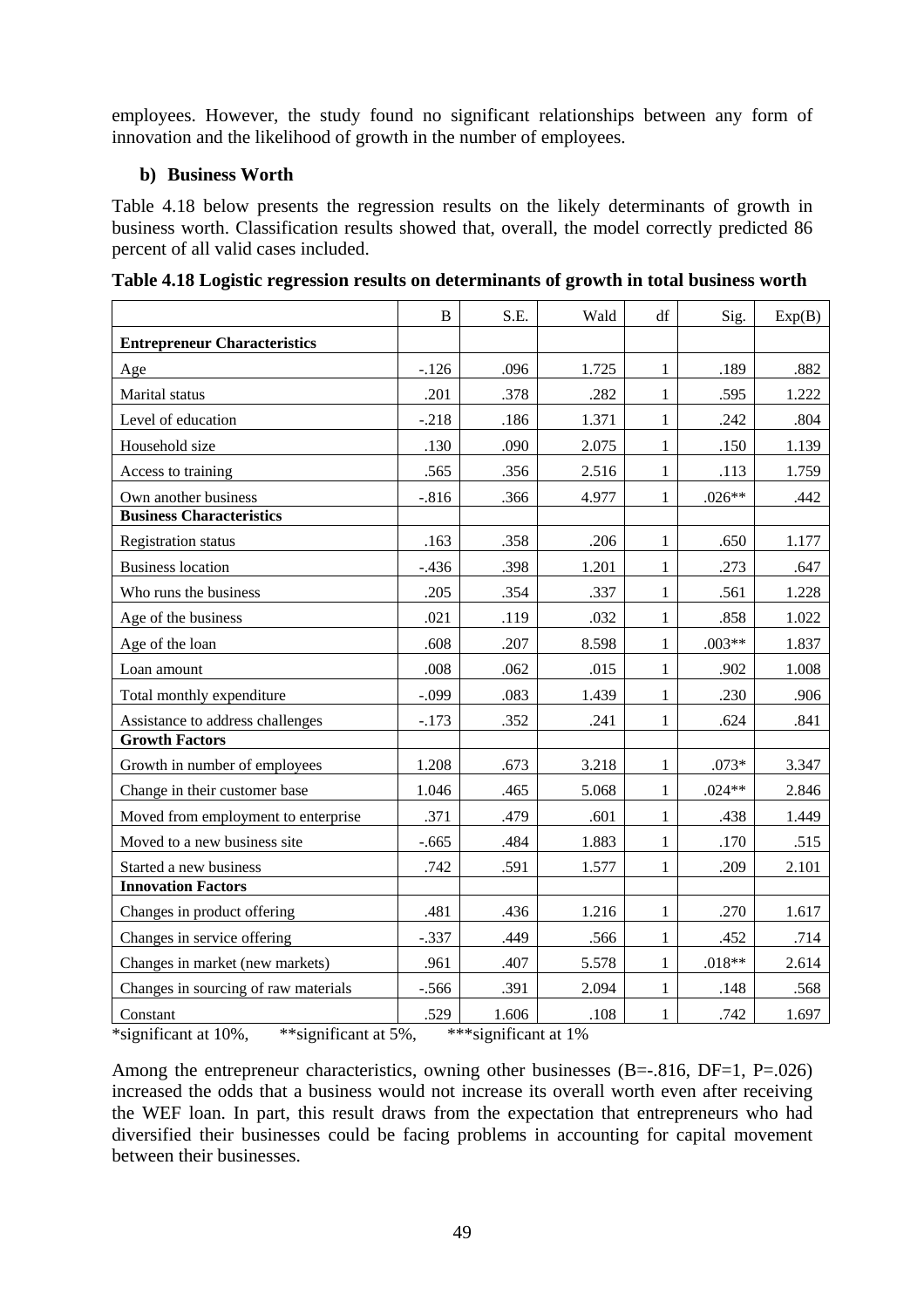Age of the WEF Loan  $(B=.608, DF=1, P=.003)$  was the only business characteristic found to be positively and significantly related to the likelihood that a business would grow its total worth over the duration of trading with the loan. From the odds ratio, a business that had traded with the WEF loan for 12 more months was 1.8 times more likely to grow in its total worth.

Growth in the number of employees  $(B=1.208, DF=1, P=.073)$  and change in their customer base ( $B=1.046$ ,  $DF=1$ ,  $P=.024$ ) were two growth factors positively and significantly related to growth in total business worth. The odds ratios suggest that while enterprises that had grown their number of employees were 3.3 times more likely to register positive growth in total business worth, enterprises that had experienced changes in their customer base were 2.8 times more likely to grow their worth.

On the innovation front, results show that women entrepreneurs who had identified new markets (B= .961, DF=1, P=.018) were more likely to grow their business' total worth. All the other innovation factors were, however, found to have no significant relationship with growth in total business worth.

#### **c) Turnover**

The model correctly predicted 75 percent of all valid cases included. This model sought to establish the group of explanatory variables that determine the odds of turnover growth among enterprises that received the WEF loan. The results are presented in Table 4.19 below.

|                                      | B        | S.E.  | Wald   | df           | Sig.      | Exp(B) |
|--------------------------------------|----------|-------|--------|--------------|-----------|--------|
| <b>Entrepreneur Characteristics</b>  |          |       |        |              |           |        |
| Age                                  | $-.022$  | .069  | .100   | 1            | .752      | .979   |
| Marital status                       | .637     | .283  | 5.056  | 1            | $.025**$  | 1.891  |
| Level of education                   | .004     | .124  | .001   | $\mathbf{1}$ | .977      | 1.004  |
| Household size                       | .030     | .063  | .235   | 1            | .628      | 1.031  |
| Access to training                   | .212     | .281  | .568   | 1            | .451      | 1.236  |
| Own another business                 | $-.322$  | .286  | 1.266  | 1            | .260      | .725   |
| <b>Business Characteristics</b>      |          |       |        |              |           |        |
| <b>Registration status</b>           | $-.075$  | .271  | .076   | 1            | .783      | .928   |
| Business location                    | $-.001$  | .299  | .000   | 1            | .996      | .999   |
| Who runs the business                | .067     | .266  | .064   | 1            | .800      | 1.070  |
| Age of the business                  | .017     | .092  | .033   | 1            | .855      | 1.017  |
| Age of the loan                      | .508     | .130  | 15.185 | 1            | $.000***$ | 1.662  |
| Loan amount                          | $-.096$  | .043  | 4.910  | 1            | $.027**$  | .909   |
| Total monthly expenditure            | .062     | .058  | 1.156  | $\mathbf{1}$ | .282      | 1.064  |
| Assistance to address challenges     | .095     | .267  | .128   | $\mathbf{1}$ | .721      | 1.100  |
| <b>Growth Factors</b>                |          |       |        |              |           |        |
| Growth in number of employees        | .622     | .405  | 2.353  | 1            | .125      | 1.862  |
| Change in their customer base        | .242     | .400  | .365   | $\mathbf{1}$ | .546      | 1.273  |
| Moved from employment to enterprise  | .116     | .327  | .127   | 1            | .722      | 1.123  |
| Moved to a new business site         | $-.839$  | .365  | 5.275  | $\mathbf{1}$ | $.022**$  | .432   |
| Started a new business               | .359     | .416  | .746   | $\mathbf{1}$ | .388      | 1.432  |
| <b>Innovation Factors</b>            |          |       |        |              |           |        |
| Changes in product offering          | .312     | .325  | .919   | $\mathbf{1}$ | .338      | 1.366  |
| Changes in service offering          | .159     | .317  | .251   | 1            | .616      | 1.172  |
| Changes in market (new markets)      | $-.011$  | .291  | .001   | $\mathbf{1}$ | .969      | .989   |
| Changes in sourcing of raw materials | .171     | .280  | .372   | 1            | .542      | 1.186  |
| Constant                             | $-1.787$ | 1.143 | 2.445  | 1            | .118      | .167   |

**Table 4.19 Logistic regression results on determinants of turnover growth** 

\*significant at 10%, \*\*significant at 5%, \*\*\*significant at 1%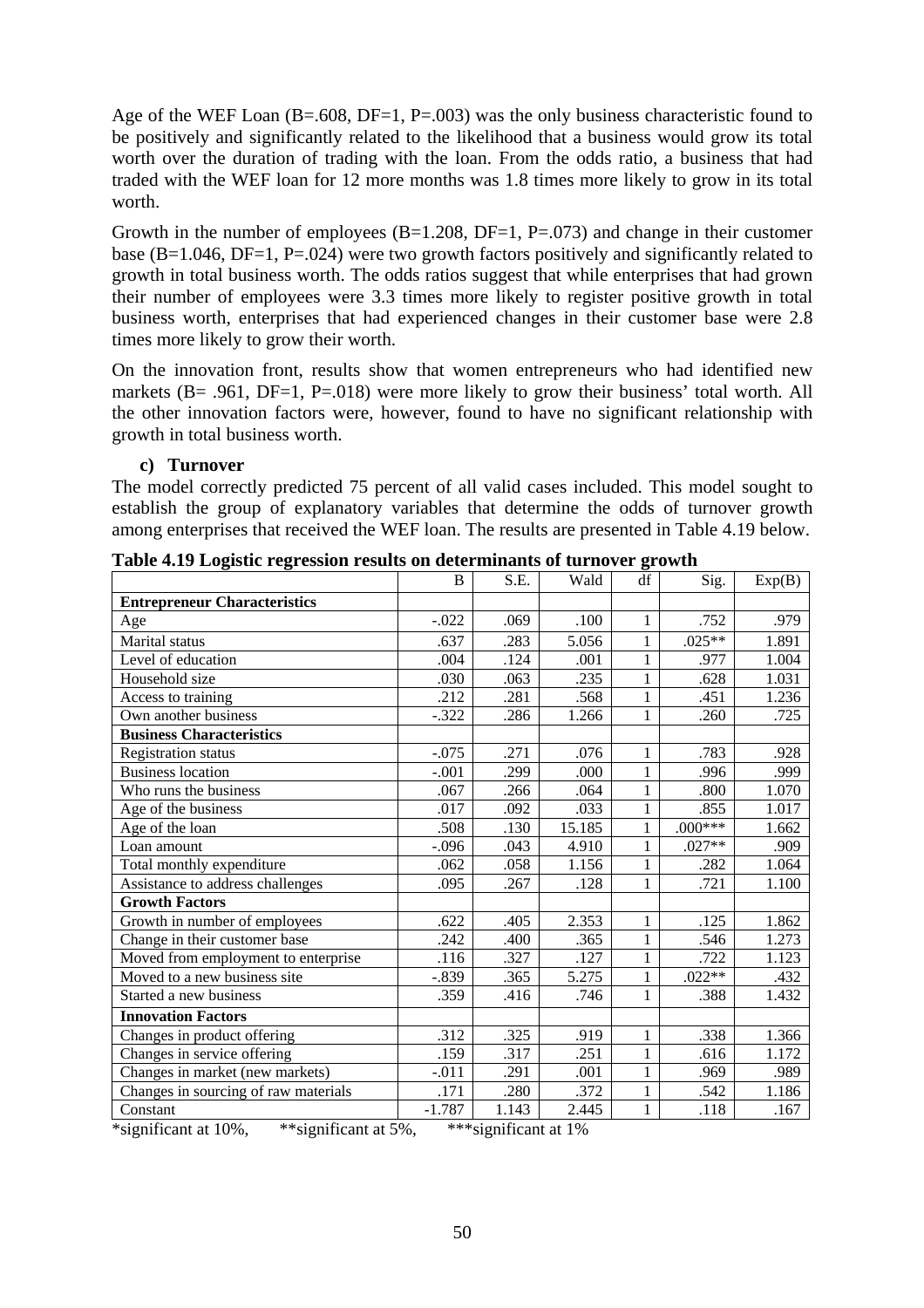Results showed that among entrepreneur characteristics, being single (B= .637, DF=1, P=.025) increased the odds that an entrepreneur would grow her overall turnover. With regard to business characteristics, results showed that an increase in the duration of doing business with the WEF loan  $(B = .508, DF = 1, P = .000)$  increased the likelihood that a business would increase its turnover. However, an increase in the amount of the loan diminished the odds of increase in turnover relative to the pre-loan period  $(B = -0.096, DF = 1, P = 0.027)$ . The finding could be explained by the fact that entrepreneurs applied for larger loan amounts in order to expand their businesses (to new location, new product lines, or purchase new equipment). These activities in themselves would not over the short-term translate to an increase in turnover, although one might expect that in the long-term, they might.

In terms of growth factors, the study found that businesses that had moved to new sites had diminished odds of increasing their turnover  $(B = -.839, DF = 1, P = .022)$ . This finding is not surprising as one might expect that in moving to a new business location, the entrepreneur would need time to settle down and market themselves in some way to be known by new clients, and for the old clients to be willing to visit the new site.

The study found no significant relationship between innovation factors and growth in turnover.

# **d) Gross Profit**

The model correctly predicted 76 percent of all valid cases included. This model sought to establish the group of explanatory variables that determine the odds of growth in gross profit among enterprises that received the WEF loan. The results are presented in Table 4.20 below.

Results showed that among entrepreneur characteristics, ownership of other businesses (B= - .553. DF=1, P=.056) diminished the odds that an enterprise would record an increase in gross profit levels in the post loan period. This finding could be explained by the fact that owning additional businesses meant that both the financial and managerial resources of the entrepreneur would be spread across businesses, thereby decreasing the likelihood that the business that had received the loan would grow in terms of gross profit. At times, the loan was not even used in the enterprise for which it was intended and was diverted to another business. The rest of entrepreneur characteristics in the model had no impact on the odds of gross profit growth.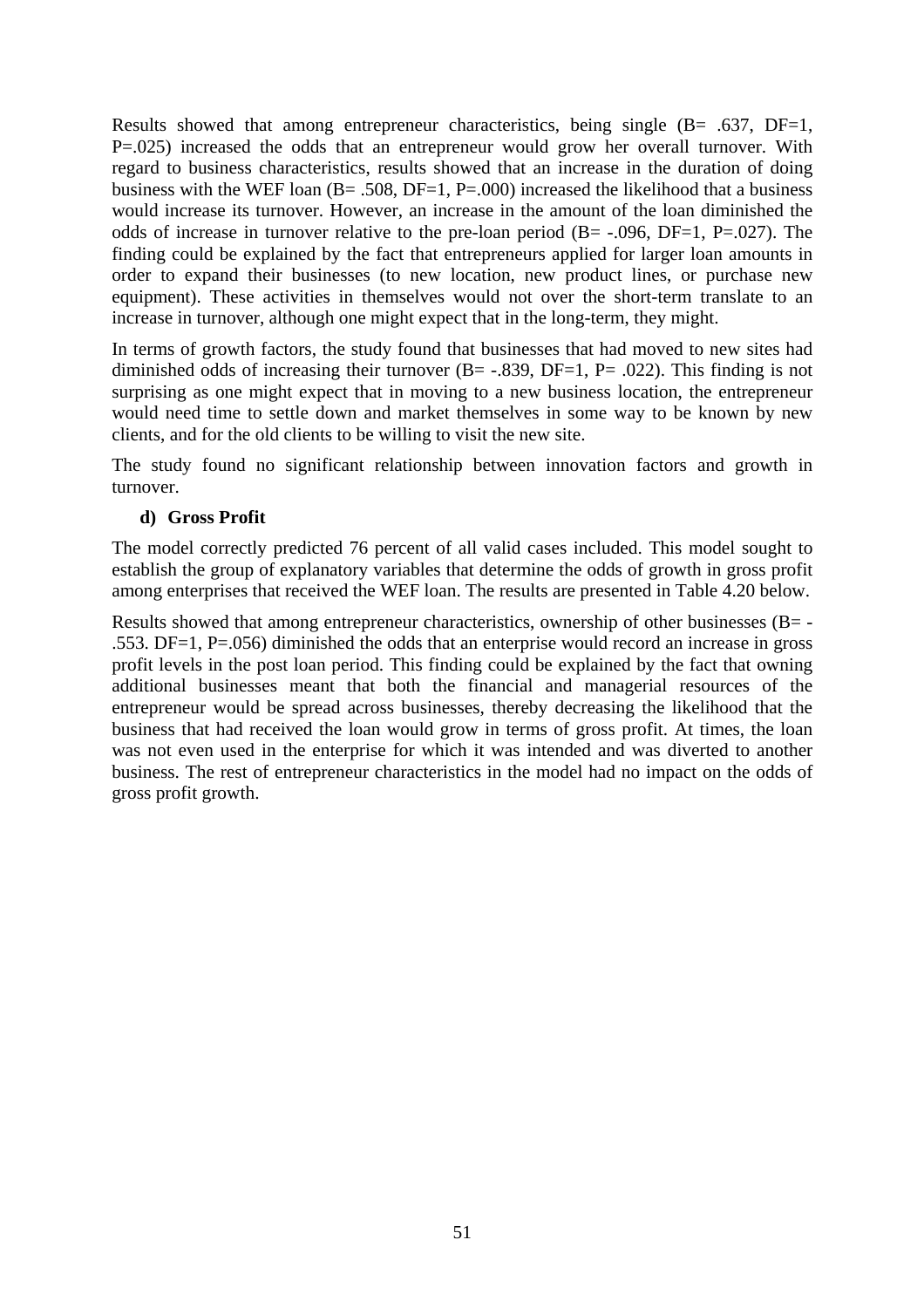|                                      | B       | S.E.  | Wald   | df           | Sig.      | Exp(B) |
|--------------------------------------|---------|-------|--------|--------------|-----------|--------|
| <b>Entrepreneur Characteristics</b>  |         |       |        |              |           |        |
| Age                                  | $-.036$ | .071  | .253   | 1            | .615      | .965   |
| Marital status                       | .280    | .293  | .912   | $\mathbf{1}$ | .340      | 1.323  |
| Level of education                   | $-.180$ | .133  | 1.820  | $\mathbf{1}$ | .177      | .835   |
| Household size                       | .102    | .068  | 2.285  | $\mathbf{1}$ | .131      | 1.108  |
| Access to training                   | .233    | .291  | .642   | $\mathbf{1}$ | .423      | 1.262  |
| Own another business                 | $-.553$ | .289  | 3.647  | $\mathbf{1}$ | $.056*$   | .575   |
| <b>Business Characteristics</b>      |         |       |        |              |           |        |
| <b>Registration status</b>           | $-.066$ | .277  | .057   | 1            | .812      | .936   |
| <b>Business location</b>             | $-.681$ | .305  | 4.977  | 1            | $.026**$  | .506   |
| Who runs the business                | $-.212$ | .275  | .594   | $\mathbf{1}$ | .441      | .809   |
| Age of the business                  | $-.121$ | .095  | 1.645  | $\mathbf{1}$ | .200      | .886   |
| Age of the loan                      | .499    | .137  | 13.204 | $\mathbf{1}$ | $.000***$ | 1.646  |
| Loan amount                          | $-.099$ | .044  | 5.083  | $\mathbf{1}$ | $.024**$  | .906   |
| Total monthly expenditure            | $-.040$ | .061  | .430   | $\mathbf{1}$ | .512      | .961   |
| Assistance to address challenges     | .063    | .270  | .054   | $\mathbf{1}$ | .816      | 1.065  |
| <b>Growth Factors</b>                |         |       |        |              |           |        |
| Growth in number of employees        | .317    | .391  | .659   | $\mathbf{1}$ | .417      | 1.374  |
| Change in their customer base        | 1.060   | .405  | 6.852  | $\mathbf{1}$ | .009**    | 2.885  |
| Moved from employment to enterprise  | $-.045$ | .331  | .019   | $\mathbf{1}$ | .891      | .956   |
| Moved to a new business site         | $-.577$ | .359  | 2.583  | $\mathbf{1}$ | .108      | .562   |
| Started a new business               | .200    | .407  | .242   | $\mathbf{1}$ | .623      | 1.221  |
| <b>Innovation Factors</b>            |         |       |        |              |           |        |
| Changes in product offering          | $-.001$ | .335  | .000   | $\mathbf{1}$ | .997      | .999   |
| Changes in service offering          | .289    | .322  | .809   | $\mathbf{1}$ | .368      | 1.336  |
| Changes in market (new markets)      | .181    | .302  | .359   | $\mathbf{1}$ | .549      | 1.198  |
| Changes in sourcing of raw materials | $-.308$ | .286  | 1.164  | $\mathbf{1}$ | .281      | .735   |
| Constant                             | .442    | 1.165 | .144   | $\mathbf{1}$ | .704      | 1.557  |

**Table 4.20 Logistic regression results on determinants of growth in gross profit** 

\*significant at 10%, \*\*significant at 5%, \*\*\*significant at 1%

Under business characteristics, businesses located in urban areas  $(B = -0.681, DF = 1, P = 0.026)$ were more likely than their comparison to stagnate or decline in their gross profit levels. This could be attributed to the intense competition in urban locations, especially in the slum and informal settlements where most of the women enterprises were located.

An increase in the duration within which an enterprise had traded with the loan increased the chances that such an enterprise would register increased gross profit level in the post loan period (B= .499, DF=1, P=.000). However, an increase in the amount of loan received reduced the odds that an enterprise would register increased gross profit levels in post loan period (B=  $-.099$ , DF=1, P=.024). This finding suggests that enterprises receiving smaller loans were performing relatively better in terms of their gross profit levels. As explained previously, larger business loans tended to be used for business expansion.

Under growth factors, only enterprises that had reported changes in their customer base  $(B=$ 1.060, DF=1, P=.009) were able to grow their gross profit levels in the post loan period. This finding suggests that the change in customer base was positive, in other words, they received more customers, or customers who were purchasing more items from them. The study however found no significant relationship between the innovation factors and growth in gross profit.

# **4.4.2 Determinants of Innovation**

Having established the extent of innovation among WEF loan receiving enterprises using the descriptive results, further analysis was conducted to investigate the key determinants of innovation. Four models of innovation factors were specified for new products, new services, new markets and new sources of raw materials. The models use the maximum likelihood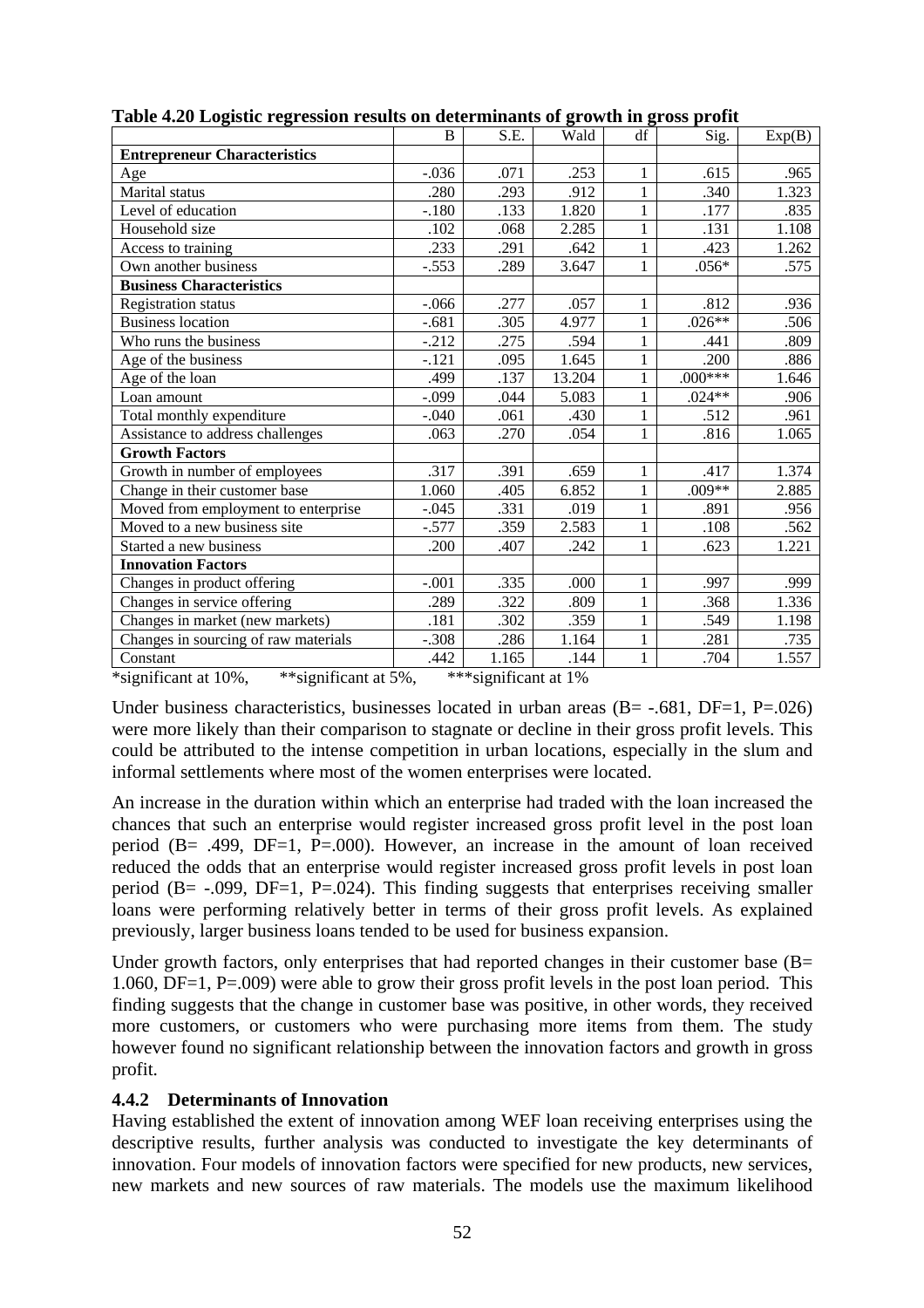technique in logistic regression analyses to establish the set of explanatory variables that are significantly related to the odds of each type of innovation.

# **a) New Products**

This model sought to identify what factors would spur WEF loan recipients to innovate in their businesses by adding new products in the post-loan period. Factors were broadly classified under entrepreneur characteristics, business characteristics, growth factors and innovation factors. Classification results show that overall, the model correctly predicted 83 percent of all valid cases included.

Table 4.21 presents the logistic regression results on the likely determinants of business innovation in terms of identification of new products by entrepreneurs.

|                                      | B        | S.E.  | Wald   | df           | Sig.      | Exp(B) |
|--------------------------------------|----------|-------|--------|--------------|-----------|--------|
| <b>Entrepreneur Characteristics</b>  |          |       |        |              |           |        |
| Age                                  | .053     | .084  | .393   | 1            | .531      | 1.054  |
| Marital status                       | $-.226$  | .350  | .418   | $\mathbf{1}$ | .518      | .797   |
| Level of education                   | .082     | .152  | .289   | 1            | .591      | 1.085  |
| Household size                       | .137     | .085  | 2.605  | $\mathbf{1}$ | .107      | 1.147  |
| Access to training                   | $-.326$  | .350  | .867   | $\mathbf{1}$ | .352      | .722   |
| Own another business                 | .450     | .391  | 1.326  | 1            | .250      | 1.569  |
| <b>Business Characteristics</b>      |          |       |        |              |           |        |
| <b>Registration status</b>           | $-.331$  | .339  | .952   | 1            | .329      | .718   |
| <b>Business location</b>             | .077     | .355  | .047   | 1            | .828      | 1.080  |
| Who runs the business                | .289     | .343  | .709   | $\mathbf{1}$ | .400      | 1.335  |
| Age of the business                  | .046     | .117  | .155   | 1            | .694      | 1.047  |
| Age of the loan                      | $-.003$  | .142  | .000   | 1            | .985      | .997   |
| Loan amount                          | .127     | .054  | 5.462  | $\mathbf{1}$ | .019**    | 1.135  |
| Total monthly expenditure            | .014     | .073  | .039   | $\mathbf{1}$ | .844      | 1.014  |
| Assistance to address challenges     | .868     | .329  | 6.964  | 1            | $.008**$  | 2.381  |
| <b>Growth Factors</b>                |          |       |        |              |           |        |
| Growth in number of employees        | .159     | .478  | .111   | 1            | .738      | 1.173  |
| Growth in business worth             | .646     | .514  | 1.581  | 1            | .209      | 1.908  |
| Growth in business turnover          | .219     | .424  | .267   | $\mathbf{1}$ | .605      | 1.245  |
| Growth in business gross profit      | $-.098$  | .418  | .055   | 1            | .815      | .907   |
| Change in their customer base        | 1.477    | .556  | 7.041  | 1            | $.008**$  | 4.378  |
| Moved from employment to enterprise  | .420     | .417  | 1.017  | 1            | .313      | 1.522  |
| Moved to a new business site         | $-.190$  | .471  | .162   | 1            | .687      | .827   |
| Started a new business               | $-.424$  | .540  | .615   | $\mathbf{1}$ | .433      | .655   |
| <b>Innovation Factors</b>            |          |       |        |              |           |        |
| Changes in service offering          | 3.171    | .441  | 51.623 | 1            | $.000***$ | 23.824 |
| Changes in market (new markets)      | .893     | .359  | 6.198  | 1            | $.013**$  | 2.442  |
| Changes in sourcing of raw materials | .453     | .329  | 1.896  | 1            | .169      | 1.574  |
| Constant                             | $-5.163$ | 1.501 | 11.828 | $\mathbf{1}$ | .001      | .006   |

**Table 4.21 Logistic regression results on determinants of product innovation** 

\*significant at 10%, \*\*significant at 5%, \*\*\*significant at 1%

Results showed that none of the entrepreneur characteristics had any no significant relationship with the odds that they would innovate in their businesses by adding more products. Two business characteristics; loan amount  $(B=.127, DF=1, P=.019)$  and receiving assistance to counter business challenges  $(B=.868, DF=1, P=.008)$  were found to be significantly and positively related to the chances that women entrepreneurs would innovate in their business by adding more products after receiving the WEF loans. The odds ratio of an increase of Kshs.2500 in the amount of loan received in influencing product innovation was 1.14. On the other hand, women entrepreneurs who had received assistance to mitigate the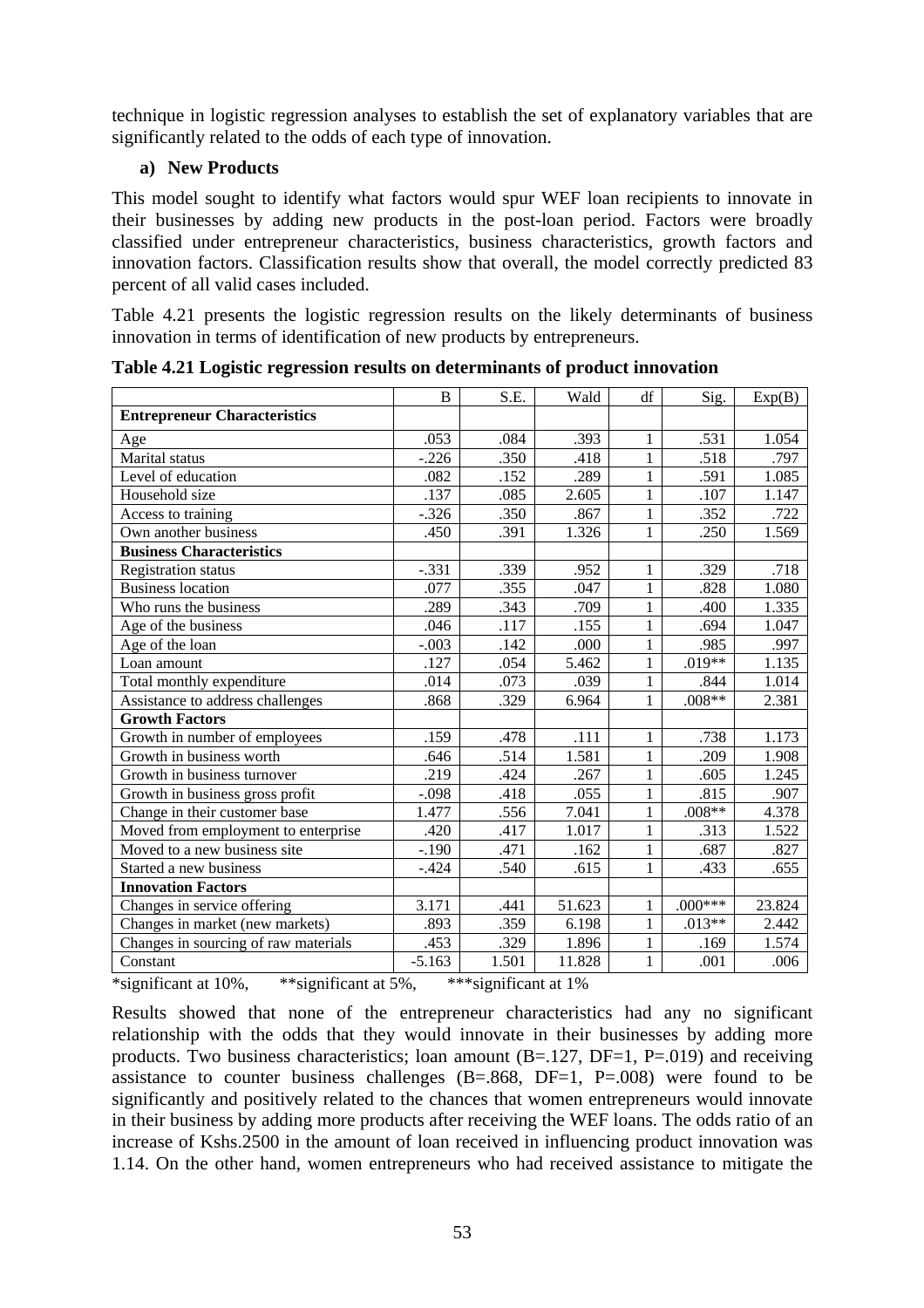challenges their businesses faced were 2.4 times more likely to innovate in their product line compared to those that had not.

The only growth factor that was significantly related to product innovation was a change in their customer base ( $B = 1.477$ ,  $DF = 1$ ,  $P = .008$ ). The odds ratio suggested that entrepreneurs who had experienced a change in their customer base were 4.4 times more likely to innovate in their product line. As seen in the descriptive results, most of the women entrepreneurs who had experienced market changes indicated increased competition. Among this group, product-line innovation became a natural option in the face of heightening competition.

Results further showed that women entrepreneurs who had added new services  $(B = 3.171)$ , DF=1, P=0.000) were also significantly more likely to innovate in their product-line. Similarly, entrepreneurs who had identified new markets  $(B = .893, DF = 1, P = .013)$  had higher significant odds at innovating in their product-lines.

#### **b) New Services**

Overall, the model correctly predicted 77 percent of all valid cases included. As shown in Table 4.22, two entrepreneur characteristics; marital status  $(B= .705, DF=1, P=.036)$  and access to training  $(B = .632, DF = 1, P = .058)$  were significantly and positively related to the chances that women entrepreneurs would innovate in their service-lines in post-loan period. These results further show that married and trained women entrepreneurs were 2 times more likely to innovate their service line compared to their respective comparison groups. The strong showing in service innovation among the married women entrepreneurs is likely to be the result shared domestic costs hence more resources for improving on services. The role of access to support to mitigate challenges in service innovation can be attributed to the training the entrepreneurs receive that spurs service innovation.

In terms of business characteristics, running a registered business  $(B = .651, DF = 1, P = .042)$ was found to be positively and significantly related to entrepreneur's proclivity to innovate in their service line. However, on who runs the business  $(B = -.662, DF = 1, P = .031)$ , the study found that there was a significant negative relationship between singly running the business and service innovation. In other words, women entrepreneurs who ran their businesses singlehandedly were less likely to innovate in their service line compared with those that had the support of family or employees in running the business.

Under growth factors, there was a significant negative relationship  $(B = -1.009, DF = 1,$ P=.070) between businesses that had experienced changes in their customer base and the odds to innovate in the service line. In other words, a new customer base did not translate to service innovations. However, entrepreneurs who had started other new business upon receiving the WEF loan, were more likely to innovate in their service lines (B=.835, DF=1, P=.075). From the odds ratio, relative to their comparison, entrepreneurs who had started new business in the post-loan period were 2.3 times more likely to innovate in their services. Product innovation  $(B=3.216, DF=1, P=.000)$  and access to new markets  $(B=1.117, DF=1,$ P=.000) at 99% confidence levels, increased the odds that entrepreneurs would innovate in their services.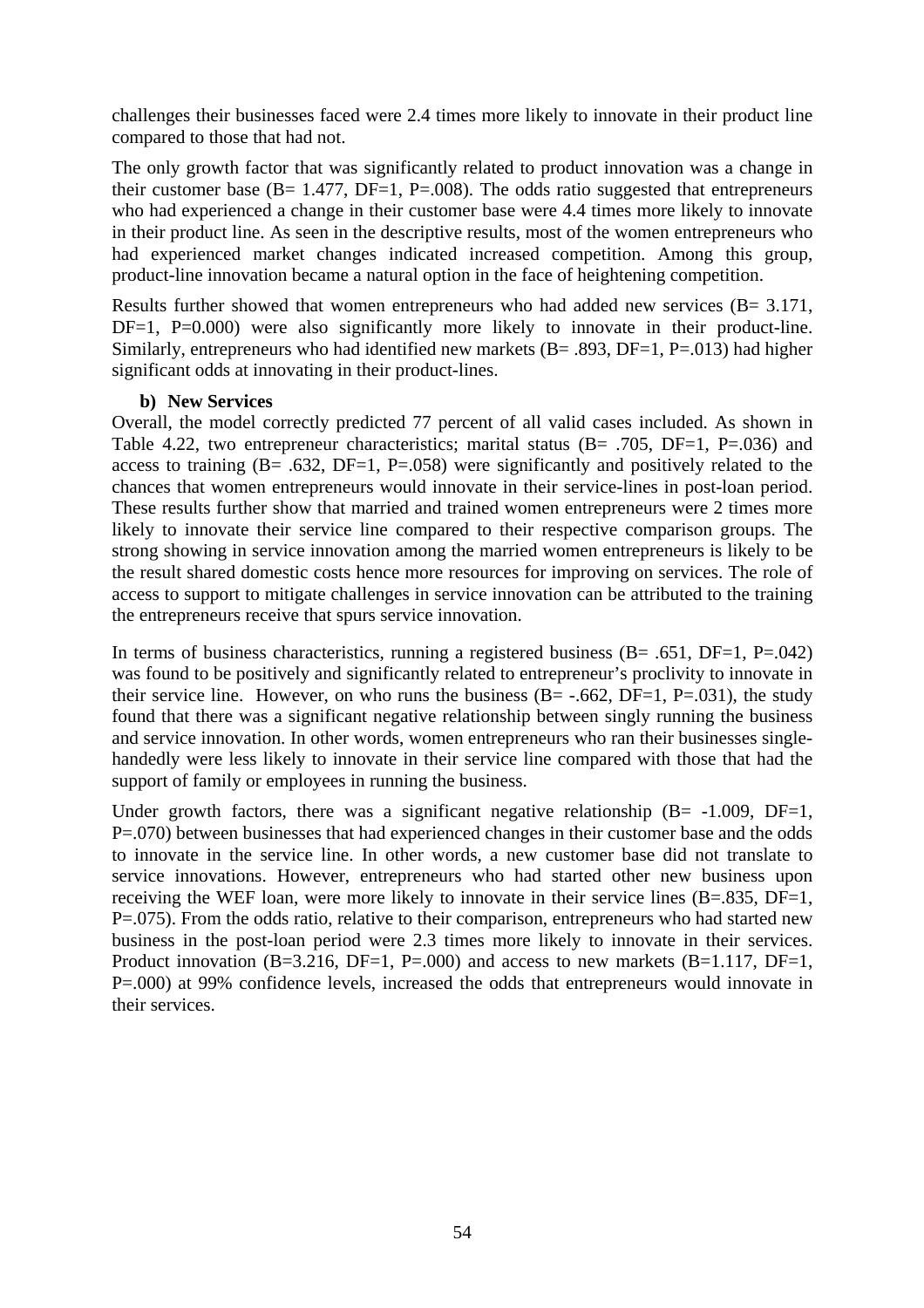|                                      | $\overline{B}$ | S.E.  | Wald   | df           | Sig.      | Exp(B) |
|--------------------------------------|----------------|-------|--------|--------------|-----------|--------|
| <b>Entrepreneur Characteristics</b>  |                |       |        |              |           |        |
| Age                                  | $-.085$        | .077  | 1.202  | 1            | .273      | .919   |
| Marital status                       | .705           | .335  | 4.414  | $\mathbf{1}$ | $.036**$  | 2.023  |
| Level of education                   | .009           | .145  | .004   | 1            | .952      | 1.009  |
| Household size                       | .074           | .068  | 1.178  | $\mathbf{1}$ | .278      | 1.077  |
| Access to training                   | .632           | .334  | 3.582  | $\mathbf{1}$ | $.058*$   | 1.882  |
| Own another business                 | $-.090$        | .334  | .073   | $\mathbf{1}$ | .787      | .914   |
| <b>Business Characteristics</b>      |                |       |        |              |           |        |
| <b>Registration status</b>           | .651           | .320  | 4.136  | 1            | $.042**$  | 1.918  |
| <b>Business location</b>             | $-.015$        | .341  | .002   | $\mathbf{1}$ | .966      | .985   |
| Who runs the business                | $-.662$        | .307  | 4.642  | $\mathbf{1}$ | $.031**$  | .516   |
| Age of the business                  | .059           | .107  | .310   | $\mathbf{1}$ | .578      | 1.061  |
| Age of the loan                      | $-.060$        | .136  | .196   | $\mathbf{1}$ | .658      | .941   |
| Loan amount                          | $-.061$        | .049  | 1.581  | 1            | .209      | .941   |
| Total monthly expenditure            | $-.103$        | .065  | 2.540  | $\mathbf{1}$ | .111      | .902   |
| Assistance to address challenges     | $-.004$        | .299  | .000   | $\mathbf{1}$ | .989      | .996   |
| <b>Growth Factors</b>                |                |       |        |              |           |        |
| Growth in number of employees        | .136           | .417  | .106   | $\mathbf{1}$ | .745      | 1.145  |
| Growth in business worth             | $-.607$        | .475  | 1.633  | 1            | .201      | .545   |
| Growth in business turnover          | .197           | .403  | .238   | $\mathbf{1}$ | .626      | 1.217  |
| Growth in business gross profit      | .193           | .399  | .234   | $\mathbf{1}$ | .628      | 1.213  |
| Change in their customer base        | $-1.009$       | .556  | 3.291  | $\mathbf{1}$ | $.070*$   | .365   |
| Moved from employment to enterprise  | $-.436$        | .360  | 1.465  | $\mathbf{1}$ | .226      | .647   |
| Moved to a new business site         | $-.213$        | .430  | .244   | 1            | .621      | .808   |
| Started a new business               | .835           | .469  | 3.166  | $\mathbf{1}$ | $.075*$   | 2.305  |
| <b>Innovation Factors</b>            |                |       |        |              |           |        |
| Changes in product offering          | 3.216          | .448  | 51.460 | 1            | $.000***$ | 24.940 |
| Changes in market (new markets)      | 1.117          | .311  | 12.928 | $\mathbf{1}$ | $.000***$ | 3.056  |
| Changes in sourcing of raw materials | .472           | .301  | 2.456  | 1            | .117      | 1.604  |
| Constant                             | $-1.715$       | 1.334 | 1.653  | $\mathbf{1}$ | .199      | .180   |

|  |  | Table 4.22 Logistic regression results on determinants of service innovation |
|--|--|------------------------------------------------------------------------------|
|  |  |                                                                              |

\*significant at 10%, \*\*significant at 5%, \*\*\*significant at 1%

#### **c) New Markets**

This model sought to establish the set of explanatory variables under entrepreneur characteristics, business characteristics, growth factor and innovation factors that are significantly related to access to new markets (market innovation). The results are presented in Table 4.23 below.

Results showed that among the set of entrepreneur characteristics, access to training (B= .531, DF=1, P=.089) and ownership of other business  $(B = .569, DF = 1, P = .070)$  were the significant determinants positively related to the odds that an entrepreneur would innovate in their businesses by accessing new markets. These results advance the case that provision of training increased the chances that women entrepreneurs would be innovative in identifying new markets. The evidence from the link between ownership of new businesses and access to new markets suggests that enterprise diversification enhanced the odds that entrepreneurs would attempt to expand their market horizons.

Results however showed that none of the business characteristics were significant determinants of market innovation. In terms of growth factors, businesses that had recorded positive growth in total worth were found to be more likely to innovate by identifying new markets (B= .991, DF=1, P=.026) relative to businesses that had registered decline or stagnation in total worth in the post loan period. In contrast, enterprises that had experienced diversification in the post loan period through new businesses  $(B = -0.749, DF = 1, P = 0.072)$  were less likely to innovate in their markets access.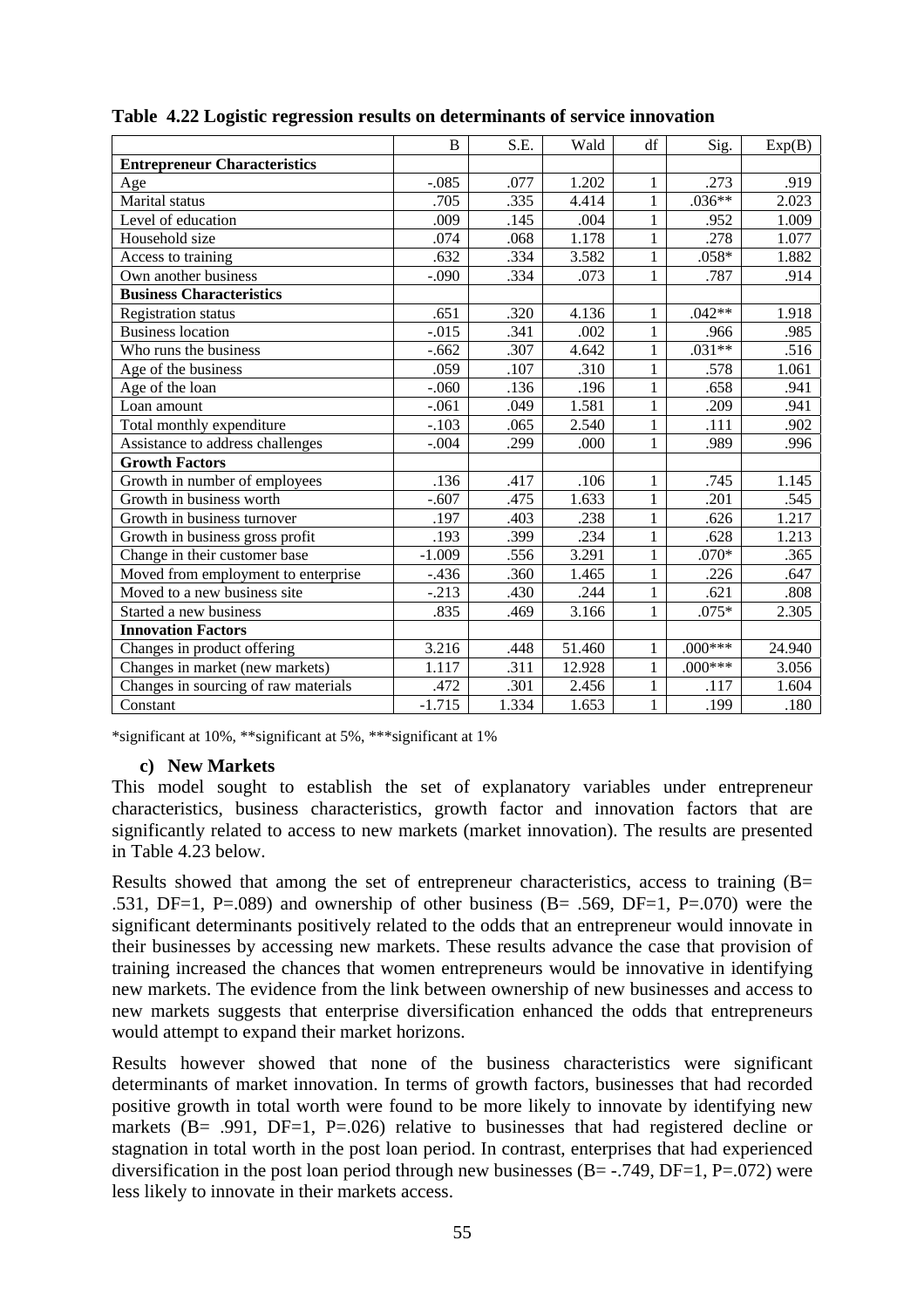|                                      | B        | S.E.  | Wald   | df           | Sig.      | Exp(B) |
|--------------------------------------|----------|-------|--------|--------------|-----------|--------|
| <b>Entrepreneur Characteristics</b>  |          |       |        |              |           |        |
| Age                                  | $-.067$  | .072  | .888   | $\mathbf{1}$ | .346      | .935   |
| Marital status                       | $-.212$  | .311  | .466   | $\mathbf{1}$ | .495      | .809   |
| Level of education                   | $-.122$  | .126  | .946   | $\mathbf{1}$ | .331      | .885   |
| Household size                       | $-.048$  | .062  | .588   | $\mathbf{1}$ | .443      | .954   |
| Access to training                   | .531     | .312  | 2.888  | $\mathbf{1}$ | $.089*$   | 1.701  |
| Own another business                 | .569     | .314  | 3.283  | $\mathbf{1}$ | $.070*$   | 1.766  |
| <b>Business Characteristics</b>      |          |       |        |              |           |        |
| <b>Registration status</b>           | $-.373$  | .293  | 1.620  | $\mathbf{1}$ | .203      | .689   |
| <b>Business location</b>             | $-.442$  | .311  | 2.019  | $\mathbf{1}$ | .155      | .643   |
| Who runs the business                | $-.020$  | .279  | .005   | $\mathbf{1}$ | .943      | .980   |
| Age of the business                  | .010     | .100  | .010   | $\mathbf{1}$ | .919      | 1.010  |
| Age of the loan                      | $-.047$  | .119  | .156   | $\mathbf{1}$ | .692      | .954   |
| Loan amount                          | $-.011$  | .046  | .054   | $\mathbf{1}$ | .816      | .989   |
| Total monthly expenditure            | .069     | .061  | 1.305  | $\mathbf{1}$ | .253      | 1.072  |
| Assistance to address challenges     | $-.437$  | .283  | 2.396  | $\mathbf{1}$ | .122      | .646   |
| <b>Growth Factors</b>                |          |       |        |              |           |        |
| Growth in number of employees        | .350     | .376  | .866   | 1            | .352      | 1.420  |
| Growth in business worth             | .991     | .444  | 4.986  | $\mathbf{1}$ | $.026**$  | 2.694  |
| Growth in business turnover          | $-.241$  | .364  | .438   | $\mathbf{1}$ | .508      | .786   |
| Growth in business gross profit      | .068     | .358  | .036   | $\mathbf{1}$ | .850      | 1.070  |
| Change in their customer base        | .104     | .492  | .045   | $\mathbf{1}$ | .832      | 1.110  |
| Moved from employment to enterprise  | .263     | .332  | .628   | $\mathbf{1}$ | .428      | 1.301  |
| Moved to a new business site         | .618     | .382  | 2.618  | $\mathbf{1}$ | .106      | 1.855  |
| Started a new business               | $-.749$  | .417  | 3.228  | $\mathbf{1}$ | $.072**$  | .473   |
| <b>Innovation Factors</b>            |          |       |        |              |           |        |
| Changes in product offering          | .713     | .345  | 4.271  | $\mathbf{1}$ | $.039**$  | 2.041  |
| Changes in service offering          | 1.142    | .312  | 13.434 | $\mathbf{1}$ | $.000***$ | 3.133  |
| Changes in sourcing of raw materials | 1.446    | .266  | 29.653 | $\mathbf{1}$ | $.000***$ | 4.247  |
| Constant                             | $-1.957$ | 1.217 | 2.585  | $\mathbf{1}$ | .108      | .141   |

|  |  | Table 4.23 Logistic regression results on determinants of market innovation |  |
|--|--|-----------------------------------------------------------------------------|--|
|  |  |                                                                             |  |

\*significant at 10%, \*\*significant at 5%, \*\*\*significant at 1%

This finding is interesting because as explained previously whereas the women who owned other business in the pre-loan period were likely to innovate in their markets by accessing new markets (B= .569, DF=1, P=.070), women who started new business in the post-loan period were less likely to innovate  $(B = -0.749, DF = 1, P = 0.072)$ . This particular result may suggest that WEF loan recipients who were diversifying their businesses in the post-loan period were only doing so within their existing markets.

The rest of growth factors in the model were found to have no significant relationship with the odds of market innovation.

Significant positive relationships existed between market innovation and innovation in new products (B= .713, DF=1, P=.039), innovation in new services (B= 1.142, DF=1, P=.000) and innovation in supply chain through new sources of raw materials  $(B= 1.416, DF=1, P=.000)$ . These results point at the fact that a business that has benefited from these forms of innovation also had higher chances of innovating in new markets. It could also suggest that once a business diversified into new markets, the net effect was that they had new services and sources of raw materials to meet the new market demands.

# **d) New Source of Raw Materials/Supply Chain Innovation**

In this model, the study attempted to establish the set of explanatory variables under the four clusters that were significantly related to innovations in the supply chain through identification of new sources of raw materials. The results are presented in Table 4.24 below.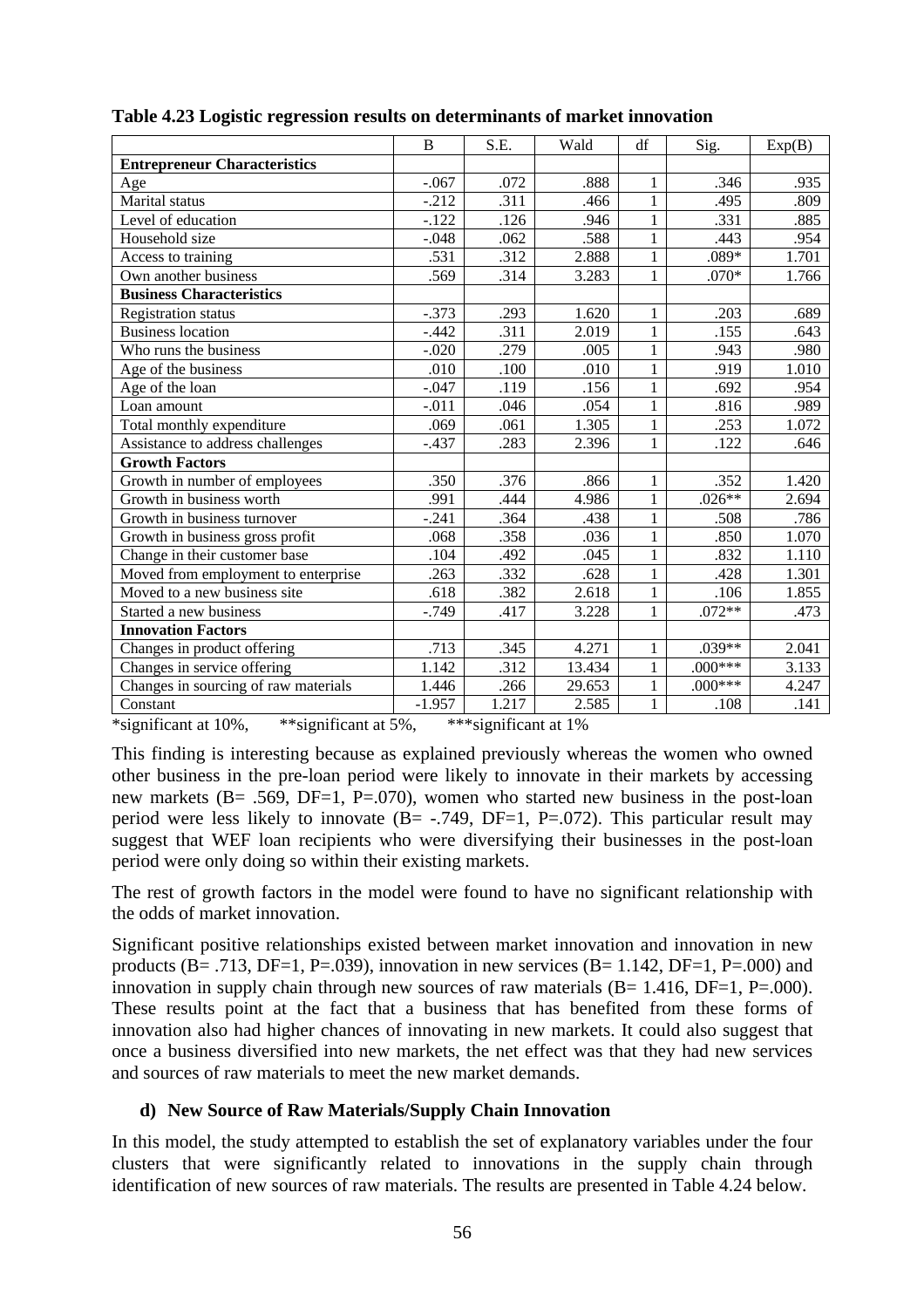Results showed that entrepreneur characteristics had no impact on the odds of supply chain innovation. Under business characteristics, self run businesses (B= .482, DF=1, P=.051) were more likely than their comparison to diversify their supply chains. The study found no significant relationships between the other business characteristic and the odds of supply chain innovation.

|                                                                                                                                                                                                                                                                                                                                                                                                                                                                                                                    | B        | S.E.                                       | Wald   | df           | Sig.      | Exp(B) |
|--------------------------------------------------------------------------------------------------------------------------------------------------------------------------------------------------------------------------------------------------------------------------------------------------------------------------------------------------------------------------------------------------------------------------------------------------------------------------------------------------------------------|----------|--------------------------------------------|--------|--------------|-----------|--------|
| <b>Entrepreneur Characteristics</b>                                                                                                                                                                                                                                                                                                                                                                                                                                                                                |          |                                            |        |              |           |        |
| Age                                                                                                                                                                                                                                                                                                                                                                                                                                                                                                                | $-.014$  | .060                                       | .052   | 1            | .820      | .986   |
| Marital status                                                                                                                                                                                                                                                                                                                                                                                                                                                                                                     | $-.277$  | .263                                       | 1.104  | 1            | .293      | .758   |
| Level of education                                                                                                                                                                                                                                                                                                                                                                                                                                                                                                 | $-0.016$ | .110                                       | .022   | $\mathbf{1}$ | .881      | .984   |
| Household size                                                                                                                                                                                                                                                                                                                                                                                                                                                                                                     | $-.065$  | .054                                       | 1.482  | 1            | .224      | .937   |
| Access to training                                                                                                                                                                                                                                                                                                                                                                                                                                                                                                 | .043     | .278                                       | .024   | 1            | .878      | 1.044  |
| Own another business                                                                                                                                                                                                                                                                                                                                                                                                                                                                                               | $-.161$  | .274                                       | .347   | 1            | .556      | .851   |
| <b>Business Characteristics</b>                                                                                                                                                                                                                                                                                                                                                                                                                                                                                    |          |                                            |        |              |           |        |
| <b>Registration status</b>                                                                                                                                                                                                                                                                                                                                                                                                                                                                                         | $-.174$  | .256                                       | .462   | 1            | .497      | .840   |
| <b>Business location</b>                                                                                                                                                                                                                                                                                                                                                                                                                                                                                           | $-.202$  | .262                                       | .594   | $\mathbf{1}$ | .441      | .817   |
| Who runs the business                                                                                                                                                                                                                                                                                                                                                                                                                                                                                              | .482     | .247                                       | 3.819  | 1            | $.051*$   | 1.619  |
| Age of the business                                                                                                                                                                                                                                                                                                                                                                                                                                                                                                | .075     | .084                                       | .789   | 1            | .374      | 1.078  |
| Age of the loan                                                                                                                                                                                                                                                                                                                                                                                                                                                                                                    | $-.077$  | .106                                       | .533   | $\mathbf{1}$ | .465      | .926   |
| Loan amount                                                                                                                                                                                                                                                                                                                                                                                                                                                                                                        | .043     | .041                                       | 1.104  | $\mathbf{1}$ | .293      | 1.044  |
| Assistance to address challenges                                                                                                                                                                                                                                                                                                                                                                                                                                                                                   | .135     | .246                                       | .304   | $\mathbf{1}$ | .582      | 1.145  |
| <b>Growth Factors</b>                                                                                                                                                                                                                                                                                                                                                                                                                                                                                              |          |                                            |        |              |           |        |
| Growth in number of employees                                                                                                                                                                                                                                                                                                                                                                                                                                                                                      | .334     | .343                                       | .946   | 1            | .331      | 1.396  |
| Growth in business worth                                                                                                                                                                                                                                                                                                                                                                                                                                                                                           | $-.435$  | .366                                       | 1.415  | 1            | .234      | .647   |
| Growth in business turnover                                                                                                                                                                                                                                                                                                                                                                                                                                                                                        | .533     | .311                                       | 2.944  |              | $.086*$   | 1.704  |
| Growth in business gross profit                                                                                                                                                                                                                                                                                                                                                                                                                                                                                    | $-.371$  | .313                                       | 1.400  | 1            | .237      | .690   |
| Change in their customer base                                                                                                                                                                                                                                                                                                                                                                                                                                                                                      | .360     | .425                                       | .718   | 1            | .397      | 1.433  |
| Moved from employment to enterprise                                                                                                                                                                                                                                                                                                                                                                                                                                                                                | .041     | .292                                       | .020   | 1            | .887      | 1.042  |
| Moved to a new business site                                                                                                                                                                                                                                                                                                                                                                                                                                                                                       | .576     | .342                                       | 2.838  | $\mathbf{1}$ | $.092*$   | 1.779  |
| Started a new business                                                                                                                                                                                                                                                                                                                                                                                                                                                                                             | .311     | .357                                       | .759   | 1            | .384      | 1.365  |
| <b>Innovation Factors</b>                                                                                                                                                                                                                                                                                                                                                                                                                                                                                          |          |                                            |        |              |           |        |
| Changes in product offering                                                                                                                                                                                                                                                                                                                                                                                                                                                                                        | .578     | .311                                       | 3.457  | 1            | $.063*$   | 1.783  |
| Changes in service offering                                                                                                                                                                                                                                                                                                                                                                                                                                                                                        | .342     | .279                                       | 1.503  | $\mathbf{1}$ | .220      | 1.408  |
| Changes in market (new markets)                                                                                                                                                                                                                                                                                                                                                                                                                                                                                    | 1.637    | .243                                       | 45.422 | 1            | $.000***$ | 5.139  |
| Constant<br>$\mathcal{L} = \mathcal{L} \times \mathcal{L} = \mathcal{L} \times \mathcal{L} = \mathcal{L} \times \mathcal{L} = \mathcal{L} \times \mathcal{L} = \mathcal{L} \times \mathcal{L} = \mathcal{L} \times \mathcal{L} = \mathcal{L} \times \mathcal{L} = \mathcal{L} \times \mathcal{L} = \mathcal{L} \times \mathcal{L} = \mathcal{L} \times \mathcal{L} = \mathcal{L} \times \mathcal{L} = \mathcal{L} \times \mathcal{L} = \mathcal{L} \times \mathcal{L} = \mathcal{L} \times \mathcal{L} = \mathcal$ | $-1.530$ | 1.022<br>absolute the contract of the con- | 2.242  | 1            | .134      | .217   |

**Table 4.24 Logistic regression results on determinants of supply chain innovation** 

\*significant at 10%, \*\*significant at 5%, \*\*\*significant at 1%

Two variable under growth factors; growth in turnover  $(B = .533, DF = 1, P = .086)$  and movement to new business site  $(B = .576, DF = 1, P = .092)$  were positively and significantly related to the odds of supply chain innovation. While businesses reporting increase in turnover in the post-loan period could be innovating in their supply chains in response to increased operating capital and the need for diversification, the supply chain innovation among enterprises that had moved to new sites could have been in response to the need for proximity to suppliers in the new locations.

Results further pointed at significant positive relationships between innovation through new sources of raw materials, and through new product lines  $(B = .578, DF = 1, P = .063)$  as well as through access to new markets  $(B= 1.637, DF=1, P=.000)$ . These suggest that businesses that had diversified their products and markets had higher chances, than their comparison, of innovating in their supply chains. Naturally, product diversification was likely to be the result of a change of sources of raw materials. In addition, business that had diversified their products were also likely to diversify their markets. Equally, access to new markets also enabled entrepreneurs to identify new market opportunities that would influence the need for product diversification and hence new sources of raw materials and supplies.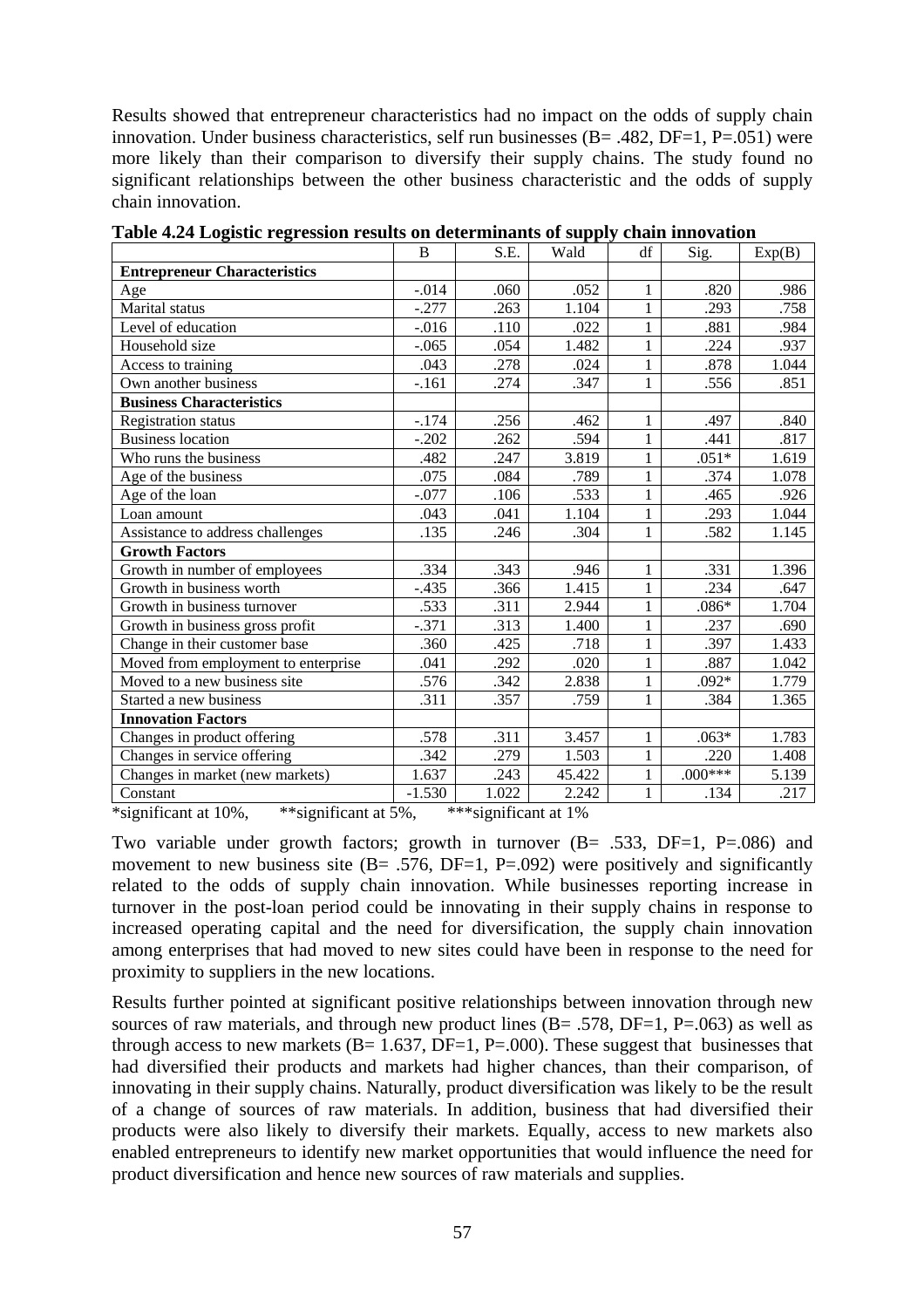# **4.4.3 Growth and Innovation: Drivers and Impediments – Qualitative Data**

In order to triangulate the data on growth and innovation of the enterprises, focus group discussions were held with the Constituency Women Enterprise Scheme (CWES) Committees in the 14 constituencies under study. In addition interviews were held with ten managers of financial intermediaries and six WEF managers. Since the three categories of respondents were asked the same questions, their findings are aggregated and presented in this section.

# **a) Drivers of Growth and Innovation**

The study sought information from respondents on their views on the possible drivers of the observed growth:

**Low interest rates:** Respondents noted that most of the borrowers resided in either urban informal settlements or rural areas. As entrepreneurs who operated in low-end markets characterised by small margins and high competition, the low interest rates charged on WEF loans spurred growth in women-owned enterprises that would not otherwise survive the high interest rates charged on the traditional commercial bank loans. This finding was echoed by respondents from all the constituencies and financial intermediaries interviewed. The interest rates charged by financial institutions was 8 percent per annum on a reducing balance, which was far less than the  $18 - 22$  percent charged for traditional commercial bank loans. For those borrowing through the CWES stream, they paid an administrative fee of 5 percent of the amount of loan and were expected to repay the loan within 12 months.

**Grace Period:** The 3-month grace period granted in the CWES stream afforded the entrepreneurs enough time to stabilize in the market before they could start making repayments. Without this market stability, entrepreneurs may have to start repaying their loan instalments using the very loan capital they had received. As noted by one CWES Committee in Nyeri County, this grace period also meant that for those engaged in agricultural-related enterprises, they could plan with some certainty for loan repayment. The Karasani CWES Committee concurred that the 3-month grace period was sufficient.

**Identification and investment in the right businesses:** Respondents observed that women entrepreneurs whose decision to invest was informed by initial market research were better placed to grow their businesses. This was especially true of farmers in Nyeri County who identified a market need for horticultural produce and started to produce this for the export market. The WEF managers with support from Agricultural Officers in the region assisted the entrepreneurs (mainly farmers) with information on climatic changes and determination of market for their produce. The same was noted by a Bank Branch Operations Manager in Nairobi who made the following observation:

Generally, it is a growing trend among women enterprises. When you make a first visit and then you visit later, those who put the money to the right kind of businesses actually grow their businesses. You go to site and find they have more employees, or more products, or they have expanded their business premises.

A similar observation was made by a SACCO manager in Nakuru County:

Yes, most have increased the stocks in their shops and some bought cattle since now they had the resources to expand their businesses.

**Training offered to clients**: A WEF manager in Nyeri County noted that the training they offered to clients and monitoring of their businesses during the post-loan period helped to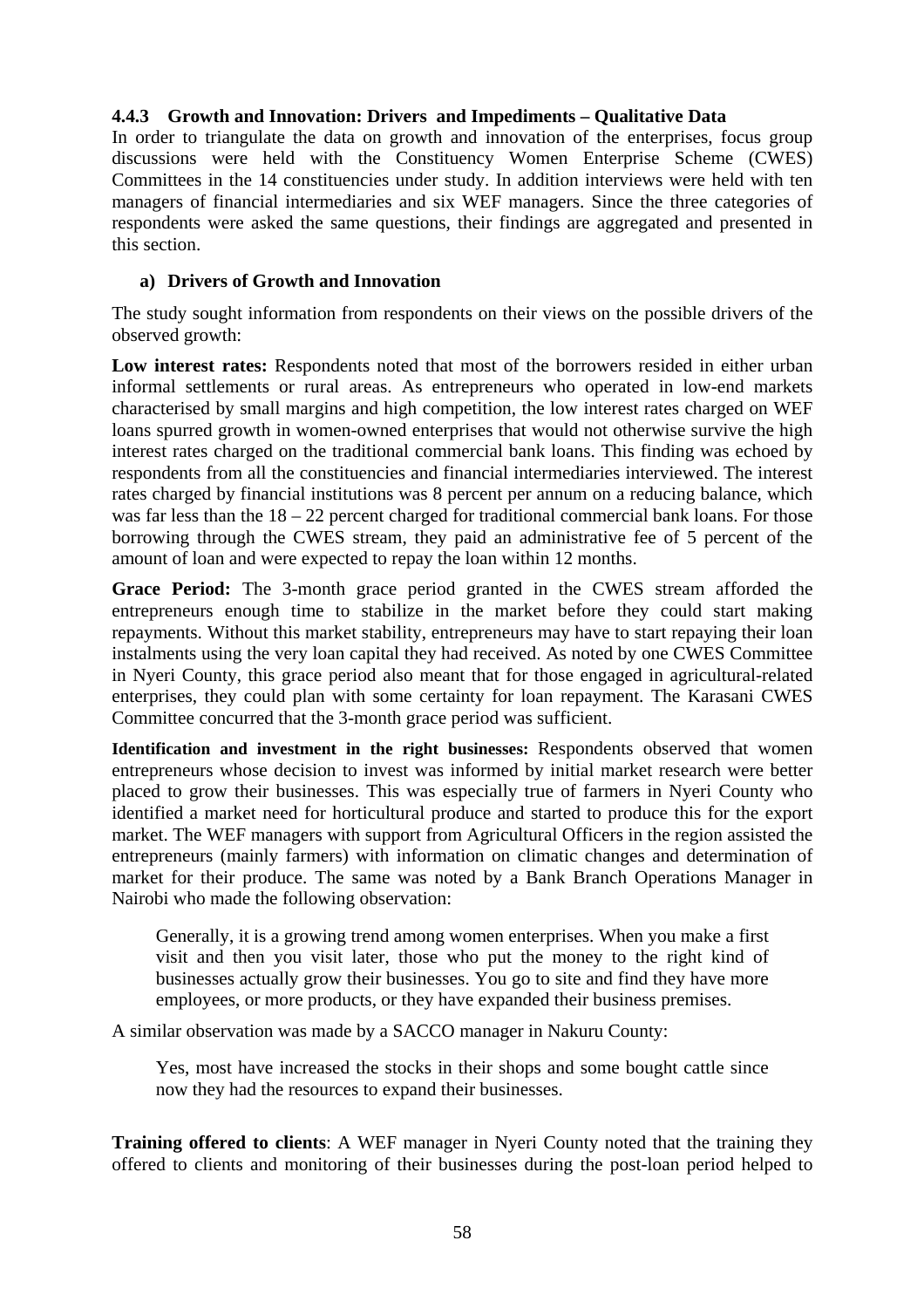ensure success. They also offered advisory where necessary, especially on agricultural-related enterprises.

**Establishing Complementary Businesses:** Entrepreneurs who were able to innovate by surveying their immediate markets and identifying complementary business opportunities were able to grow their businesses better. This was true of entrepreneurs who complemented their farming enterprises with retail outlets where they sold their produce (among other products) as was seen in retail outlets in Nakuru County.

**Minimal loan guarantee:** For those borrowing via the CWES stream, the collateral requirement was mainly household items, which most could afford, hence they could be able to borrow to grow their businesses.

**Desire for financial independence:** According to a financial intermediary in Kakamega County, women entrepreneurs were motivated by the desire to be financially independent and be able to provide for their families, especially educate their children. This view was shared by respondents in Nyeri and Nairobi Counties who noted that the women wanted to have ownership of something that they were in control of and that could help them achieve their financial objectives.

**Passion for the business:** Some entrepreneurs, especially in Nairobi and Nyeri were reported to exude confidence and enthusiasm in their businesses. In Nyeri, for example, one entrepreneur who was running a restaurant realised she could make more money by offering outside catering as well. She made business cards that she gave to customers to visited her restaurant. She started to receive requests for her outside catering services and grew her business three-fold in two years.

A similar story was told of a woman entrepreneur in Embakasi Constituency, Nairobi. She was running a restaurant but started delivering meals to her clients in the places of work, especially construction workers. She found that she was able to sell over five times her initial sales once she started the food delivery service. She was able to hire two employees to assist her with the food delivery service. These entrepreneurs were described as being 'passionate' about their businesses.

**Provision of individual as opposed to group loans.** Individual loan applicants could receive loans of up to Kshs.500,000 from financial intermediaries only. However, the requirements for accessing these loans were the conventional requirements – collateral, a business track record of 3 years, having an account with the bank for at least six months, and having a viable business plan. However, for the few who were able to access these loans, they were able to grow and innovate significantly. An example was given of a woman entrepreneur in Nyeri. She was able to obtain an individual loan of Kshs.150,000 from a SACCO. With that, she was able to start a business of processing, packaging and marketing yoghurt, hence adding value to milk which was locally and readily available. She was also able to brand her yoghurt and obtain a quality certification approval by the Kenya Bureau of Standards.

#### **b) Impediments to Growth and Innovation**

The study also sought the views on respondents on the possible impediments to the growth of women owned businesses. Participants identified political interference, lack of innovation, lack of financial knowledge, diversion of loans to unintended uses, repayment defaults, and spousal interference.

**Political interference:** There were misconceptions about the loan arising from blatant misinformation by local politicians to both potential and current borrowers. Such political meddling interfered with both uptake and repayment. This view was expressed by CWES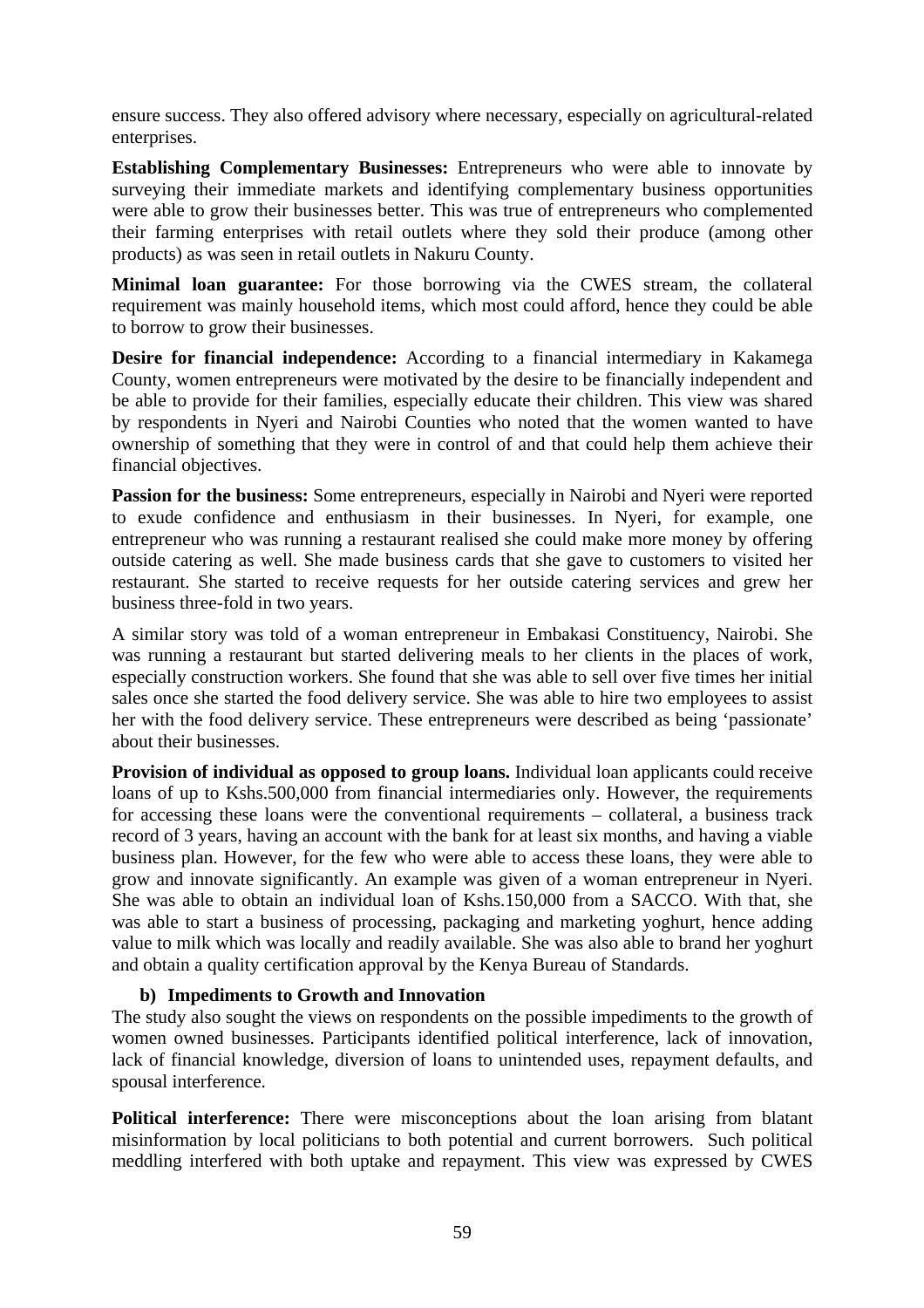focus groups in both Nyeri and Kakamega. A similar view was expressed by a WEF manager in Nairobi:

We have had a challenge with the politicians. They tell the women that this is "their money" and that it is free money from the government. This impedes putting the loans to good use and loan repayment

**Group Dynamics and Wrangles**: This problem mainly affected borrowers in the CWES stream comprising women groups. With the CWES borrowing stream, the women entrepreneurs were required to form groups. Most groups had about 20 members. A number of the groups were formed for purposes of accessing the loans. The credit officers in Nyeri County expressed concern regarding the wrangling in a number of the groups they worked with; wrangles that resulted in lower group performance and business success of individual businesses. As noted by one credit officer in Nyeri County, she spent a lot of time educating the women on group dynamics and the need for cohesion in the group.

**Lack of innovation and high competition:** A manager of a financial intermediary in Kakamega County noted that many women enterprises were engaged in similar business, with products or services which were not differentiated. The lack of differentiation meant that switching costs for customers were minimal, therefore increasing competition among the enterprises. A lack of innovation and diversification of products or services therefore meant that most business stagnated or even declined leading to ultimate collapse. This observation was echoed by a bank branch manager in Nairobi:

There is little innovation from the enterprises. The few instances of innovations appear to be market driven…they do not put effort to get ahead of the market…for example there are already many bars owned by our clients operating in this area all selling the same products, and organised in the same way…the owners will need to innovate if they are to get ahead of the market.

Findings from interviews and group discussions therefore lend credence to the descriptive results (on innovation). Most respondents, lenders and borrowers alike, had difficulties identifying the types of innovations that the women owned businesses had made in the post loan periods. The study found that overall; both borrowers and lender felt that there was little evidence on innovation among the target enterprises.

**Lack of financial knowledge and business management skills:** Observations by respondents drawn from financial intermediaries in Nairobi and Nakuru Counties noted that businesses owned by trained and the more literate women entrepreneurs generally performed better than their counterparts. The women tended to take on larger loans, and have better management. Most borrowers, however, lack the requisite knowledge and understanding of business, and were unable to keep proper records, hence making them ineligible for the loans through financial intermediaries.

**Diversion of Loans:** Over 90 percent of the women entrepreneurs used proceeds from the business to contribute to household expenses. However, in some instances the loan became available just in time to meet some pressing family financial need, thus diverting the loan to a non-business activity. This observation was made by ten out of the 14 CWES committees interviewed. The result was that in some of those instances, the women-owned enterprises stagnated or collapsed owing to the diversion of funds to non-productive activities.

On average you will find that 30 percent of the women we lend to divert the loans to domestic needs like school fees or to pay hospital bills – Credit Officer, Microfinance Institution, Nairobi.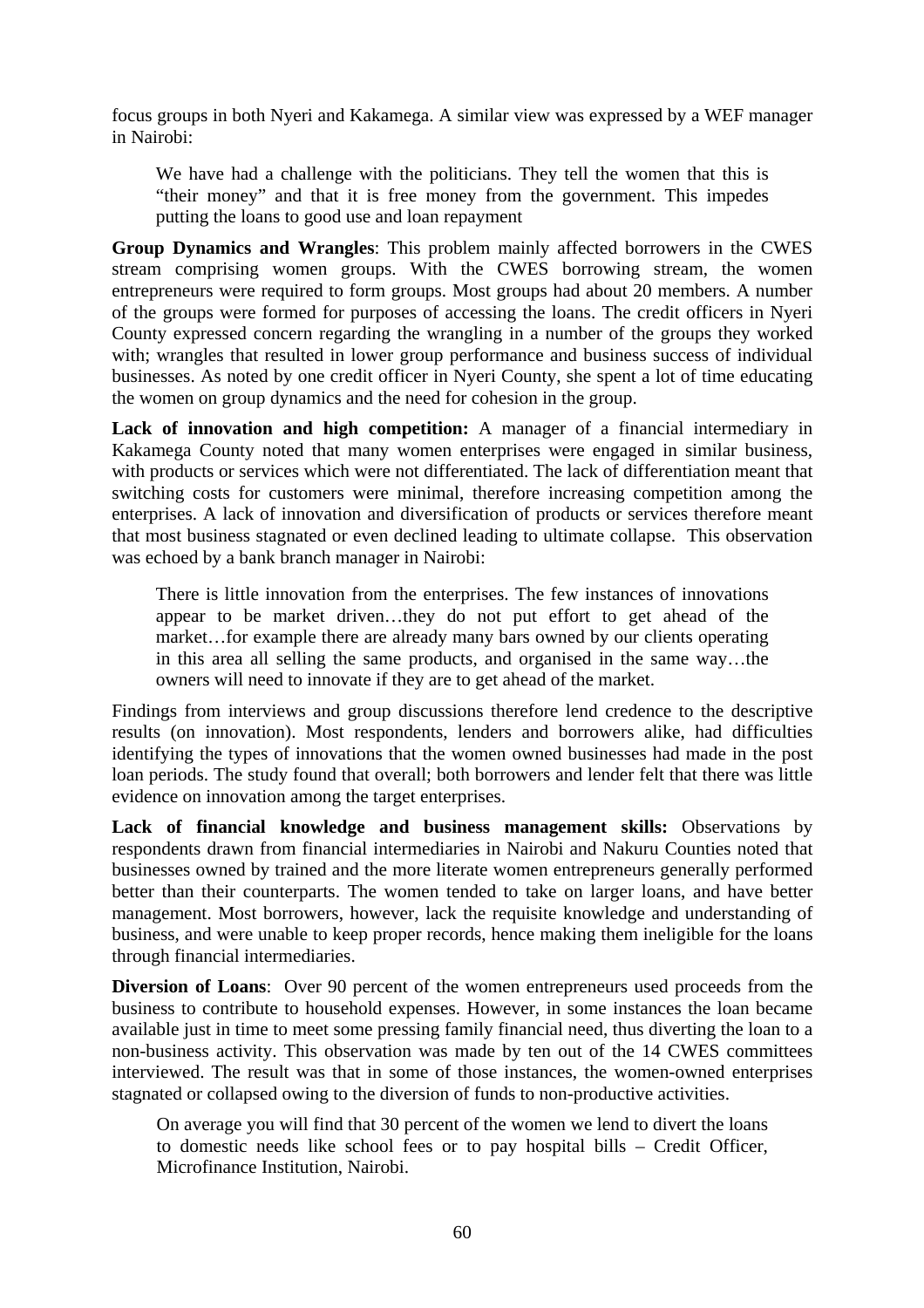**Repayment Defaults**: Defaulting on loan repayment was a problem not only for the financial institutions, but the entrepreneur as well. In the case of lending through the CWES stream where women borrowed as groups, default by any member put a strain on the other members, and this had implications for the group dynamics and survival of that group. For the entrepreneur who defaulted, there was a penalty of Kshs.500 for each month the loan remained unpaid, which meant an increased financial burden on them. Additionally, some defaulters ended up exhibiting fugitive behaviour, hiding from both the loan provider and their women group. Consequently, their businesses suffered or simply collapsed as they were not available to attend to them.

**Family Factors**: Women-headed households were particularly more disadvantaged in terms of domestic expenditure. About 33 percent of all women respondents were heading their households with no spousal support (were single, separated or widowed). With no spousal to support in household costs they had to optimise on business profits to support what were sometimes very large families. These household costs effectively drained profits which the women could plough back to grow their businesses.

**Small loan amounts:** There was consensus among all the CWES Committees interviewed regarding loan amounts. They all acknowledged that the amounts of loans they disbursed to the women fell far below what they needed to grow their enterprises. The loan graduation was Kshs.50,000 for the first loan, Kshs.100,000 for the second loan and a maximum of Kshs.200,000 for the third loan. These were loans given to groups. If a group had say 20 members, and they received a loan of Kshs.50,000, this meant that each member got Kshs.2,500. This amount was considered too little to make meaningful contribution to business growth. This also meant that even if a woman had a good business idea, they may not be able to actualise it owing to the little amounts of loans given against high demand.

### **4.5 Complementary Business Development Services available to Women Entrepreneurs**

Findings presented on Table 4.25 below show that, with the exception of training, the provision of meaningful complementary services to women borrowers was rarely done by both CWESs and FIs. Notwithstanding the scarceness in complementary service provision, this section outlines the complementary services that some of the WEF lenders and partners extended to the prospective and active borrowers.

|                                                        | Responses $(N=855)$ |         |  |  |
|--------------------------------------------------------|---------------------|---------|--|--|
| <b>Complementary Service</b>                           | Frequency           | Percent |  |  |
| Business training                                      | 431                 | 50.4%   |  |  |
| <b>Education and awareness</b>                         | 220                 | 25.7%   |  |  |
| Monitoring of business progress                        | 204                 | 23.9%   |  |  |
| Exposure to role model/organized visits to enterprises | 110                 | 12.9%   |  |  |
| Provision of market information                        | 98                  | 11.5%   |  |  |
| Networking                                             | 75                  | 8.8%    |  |  |
| Asset building                                         | 24                  | 2.8%    |  |  |
| <b>Others</b>                                          | 2                   | 0.2%    |  |  |

#### **Table 4.25 Complementary services provided**

The most widely provided complementary service was training which benefited 50.4 percent of women entrepreneurs. General education and awareness reached one quarter of women entrepreneurs. Another quarter of businesses, 23.9 percent, received support in terms of progress monitoring.

Of the service provided, the service providers were as indicated in Table 4.26 below: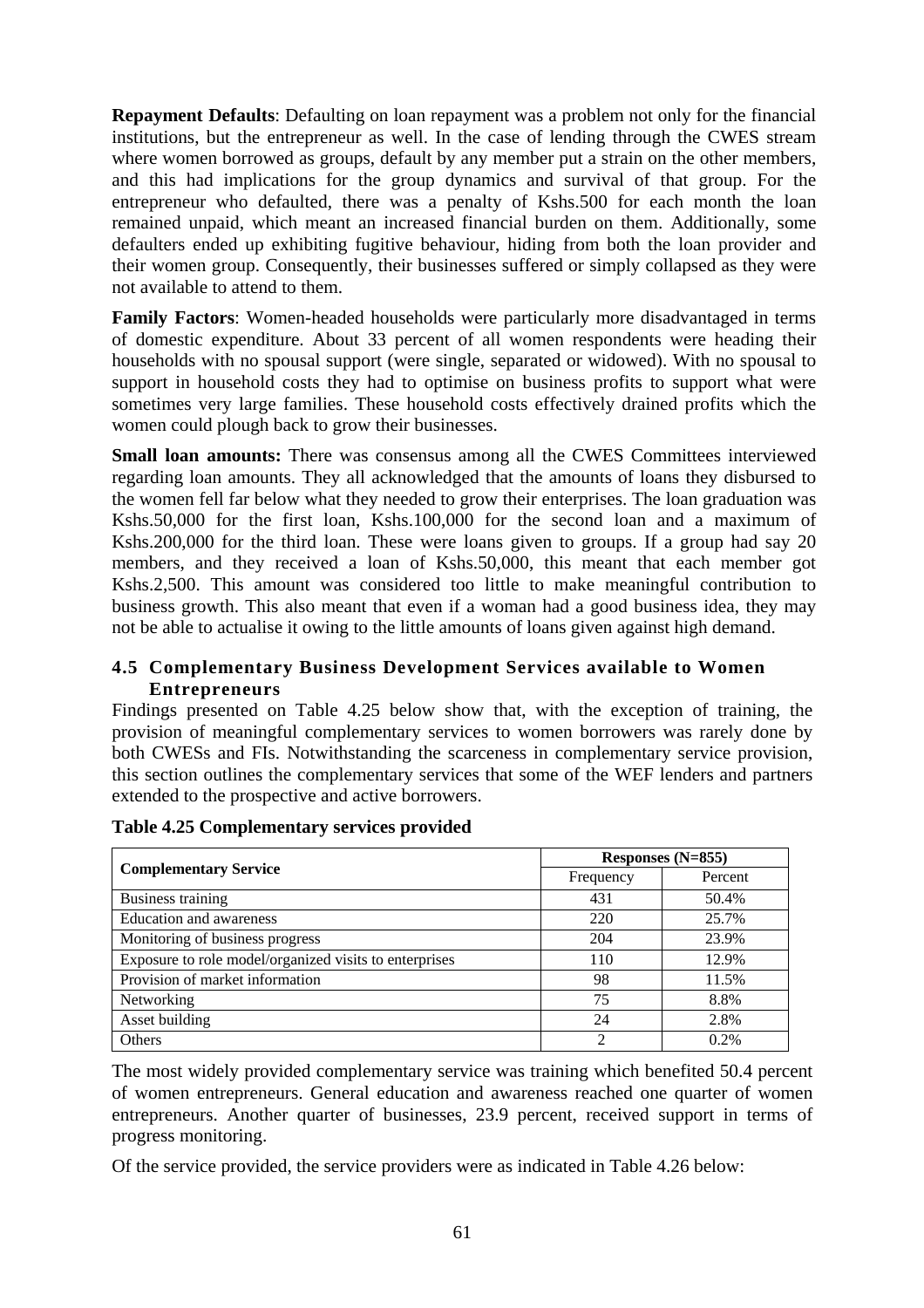| Table 4.26 Complementary service providers |  |  |
|--------------------------------------------|--|--|
|                                            |  |  |

|                                               | Responses $(N=855)$ |         |  |  |
|-----------------------------------------------|---------------------|---------|--|--|
| Complementary service provider                | Frequency           | Percent |  |  |
| Women Enterprise Fund officers                | 344                 | 40.2%   |  |  |
| A government agency                           | 160                 | 18.7%   |  |  |
| Non-governmental organisation (NGO)           | 80                  | 9.4%    |  |  |
| Financial intermediary that advanced the loan | 78                  | 9.1%    |  |  |
| Community based organisation (CBO)            | 70                  | 8.2%    |  |  |
| Consultant                                    | 34                  | 4.0%    |  |  |
| Others                                        | 28                  | 3.3%    |  |  |

It should be noted that multiple responses were allowed for this question. As such some entrepreneurs accessed complementary services from more than one service provider. As such, this list does not suggest that access to complementary services was prevalent among the entrepreneurs.

# **4.5.1 Complementary Services provided by CWES**

According to the interviews with the CWES Committees, the following complementary services were provided across the board. These findings were echoed by the WEF managers who were responsible for coordinating these services.

**Training:** Prospective borrowers on the CWES stream were offered pre-loan training. Borrower groups were offered a seven module training covering book keeping, business planning, marketing, pricing, financial management, business management and product diversification. Borrower groups also received training from NGOs on financial management and entrepreneurship.

**Organizing exhibitions:** Different stakeholders including CBOs and NGOs provided women borrowers with opportunities to market their products and services through exhibitions.

**Export promotion:** Divisional Women Enterprise Fund Committee (DWEFCs) also networked selected borrowers with the Export Promotion Council (EPC) to build the capacity of such borrowers on how to enhance production for export. The WEF-EPC partnership aimed to help groups market their products internationally.

**Product Certification:** The DWEFCs also reported introducing the CWES borrowers to Kenya Bureau of Standards (KEBS) to benefit from training on product quality assurance to qualify for product certification. KEBS certification enhances product visibility in the market owing to its quality mark of approval.

# **4.5.2 Complementary Services Provided by Financial Intermediaries**

**Training:** FIs also offered training services on overall business management, book keeping, product diversification and marketing. The managers of financial intermediaries, however, noted that these trainings were neither compulsory nor regular.

**Business Monitoring:** Banks and other FIs provided some form of enterprise progress monitoring to ensure the businesses remain on the right performance path. However, these services were often limited to the contractual period of the loans.

**Supplementary loans:** FIs and banks provided supplementary loan facilities to their clients who did not receive adequate loans from the WEF. This was because banks and the FIs were required to cap their lending of the WEF funds at between Kshs.100,000 and Kshs.500,000. A borrower who required a loan beyond the ceiling could benefit from the supplementary loans. Examples of such products included *Biashara* boost loans provided by Family Bank.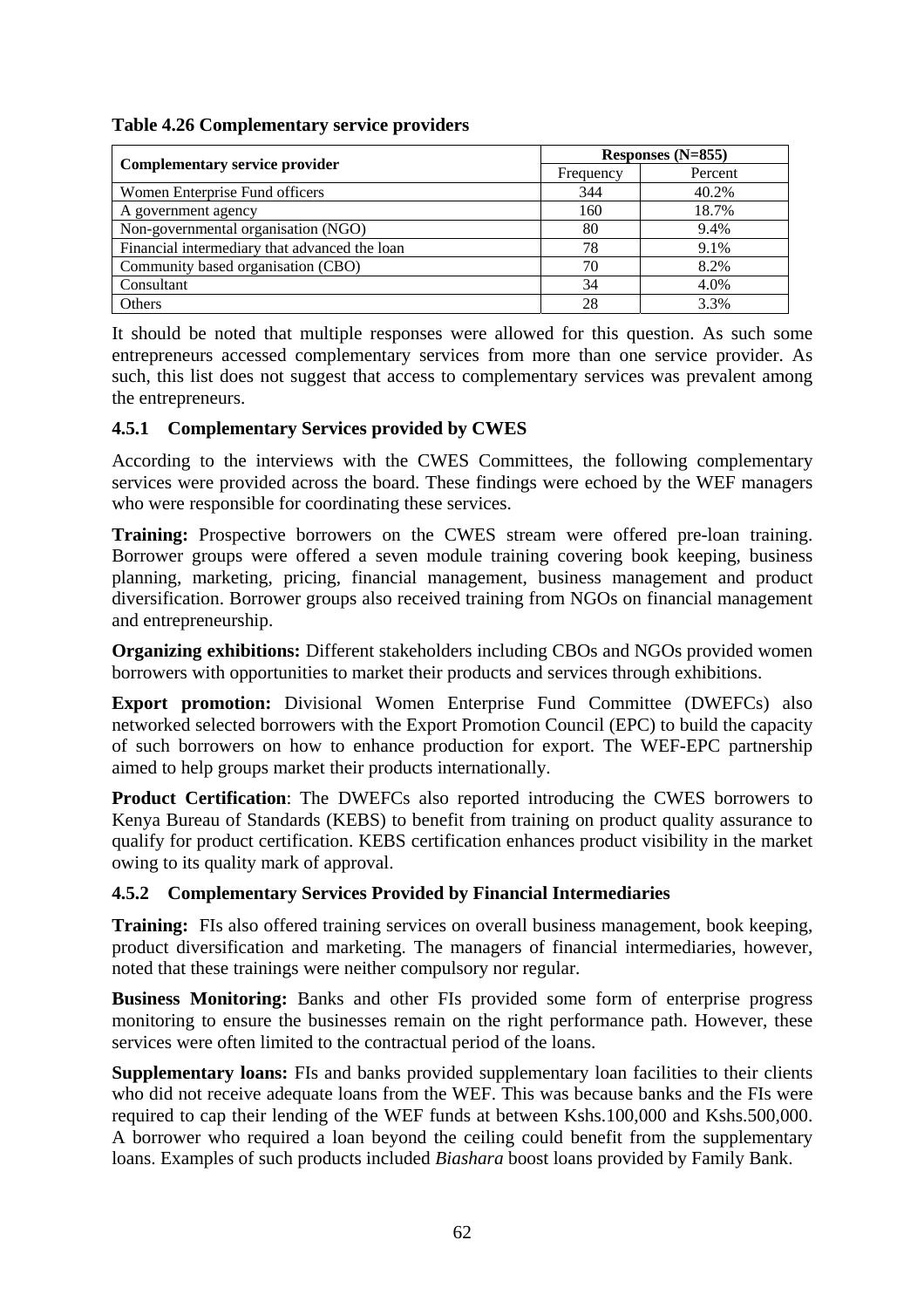**Mobile banking services:** A number of commercial banks provided their borrowers with mobile banking platforms. This platform made it easier for account holders to transact business on their accounts without visiting the banking halls. The microfinance institutions had also introduced m-banking loan repayment products that enabled entrepreneurs to repay their loans without visiting the institutions.

**Overdrafts:** Banks advanced overdrafts to their stable and loyal customers. This service was extended to WEF borrowers of known ability to service the overdrafts. However, this product was accessed by very few entrepreneurs.

**LPO Financing:** A number of FIs, especially banks, had Local Purchase Order (LPO) financing products. This allowed women borrowers who had secured LPOs to receive loans to enable then finance their supply process. The entrepreneurs were then able to service the short term loan from the bank with the payments on the LPOs.

Overall, however, given that only 14 percent of all respondents had received their loans from financial intermediaries (Figure 4.4), and fewer still qualified for these complementary services, the services from financial intermediaries benefitted very few women entrepreneurs indeed.

# **4.6 Challenges Encountered by the Fund and Possible Interventions**

These section outlines the challenges encountered by the Fund as enumerated by the WEF managers, the financial intermediaries and CWES Committees during the interviews. They were asked similar questions and their responses were similar, hence they have been aggregated and presented together.

### **4.6.1 Challenges Encountered**

#### **a) Fund Level Challenges**

**Inadequate WEF Field personnel:** The CWES relied on Regional Credit Coordinators (RCCs), Regional Credit Officers (RCOs) and credit officers. Often the RCCs and RCOs covered inordinately wide areas of operation spanning several counties. The credit officers were responsible for constituencies and were engaged on a volunteer basis by WEF. This increases the likelihood that those volunteers who had been trained and have developed good working relations with groups could easily move on to better opportunities, and indeed they moved. The WEF managers indicated that on average, the volunteers worked with them for about 12 – 18 months before moving on to other jobs. Invariably, this would affect the progress and continuity of work at the constituency level with the women entrepreneurs.

**Inadequate Fieldwork Facilitation:** In view of the wide areas of operation by field officers, the Fund still lacked proper facilitation in operational areas such as mobility and adequate finances to ensure improved effectiveness in extension work.

**Low Loan amounts:** In both CWES and FI streams, respondents indicated that the amounts allocated were very little relative to the actual credit demand levels of the SMEs. In the CWES stream, loans were awarded to groups that either invested as groups or divided the net loan received equally among members who then invested individually. In the CWES stream, per capita loans hardly exceeded Kshs.5000. Among commercial banks, the institutions also noted that the total amount received was little such that the WEF stream served only a few clients in every branch.

As noted by a few managers of financial intermediaries:

From the bank's perspective, the amount is not enough as others have been turned away or had the amount requested reduced. As a result, the government should increase amount given – Bank Manager, Molo, Nakuru County.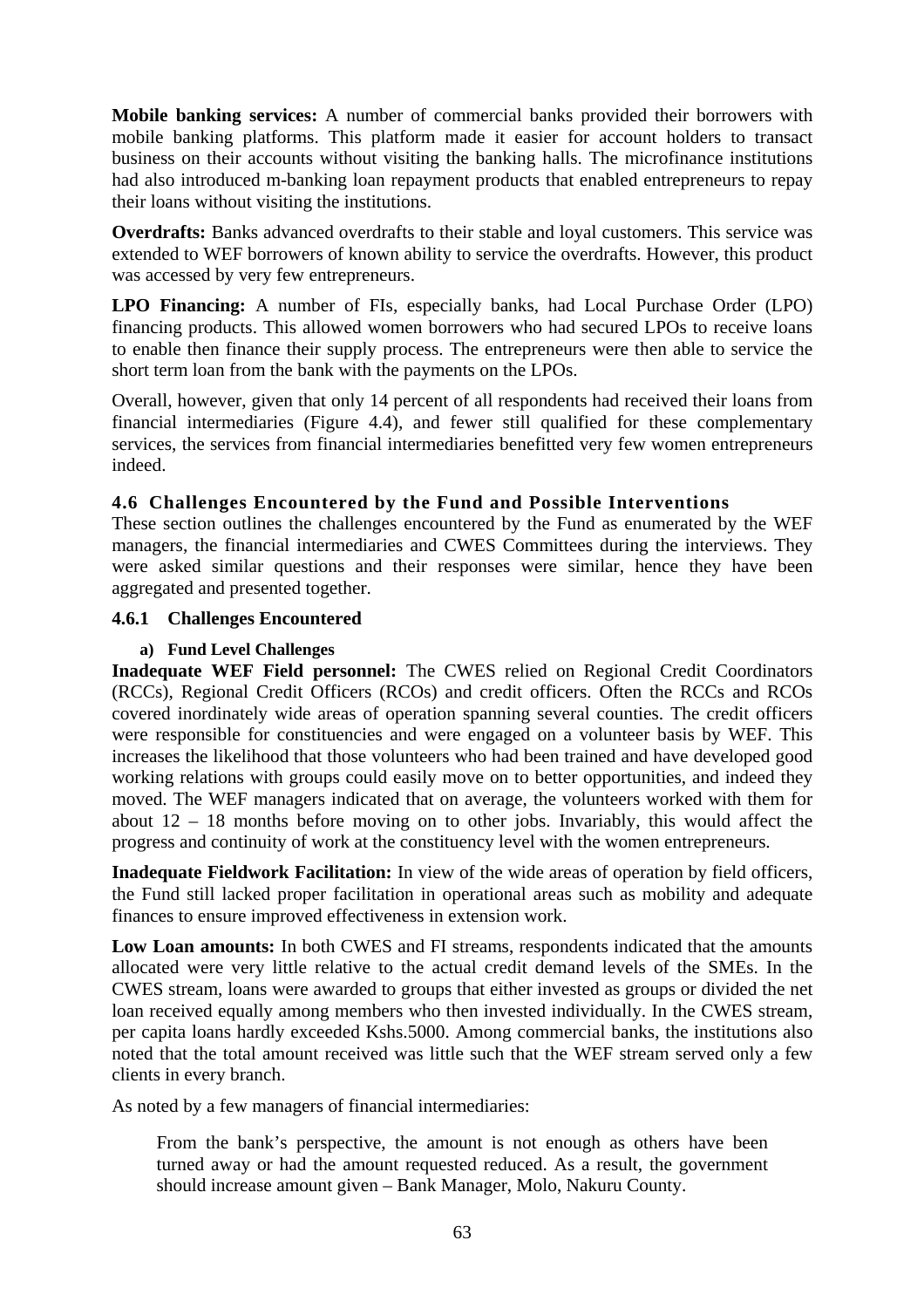The funds are limited….we have to queue borrowers…at some point we designed our own products targeting the same market segment as the WEF loan – Bank Credit Officer, Nairobi County.

From the allocation we get, we do not allocate a lot to each borrower as we try to give as many women borrowers as possible. The maximum we have given an individual is Kshs.300,000, although we are allowed to lend up to Kshs.500,000 to an individual – Bank Branch Manager, Naivasha, Nakuru County.

**Delays in disbursements:** Lenders pointed out that there were instances of delays in the disbursement of loans from the WEF (and by extension the Ministry of Finance) to the lending institutions. This, it was noted, created long waiting periods among borrowers who preferred the WEF loan to other commercially rated bank credit facilities.

**Multi layered Fund Structure:** As explained in detail in Section 4.7 below, there were multiple structures in the administration of the Fund that essentially increased the bureaucracy without adding much value in efficiency terms.

#### **b) Lender Level Challenges**

**High Cost of loan administration:** Financial intermediaries considered smaller loans much costlier to administer. They preferred to lend larger amounts of money to fewer borrowers. As a result, the banks found it administratively cheaper to allocate the limited WEF funds to only a handful of borrowers at the branch level, hence the low number of beneficiaries.

**Competition with Commercial Bank products:** Findings from interviews with commercial bank staff showed that some of the banks considered the WEF loan product to be in direct competition with their own products targeting the SME market segment. As a result, branch officers often treated the WEF loan as a reward product to their more loyal customers, as explained by one bank branch manager:

We first give our bank loan product. After success repayment, we then advance a WEF loan to the clients in appreciation of their loyalty. We do not give more than Kshs.100,000 of the WEF loans. This framework does not support women entrepreneurs because we first give our bank loans before giving WEF loan. The customers are not very many because they lose patience – Bank Branch Manager, Mumias, Kakamega County.

**Poor Dissemination of Information:** Within the FI stream, commercial banks had the greatest challenge in disseminating information on the availability of the WEF loan. One micro credit officer at a commercial bank branch in Nairobi noted:

Identifying the borrowers is a challenge. Most women do not know about the Fund and information has not yet reached the target market. And the reality is, we do not consider it our responsibility to market the WEF product. We have our own loans to market.

A SACCO manager in Nakuru County reiterate the challenge for poor information/misinformation.

There is the impression that the Fund is free so the clients take advantage of it and they lag behind in making repayments. Sometimes when we tell client that they have to save with the SACCO for three months before getting the loan some feel they are being deceived and even call the WEF CEO to complain.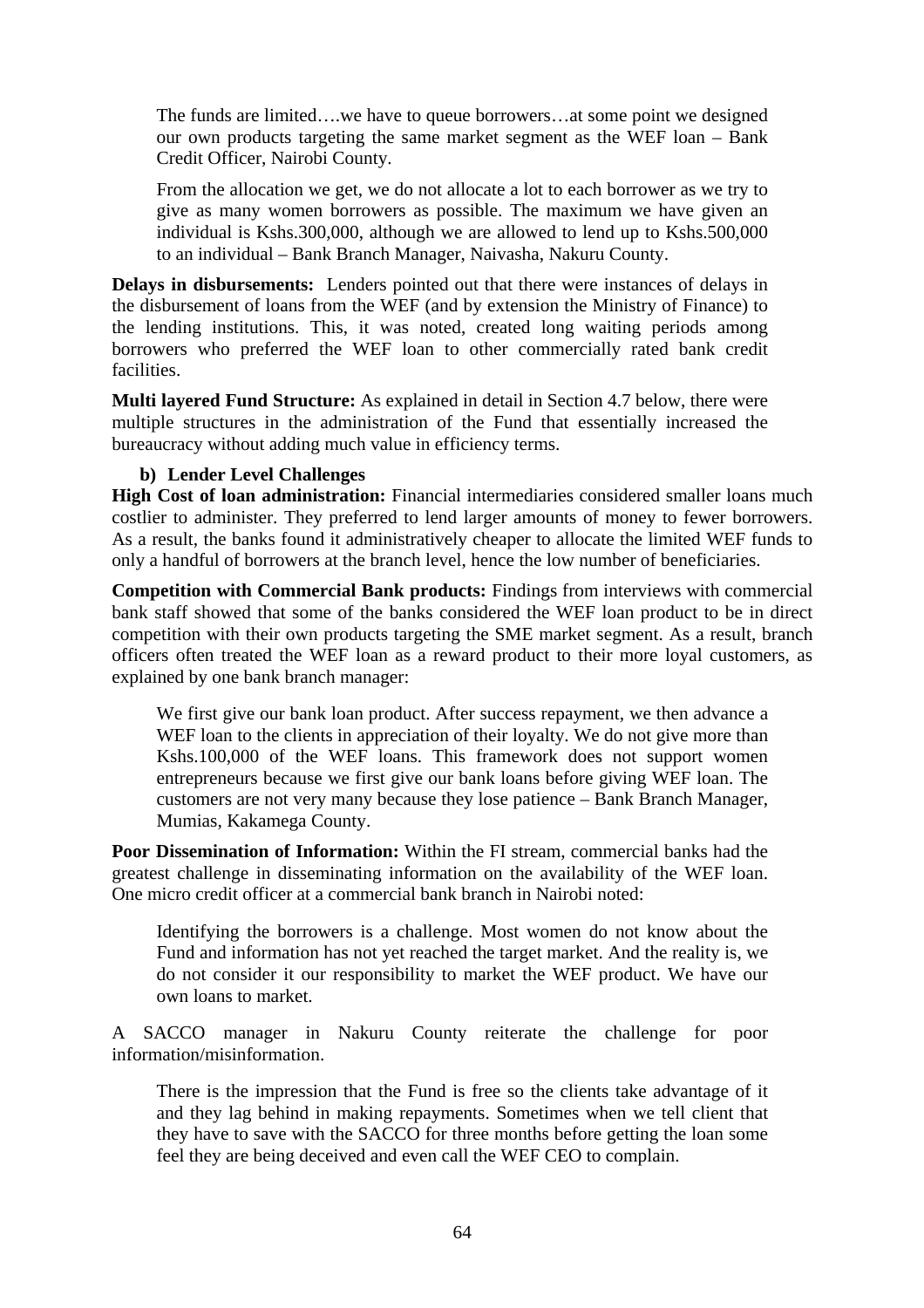**Misconception about purpose of the Fund:** Related to poor dissemination of information, were misconceptions regarding the purpose of the Fund. In some locations, lenders indicated that women borrowers believed that the WEF loans advanced to them were grants which were not to be repaid. The situation was aggravated by local politics where beneficiaries were dissuaded by politicians from repaying the loans as explained by one bank manager:

There is this ideology that the WEF loan is a grant or is politically motivated, therefore people do not feel obligated to pay up – Bank Branch Manager, Nakuru County.

**High Default Rates:** The poor access to information and misconception about the purpose of the Fund had inevitably resulted in high default rates. Among microfinance lenders the default rate was relatively higher than among commercial banks. Default rates of between 10- 20 percent were reported by some microfinance lenders, while commercial bank default rates were less than 5 percent. Among the CWES, the default rates were between 20 – 30 percent.

**High Demand/Limited scope of coverage:** Closely related to the low amounts allocated through the CWES and FI streams, is the ever increasing demand for the WEF loan. Being lend at a below market interest rate of 8% per annum most SME borrowers in the FI stream would want to receive loans from this stream but the supply cannot match demand levels. FI borrowers in commercial banks were therefore directed to the more expensive products provided by these banks.

**Lack of Distinct Product Branding:** The FIs largely lacked distinct branding for the WEF product. This, it was noted, made it difficult for prospective borrowers to distinguish the institutions' own products from the WEF loan.

**Lack of Individual Choices in Group Lending:** Although the group lending provided CWES lenders with the security on loans, findings revealed that women entrepreneurs felt the group borrowing stifled individual choices and business growth. Borrowers thus preferred larger individual loans away from group loaning that greatly limited the net per capita loan received. However, the large individual loans were only accessible through the financial intermediaries, which most did not quality to access.

**Bureaucratic Processes:** Borrowers cited long durations in processing of loans. The process of filling forms, movement to urban locations to fulfil registration requirements including banking were considered hindrances to accessing the Fund.

**Limited Business Monitoring:** In the absence of consistent monitoring, some beneficiary entrepreneurs with inadequate training and business skills failed in their businesses and faced loan repayment challenges.

#### **c) Borrower Level Challenges**

The women entrepreneurs were asked to identify the challenges they faced in their businesses and with regard to borrowing. Their findings are as shown in Table 4.27 below.

**Inadequate loan amounts:** According to the lenders, women complained about low amounts of capital. This was a challenge that the lenders themselves faced. This is confirmed by the data in Table 4.27 that showed that over 68 percent of the women entrepreneurs said they lacked adequate capital.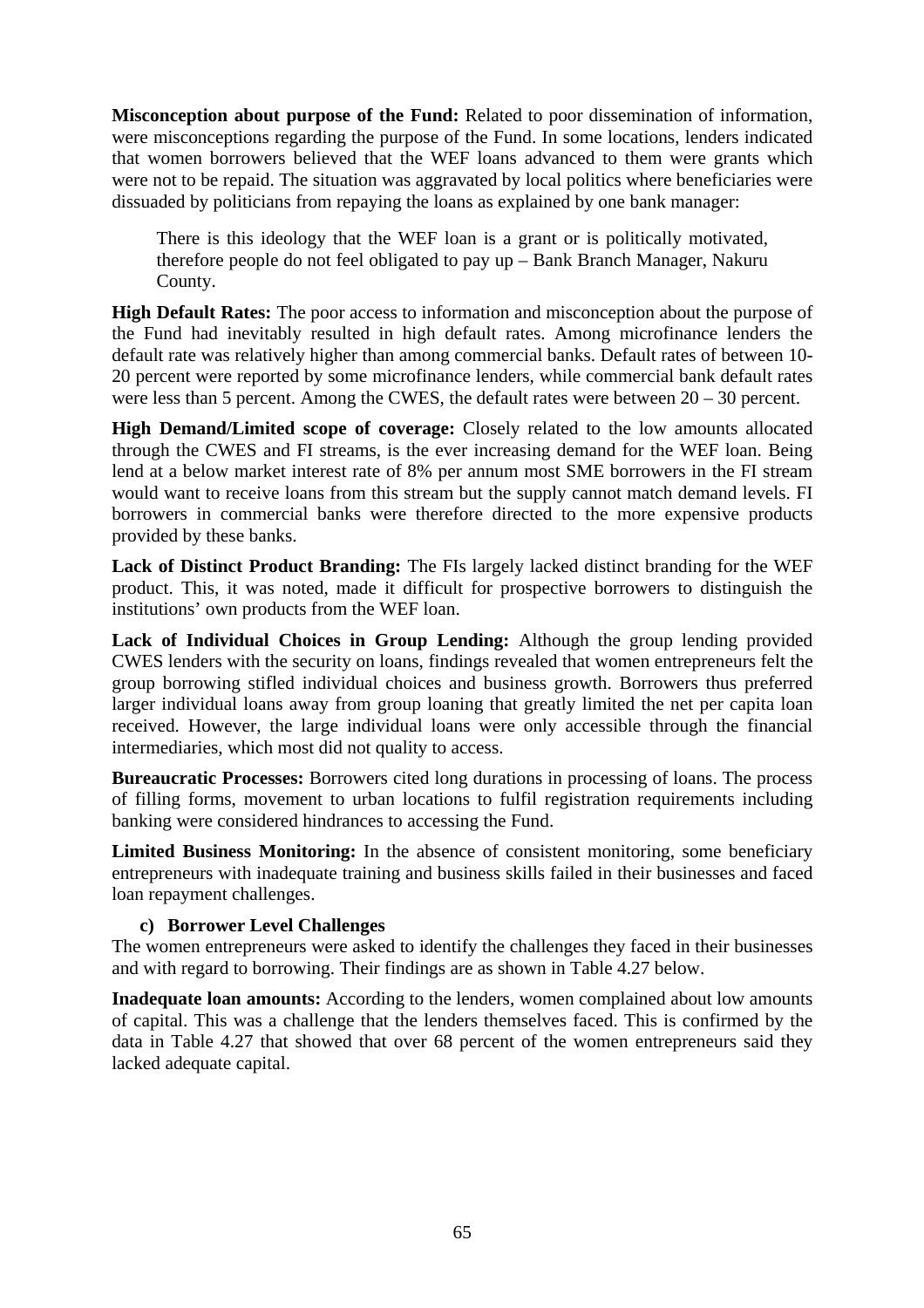|  |  |  |  | Table 4.27 Challenges faced by women entrepreneurs |
|--|--|--|--|----------------------------------------------------|
|--|--|--|--|----------------------------------------------------|

|                                         | Responses $(N=855)$ |         |  |  |
|-----------------------------------------|---------------------|---------|--|--|
| <b>Challenge</b>                        | <b>Frequency</b>    | Percent |  |  |
| Inadequate capital                      | 584                 | 68.3%   |  |  |
| Lack of accounting skills               | 74                  | 8.7%    |  |  |
| Inaccessibility to credit               | 112                 | 13.1%   |  |  |
| Inability/difficulty in repaying loan   | 72                  | 8.4%    |  |  |
| High taxation                           | 62                  | 7.3%    |  |  |
| Shrinking markets/increased competition | 524                 | 61.3%   |  |  |
| Debt collection                         | 172                 | 20.1%   |  |  |
| Fraud                                   | 32                  | 3.7%    |  |  |
| Employee management                     | 36                  | 4.2%    |  |  |
| Others                                  | 70                  | 8.2%    |  |  |

Product Marketing and Competition: The second most cited challenge by women entrepreneurs was shrinking market and increased competition at 61.3 percent. This finding was echoed by the lenders and WEF managers who noted that most women borrowers faced difficulties in retaining existing markets and creating new ones for their products and services. This was attributed to intense competition especially in urban informal settlements. The challenge of heightened competition was due to product and service similarities, lack of mobility and stagnating or shrinking clientele.

**Inaccessibility to credit:** Despite having the WEF loans, 13.1 percent of women entrepreneurs said they lacked access to credit. This was particularly those in remote locations who noted that although the loans were available, being able to travel to the towns where they could access them was a challenge. This observation was noted by the WEF managers who acknowledged that they were not always able to reach all the women who need loans.

**Lack of business knowledge and opportunistic behaviour:** The study also found that, in some instances, the decision by women borrowers to enter into business was supply-driven, in other words, the provided what they thought the market needed. Additionally, some women entrepreneurs, even with very little business knowledge, initiated groups and ventured into business so that they could 'cash in' on the WEF loans that were readily available at constituency level. Such supply-driven and opportunistic ventures were likely to collapse shortly after members received and divided the loan amounts among themselves.

**Diversion of the funds:** Respondents recounted incidences where borrowers diverted the loans to other unrelated causes. For example, borrowers would spend the loans on school fees, household goods or other domestic wants as opposed to the intended business.

Some borrowers have difficulty repaying because they divert the funds into other uses such as paying school fees, furnishing their houses or paying hospital bills – Bank Branch Manager, Kakamega County.

**Low literacy among women:** A sizeable proportion of women entrepreneurs lacked basic literacy. This incapacitated the women in terms of proper record keeping and made them averse to formal business processes such as formal banking.

It is hard for entrepreneurs who never went to school to keep records hence establishing the credit worthiness of their businesses is hard and even running the business is difficult for some – Bank Branch Manager, Nairobi County.

There is lack of experience and knowledge of business to encourage growth and expansion among the potential borrowers targeted by the WEF loan. The women lack knowledge to run businesses hence expanding the businesses and venturing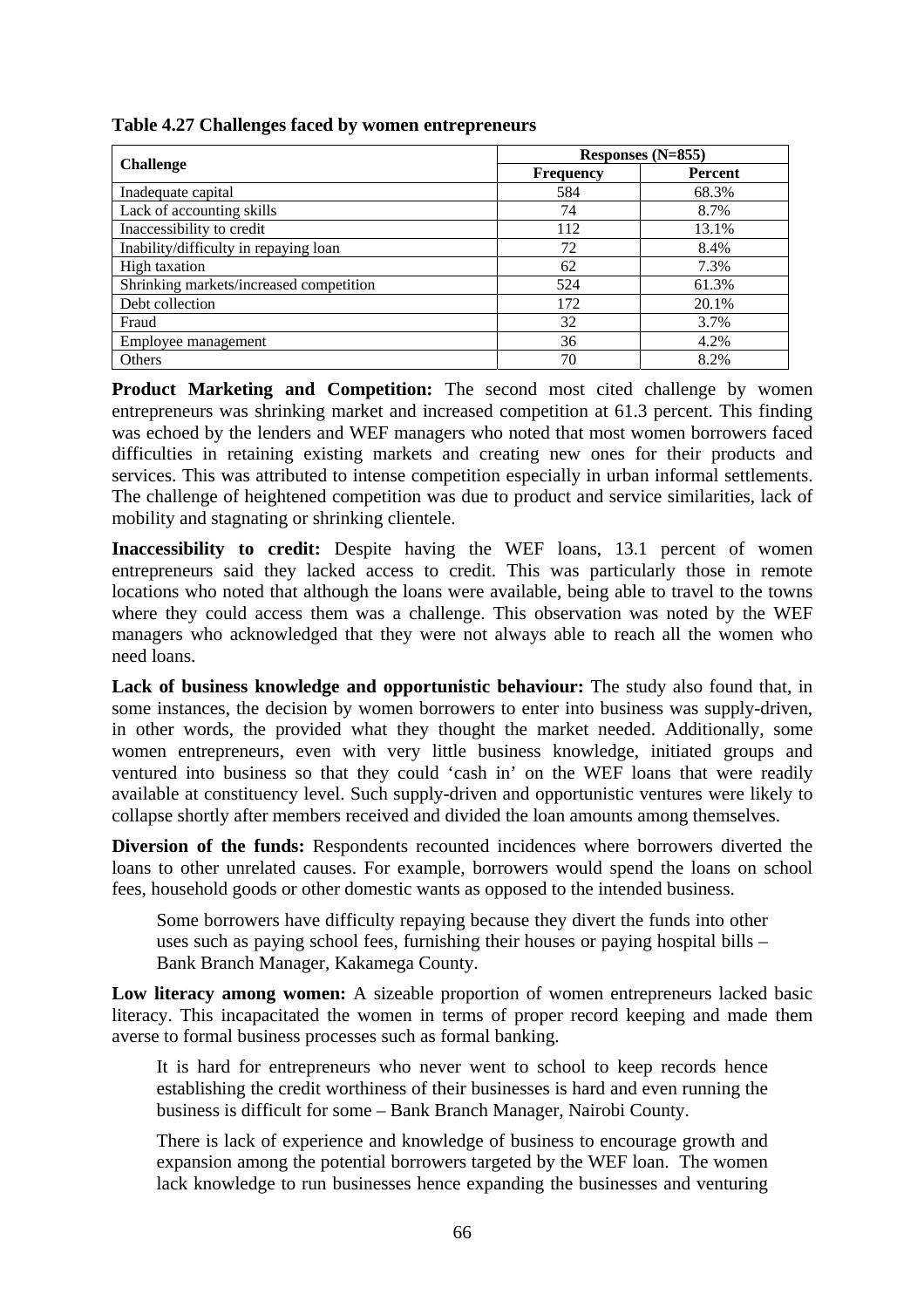into new opportunities does not click into their minds – Bank Manager, Kakamega County.

**Loan Securities:** Women entrepreneurs faced challenges in raising collateral to secure the loans. Whereas the group and household asset based loan security approach worked for the small and micro-borrowers, women borrowers who required medium level loans from commercial banks faced challenges in raising collateral.

**Domestic Interference:** Women entrepreneurs faced spousal challenges in key business decisions. For example, owing to the use of household assets to secure loans, some male spouses resisted the use of their household assets as security for loans sought by the women. In other instances, once the woman obtained the loan, the spouse demanded it for other uses.

# **4.6.2 Strategic Interventions to Address Challenges**

**Training:** In the CWES stream, borrowers had to undergo mandatory training before receiving the loan. This approach aimed at ensuring that members of the groups had appropriate knowledge and skills to steer their business to success and be in a position to repay their loans. However, as seen from Table 4.25, slightly over 50 percent of women entrepreneurs had accessed training, yet over 86 percent of beneficiaries received loans were via the CWES stream. It begs the question as to whether the training was really mandatory.

**Loan Capping/Equal fund allocation:** FI managers reported that part of the strategy to ensure fair distribution of the loan to borrowers included allocating equal amounts to borrowers. However, this still had to be balanced against their capacity to successfully run their businesses and repay the loans.

To avert instances of loan defaults, we screen WEF loan applicants to ensure they meet all credit worthiness conditions. In addition, the amount of loan we approve is matched to the established loan seekers' ability to repay – Bank manager, Kakamega County.

**Revolving funds:** A number of FIs, especially SACCOS and microfinance institutions had created revolving fund pools out of the recoveries from the WEF loan. This would enable these institutions address the challenge of limited allocation from the WEF. This was also the intention of the Fund from inception – that it would grow to a sustainable revolving Fund.

**Renegotiation of Repayment:** Some of the FIs indicated flexibility in their WEF loan terms. Borrowers facing serious repayment challenges could re-negotiate for more flexible repayment terms.

**Site visits and background checks:** To reduce the incidences of loan defaults, banks and other FI lenders conducted site visits and background checks on the prospective borrowers. CWES lenders also conducted site visits to verify the existence of groups and the ventures of individual women.

**Platform for asset financing:** Some FIs provided small asset financing loan schemes targeting borrowers in the WEF platform. Borrowers receive loans for purchasing business related assets and equipment such as bicycles and motorcycles for supplying produce and goods.

# **4.7Policy and Institutional Framework for the Fund**

This section outlines the policy and institution framework under which the Fund operates. This information was provided by the WEF secretariat and presents the background against which some of the findings of the study may be interpreted.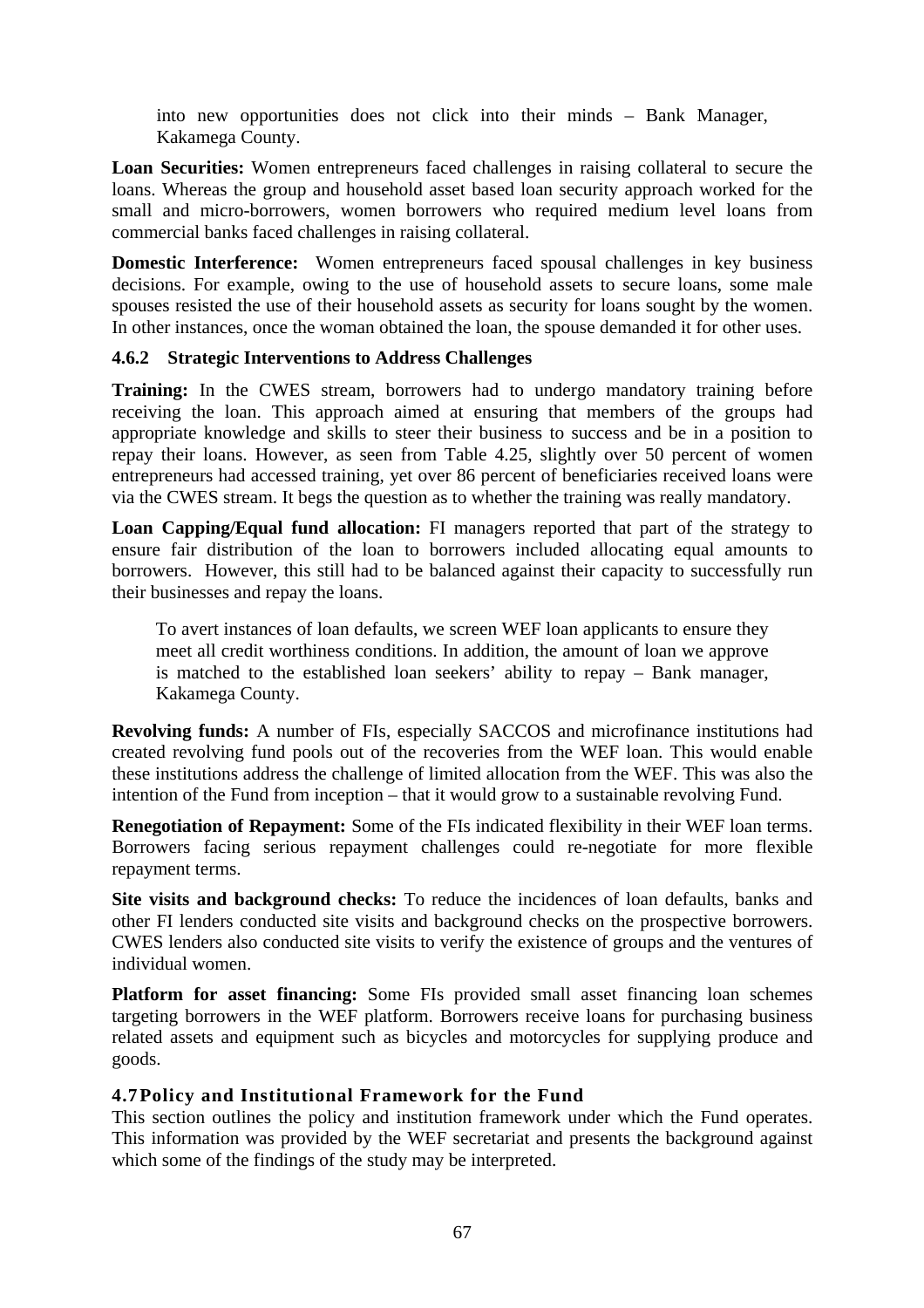The Women Enterprise Development Fund was conceived in December 2006 by the Government as a strategic move towards addressing poverty alleviation through socioeconomic empowerment of women. The Fund was aimed at facilitating enterprise and development initiatives among women through a revolving loan disbursement to individuals and groups. The fund disbursement process was done through Financial Intermediaries and the District/Divisional Women Enterprise Committees (DWEC).

# **4.7.1 Loan Fund Distribution**

The initial Kshs.1 billion that was injected into the Fund pull in 2007 was to be distributed as follows:

- Kshs.640m channelled through FIs to give loans to legally recognized women-owned enterprises
- Kshs.210m allocated to the 210 constituencies each getting Kshs.1million (the CWES Stream).
- Kshs.30m for capacity building for women groups and their institutions.
- Kshs.100m to cater for administrative expenses of the Advisory Board and the **Secretariat**
- Kshs.20m for community mobilization by the Department of Gender and Social Services.

However, as seen from Figure 4.2, not all the funds intended for either the FI or the CWES streams reached them. The FI stream received Kshs.317million in the base year while the CWES stream received a paltry Kshs.2.8million in the base year.

# **4.7.2 Minimum Conditions for Accessing WEF loans**

- One must be 18 years and above.
- Must be a Kenyan citizen. If accessing the loan as an individual, they must be female.
- One must have intention of investing in income generating activities.
- The groups must be registered by appropriate authorities and must be in existence for at least 3 months.
- The Fund is a loan and therefore has to be repaid.

The last condition here is noteworthy as findings in section 4.6.1 (b) the lenders identified one of their challenges as poor information and misconception about the Fund where borrowers were made to believe (especially by politicians) that they were receiving government grants for which no repayment was required.

# **4.7.3 Fund Disbursement**

# **a) The Revolving Loans Through Financial Intermediaries**

# **Features**

- The Ministry of Gender, Children and Social Development make efforts to identify areas that are not covered by the approved intermediaries so that other credible intermediaries operating in the region can be engaged to on-lend the funds. The number of financial intermediaries approved had grown from 12 in the 2008/2009 financial year to 100 in the 2011/2012 financial year (see Table 4.1).
- The loan is accessible to any women owned enterprise operating in Kenya.
- The loan attracts interest rate of 8% per annum on a reducing balance.
- The financial intermediary should allow for flexible collateral.
- The loan is dependent on the nature of business proposed and the lending terms of the financial intermediary. The means that the FI determines who can access the loan, how much they can access and the terms of borrowing.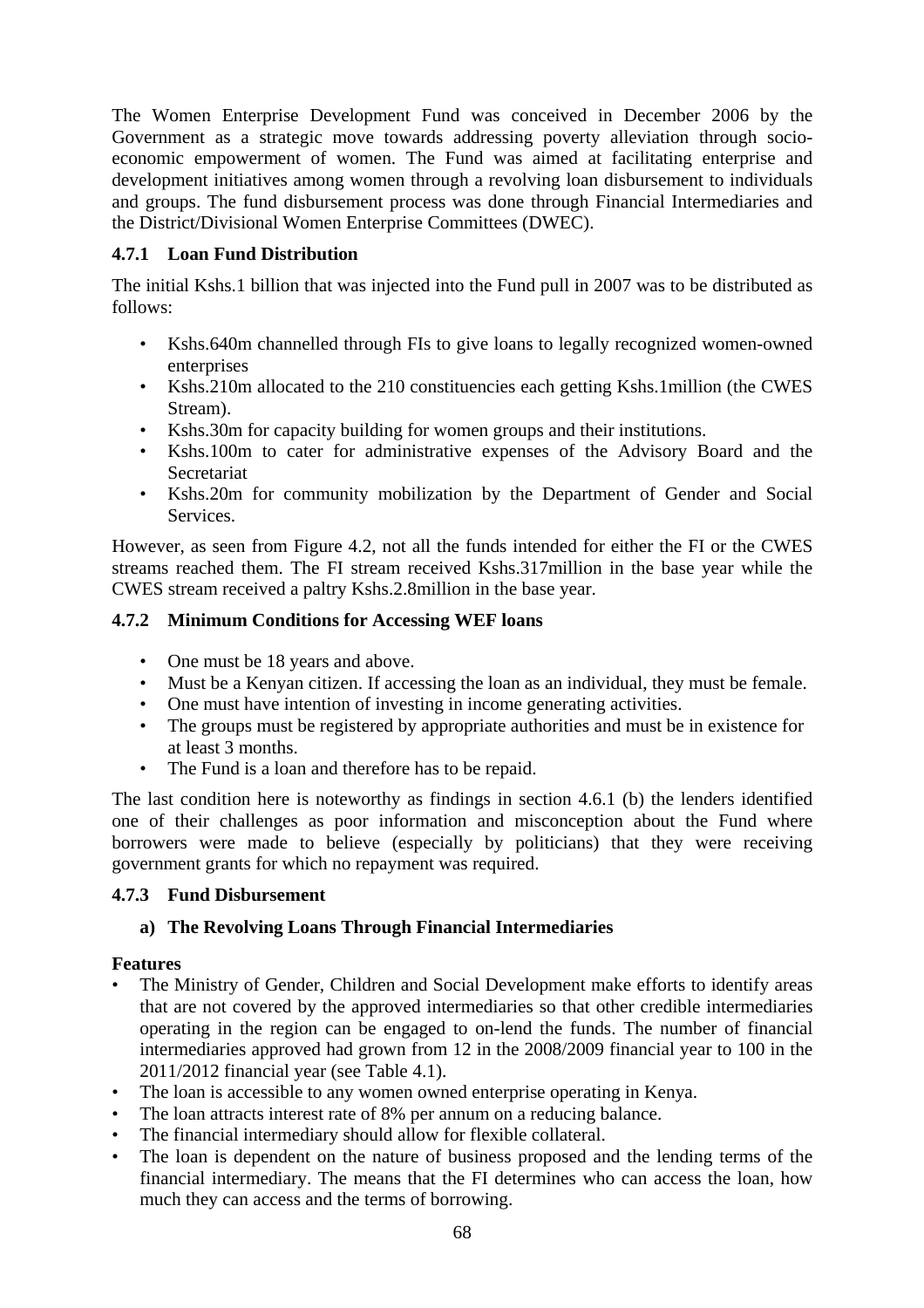• Financial intermediary must seek approval for loan amount exceeding Kshs.500,000 from the Advisory Board.

# **b) Constituency Women Enterprise Scheme**

This portion of the Fund is to ensure that all women especially those living in remote areas not well served by financial intermediaries are not disadvantaged in accessing the Fund. It was also intended to reach women who may not be able to meet the stringent lending requirements of financial institutions.

# **Features**

- The loan targets enterprises of women groups in the constituencies.
- Accessible only to women groups operating within the parliamentary constituency.
- Initial Maximum loan amount per group is Kshs.50,000.
- The maximum loan amount per group is Kshs. 200,000.
- The loan attracts no interest but has an administration fee of 5% deductible upfront from the approved loan.
- Proposal screening, recommendation and approval done by Divisional Women Enterprise Fund Committee (DWEFC) at divisional levels.
- Full repayment in 12 equal instalments after a 3-month grace period.
- Groups with female and male membership must have at least 70% women membership and 100% of women in leadership positions. This allowed for a small number of men to access the loans.
- All potential applicants must fill a Standard Application Form.

# **4.7.4 Loan Access Procedures and Requirements**

- (a) The applicant must be a registered group/company/cooperative which is in existence for at least three (3) months as of the date of application;
- (b) The registered entity must have a bank account;
- (c) Applicants must prepare a business proposal using the Standard Application Form provided;
- (d) Submit the Application Form to the Secretary of the Divisional Women Enterprise Development Fund Committee;
- (e) Divisional Women Enterprise Fund committee evaluates the application using evaluation guidelines provided by the Ministry of Gender, Culture and Social Services;
- (f) The Divisional Women Enterprise Fund committee recommends to the Advisory Board for the disbursement of the Fund to the group.
- (g) The Women Enterprise Fund secretariat disburses the funds directly to the bank accounts of the approved groups;
- (h) The group repays the loan in instalments in twelve (12) equal instalments after the grace period into the bank account of the Women Enterprise Fund.
- (i) All repayments are made into designated collection accounts.

# **4.7.5 Capacity Building and Community Mobilization**

This role is facilitated by the Ministry of Gender, Children and Social Development with the possibility of outsourcing such services to other institutions with capacity to train women in enterprise and business development skills. As seen from Table 4.26, complementary services were provided by other government agencies (besides WEF), non-governmental organisations, financial intermediaries that advanced the loans, community-based organisations and consultants. Over 50 percent of complementary services were offered by these outsourced service providers.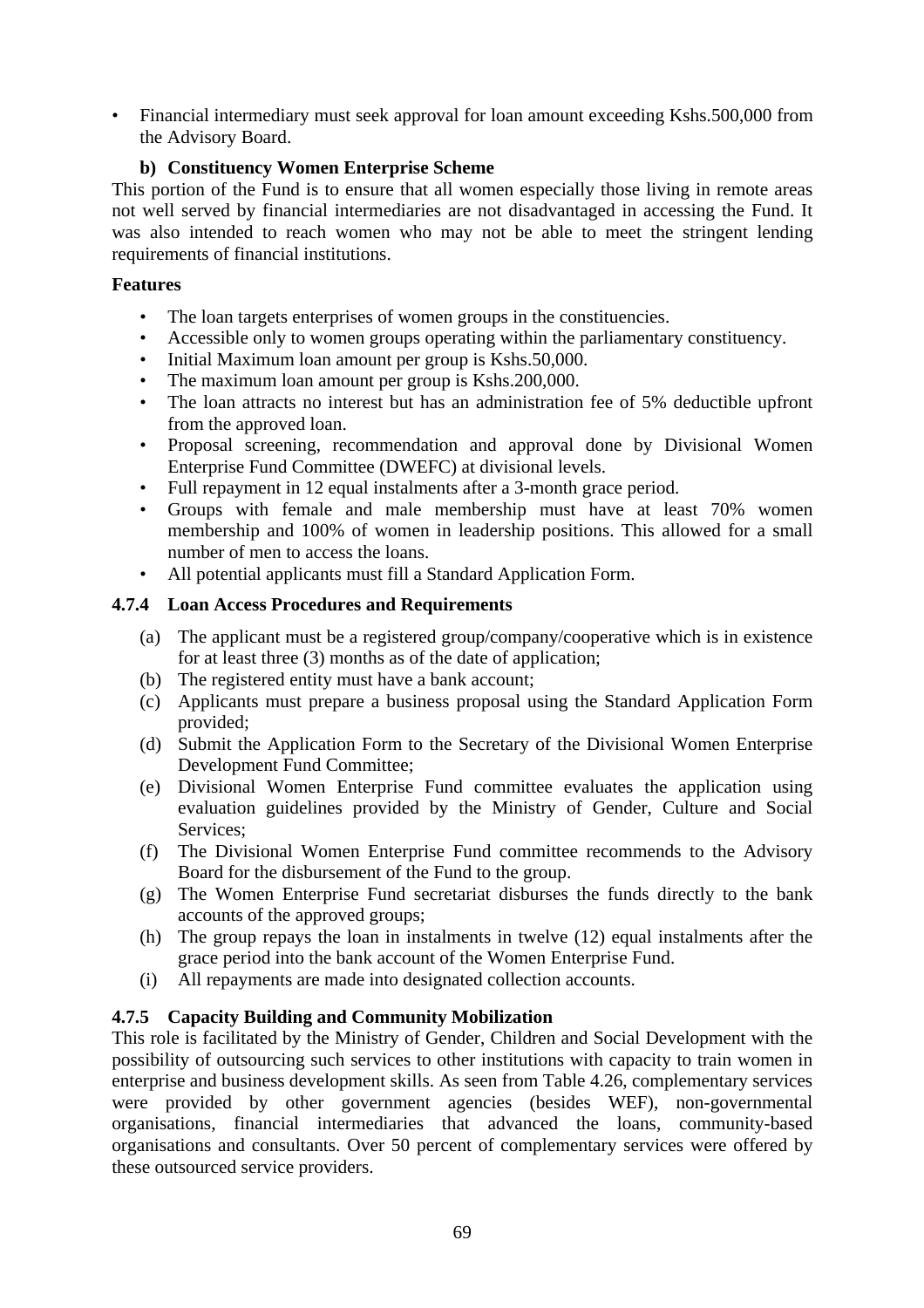# **4.7.6 Institutional Framework<sup>3</sup>**

The Women Enterprise Fund is managed through three (3) institutions:

**a) Advisory Board**, which oversees the management of the Fund and advises the Ministry of Gender generally on the operations of the Fund. The Board is headed by a non- Executive Chairperson and has Chief Executive and staff who are competitively recruited.

### **Composition of the Advisory Board:**

- A Non-Executive Chairperson
- Permanent Secretaries of the following ministries: Ministry of Gender, Children and Social Development, Ministry of Finance, Ministry of Trade, Ministry of Industrialization, Ministry of Agriculture and Ministry of Planning and National Development.
- Five (5) persons with expertise and experience in enterprise development and financial management.

# **b) District Women Enterprise Fund Committee**

Members to this committee includes:

- District Commissioner or his representative Chair
- District Gender and Social Development Officer (DGSDO) Secretary
- Two experts in trade and entrepreneurship development seconded from the Ministry of Trade
- Women representatives from each location in the district
- All the chairpersons of DWEFC in the District

# **Role of the District Women Enterprise Fund Committee**

The role of the Committee is to:

- Evaluate and approve proposals
- Disburse funds to the beneficiaries
- Ensure that loans disbursed are repaid i.e. loan recovery
- Monitor implementation of WEF
- Handle any disputes and conflicts emanating from the WEF and facilitate appeal for any cases arising

#### **c) Constituency Women Enterprise Fund Office**

Every constituency has a Constituency WEF Office with women administrators.

#### **Role of the Constituency Women Enterprise Fund Office**

- Convene meetings related to WEF
- Collect proposal forms
- Facilitate vetting of proposals
- Facilitate capacity building and awareness creation
- Facilitate loan repayment
- Share WEF information

• Provide a feedback mechanism i.e. answering and contacting relevant officers for any action needed

 $3$  The institutional framework presented here was as at December 2012. The framework was under review and was likely to change in 2013.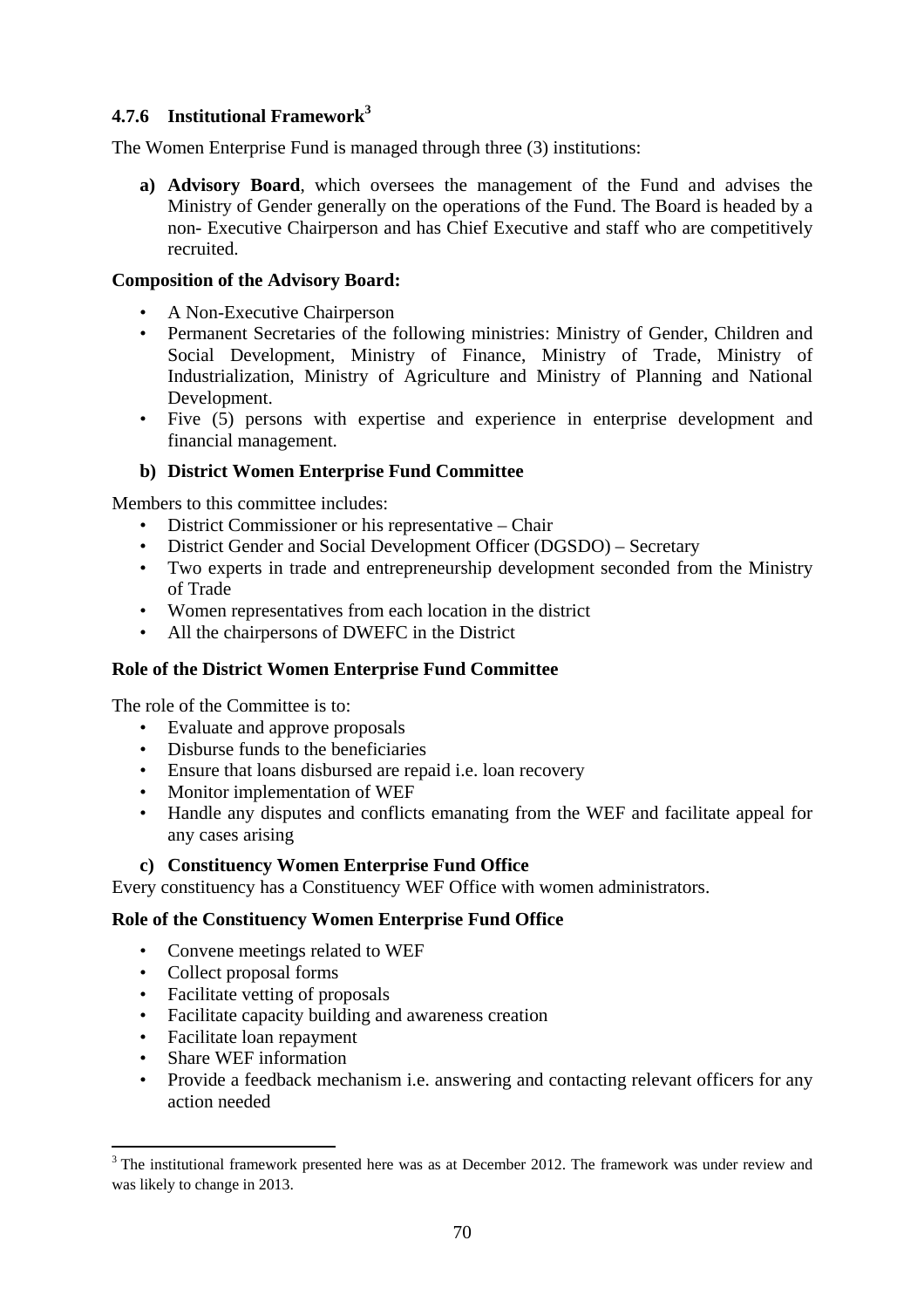• Follow up with WEF beneficiaries to see what and how they are doing and assisting them if necessary

#### **d) Divisional Women Enterprise Fund Committee (DWEFC) Composition of the Divisional Women Enterprise Fund Committee:**

- The Chairperson must be a woman elected by the committee members but should not be a public servant
- The Divisional Gender and Social Development Officer Secretary
- The Treasurer, should be elected by the Committee
- A representative of the Local Authority in the Division
- The Divisional Officer (DO) to represent the Provincial Administration
- A representative of women with disabilities
- A Prominent Woman Entrepreneur

# **Role of the Divisional Women Enterprise Fund Committee (DWEFC)**

- Support the Capacity Building of the beneficiaries of the Fund and their Institution.
- Create awareness on the funds disbursement procedures and requirements.
- Assist in the mobilization, selection, Identification and vetting of the women groups seeking loans.

# **e) Micro Finance Institutions (MFI)**

A component of the funds is disbursed through microfinance institutions. WEF Secretariat is responsible for identifying the appropriate financial institutions through which to channel funds.

# **Selection Criteria of Financial Intermediaries**

# **1) Minimum qualification for funding**

- (a) Clean audit report of the FI from the WEF internal audit and credit departments (if existing), on such areas as timeliness in submitting interest repayment, quality of quarterly reports, right targeting and ability and willingness to revolve funds.
- (b) Have women friendly products/programmes.
- (c) Outreach in funds disbursement this includes both geographical spread and number of beneficiaries reached.
- (d) Financial position and performance for the last 2 years
- (e) Level of automation a robust system
- (f) Personnel and management Must be gender responsive (management to exhibit gender balance) and have sufficient experienced credit officers.
- (g) Must be filing annual returns
- (h) Must demonstrate ability to pledge marketable collateral securities

# **2) Checklist to Facilitate Evaluation**

The financial intermediary must submit a letter of application. Due diligence is conducted by WEF officers, and the institution should also submit a Credit Reference Bureau Report. Additionally, a company profile detailing the age, products and services, area of focus, list of branches, organizational structure, staff establishment and relevant experience /qualifications etc. is required, as well as audited accounts for the last 3 years. For SACCOs, they are also required to demonstrate borrowing powers from the Ministry of Cooperative Development and Marketing.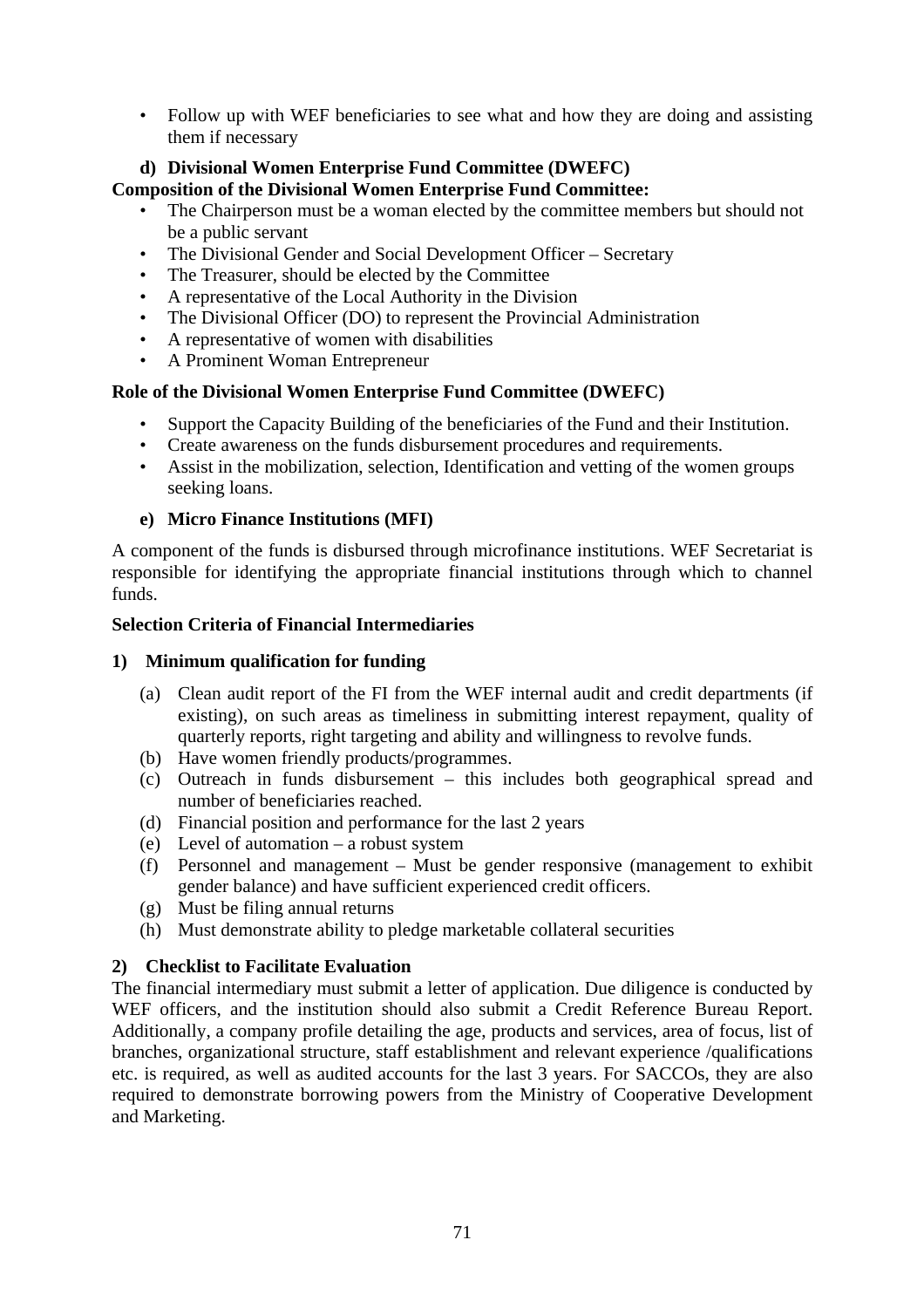## **4.7.7 Proposal Evaluation Guidelines for Groups**

#### **a) Basic Requirement for Groups**

- Registered with the Ministry of Gender, Children and Social Development, the Attorney General Chambers and other appropriate authorities for at least three (3) months before applying for the loan.
- Based and operating within the Division.
- Undertaking/proposing to carry out business oriented activity.
- Operating an active bank account.
- Recommended by the local Gender and Social Development Assistant or the Secretary of Divisional Women Enterprise Fund Committee.

#### **b) Conduct of the Group**

The District Gender and Social Services Officer must ensure that:-

- The conduct of the group members, in particular the leadership, is beyond reproach;
- The group has not been involved in any financial irregularity/mismanagement before;
- The group members are women and men in line with the guidelines. The Original National Identity Cards of members must be produced to facilitate certification by the Gender and Social Development Assistant or the Secretary of Women Enterprise Fund Committee;

#### **c) Viability of the business proposal**

The Divisional Women Enterprise Fund Committee must ensure that the current proposed business is legal, and financially and socially viable. Such decisions should be supported by relevant technical or experienced people in the committee.

#### **d) Amount of Loan**

Maximum first loan trance from the Women Enterprise Fund Scheme payable to any group must is capped Kshs.50,000. Proposals exceeding the defined amount are referred back to the groups. The second loan is capped at Kshs.100,000 and the third one at Kshs.200,000. **5.0Discussions** 

This study used primary enterprise level and secondary data from the WEF secretariat to analyse both general and specific performance of the Fund in terms of growth and innovations among women owned MSMEs in Kenya. It focused on the extent of growth and innovation, the drivers and barriers to growth, challenges facing the Fund as well as the complementary services accessed by MSMEs. It also presented the policy and institutional framework on which the Fund to run to provide background information useful in interpreting some of the findings. From empirical analysis, the study establishes the determinants of growth and innovation from among entrepreneur characteristics, business characteristics, growth indicators and selected innovation indicators. As opposed to past studies on the performance of women enterprises (McCormick, 2001; Kantor, 2001; Elumba, 2008), which were largely descriptive, this study combines both descriptive and multivariate analysis to establish the extent and determinants of MSME performance.

## **5.1Growth of Enterprises**

Evidence from study data indicated that women owned enterprises benefiting from the Fund had registered growth in the overall median gross business worth, turnover and gross profit. They also grew the number of employees. The use of the median as a measure of growth between the pre-and-post loan periods eliminated the problems associated with outlier effects on the position of the mean. In terms of proportions, the data also showed that 70 percent or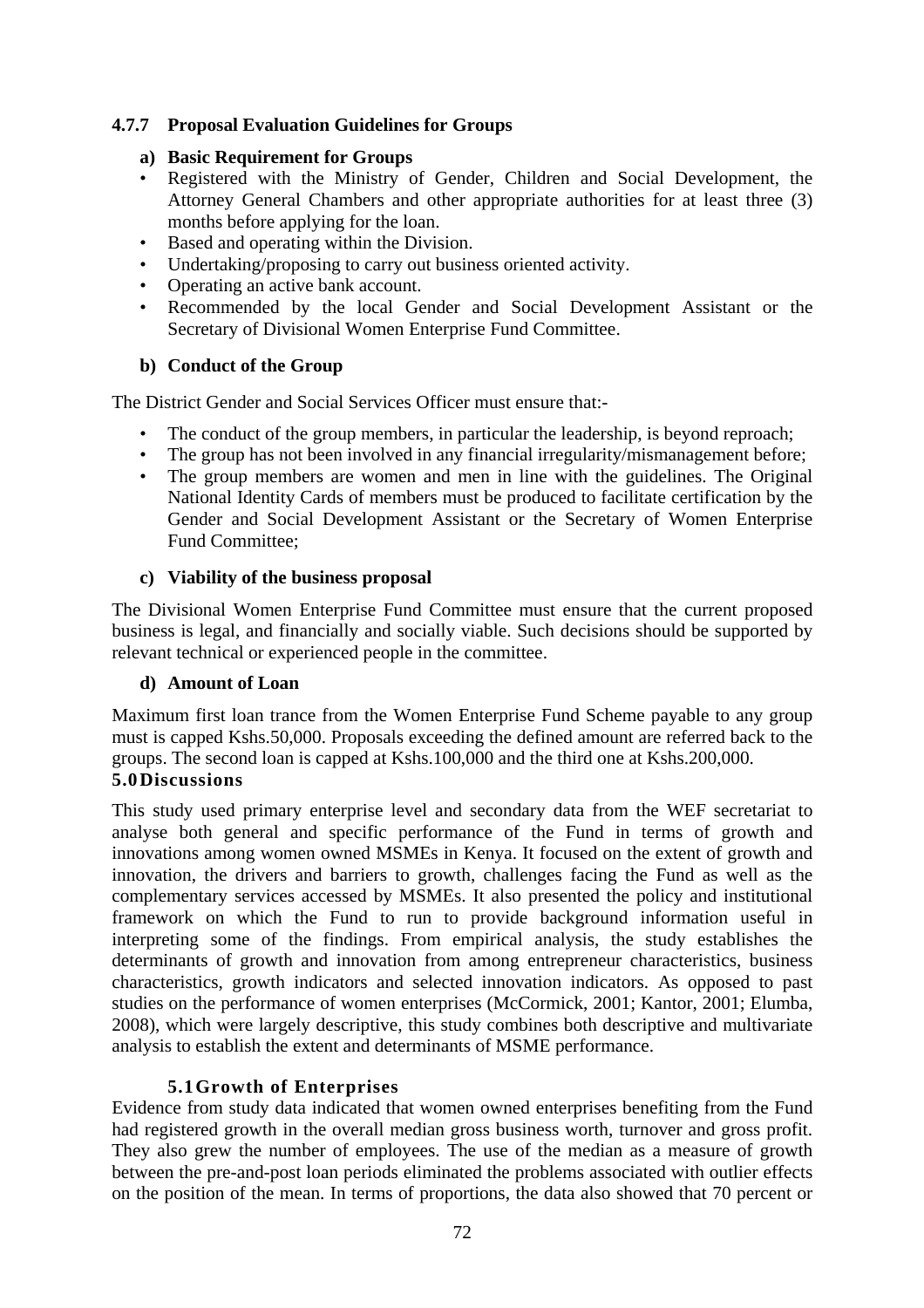higher of women owned enterprises had registered growth along the selected indicators. Notwithstanding the evidence on growth among majority of women owned enterprises, the study could not exclusively attribute the observed growth to the WEF loans.

Evidence from the interview data attributed the positive growth observed in women owned businesses to low interest rates, the three-month grace period granted to borrowers in the CWES stream, identification of the right business for which demand exists, innovation through the establishment of complementary services, passion for the enterprise and provision of individual loans. The finding that innovations spur MSME growth concurs with findings by Tumbunan (2007). On the other hand, the study identified political interference, group wrangles, lack of innovation, diversion of loans, low literacy levels and family factors as the main impediments to growth. This was consistent with Stevenson and St. Onge (2005b) who identified gender-specific constraints to growth of women-owned enterprises.

From the multivariate analysis, the significant negative relationship between ownership of other businesses and growth in total business worth  $(B=-.816, DF=1, P=.026$  or gross profit businesses (B=  $-.553$ , DF=1, P=.056) suggests that women entrepreneurs with small multiple businesses were likely to face significant accounting and management challenges at a level that impeded growth. The ownership of multiple businesses, especially in the absence of employees with appropriate accounting knowledge, would suggest entrepreneurs get stretched for time to a point where they cannot follow through the progress and performance of each business. The net effect would be that one poorly performing business could ruin the overall good performance of the rest. This problem was more likely to face entrepreneurs who run businesses without proper records; a problem that characterised the majority of business that participated in the study.

Results also showed that being single  $(B = .637, DF = 1, P = .025)$  increased the odds that a woman entrepreneur would grow her overall turnover. This suggests that, with no alternative sources of income and no spousal support, single women entrepreneurs tend to put more effort on optimizing revenue from their business by enhancing their turnover levels. As a result, single women were unlikely to grow the overall worth of their businesses but instead they generated enough profit margins to sustain their families. The foregoing deduction is lent credence by study findings showing that being single was not significantly related to growth in total worth of women owned enterprises.

From results of the four growth models (Tables 4.17, 4.18, 4.19 and 4.20), four out of the six individual characteristics remained insignificant, that is, age of entrepreneur, level of education, household size and access to training in the pre-loan period. However, marital status and owning other business in the pre-loan period were significant determinants of some growth indicators. As such the null hypothesis:

Ho1(a): Entrepreneur characteristics are not significant determinants of MSME growth is rejected.

In terms of business characteristics, the positive relationship between age of the loan and growth in number of employees  $(B = .286, DF = 1, P = .037)$ , growth in total worth of the businesses (B=.608, DF=1, P= .003) and turnover levels (B= .508, DF=1, P=0.000) demonstrates the positive legacy effect of the WEF loan in growing businesses. Contrary to expectation though, it is noteworthy that an increase in the amount of the loan diminished the odds of increase in turnover  $(B = -0.096, DF = 1, P = 0.027)$  or gross profit  $(B = -0.099, DF = 1, P = 0.027)$  $P=0.024$ ). This suggests that borrowers who received higher loan amounts were more likely to invest in capital-intensive stocks such as hardware materials or invest in expanding their business location. Even where the profit margin levels of such capital-intensive stocks are good, they are soon overtaken by enterprises dealing in stocks with smaller profit margins but higher turnover levels.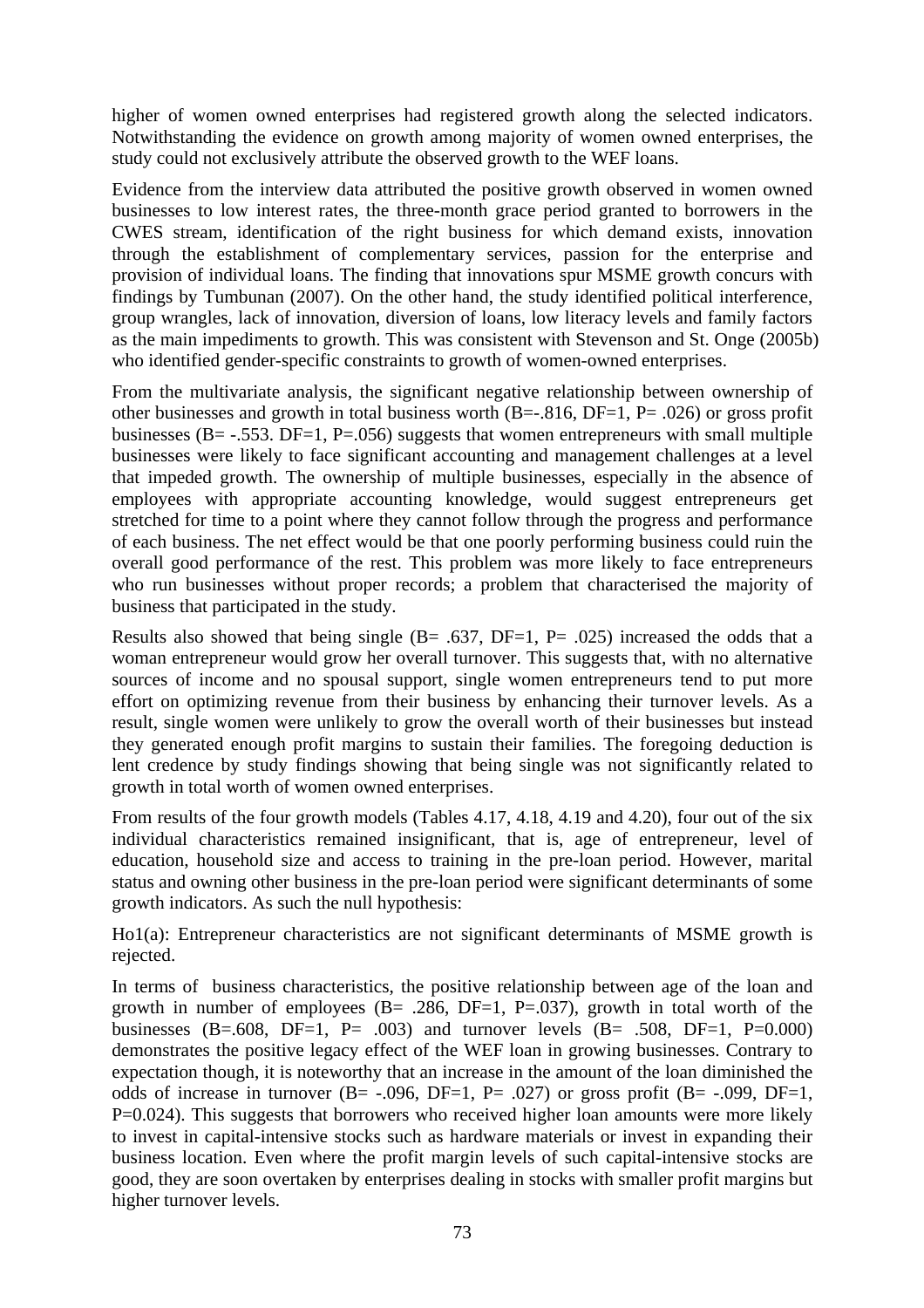Results showing significant negative relationships between urban enterprise location and growth in number of employees  $(B = -.682, DF = 1, P = 0.090)$  or growth in gross profit levels  $(B = -0.681, DF = 1, P = 0.026)$ , effectively debunks the 'urban advantage mantra' that is often associated with the enhanced growth prospects of enterprises located in urban areas. The lower likelihood of growth in employee numbers and gross profit levels among urban loan borrowers was likely to be the result of stiff competition in the low value businesses that characterize the urban slums and informal settlements where most urban respondents lived and had their businesses.

From results of the four growth models (Tables 4.17, 4.18, 4.19 and 4.20), where seven out of the eight business characteristics showed some level of significant relationship to different measures of growth, the study and concludes that, overall, business characteristics have significant contribution to the odds of growth.

As such the null hypothesis Ho2(a) which stated that: Enterprise characteristics are not significant determinants of MSME growth, is rejected.

Growth in total business worth  $(B= 1.382, DF=1, P=.041)$  and moving from a previous job to concentrate on the current business  $(B = .760, DF = 1, P = .039)$  were positively related to the odds an enterprise increasing its number of employees (Table 4.17). Businesses reporting increase in total business worth in the post-loan period could be increasing their employees in response to increased operations. On the other hand, the relationship between moving from a previous job to concentrate on the business and growth in number of employees suggested that entrepreneurs who allocated more time to their businesses were more likely to grow their enterprises to levels that would require more support staff.

Experience of a change in the customer base was found to be positively related to growth in both total business worth  $(B=1.046, DF=1, P=.024)$  and gross profit  $(B=1.060, DF=1,$ P=.009). As seen in the descriptive results (Table 4.15), most of the women entrepreneurs who had experienced market changes indicated increased competition. Among this group, increasing the overall stock levels through product-line innovation becomes a natural option in the face of heightening competition. As consequence of increased business sizes, both gross profit levels and total business worth were likely to increase hence the positive link between experiencing market changes through increased competition and gross profit and business worth.

Model results show that out of the five explanatory growth factors included, four showed significant levels of relationship to at least one measure of growth. From the study it can therefore be argued that an enterprising possessing a set of growth characteristics significantly affects the odds of the other forms of growth.

As such, the null hypothesis Ho3(a) that stated that: Enterprise growth factors are not significant determinants of MSME growth is rejected.

Out of the four innovation factors in the models, only access to new markets (B= .961, DF=1, P=.018) (Table 4.18) was found to be positively related to growth in the form of total business worth. This calls for the remodelling of the funding framework to integrate the promotion of innovation in a way that spurs growth, as the contribution of innovation factors towards enterprise growth seem to be weak.

However, this findings lead still leads to the rejection of the null hypothesis Ho4(a) which stated that Enterprise innovation factors are not significant determinants of MSME growth.

#### **5.2Innovation in the Enterprises**

The general inability of respondents reached to make a connection between the WEF loans and enterprise innovation could be partly attributed to the overall low incidences of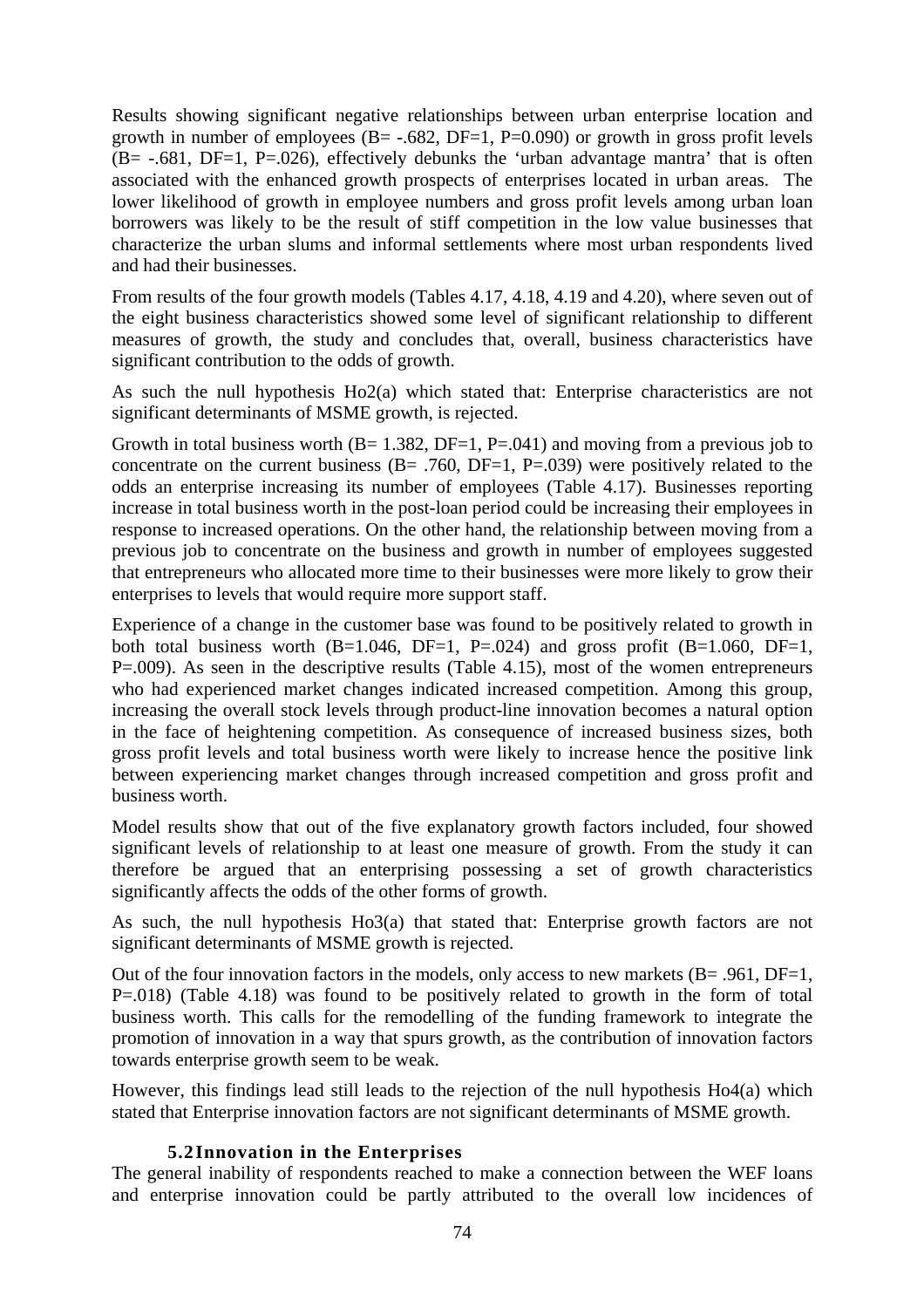innovation. Even the respondents of interviews struggled to identify viable innovations in women-owned enterprises. The connection between access to the WEF loan and innovation was weak.

Out of the four indicators of enterprise innovation, only product innovation showed a significant positive relationship with the amount of loan. No significant relationships were established from the empirical analyses between attributes of the loans accessed (amount, duration of trading with the loan) and the other forms of innovation. From both empirical and anecdotal results, the study found no strong and compelling evidence on the impact of the Fund on enterprise innovation. The absence of a strong link between access to the Fund and enterprise innovation was largely attributable to the fact that no complementary services were offered to borrowers in the CWES and FI streams that focused on support to business innovation. This finding is similar to what was recommended at the *East African Community Conference on the Role of Women in Socio-economic Development* held in Arusha, Tanzania in 2011. The conference recommended that EAC member states should mobilise resources for training and also invest in programmes that focused on innovation in women owned enterprises (EAC 2011). Akaile (2007) also documented similar findings on limited access by women entrepreneurs to growth and innovation promoting support services.

From the findings, contrary to expectation that complementary services were likely to be located in urban areas, this study found no significant differences in access to complementary services by geographical location. In part, the low levels of access to complementary services among women borrowers of the Fund in both rural and urban locations is attributable to fact that most urban borrowers were located in slums and informal settlements. In general, urban slums and informal settlements lacked the much touted urban advantage in accessing financial and related services. As a result, the situation of women entrepreneurs in these locations was no better than their rural counterparts.

Individual characteristics were neither related to the likelihood of product or supply chain innovation. However, entrepreneurs who had received training were more likely to innovate in their service lines (B= .632, DF=1, P=0.058) or markets (B= .531, DF=1, P=.089) (Tables 4.22 and 4.23). These results suggest that, to an extent, the kind of trainings offered to a section of borrowers actually spurs innovation. This finding supports the recommendation of the EAC (2011) on the need for training driven towards innovation. This result provides evidence that making the promotion of innovations an integral component of the trainings would increase the odds that women entrepreneurs would innovate in their businesses at levels that could profoundly impact growth.

The results also showed a significant positive relationship between being single and service innovation (B=.705, DF=, P=..036). This could be explained by arguing that single women might be more willing to take risks and innovate in new services owing to less family pressure. Results also showed a significant positive relationship between owning other businesses in the pre-loan period and market innovation  $(B=.569, DF=1, P=.070)$ . As such three out of the six explanatory variables under entrepreneur characteristics were found to bear significant impact on service and market innovation.

As such, the null hypothesis Ho1(b) which stated that: Entrepreneur characteristics are not significant determinants of MSME innovation is rejected.

From among business characteristics, self-run businesses  $(B = -0.662, DF = 1, P = 0.031)$  were found to be less likely to innovate in their services. In contrast, self-run businesses (B= .482, DF=1, P=.051) were likely to innovate in their supply chains. The diminished odds of service innovation in self-run businesses is attributable to the tendency by entrepreneurs to over concentrate in their core businesses. In the absence of supporting employees, entrepreneurs easily miss out on innovative ideas on a business' service profile that could be generated by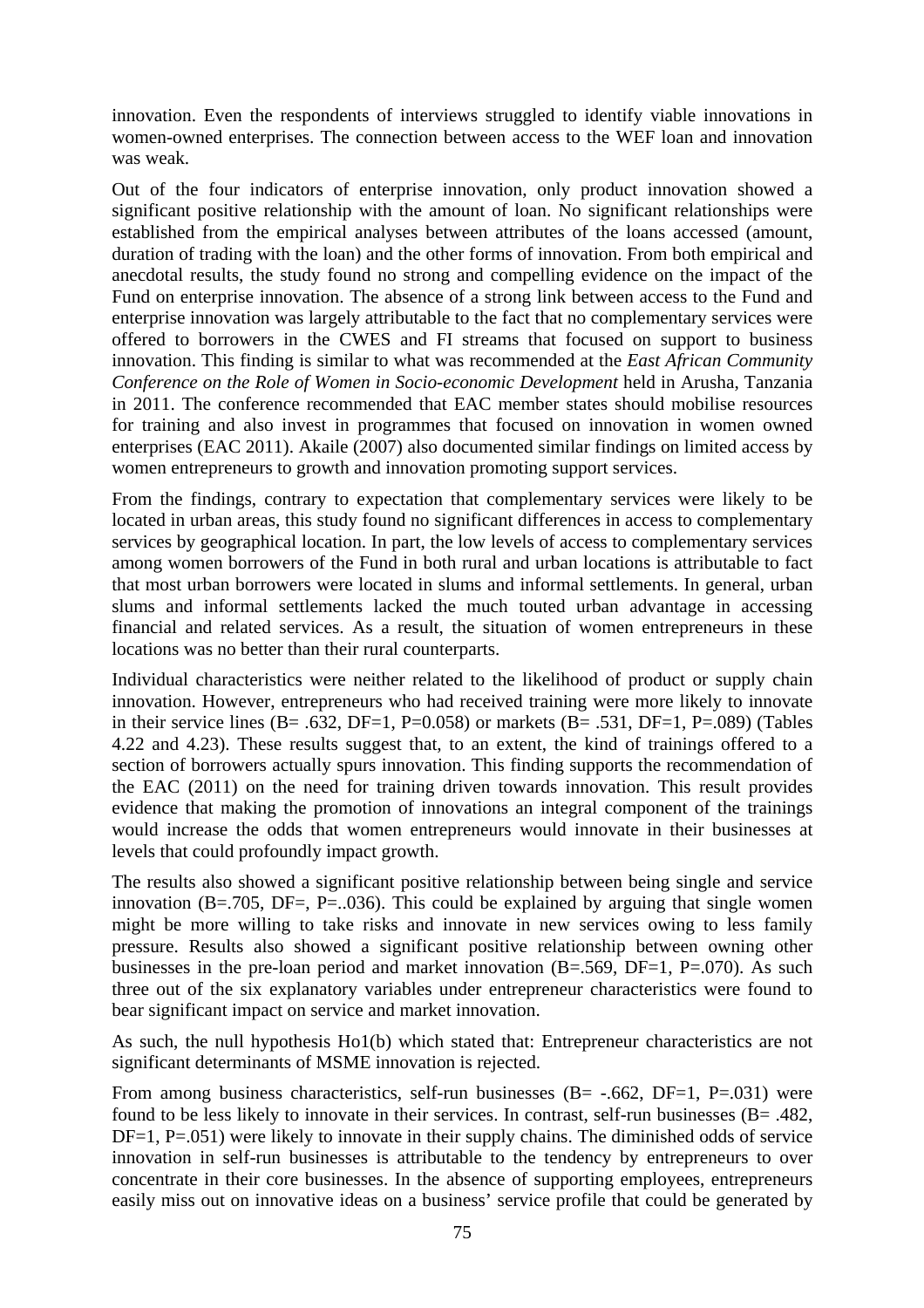those employees who understand the business and its trends. Of the eight business characteristics included in the models, four were found to be significantly related to at least one form of enterprise innovation, that is, amount of loan, assistance in addressing challenges faced in the enterprise, registration status of the business and who runs the business. That the study findings support the position that business characteristics have a significant contribution on innovation.

The null hypothesis Ho2(b) that stated that: Enterprise characteristics are not significant determinants of MSME innovation is therefore rejected.

Whereas entrepreneurs who had experienced changes in their markets had increased chances of innovating in their product-lines  $(B=.1.477, DF=1, P=.008)$ , market changes actually diminished the probability of service innovation  $(B = -1.009, DF = 1, P = .070)$ . Noting that entrepreneurs who cited changes in their markets mostly represented those facing heightened competition, the import of the foregoing results is that product innovation was likely to have greater cushioning effect against competition when compared to service innovation. The positive link between starting a new business and service innovation  $(B=.835, DF=1, P=.075)$ is a pointer to the possibility that expansion into complementary services was a major avenue of growth. Out of the eight growth factors included in the model, five showed significant relationship to at least one form of innovation, that is, change in the customer base, starting a new business, growth in total business worth, growth in turnover and moving the business to a new site. The study therefore concludes that select growth factors determine the odds of innovation.

The null hypothesis H03(b) which stated that: Enterprise growth factors are not significant determinants of MSME innovation, is therefore rejected.

Multivariate analysis suggests that the possession of a set of innovation characteristics positively and significantly affects the chances that an enterprise would innovate in other areas. For example, change in service offering  $(B=3.171, DF=1, P=.000)$  and change in markets/access to new markets  $(B=.893, DF=1, P=.013)$  were both positively and significantly related to product innovation. Equally, change in product offering  $(B=.713,$ DF=1, P=.039), change in service offering  $(B=1.142, DF=1, P=.000)$  and change in source of raw materials  $(B=1.446, DF=1, P=.000)$  were all positively and significantly related to market innovation. On the strength of these results, the study makes the conclusion that entrepreneurs with innovative characteristics, tended to innovate in different areas, or in other words, entrepreneurs who have innovated in one area are more likely than their comparison to innovate in other areas as well.

Consequently the null hypothesis Ho4(b) which stated: Enterprise innovation factors are not significant determinants of MSME innovation is rejected.

## **5.3Complementary Services**

Findings suggest a thin profile of complementary services that could be accessed by the majority of women borrowers (Table 4.25). The most widely provided complementary was general training. Other complementary services included networking, exhibitions and export promotion. Services such as product certification, supplementary loans, mobile banking and overdrafts reached only a minority of women entrepreneurs mainly through the FI stream. In their study on *Acts of Entrepreneurial Creativity*, Mambula and Sawyer (2004) also identified similar interventions as being instrumental to MSME development at the micro level. Notwithstanding the higher incidence of trainings offered to women borrowers, in general, complementary services were not available to the majority of women borrowers of the WEF loans at a level that could meaningfully sustain businesses on the growth path and spur innovations.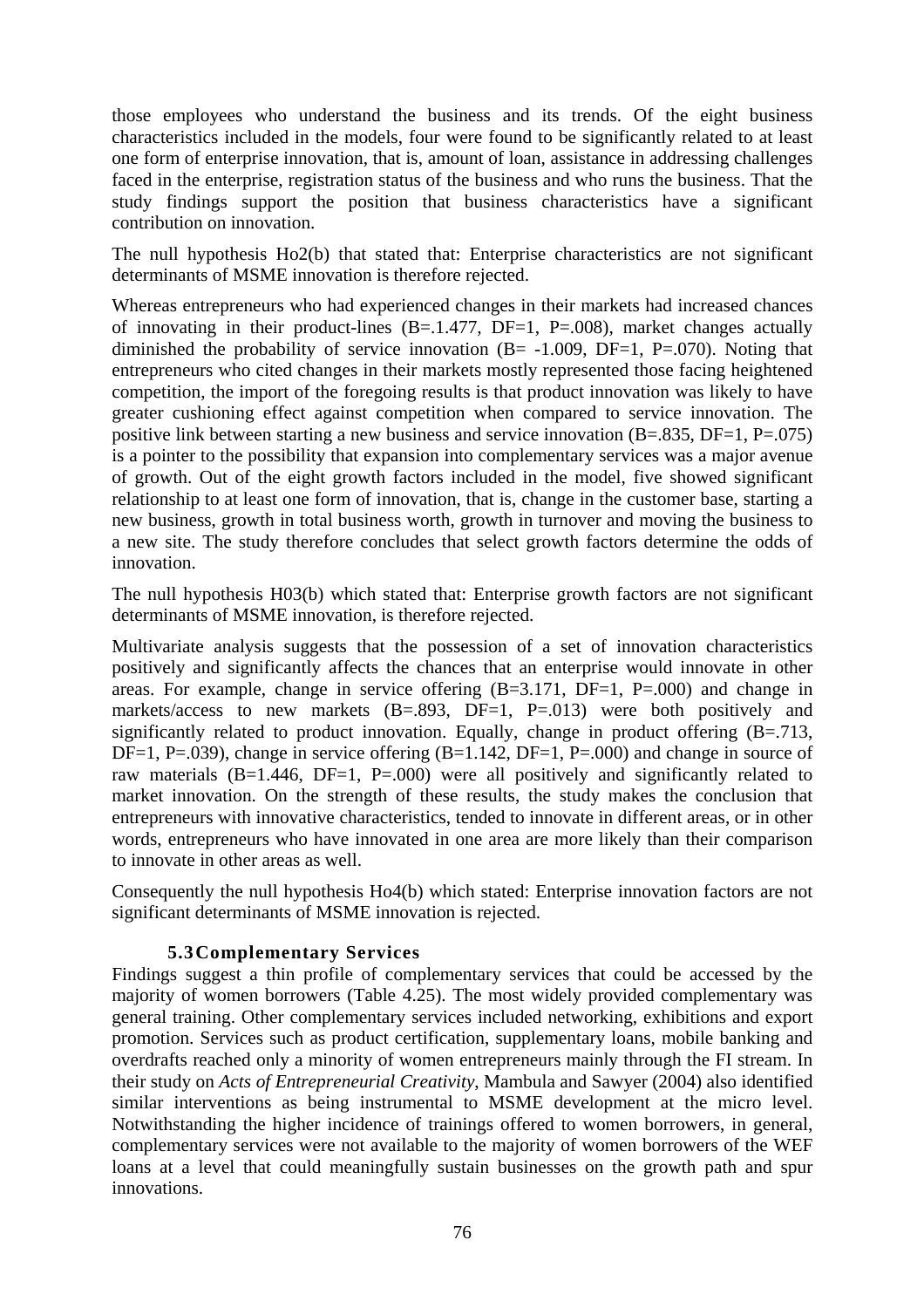#### **5.4Fund Challenges**

There were five major challenges found at the Fund level. These included inadequate WEF field personnel, inadequate fieldwork facilitation, low loan amounts, delays in disbursements and an inefficient multi layered Fund structure. The inadequacy in the number of field personnel greatly diminished the effectiveness in targeting and reaching the most deserving prospective borrowers. On the other hand, inadequate facilitation to field staff adversely affected motivation and the overall efficiency of the Fund's field staff. The use of weakly remunerated volunteers in the critical interface between the Fund and the borrowers in the CWES stream greatly compromised the operationally efficiency at this level since such volunteers were in constant search of employment and promptly move into better opportunities. In such circumstances, the Fund often lost its most important personnel who had developed relationships with borrowers and understood their most critical needs.

At the lender level, and as pointed out by St-Onge (2005a), the study found that the high cost of loan administration prompted FIs to limit the number of borrowers and instead give bigger lump sums. This effectively led to low coverage in this stream. This finding was particularly ironical given the fact that the FI stream received a greater share of the funding compared to the CWES stream. Findings pointing at competition between the WEF loan and commercial bank products was the result of an artificial 'displaced demand' created by commercial banks that were intent on moving their products before availing the WEF loan to their customers. In such situations, the banks tended to hoard information on the availability of the WEF loan. Left with no option in accessing below-market rated WEF loans, borrowers opt for the next available products offered by the banks. Often, the loan products provided by banks were at higher interest rates.

The problem of poor dissemination of information on availability of the loans made it difficult to access the loans either on CWES or FI streams. Lenders on both streams lacked formal mechanism of passing appropriate information to prospective borrowers on the existence of the loans. This form of asymmetry of information led to a situation where the women entrepreneurs, who required the loans most, hardly got the correct and timely information on where and when to access the funds. A study by World Bank (2004) similarly pointed out that market failures had constrained MSME innovation in many developing countries by limiting the necessary access to information, finance, labour skills and business development services (BDS) that could increase competitiveness and productivity. Owing to an ever-increasing demand for the loans on both the FI and CWES streams relative to the limited funding from WEF, a large population of prospective women borrowers remain unreached, point to another challenge at the lender level – high demand and limited scope of coverage. Findings by Stevenson and Onge (2005b) also pointed to the limited access by women owned MSEs to credit from financial institutions.

The problem of lack of distinct product branding was closely related to competition between the Fund and similar FI products and asymmetry of information. In the absence of distinct product branding, prospective women borrowers were faced with a situation of sub-optimal information. Such borrowers were likely to pick products that least served their business interests and circumstances. The challenge of restricted group lending in the CWES stream specifically disadvantaged prospective individual women entrepreneurs by restricting their investment choices. In some instances, group lending denied the individual the opportunity to apply the loan to an investment of interest. Women entrepreneurs were thus confined to the investments chosen by the groups. As noted by Kiraka (2009) bureaucratic and legal regulatory frameworks impeded MSME development, and the loan application on both steams was plagued by bureaucratic processes which often diminished the likelihood that small scale traders would follow the procedures to the end. Limited business monitoring by CWES and FI lenders denied small-scale borrowers, who were more likely to be less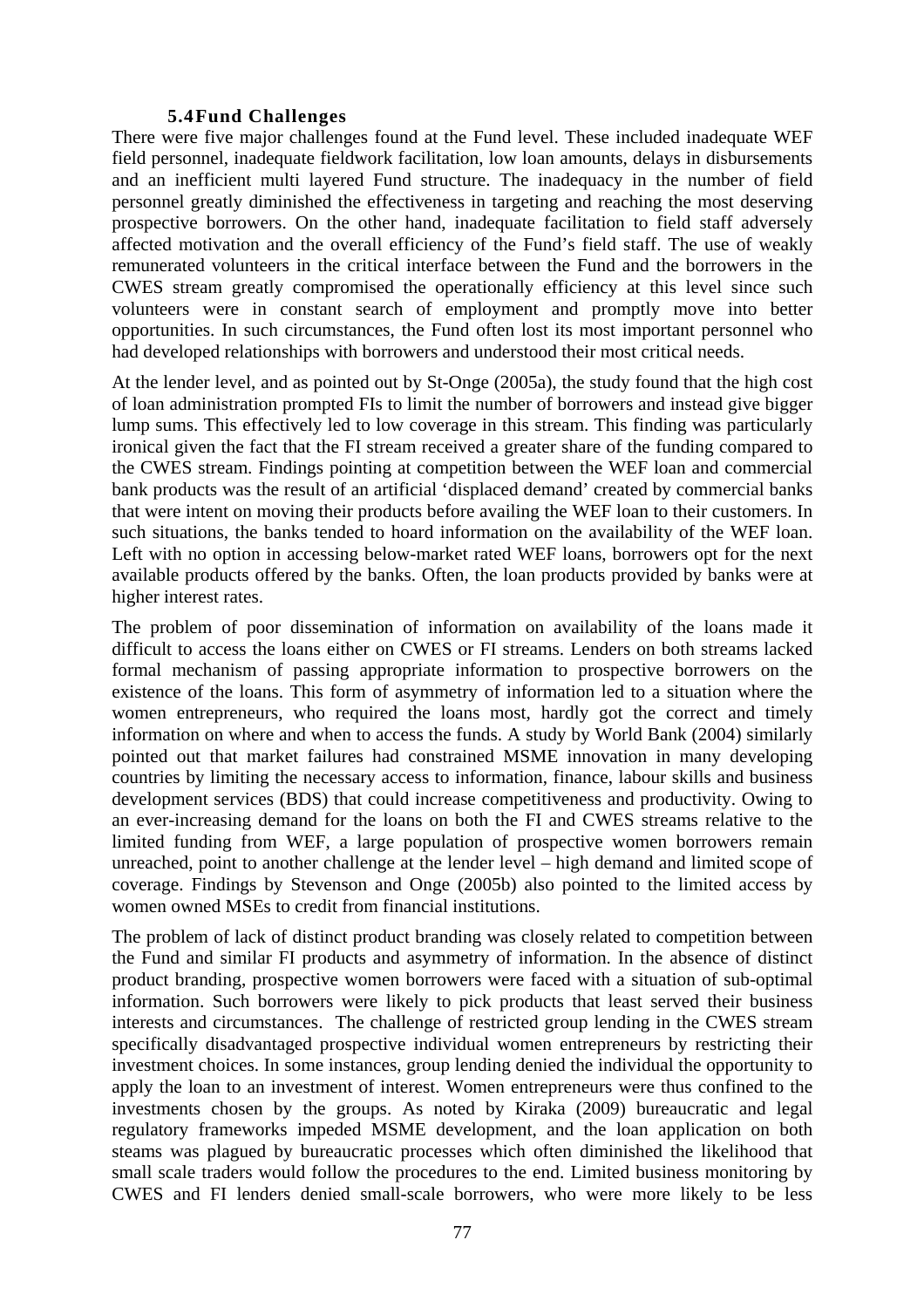knowledgeable, the opportunity to receive timely complementary services to support growth and innovation.

Delays in loan disbursements from WEF (and by extension the Ministry of Finance) to the lenders also denied prospective borrowers the opportunity to plan and schedule their business operations based on the timing of loan receipts. In the FI stream, borrowers ended up having to take up the more expensive loan products offered by banks and other financial institutions. The administration structure at WEF, especially in the FI stream, remained multilayered. This made the Fund operation generally inefficient since decisions on loaning had to be made at more than one level.

The most widely cited challenge by borrowers, was the low loan amounts (at 68.3 percent). Both the borrowers and lenders acknowledged that low loan amounts profoundly limited the ability of entrepreneurs to expand and diversify their investments in a way that would guarantee both continued growth and innovation. The finding that low loan amounts was challenge to growth confirms earlier findings by Stevenson and St-Onge (2005b) that the loan sizes among MSMEs have tend to be too small to support growth.

As the second more important challenge at borrower level (mentioned by 61.3 percent of respondents), limited and shrinking markets increased the odds that small-scale women owned enterprises would either stagnate or collapse. In part, the shrinking market/increased competition problem was heightened by the fact that most WEF loan beneficiaries were concentrated in rural areas and urban slums and mostly invest in low value enterprises characterised by few entry barriers and lack of innovation. This finding is supported by Kantor (2001) who noted that at the micro and small enterprise level, there was a concentration of women entrepreneurs in low value enterprises leading to market saturation and little room for innovation. The absence of innovation in the low value enterprise segment also confirms assertions by Aikaeli (2007) that MSMEs often find themselves in a vicious cycle of providing what is already in the market and not able to grow and expand to realize their full potential as they lack both funding and business support services to venture into unexplored business ideas.

Other borrower level challenges included lack of business knowledge, high default rates, misconception about purpose of the Fund, diversion of the funds, low literacy among segments of women borrowers, lack of loan securities, domestic interference and challenges in debt collection. Among other women-specific challenges, a study by St-Onge (2005a) also identified the lack of collateral and management skills as some of the factors that limited the growth among women owned enterprises.

## **5.5Strategic Approaches to Fund Challenges**

The WEF managed indicated that group borrowers in the CWES stream underwent mandatory trainings before receiving the loan, although this is assertion is unclear given that 50.4 percent of respondents said they had been trained. This approach aimed at ensuring that the borrowing groups received appropriate skills and knowledge that would be instrumental in the sustainability of the enterprises, growth and the ability to repay their loans. In efforts to address the challenge of high demand for loans, lenders tended to cap the amounts of loans available to borrowers at specific amount. Although this approach attempted to advance equality by improving coverage of available loans, it failed the equity principle where borrowers would be allocated loans according to the real capital needs of the businesses. Another strategic approach to solving the high demand challenge was the creation of revolving funds. In this strategy, the SACCOS and microfinance institutions created revolving fund pools out of the recoveries made from the WEF loans. This has enabled these institutions to continue advancing loans to new and repeat applicants even when no new disbursements have been received from the WEF.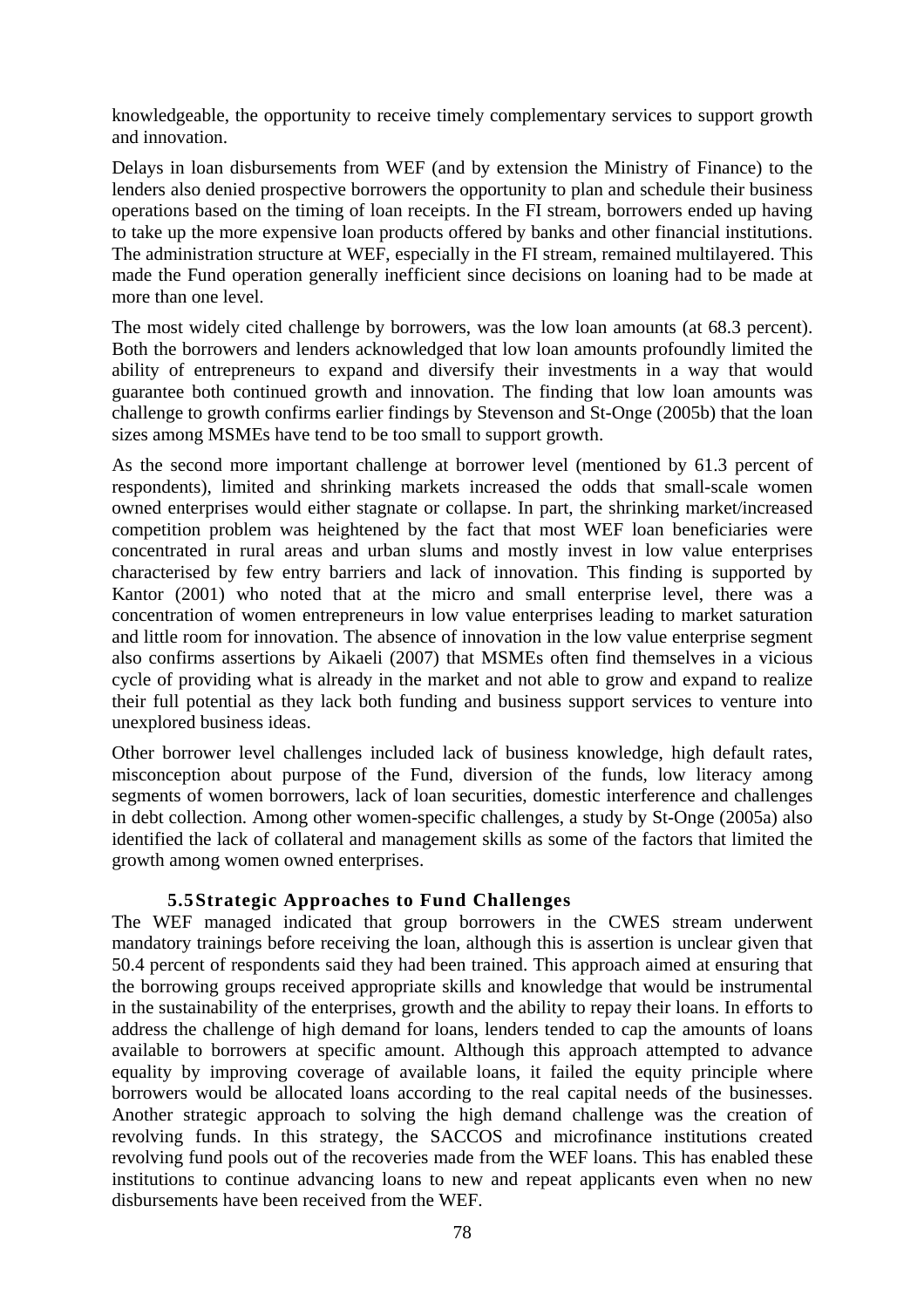In exceptional circumstances, borrowers who were unable to continue repayments were allowed by some of the FI lenders to renegotiate their WEF loan terms. The renegotiated terms were thus made more flexible to allow deferred or longer repayment periods. As a result, borrowers were able to continue running their businesses, the lenders receive repayments and the parties avoided drastic last resort options like auction of borrower property used as collateral. The privilege to renegotiate loan repayment terms was however at the discretion of the lender.

Both CWES and FI lenders conducted site visits and background checks of potential and active borrowers. While the aim of pre-loan site visits and background checks was to guarantee that loans were being disbursed to authentic and active businesses, visits to enterprises during the life of the loans enabled the lenders to give the necessary support to borrowers to ensure businesses did not fail thus complicating repayment. In addition, background checks eliminated the risk of lending to groups or businesses that are either nonexistent or did not have the capacity to operate at a levels that guarantee repayment of the amounts lent. However, some WEF managers noted that some entrepreneurs engaged in opportunistic behaviour where they formed groups for the purpose of access the loans and the groups disintegrated soon afterwards. There was therefore need to ensure the screening was thorough. However, the number of groups practicing this opportunistic behaviour were few.

In matching loans to the assessed ability to repay, lenders averted possible cases of future loan defaults. Banks also screened WEF loan applicants to ensure they met all credit worthiness conditions. Asset financing to borrowers on the WEF platform was another strategy used by some of the FIs to provide small asset financing loan schemes to Fund borrowers. In this approach, FIs extended targeted loans to WEF loan borrowers to enable them purchase business enabling machinery and equipment such as bicycles and motorcycles to be used in transporting produce and goods. One merit in such asset loans was the profound impact in reducing operational costs thus affording higher profit margins for the small-scale traders. The assets could also be used as complementary sources of income further strengthening the core businesses.

#### **5.6Policy and Institutional Framework of the Fund**

The WEF is administered at three main levels. At the Apex, the Fund receives direct capitation from the Government of Kenya. These allocations are disbursed every financial year. The total direct government allocation was Kshs.1 billion during the base financial year 2007/2008. The overall decline in direct government allocations since has been premised on the expectation that the Fund has moving towards a revolving self-sustaining vehicle thus would not require much support from the central government budget. The WEF uses two streams comprising the CWES and FIs to administer the loans targeting women MSME entrepreneurs. The FI stream disburses a proportion of the funds available every financial year to selected commercial banks, microfinance institutions, savings and credit cooperative societies and community based financial entities. Lenders in the FI group receive the loans at below market rates of 1 percent repayment rate. Using their normal lending procedures, FIs then extend individual loans to women borrowers at 8 percent repayment rate. The FI stream lends to individual women entrepreneurs. In the FI stream, individual FIs are responsible for both disbursement and recoveries.

The CWES stream, on the other hand, is operationalized through District Women Enterprise Fund Committees (DWEFCs) and Constituency Women Enterprise Fund Offices (CWEFOs). While the former presides over the disbursement of funds to women groups, the latter facilitates the vetting of proposals for funding which are then forwarded to the DWEFCs for awards. In the CWES stream, the Constituency Women Enterprise Fund offices preside over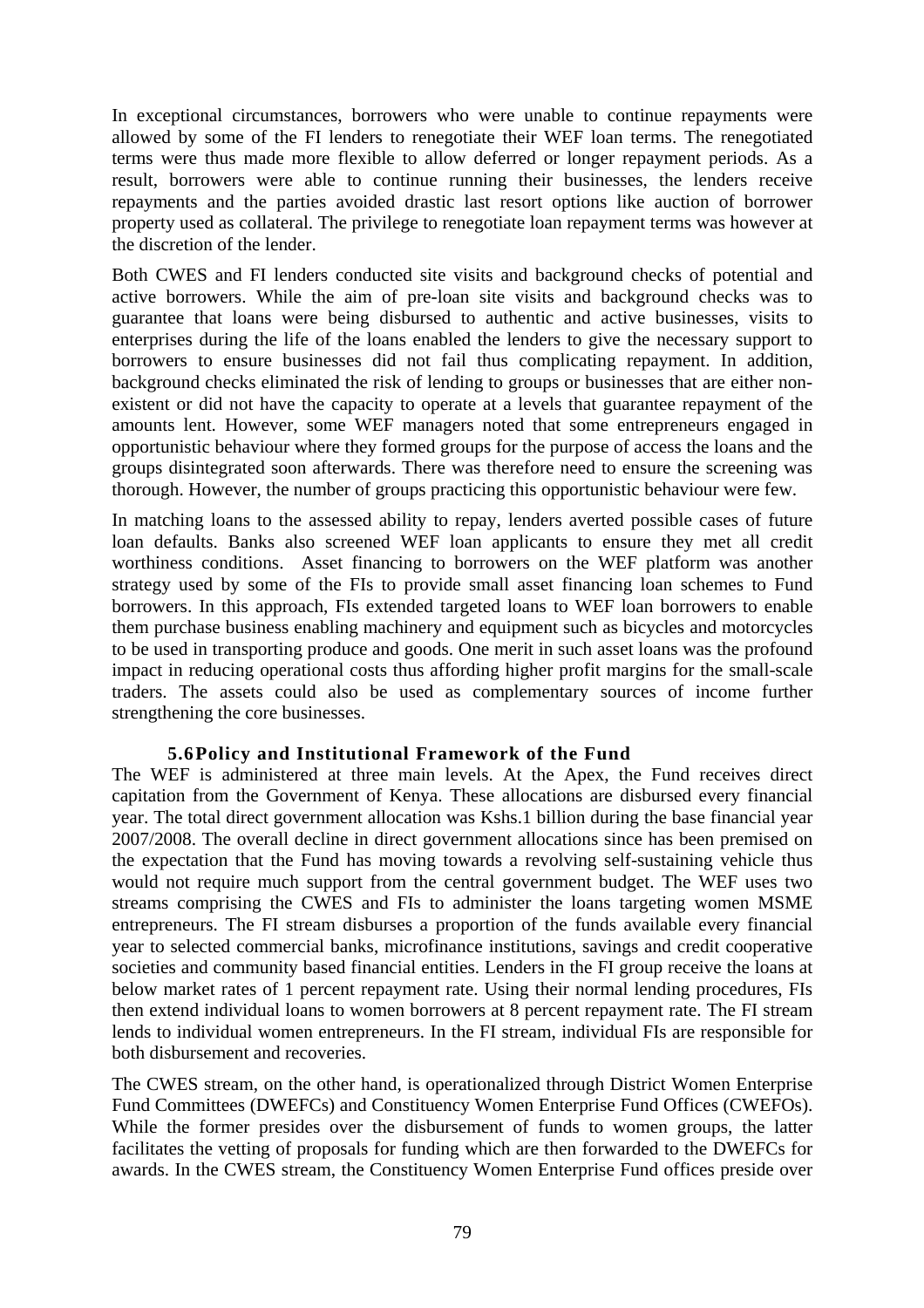repayment to ensure compliance with terms. The CWES streams lends only to registered women groups.

The establishment and institutional framework for the WEF was anchored on Legal Notice No. 147 on Government Financial Management regulations of 2007. This legal notice grants the Fund five mandates in advancing loans, attracting and facilitating investments in MSMEs, supporting women oriented MSMEs, facilitating marketing of products and services and, supporting capacity building to the borrowers. In addition, the Fund is driven by five core values: integrity, teamwork, innovation, courage and respect for diversity.

In establishing a revolving fund mechanism, the existing policy framework creates structures to ensure overall internal sustainability of the Fund. A closer analysis of the Fund's mandate and the findings on the performance of the Fund shows that neither the existing policy and institutional framework nor the way the Fund has been implemented has meaningfully supported innovation among women owned enterprises. Noting that innovation is one of the core values of the Fund, this calls for reforming the institutional policy framework to integrate deliberate and explicit strategies that promote innovations and growth among target enterprises.

Another institutional framework structure worth noting is that the Fund was established under the Ministry of Gender, Children and Social Development. As such, it does not have legal independence and relies on the parent ministry for some of its operations. This also inhibits the ability to contract third parties. Also, the Fund was established as a Vision 2030 flagship under the Social Pillar as opposed to the Economic Pillar. This institutional structure carries with it perceptions as to the importance of the Fund, resources that should be allocated and effort that should be expended on it.

## **5.7Policy Measures for Fund Improvement**

In reforming the Fund in a way that enhances its quality, service delivery and sustainability, two policy areas can be targeted; (i) growth and innovation and (ii) operational efficiency and sustainability.

## **5.7.1 Growth and Innovation Policy Options**

Policy strategies to reform the Fund in terms of growth and innovation should focus on innovation enhancement, improved business monitoring, provision of individual loans, increase in the amounts of loans, enhanced and standardised training, increased funding to the CWES stream, business incubators for start-ups and enhanced revolving funds. As a strategy, integrating skills and knowledge on innovation in the capacity building processes and monitoring interventions will greatly increase the likelihood that, irrespective of their underlying profile, entrepreneurs who undergo the training process and also benefit from monitoring interventions will innovate in their businesses. Similarly, improving monitoring of enterprises that receive the WEF loans can improve their chances of overall performance. Remodelling the CWES stream funding towards more individual lending will be an effective strategy to give prospective borrowers the freedom of investment choice. The relevance of this strategy is located in the expectation that individuals are more likely to take greater responsibility for the overall performance of the business if they hold direct responsibility for its outcomes. In addition, decision making on innovations that can spur growth and their implementation can be faster of the entrepreneurs have adequate resources to support their ideas.

Evidence on the positive link between the size of loans and the odds that businesses will grow over the long term provides the strongest case for an increase in the amounts of loans allocated to women borrowers. It is clear that with bigger loans, more women entrepreneurs will be able to diversify products and services in a way that positively influences growth.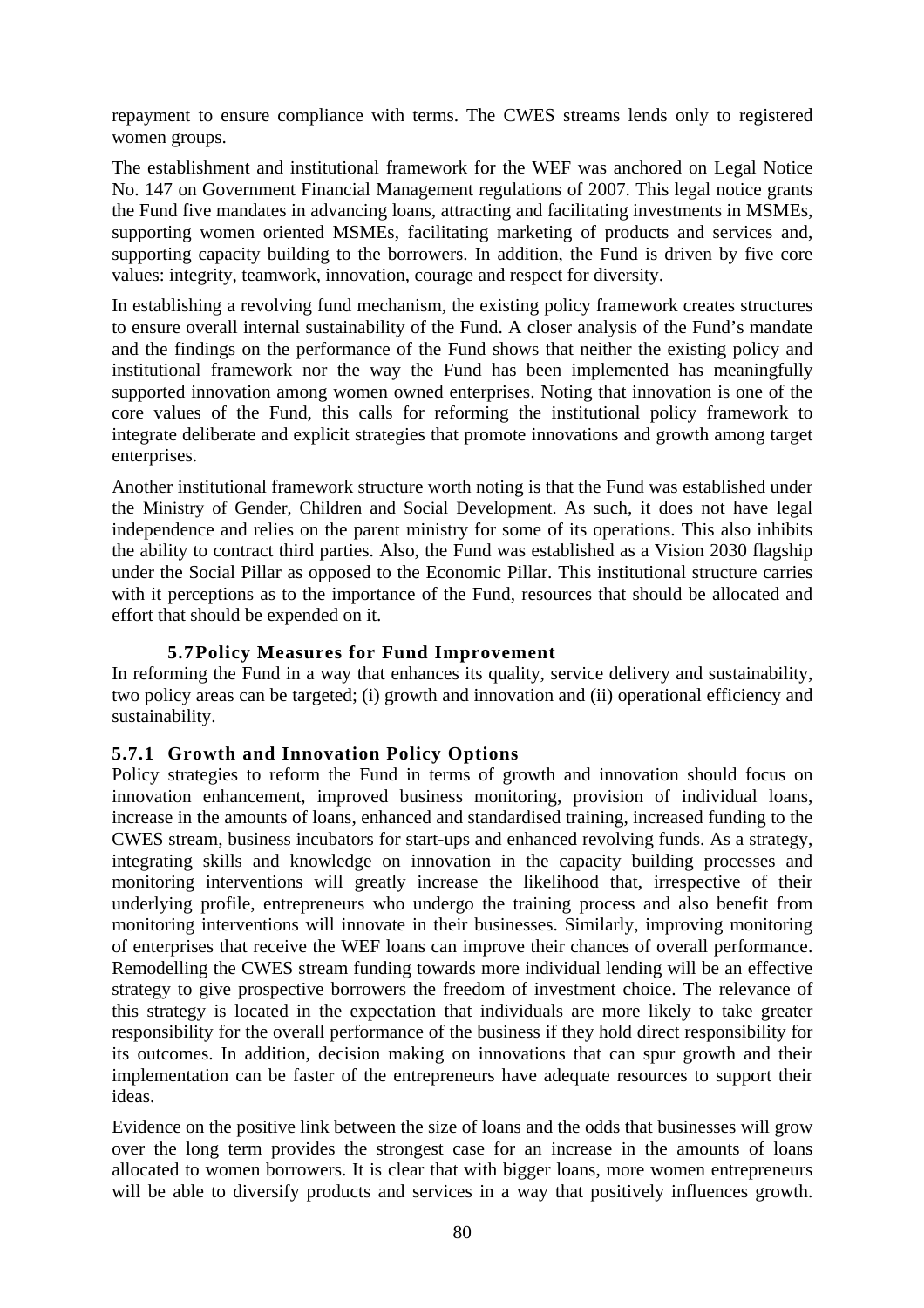Standardization of training will be one way of ensuring that women entrepreneurs gain both skills and competencies required to identify business ideas that can be converted to viably run enterprises. The provision of standardised training to borrowers can be premised on the finding that the socio-economic profiles of borrowers on both CWES and FI streams as well as urban and rural locations, were largely homogeneous. This homogeneity implies that the business skill and competency levels for most women entrepreneurs were similar, irrespective of the borrowing stream or geographical location. Study evidence on the performance showing that the CWES stream had higher rates of return and coverage compared to the FI stream means that increasing funding to the stream will not only improve coverage but will also ensures a rapid accumulation of more funds in the revolving fund kitty to finance bigger loans. Whereas bigger loans spur growth, improved coverage helps in achieving the very mandate for which the Fund was established; economic empowerment to more women.

## **5.7.2 Efficiency and Sustainability Policy Options**

Enhancing the operational efficiency and sustainability of the Fund can be attained through improved field level staffing at the WEF, allocation of more resources to field teams, legal framework for defaults, rationalization of administrative costs, rationalization of Fund structure, increasing the number of loan holding banks, timely disbursement of the funds and simplification of the application process. An increase in the number of staff at the field level and allocation of more resources at this level would improve operational efficiency. In addition, better facilitated and remunerated field teams remain motivated thus increasing the likelihood that they will stay on. Closely related to the foregoing, is the need to improve the terms of work for the current group of field staff known as volunteers. These staff perform key functions as an interface between the Fund and the beneficiaries in the CWES stream. Improving their levels of remuneration will ensure that they are retained to help develop the local enterprise networks that they have already established.

The development of an appropriate legal framework for loan recoveries in the event of defaults would one be a significant contribution towards improving Fund efficiency thus helping reduce the non-performing loan portfolio, especially in the CWES stream. Rationalization of the administrative costs would ensure that the structure of the Fund is similarly rationalized. The cost saving from such rationalization would avail funds which could be channelled into bigger loans to women entrepreneurs. Increasing the number of loan holding banks would greatly enhance borrower convenience in making repayments to banks which are closer to them. This would help in reducing the overall cost of servicing the loans by eliminating the need to travel to make repayments in specific bank branches. Timely disbursement of the loans not only grants the prospective borrowers the opportunity to plan and implement their growth and innovation strategies but also builds borrower confidence in its reliability. Simplification of the application process would improve the prospects of more women entrepreneurs taking up WEF loans as opposed to the reported incidences of women borrowers opting for alternative sources of credit owing to the long procedures in applying for the WEF loans.

Finally, with regard to the institutional and policy framework, delinking the Fund from the Ministry of Gender, Children and Social Development would provide it with the necessary autonomy to make decisions and receive adequate funding. Additionally, re-packaging the Fund as contributing to an *economic* as opposed to a *social* mission would re-orient different stakeholders in the way they view the Fund and ensure necessary resources, support and attention is expended on the Fund to achieve the intended economic empowerment for the women.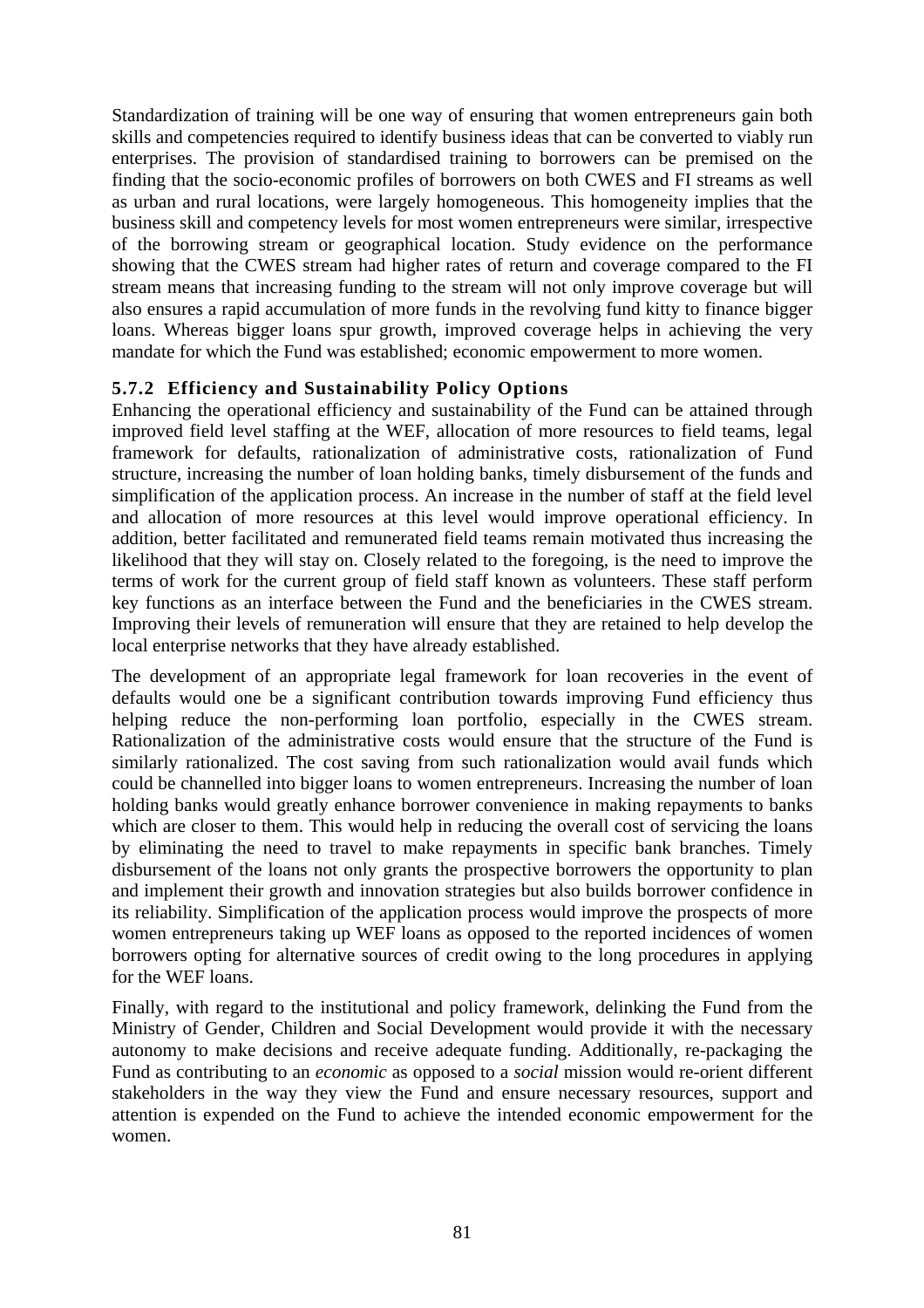## **6.0Conclusions and Recommendations 6.1Conclusions**

From the main study findings, the following conclusions can be drawn.

The general picture reflects positive growth among women-owned businesses in terms of total business worth, turnover, gross profit and number of employees. The general indicators of growth however obscure incidences of stagnation or decline among businesses. Incidences of decline or stagnation were significant at between 15 to 30 percent across the four measures. The most common form of innovation was found in change or addition of new products in the post loan period. Innovations in terms of services, markets and sources of raw materials were however less common among women owned enterprises. Comparative data also suggests that the socio-economic profiles of women borrowers of the WEF loans were generally identical across geographical regions and borrowing streams (CWES, FI) and age groups. As a result, the study found very little evidence of significant differences in growth and innovation among enterprises across these distinctions.

*Enterprise Growth:* Overall, entrepreneur characteristics such as age, marital status, level of education, family size, ownership of other businesses in the pre-loan period and innovation factors were poor determinants of growth. In part, this finding is attributable to the distributions in the underlying data where most entrepreneurs were largely identical along these indicators. Business characteristics such location, person managing the business and the age of the loans were significant determinants of growth in the number of employees. For example, locating a business in an urban location increased the odds that a business would either stagnate on decline in its number of employees. Urban decline on this indicator can partly be attributed to heighted competition among low end enterprises which characterised most women-owned ventures.

*Enterprise Innovation:* Similar to the case in growth, entrepreneur characteristics were poor determinants of innovation. Selected business characteristics, growth factors and innovation factors were significant determinants of innovation.

*Complementary Services:* The most widely provided complementary service was training which was accessed by more than half of women entrepreneurs. Other complementary services included general education and awareness and business progress monitoring. Although reported in interviews and group discussions, the following complementary services were rarely offered: networking, exhibitions, export promotion and product certification, supplementary loans, mobile banking and overdrafts. From the findings it can be deduced that, outside training, few complementary services were available to the majority of women borrowers of the WEF loans at a level that could meaningfully sustain businesses on the growth path and spur innovations.

*Challenges:* The Fund continued to face numerous challenges at different levels. The main challenges at the Fund level included: inadequate WEF field personnel, inadequate fieldwork facilitation, low loan amounts, delays in disbursements and a multi layered Fund structure. At the lender level, high cost of loan administration, competition with commercial bank products, poor dissemination of information, misconception about the purpose of the Fund, high default rates, high demand/limited scope of coverage, lack of distinct product branding, bureaucratic processes, limited business monitoring and delays in funds disbursement from the central government, were the main challenges. Lastly at the borrower level the challenges included: inadequate loan amounts, limited and shrinking markets/competition, lack of business knowledge, diversion of the funds, low literacy among segments of women borrowers, lack of loan securities, lack of individual choices in group lending and domestic interference.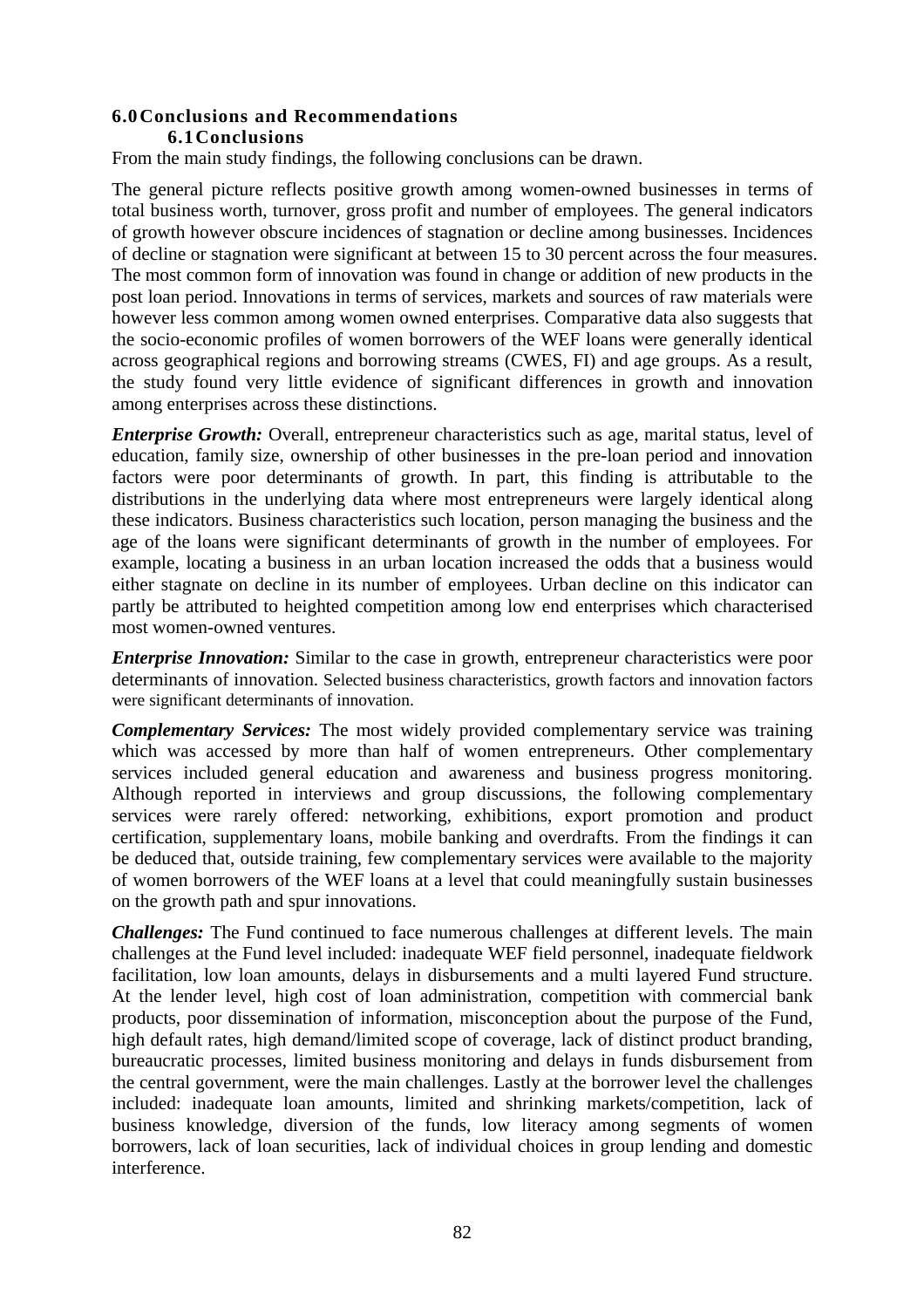## **6.2Recommendations**

Drawing from the findings, this section presents some of the key policy recommendations that, when implemented, would enhance the quality, service delivery and sustainability of the Women Enterprise Fund.

*Improved Field Level Staffing***:** Field offices remain thinly staffed. The most critical interface between the Fund and the borrowers in the CWES stream is managed by volunteers. There is an urgent need to review the administrative model used by the Fund to recruit and deploy better remunerated and motivated field officers.

*Improved Business Monitoring***:** Closely related to the need for improved staffing at the field level is the urgency to design an effective business monitoring programme. This will increase the likelihood that women borrowers will receive timely interventions to enable their businesses continue on a growth and innovation path.

*Allocation of more resources to field teams***:** The Fund should review its financial structure on administrative costs to re-allocate more resources to field teams in a way that enhances their operational efficiency.

*Individual Loans*: Funding through the CWES stream should be remodelled towards more individual lending. This will give prospective borrowers the freedom of investment choice. As opposed to group interests, individual initiative can spur greater growth and innovation.

*Increase in amounts of Loans*: Loan allocation ceilings should be significantly increased. In most instances, the amounts of funds allocated to borrowers fall far below the actual financial needs of a business.

*Enhanced and standardised Training***:** Training to borrowers on both streams should be standardised with room for customization to unique borrower needs.

*Legal framework for Defaults***:** The CWES stream still lacks a strong legal framework for securing loans to ensure improved recoveries. This calls for the development of an appropriate strategy for giving legal backing to loan recoveries in the event of defaults.

*Increased Funding to the CWES Stream***:** Study evidence on the performance of the Fund demonstrates that the CWES stream has higher rates of return and coverage compared to the FI stream. If the Fund is to impact the lives of more economically marginalised women, then more funds should be allocated to the CWES stream.

*Business Incubators for start-ups***:** The present funding framework excludes start-ups due to the high risks associated with such ventures. To eliminate the risks involved with funding to start-ups, business incubator initiatives should be promoted to improve the contribution of the Fund in supporting viable innovations which would otherwise be denied funding as start-ups.

*Enhanced Revolving Funds***:** The Fund should make the revolving fund structures functional and efficient to ensure that funds are available to borrowers based on recoveries in both the FI and CWES streams.

*Rationalizing administrative costs:* The quest to enhance operational structures would have to be weighed against the level of administrative costs as a proportion of total funds available to borrowers. This will ensure that available resources address the ever increasing demand for loans more efficiently.

*Rationalizing Fund Structure***:** The current Fund structure should be reviewed to eliminate or rationalize structures in its administration in a way that limits the bureaucracy and increase administrative efficiency.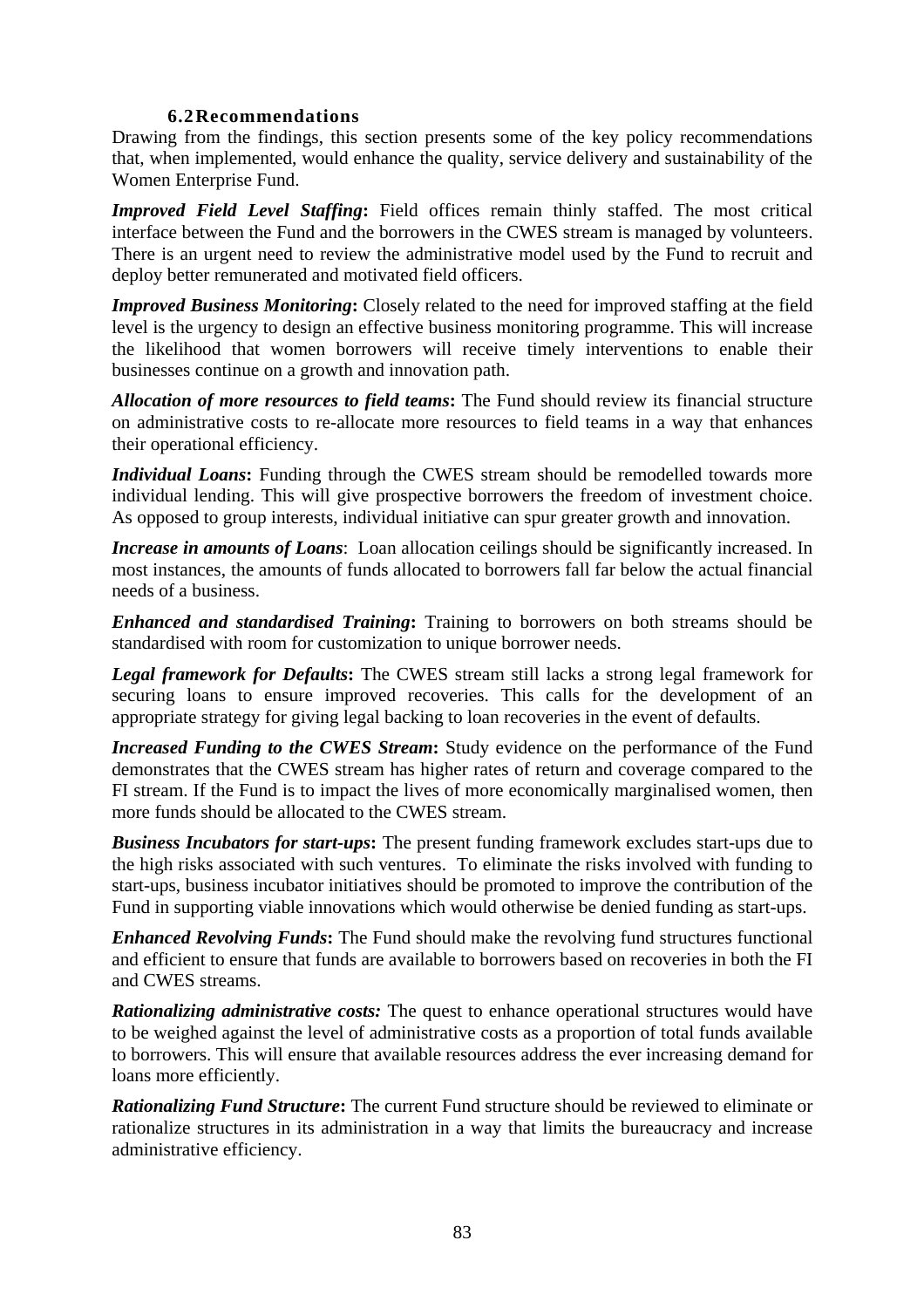*Increasing the Number of Loan Holding Banks***:** The number of banks to which loans and to which repayments can be channelled should be increased, especially in the rural areas where borrowers may have to travel long distances to carry out bank transactions in the traditional banks to which loans have been channelled. This diversification will enable borrowers choose banking institutions closer to them thus cutting on operational costs.

*Timely Disbursement of the funds*: There is need to infuse efficiency enhancers in the disbursement process from the central government to ensure that funds get to lenders in reasonable time. Lenders pointed at delays in funding with the result that prospective borrowers end up giving up altogether. Increasing the funding cycles by implementing more disbursement tranches would greatly diminish the lead times between application and receipt of the funds.

*Simplifying the application process*: To the poor rural groups, the application process used presently is long, tedious and even costly. This means that the poor, who need the funding most but cannot afford the many trips groups have to make to different offices in the registration process, end up being excluded from access to the Fund. Making the application simple and restricting application to less rigorous requirements can significantly improve access to the Fund by eliminating the cost-disincentive associated with visiting many offices in the pre-application stages.

*Setting it up as a semi-autonomous Fund*: To improve on efficiency and give the Fund the mandate to set up proper operational legal structures, there is need to delink it from the Ministry of Gender, Children and Social Development. Additionally, it should be structured as a vehicle for economic development, more than social development, hence engaging the appropriate resources, stakeholders and effort into the initiative.

## **6.3Limitations of the Study**

One of the key limitations of the study was lack of access to the sampling frame. However, with the support of the WEF secretariat and the credit officers working in each constituency and who were familiar with the women entrepreneurs who had benefited from the Fund, we were able to construct a credible sampling frame.

A second limitation was the challenge in identifying women entrepreneurs who had benefited from the Fund through the Financial Intermediaries. Largely, the FIs were unwilling to share this information. Additionally, few women had benefited through this window, which meant that even where they existed, finding them was difficult. Additionally most of the managers of financial intermediaries were not willing to participate in the study, thus limiting the amount of data we were able to obtain from this channel. However, the few who participated provided insights into the challenges of financing the women entrepreneurs as well as success stories.

Despite these two challenges, the WEF credit officers who are volunteers at the Constituency level were very helpful in identifying the women entrepreneurs. These volunteers are used by WEF to identify women entrepreneurs and groups who can access the Fund. They also train the women and help them to complete their loan applications. They are also trusted by the women, which made it relative easy for them to respond to the request for interviews. These credit officers therefore became the heart of the data collection exercise and were used in this study as research coordinators at each constituency as explained in Section 3.4. The result was that we were able to obtain the expected sample, and within a relatively short period of time (4 weeks) collect all the data required from the entrepreneurs.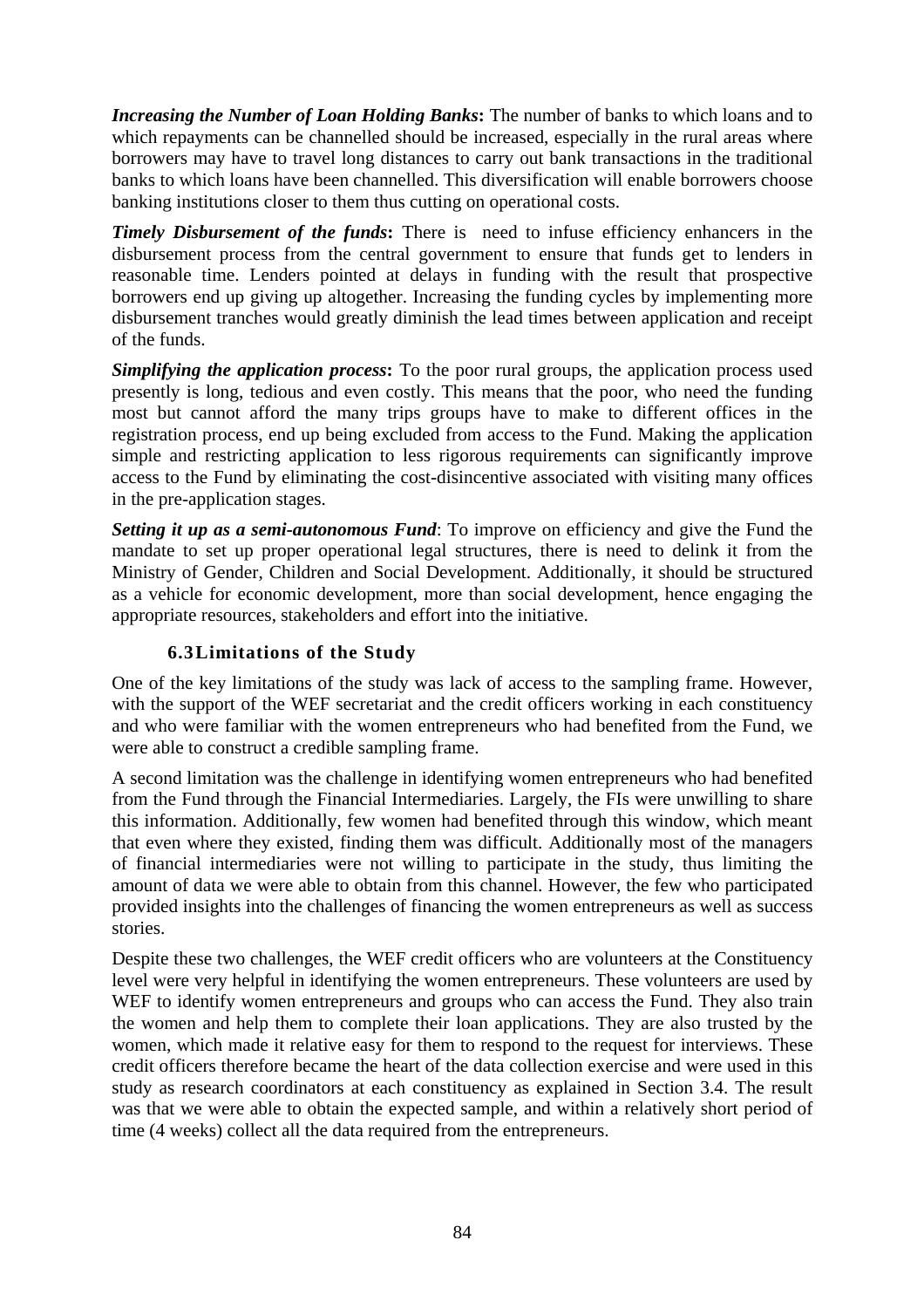#### **6.4Areas for Further Research**

The study focused on four counties (out of 47 counties in the country). Counties that are largely marginalised (and in which access is especially difficult) were excluded from the study owing to challenges of access the entrepreneurs. This included pastoralist communities and communities in the arid lands of Northern Kenya. Future research could focus on entrepreneurs in these areas. Second, most of the respondents were micro-entrepreneurs. There is a small segment of medium-sized enterprises that have benefitted from the Fund purposive sampling to study these enterprises to determine their growth and innovation patterns.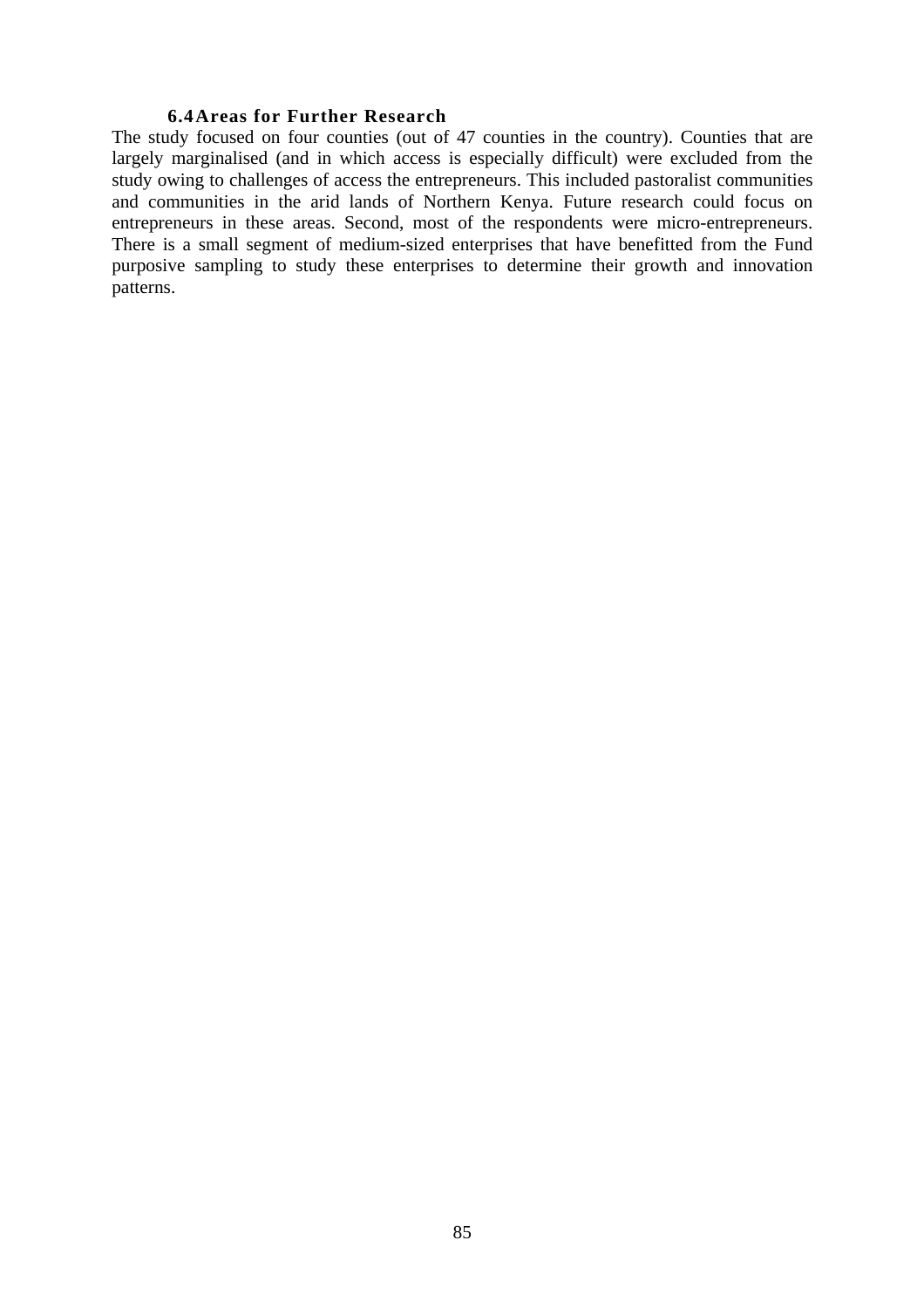#### **References**

- Aikaeli, J. (2007) Improving Competitiveness for SMEs to Harness Available Trade and Investment Opportunities: The Case of Tanzania. Paper presented at the International Conference on SMEs and International Trade, Dar-es-Salaam, 27th – 28th September.
- Amakom, U. (2006) Export Constraints of the Kano Leather Industry: A Study of Industrial Clusters in Nigeria, Nnamdi Azikiwe University, Awka, Nigeria.
- Central Bureau of Statistics (1999). National Micro and Small Enterprise Baseline Survey 1999, Nairobi: Government of Kenya.
- Cooper , D. R. & Schindler, P. S. (2008) Business Research Methods. Boston: McGraw-Hill.
- Crawford, M. (2003) New Product Management, McGraw-Hill, Boston, MA.
- Day-Hookoomsing, P. & Essoo, V. (2003) Promoting Female Entrepreneurship in Mauritius: Strategies in Training and Development. Geneva: ILO.
- East African Community (2011) Observations and recommendations of the EAC Conference on The Role of Women in Socio-economic Development and Women in Business. Held at Kigali Rwanda, 5th – 6th August.
- Elumba, J.D.N. (2008) SMEs/SMIs centred industrialization for inclusive sustainable growth in Africa – How can Japan help? Graduate Institute for Policy Studies (GRIPS) Development Forum.
- Gray, C. (2006) Absorptive capacity, knowledge management and innovation in entrepreneurial small firms, International Journal of Entrepreneurial Behaviour & Research, Vol. 12, no.6, pp.345-360.
- International Finance Corporation (IFC) (2007) SME Debt Financing in Emerging Markets, Geneva, IFC.
- International Finance Corporation (IFC) (2011) SMEs: Telling our Story, Geneva, IFC.
- International Labour Organisation (ILO) 2008. Factors affecting Women Entrepreneurs in Micro and Small Enterprises in Kenya. Addis Ababa: ILO Regional Office for Africa.
- Kantor, P. (2001) Promoting Women's Entrepreneurship Development based on Good Practice Programmes: Some Experiences from the North to the South. Geneva: ILO.
- Kiraka, R. (2009) Innovative Private Sector Development Instruments an African Perspective for investing in the development of Small and Medium Enterprises. Working Paper 01/2009. ICEP.
- Lin, C.Y. & Chen, M.Y. (2007) Does Innovation Lead to Performance? An Empirical Study of SMEs in Taiwan, Management Research News, Vol. 30, no. 2, pp.115-132.
- Mambula, C.J. & Sawyer, F.E. (2004) Acts of Entrepreneurial Creativity for Business Growth and Survival in a Constrained Economy: The case of a small manufacturing firm, International Journal of Social Economics, Vol. 31, no.1/2, pp.30-55.
- Marcucci, P. N. (2001) Jobs, Gender and Small Enterprises in Africa and Asia: Lessons drawn from Bangladesh, the Philippines, Tunisia and Zimbabwe. Geneva: ILO.
- McCormick, D.(2001). "Gender in Small Enterprise in Kenya: An Institutional Analysis." In P.C. Samanta & R. K. Sen (eds), Realising African Development. Kolkata, India, CIADS in collaboration with IIDS, pp. 309-330.
- Miles, M. B. & Huberman, M. (1994) Qualitative Data Analysis: An Expanded Sourcebook. Thousand Oaks: Sage Publications.
- Ministry of Planning and National Development, Kenya (2007) Kenya Vision 2030: A Competitive and Prosperous Kenya, Nairobi, Government Printer.
- Ministry of Women's Rights, Child Development and Family Welfare (1997) Directory of Women Entrepreneurs in Mauritius. Government of Mauritius.
- Olomi, D. (2006) Policy Dialogue Seminar Paper on Opportunities and Challenges for Rural SMEs Development in Tanzania, Economic and Social Research Foundation (ESRF) Forum, Dar-es-Salaam.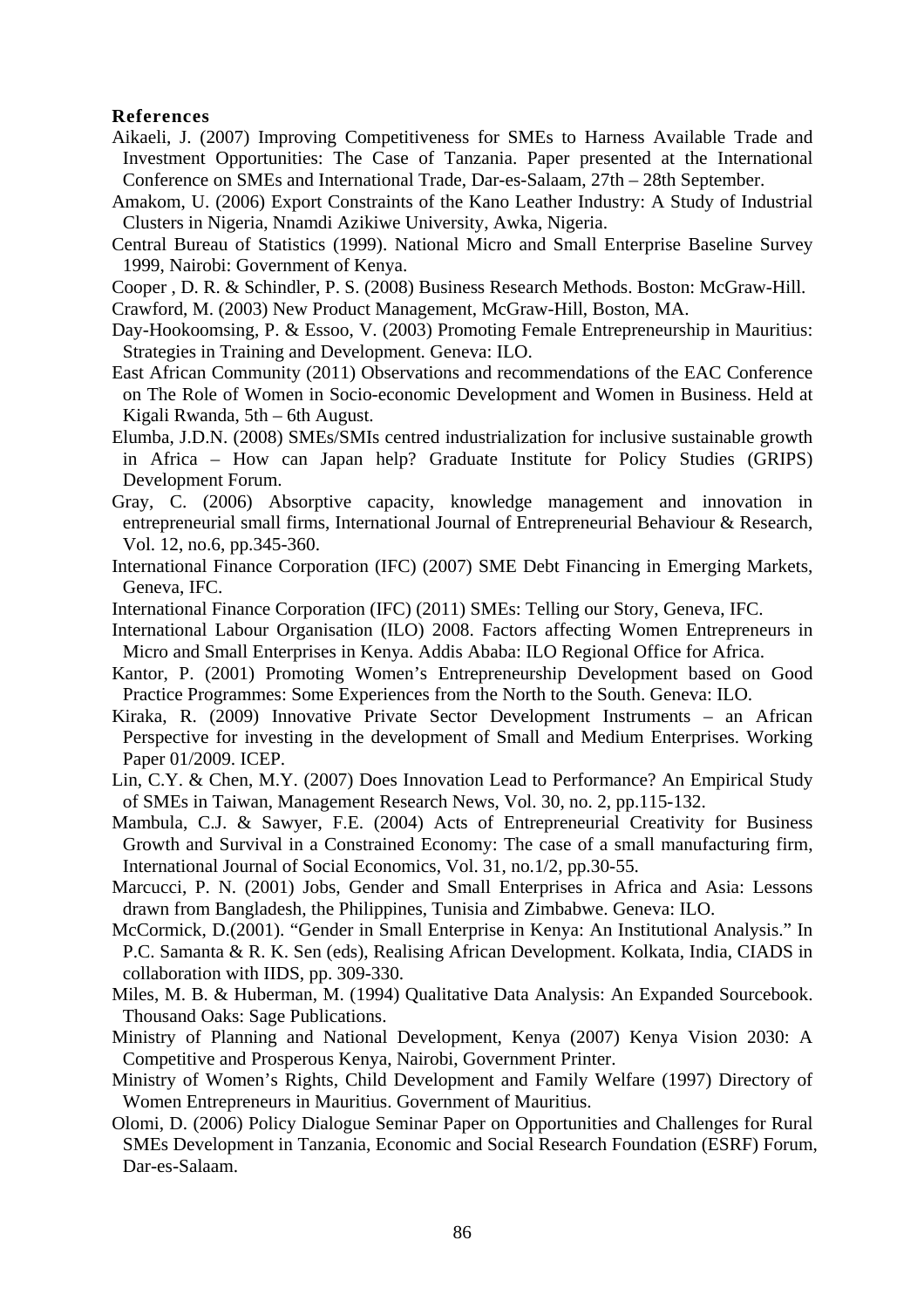- Organization for Security and Cooperation in Europe (OSCE) (2006) Small and Medium Sized Enterprises: Development and Promotion, Best-Practice Guide for a Positive Business & Investment Climate. Vienna, OSCE, Chapter 7, pp.114-132.
- Pelham, A.M. 2000, Market orientation and other potential influences on performance in SME manufacturing firms, Journal of Small Business Management, Vol.38, no.1, pp.48-67.
- Reinecke, G. (2002) Small Enterprises, Big Challenges A Literature Review on the Impact of the Policy Environment on the Creation and Improvement of Jobs within Small Enterprises. Geneva: ILO.
- Saunders, M., Lewis, P. & Thornhill, A. (2009) Research Methods for Business Students. London: Prentice Hall.
- Sheu, R. (2007), Technology Collaboration, Development of Human Capital for SME Innovation Policies: Turning Technologies into Business Value, APEC, Singapore, pp.43- 85.
- Shiu, E., & Walker, D. (2007) New Product Market Visioning in Small Enterprises, Journal of Small Business and Enterprise Development, Vol. 14, no. 1, pp 81-92.
- Silver, D. A. (1994) Enterprising women: lessons from 100 of the greatest entrepreneurs of our day. New York: AMACOM.
- Stevenson, L. & St-Onge, A. (2005a) Support for Growth-oriented Women Entrepreneurs in Kenya. Geneva: ILO.
- Stevenson, L. & St-Onge, A. (2005b) Support for Growth-oriented Women Entrepreneurs in Ethiopia, Kenya and Tanzania: An Overview Report. Geneva: ILO.
- Tambunan, T. (2007) Entrepreneurship Development: SMEs in Indonesia, Journal of Developmental Entrepreneurship, Vol. 12, no.1, pp.95-118.
- United Nations Conference on Trade and Development (UNCTAD) (2002) Proceedings of the Symposium on Modalities for Financing SMEs in Uganda, United Nations, Geneva.
- Wanjohi, A.M. and Mugure, A. (2008) Factors affecting the growth of MSEs in rural areas of Kenya: A case of ICT firms in Kiserian Township, Kajiado District of Kenya.
- Women Enterprise Fund (2009) Women Enterprise Fund Strategic Plan (2009 2012), Nairobi.
- Women Enterprise Fund (2012) Status of Women Enterprise Fund, 2012. Ministry of Gender, Children and Social Development, Nairobi.
- World Bank (2001) World Development Report 2000/01: Consultations with the Poor. Washington: World Bank.
- World Bank, (2004) Project Appraisal Document for A Micro, Small and Medium Enterprise Competitiveness Project for Kenya, Washington, World Bank.
- World Bank (2008) Doing Business: Women in Africa. Washington, DC: World Bank
- World Bank/International Finance Corporation (2011) Doing Business 2011: Making a Difference for Entrepreneurs. Washington, DC, World Bank.
- Wynarczyk, P. (1997) The economic success of UK innovative small firms. Paper presented at the 42nd World Conference on International Council for Small Business, San Francisco, CA.
- Yin, R. (2009) Case Study Research: Design and Methods. London: Sage Publications.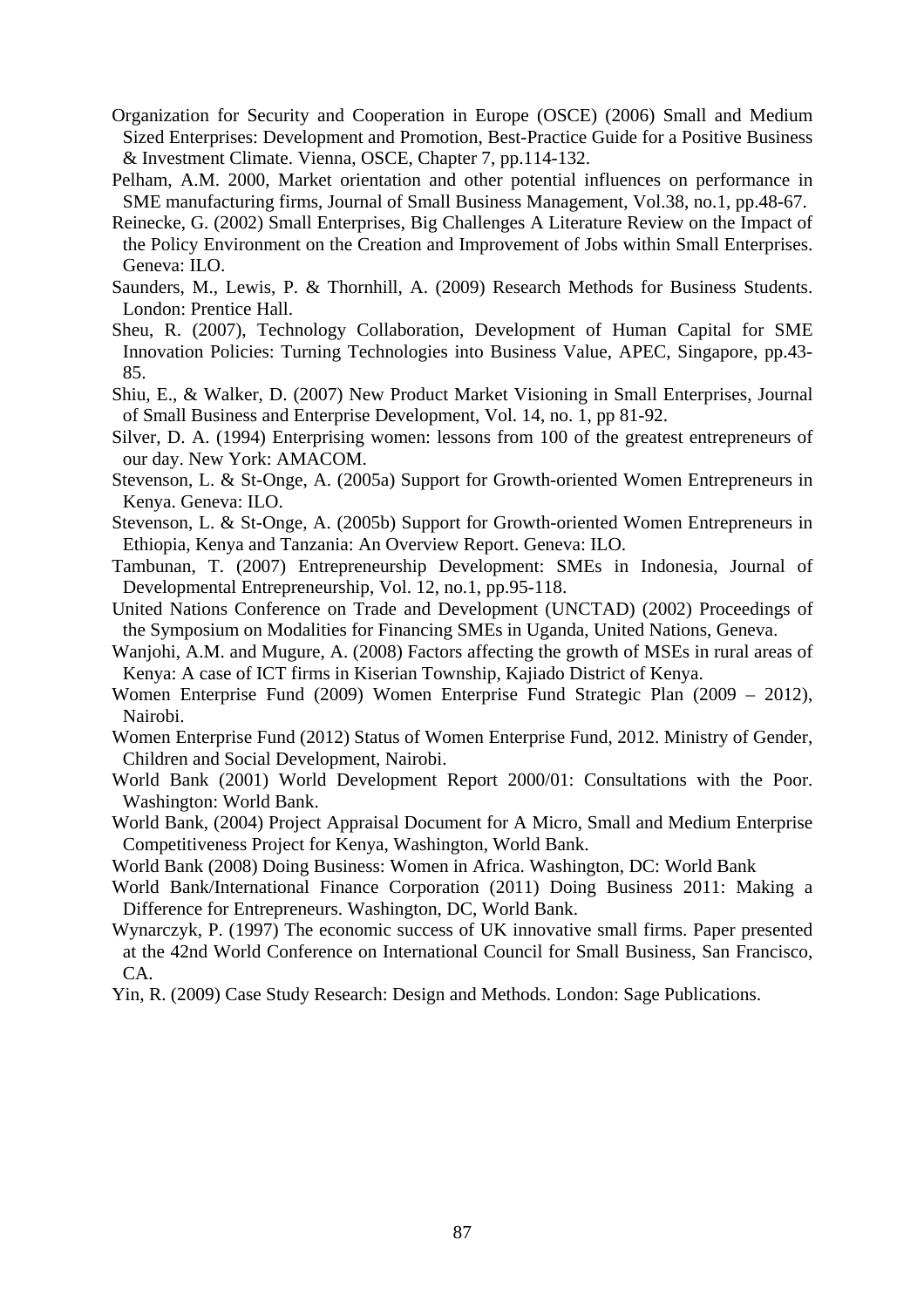#### **Appendix**

APPENDIX A: Entrepreneur Questionnaire

## *NOTE TO INTERVIEWER: Before Start of Interview, ask if the respondent has ever received any WEF loan to run their individual business? [IF NO, TERMINATE INTERVIEW AND PROCEED TO THE NEXT RESPONDENT)*

#### **Informed Consent & Cover Page**

Hello. My name is \_\_\_\_\_\_\_\_\_\_\_\_\_\_\_\_\_\_\_\_\_\_\_\_\_\_\_\_\_\_\_\_\_\_\_\_\_\_\_. I am working with **a Team of Researchers from Strathmore University, Kenya School of Government, Kabarak University and WEF** in this area. As part of **Initiatives to Support the Growth of MSMEs in Kenya**, we are conducting a survey of businesses in this area. Your business has been selected by chance from all enterprises in the area. I would like to ask you some questions related to some characteristics of your business.

Combined with the participation of other entrepreneurs and stakeholders in the MSME sector in the district, the information you provide will be useful in establishing the overall situation of MSMEs in this region. Participation in the survey is voluntary.

All the information you give will be confidential. The information will be used to prepare a report, but will not include any specific names of entrepreneurs or their businesses. There will be no way to identify that you are the one who gave this information.

If you have any questions about the survey, you can ask me, my team leader who is here with the survey team, or one of the local WEF committee members. At this point, do you have any questions about the survey?

Signature of interviewer:

Date:

Respondent agreed to be interviewed

1. YES

2. NO

## **0. ENTERPRISE IDENTIFICATION**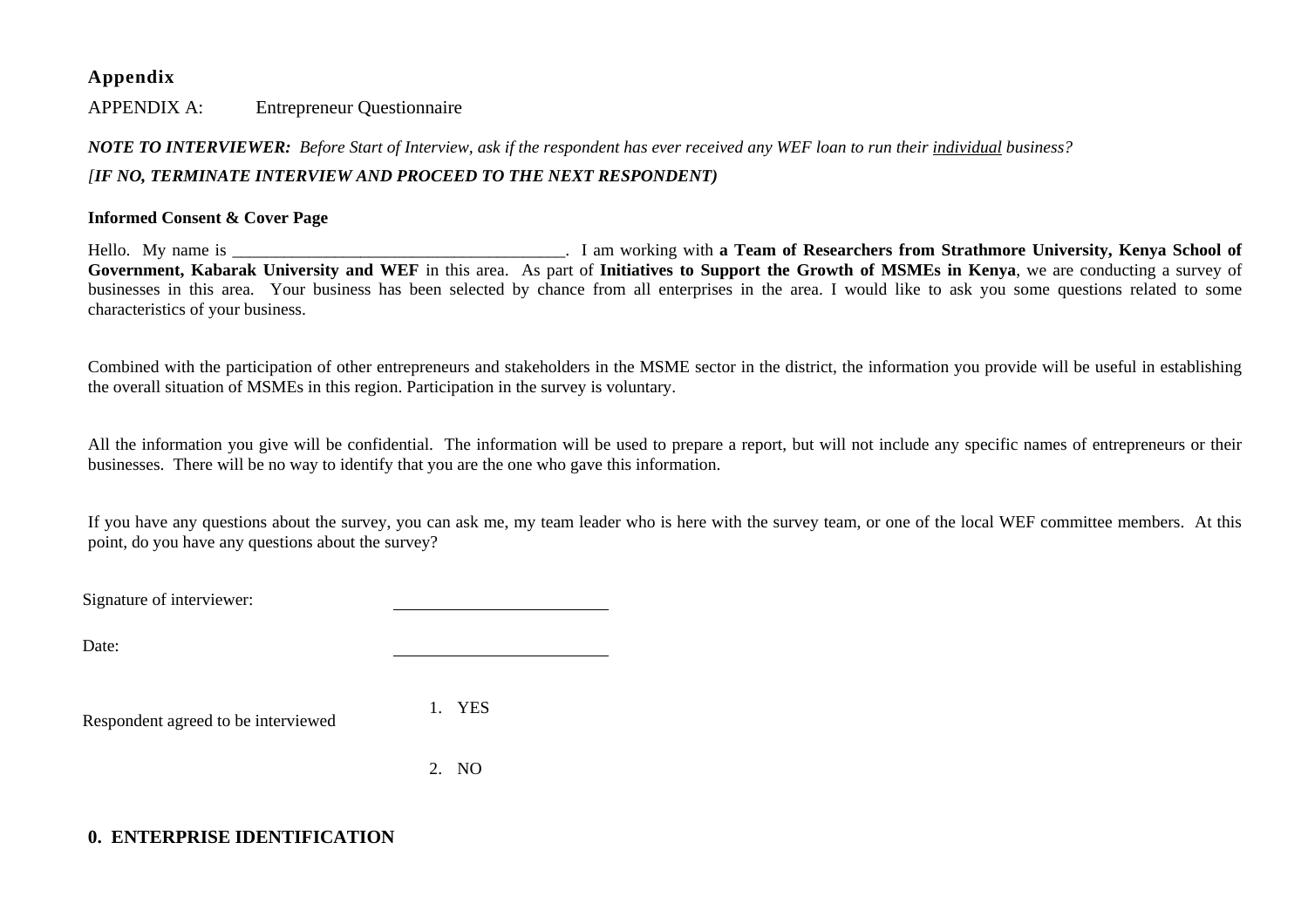# **This section is to be completed for each Enterprise visited.**

| 001 | Beneficiary's Name            |  |  |
|-----|-------------------------------|--|--|
| 002 | National ID/Passport No.      |  |  |
| 003 | Contact Information (Phone #) |  |  |
| 004 | Name of Location              |  |  |
| 005 | <b>County Name</b>            |  |  |
| 006 | County number                 |  |  |
| 007 | Date of interview             |  |  |
| 008 | Time interview commenced      |  |  |
| 009 | Time interview ended          |  |  |
| 010 | Name of Interviewer           |  |  |
| 011 | Enterprise #                  |  |  |

|                | A. ENTERPRENUER PROFILE                                                                                      |                | <b>Insert Code</b> |
|----------------|--------------------------------------------------------------------------------------------------------------|----------------|--------------------|
|                |                                                                                                              |                | <b>Value Here</b>  |
| A <sub>1</sub> | $[1]$ = Male<br>$[2]$ = Female)<br>Gender of Entrepreneur                                                    | A1             |                    |
|                |                                                                                                              |                |                    |
| A <sub>2</sub> | Year of Birth                                                                                                | A <sub>2</sub> |                    |
| A <sub>3</sub> | <b>Marital Status</b><br>[1]=Married [Monogamy]<br>[2]=Married [Polygamy]<br>$[3]$ =Single<br>$[4]$ =Widowed | A <sub>3</sub> |                    |
|                | $[5]$ =Separated<br>$[99] = Other$                                                                           |                |                    |
| A4             | $[4]$ = KCPE/CPE<br>$[3]$ = Some Primary<br>Level of Education: $[1]$ = None<br>$[2]$ = Pre-school           | A4             |                    |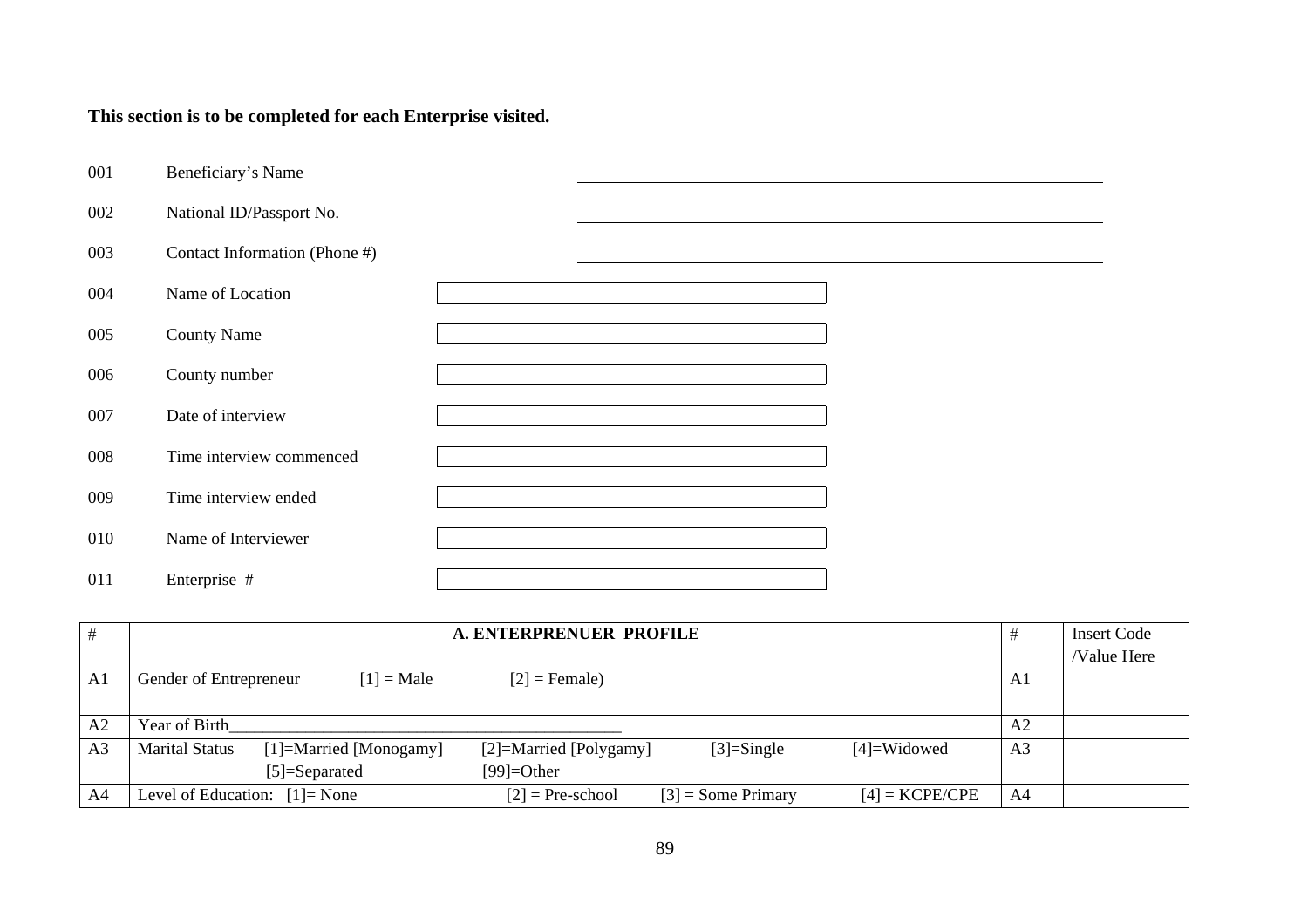| $\#$           | A. ENTERPRENUER PROFILE                                                                                                                                                                                                | #              | <b>Insert Code</b> |
|----------------|------------------------------------------------------------------------------------------------------------------------------------------------------------------------------------------------------------------------|----------------|--------------------|
|                |                                                                                                                                                                                                                        |                | /Value Here        |
|                | $[5]$ =Secondary<br>$[6]$ = Tertiary College<br>$[7]$ =University                                                                                                                                                      |                |                    |
| A <sub>5</sub> | How many people, including yourself, live in your household?                                                                                                                                                           | A <sub>5</sub> |                    |
| A <sub>6</sub> | Have you accessed any business Training services? $[1] = \text{YES}, [2] = \text{NO}$<br>[If NO, skip to $A9$ ]                                                                                                        | A6             |                    |
| A7             | If YES in A6 above, which services have you accessed?                                                                                                                                                                  | A7             |                    |
|                | $[2]$ =Marketing<br>$[1] =$ Accounting<br>$[3] = Costing$<br>$[4]$ = Pricing<br>$[5]$ =Sales Forecasting                                                                                                               |                |                    |
|                | [6] =Inventory Control [7] =Accessing new markets [99]=Other (Specify)                                                                                                                                                 |                |                    |
| A8             | If you have ever received training in A6 above, how long did the training last?                                                                                                                                        | A8             |                    |
|                | $[2] = 1$ Day $[3] = 2-6$ Days $[4] = 1$ Week $[5] = 2-3$ weeks $[6] = 1$ Month $[7] > A$ month<br>$[1] = < A$ day                                                                                                     |                |                    |
| A9             | Do you own other businesses other than this one? [1]=YES, [2] = NO [IF NO, Skip To A12]                                                                                                                                | A9             |                    |
|                |                                                                                                                                                                                                                        | A10            |                    |
| A10            | If YES in A9 above, how many businesses?                                                                                                                                                                               |                |                    |
| A11            | What types of business do you own in A10 above?                                                                                                                                                                        | A11            |                    |
|                | [b]<br>[c]<br>[d]<br>[a]                                                                                                                                                                                               |                |                    |
| A12            | What was your main reason for getting into this business?                                                                                                                                                              | A12            |                    |
|                | [1]=Lack of another source of income [2]=Needed additional source of income [3]=Retirement [4]=Availability of Loan<br>[5]=Influence from friends/family<br>[7] Own initiative/saw an opportunity [99]=Other (Specify) |                |                    |

| #              | <b>B. BUSINESS PROFILE</b>                                                                   | #              | Insert Code /Value Here |
|----------------|----------------------------------------------------------------------------------------------|----------------|-------------------------|
|                | <b>Type of Enterprise</b>                                                                    |                |                         |
| B1             | Type of enterprise                                                                           | B <sub>1</sub> |                         |
|                | [1]=Registered Single owner $[2]$ = Unregistered Single owner $[3]$ = Registered Partnership |                |                         |
|                | $[4]$ = Unregistered Partnership $[5]$ = Limited Company<br>$[99] = Other$                   |                |                         |
| B <sub>2</sub> | Kind of business                                                                             | B <sub>2</sub> |                         |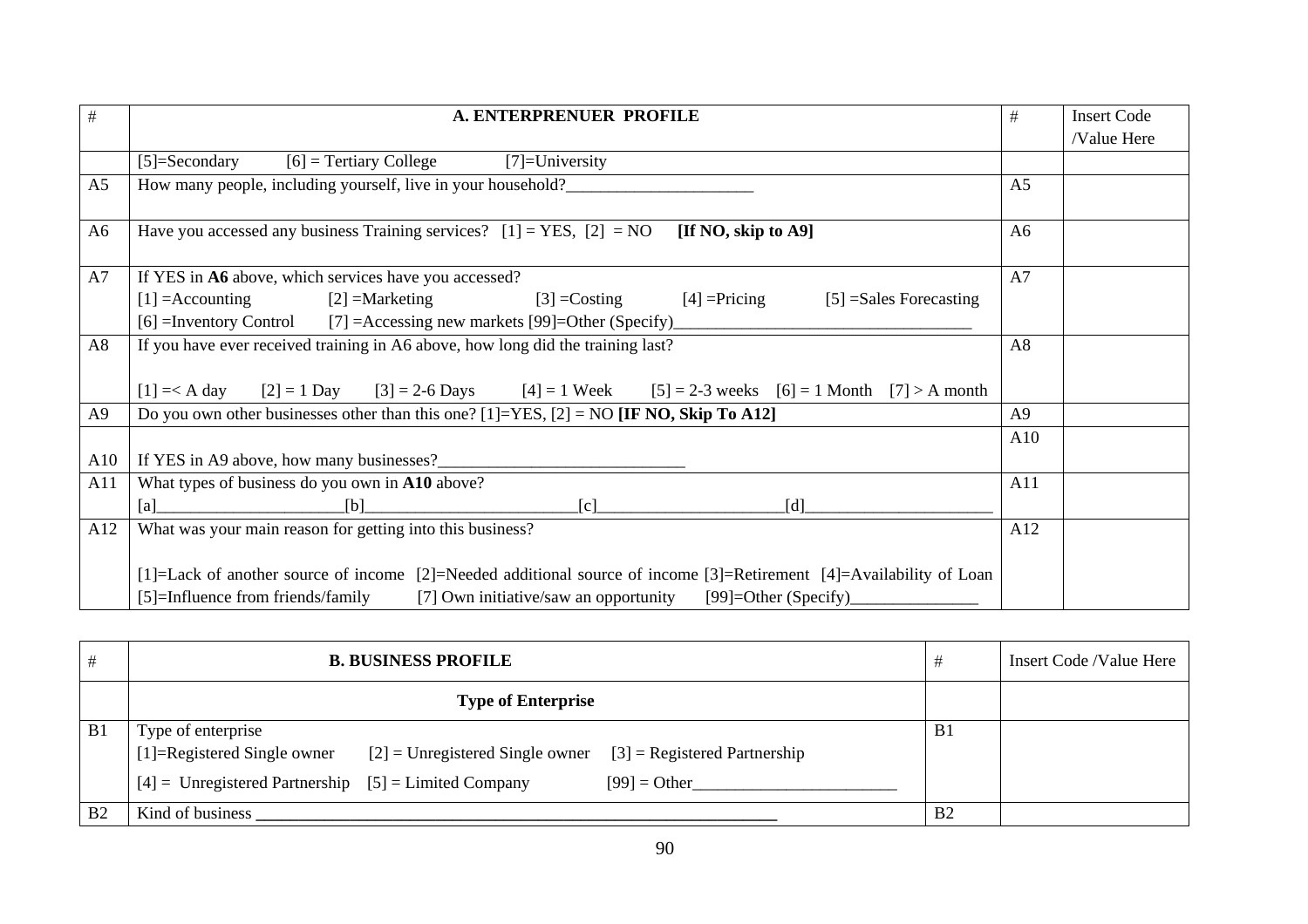| $\#$           |                                                                                                                                                                                                               | <b>B. BUSINESS PROFILE</b>                                                                                                                          |                                 |                              |                           |                |  |  |  |  |
|----------------|---------------------------------------------------------------------------------------------------------------------------------------------------------------------------------------------------------------|-----------------------------------------------------------------------------------------------------------------------------------------------------|---------------------------------|------------------------------|---------------------------|----------------|--|--|--|--|
| B <sub>3</sub> |                                                                                                                                                                                                               | Classification of location of Enterprise<br>$[1] = Rural$<br>$[2]$ =Urban                                                                           |                                 |                              |                           |                |  |  |  |  |
| <b>B4</b>      | $[1]$ = Self<br>$[5]$ = Non family employees                                                                                                                                                                  | Who runs this business on a day-to-day basis?<br>$[2]$ = Self and Family<br>$[3]$ = Family member(s)<br>$[4]$ = Self and other non family employees |                                 |                              |                           |                |  |  |  |  |
| B <sub>5</sub> | In which Month and Year did you establish this business?                                                                                                                                                      |                                                                                                                                                     | Month $\lceil$                  |                              | Year [                    | B <sub>5</sub> |  |  |  |  |
|                |                                                                                                                                                                                                               |                                                                                                                                                     | <b>LOAN AND BANKING PROFILE</b> |                              |                           |                |  |  |  |  |
| <b>B6</b>      | In which Month and Year did you receive your first loan from WEF? Month [                                                                                                                                     |                                                                                                                                                     |                                 |                              | Year [                    | <b>B6</b>      |  |  |  |  |
| B7             | Which channel did you receive the WEF loan from?<br>$[1]$ = Constituency Women Enterprise Scheme (CWES)<br>$[2] = Bank$<br>$[3]$ = SACCO<br>$[4] = MFI$                                                       |                                                                                                                                                     |                                 |                              |                           |                |  |  |  |  |
| <b>B8</b>      |                                                                                                                                                                                                               |                                                                                                                                                     |                                 |                              |                           | <b>B8</b>      |  |  |  |  |
| <b>B9</b>      | Have you received any subsequent loan from the WEF? $[1] = \text{YES}, [2] = \text{NO}$ [If NO, skip to B13]                                                                                                  |                                                                                                                                                     |                                 |                              |                           | <b>B9</b>      |  |  |  |  |
| <b>B10</b>     | If YES in B9 above, how many subsequent loans have you received?                                                                                                                                              |                                                                                                                                                     |                                 |                              |                           | <b>B10</b>     |  |  |  |  |
| <b>B11</b>     | If YES in B9 above, how much in total, have you received in KES for all the subsequent loans?                                                                                                                 |                                                                                                                                                     |                                 |                              |                           | <b>B11</b>     |  |  |  |  |
| <b>B12</b>     | How much did you receive in the subsequent loans?                                                                                                                                                             |                                                                                                                                                     |                                 |                              |                           | <b>B12</b>     |  |  |  |  |
|                | Loan $#$                                                                                                                                                                                                      | $(i)$ $2nd$ Loan                                                                                                                                    | (ii) 3 <sup>rd</sup> Loan       | $(iii)$ 4 <sup>th</sup> Loan | (iv) 5 <sup>th</sup> Loan |                |  |  |  |  |
|                | <b>Amount</b>                                                                                                                                                                                                 |                                                                                                                                                     |                                 |                              |                           | <b>B13</b>     |  |  |  |  |
| <b>B13</b>     | Have you applied for any non-WEF loan <b>after</b> the first loan from WEF $[1] = \text{YES}$<br>$[2] = NO$<br>[If NO, skip to B19]                                                                           |                                                                                                                                                     |                                 |                              |                           |                |  |  |  |  |
| <b>B14</b>     | If YES in B13 above, did you receive the loan? $[1] = \overline{YES}$ , $[2] = \overline{NO}$<br>[If NO, skip to B19]                                                                                         |                                                                                                                                                     |                                 |                              |                           |                |  |  |  |  |
| <b>B15</b>     | If yes to B14, what was your source of the loan?<br>[1]=Commercial Bank, [2]=Cooperative Society, [3]=Micro-Finance Institution, [4]=Merry Go Round,<br>[5]=Friends, [6]=Family Members, [99]=Other(Specify)_ |                                                                                                                                                     |                                 |                              |                           |                |  |  |  |  |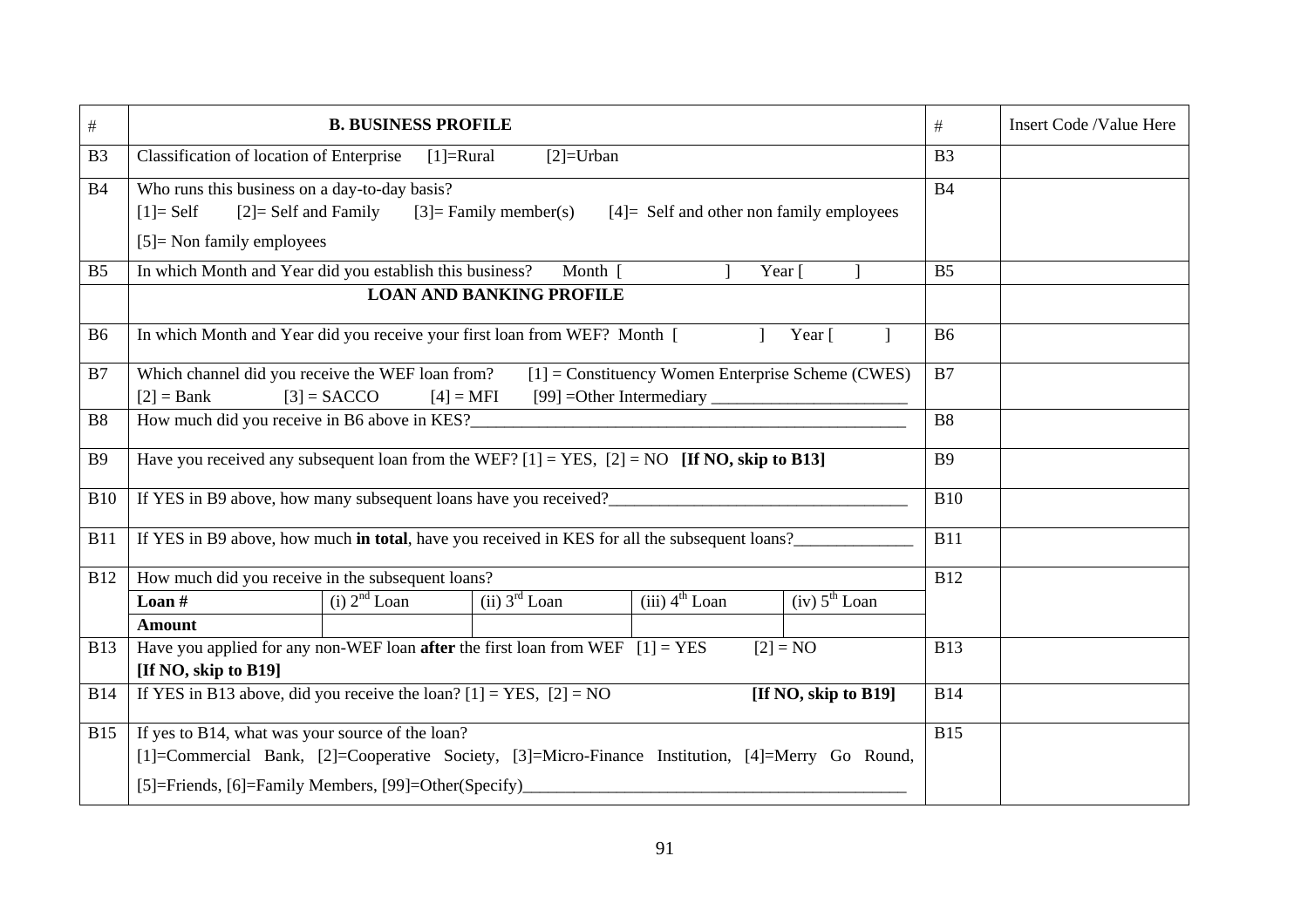| $\#$       |                                                                                                                                                                                                                                                                     |                                                              |                                                        | <b>B. BUSINESS PROFILE</b>            |                                                                                                                                                                                                                                                                                                     |                    |               |                      | #          | Insert Code /Value Here |
|------------|---------------------------------------------------------------------------------------------------------------------------------------------------------------------------------------------------------------------------------------------------------------------|--------------------------------------------------------------|--------------------------------------------------------|---------------------------------------|-----------------------------------------------------------------------------------------------------------------------------------------------------------------------------------------------------------------------------------------------------------------------------------------------------|--------------------|---------------|----------------------|------------|-------------------------|
| <b>B16</b> |                                                                                                                                                                                                                                                                     |                                                              |                                                        |                                       | In which Month and Year did you receive the loan in B13 above? A. Month [                                                                                                                                                                                                                           |                    |               | b. Year [            | <b>B16</b> |                         |
| <b>B17</b> |                                                                                                                                                                                                                                                                     |                                                              |                                                        |                                       | How much did you receive in KES for the loan in B13?<br><u>Example 2014</u>                                                                                                                                                                                                                         |                    |               |                      | <b>B17</b> |                         |
| <b>B18</b> | terms                                                                                                                                                                                                                                                               | $[1]$ =The WEF loan was inadequate                           | [4]=Used the loan to repay the WEF loan                |                                       | What was your main reason for taking up another loan in addition to the one from WEF?<br>$[2]$ =Wanted to expand the business $[3]$ =The loan had better repayment<br>[5]=Had other pressing family obligations<br>[6] -It was offered by the lender [99] -Other (Specify) ________________________ |                    |               |                      | <b>B18</b> |                         |
| <b>B19</b> | How do you manage the business' operating capital?<br>$[1]$ =Mostly cash in hand<br>[2]=Mostly in personal bank account [3]=Mostly in business bank account<br>[4]=M-banking (M-Pesa, M-Kesho, ZAP, Orange-Money etc] [99] Other (Specify)_________________________ |                                                              |                                                        |                                       |                                                                                                                                                                                                                                                                                                     |                    |               |                      | <b>B19</b> |                         |
| <b>B20</b> |                                                                                                                                                                                                                                                                     |                                                              |                                                        |                                       | Do you have a specific bank account for the business? $[1] = \text{YES}$                                                                                                                                                                                                                            | $[2] = NO$         |               |                      | <b>B20</b> |                         |
| <b>B21</b> |                                                                                                                                                                                                                                                                     | Where is the business hosted?<br>$[1] = On own land/Premise$ |                                                        | [2]=Rented Premise                    | [3]=Public/Open Site                                                                                                                                                                                                                                                                                |                    |               | [4]=Mobile Market    | <b>B21</b> |                         |
|            |                                                                                                                                                                                                                                                                     |                                                              |                                                        | <b>SIZE OF ENTERPRISE</b>             |                                                                                                                                                                                                                                                                                                     |                    |               |                      |            |                         |
| <b>B22</b> |                                                                                                                                                                                                                                                                     |                                                              |                                                        |                                       | How many people do you employ currently in this business and other businesses funded from WEF loans?                                                                                                                                                                                                |                    |               |                      | <b>B22</b> |                         |
| <b>B23</b> |                                                                                                                                                                                                                                                                     |                                                              | What is current total value of your business in KES?   |                                       |                                                                                                                                                                                                                                                                                                     |                    |               |                      | <b>B23</b> |                         |
| <b>B24</b> | What is your current average monthly expenditure on the following items in KES?                                                                                                                                                                                     |                                                              |                                                        |                                       |                                                                                                                                                                                                                                                                                                     |                    | <b>B24</b>    |                      |            |                         |
|            | <b>Item</b><br><b>Amount</b>                                                                                                                                                                                                                                        | [a] Family<br>House Rent                                     | [b] Business<br>premise rent                           | [c] Family<br>Food and<br>basic needs | [d] Entertainment<br>/Leisure                                                                                                                                                                                                                                                                       | [e] Health<br>care | [f] Transport | $[99]$ All<br>others |            |                         |
| <b>B25</b> |                                                                                                                                                                                                                                                                     |                                                              | On average, how much do you spend on education yearly? |                                       |                                                                                                                                                                                                                                                                                                     |                    |               |                      | <b>B25</b> |                         |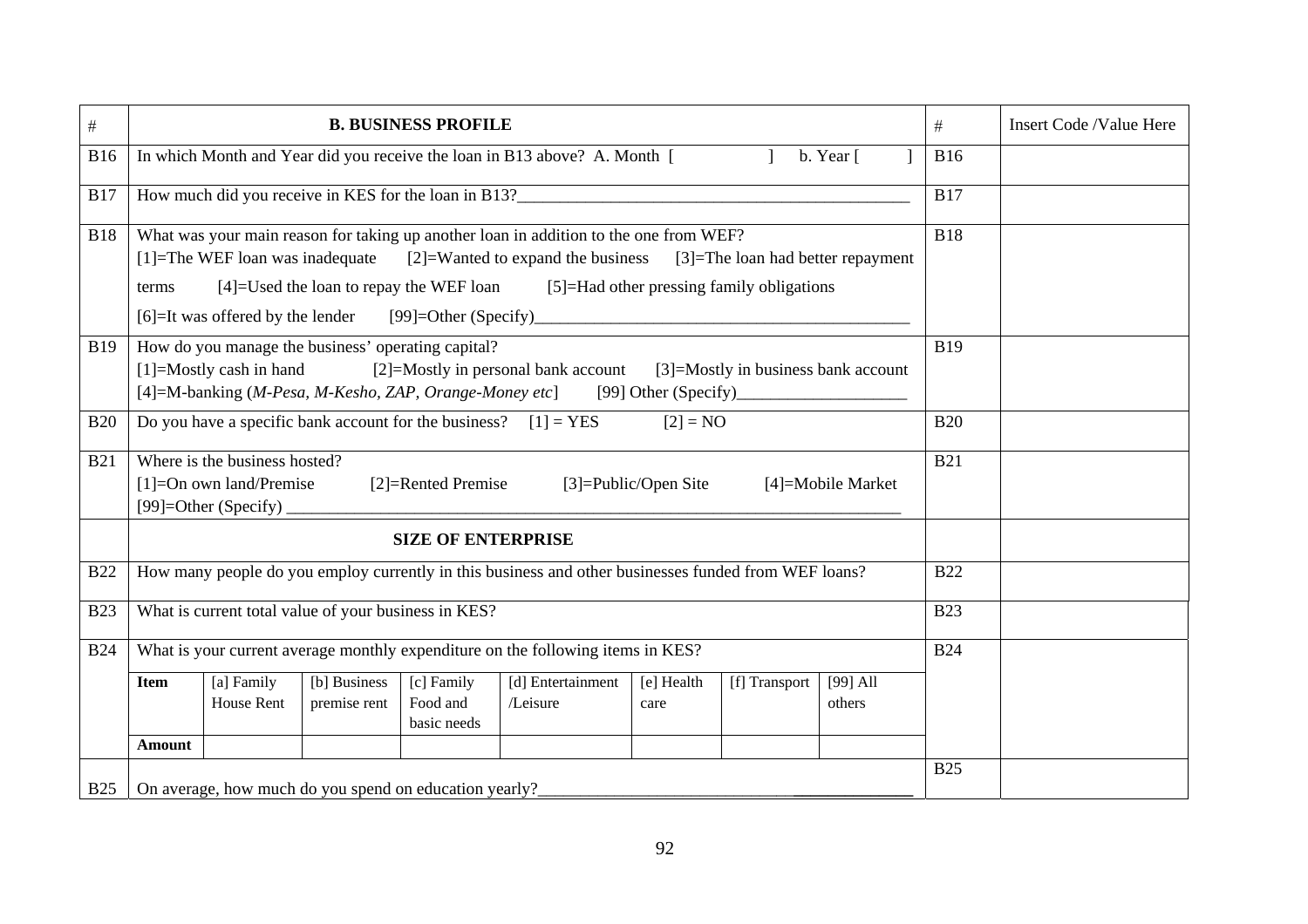| $\#$           | <b>C. CHALLENGES</b>                                                                                                                                                                                                                                                                                                                                   | #              | Insert Code /Value Here |
|----------------|--------------------------------------------------------------------------------------------------------------------------------------------------------------------------------------------------------------------------------------------------------------------------------------------------------------------------------------------------------|----------------|-------------------------|
| C <sub>1</sub> | Are there any challenges that this business currently faces? $[1] = \text{YES}, [2] = \text{NO}$<br>[If NO, skip to $C3$ ]                                                                                                                                                                                                                             | C <sub>1</sub> |                         |
| C <sub>2</sub> | If YES in C 1 above, which ones?<br>$[1]$ =Inadequate capital $[2]$ =Lack of accounting skills<br>$[3]$ =Inaccessibility to credit<br>$[4]$ =High taxation<br>[5]=Inability/difficulty in repaying loan [6]=Shrinking Markets/Increased competition<br>$[7] =$ Debt collection<br>$[9]$ = employee management $[99]$ = Other (Specify)<br>$[8]$ =Fraud | C <sub>2</sub> |                         |
| C <sub>3</sub> | Have you received any assistance to help you mitigate these challenges? $[1] = \text{YES}, [2] = \text{NO}$ [If NO, skip to D1)                                                                                                                                                                                                                        | C <sub>3</sub> |                         |
| C <sub>4</sub> | If YES in C3 above, what type of help did you receive?<br>$[2]$ =Access to credit<br>[1]=Training Services<br>$[3]$ =rescheduling of the loan<br>[4]=Provision of market information<br>[99]=Other (Specify)                                                                                                                                           | C <sub>4</sub> |                         |
| C <sub>5</sub> | What was the source of the assistance?<br>$[1]$ = My WEF loan provider $[2]$ = My non-WEF loan provider<br>[3]=Fellow business person<br>$[5]=An NGO$<br>$[99] = Other(Specify)$<br>$[4]=A$ CBO                                                                                                                                                        | C <sub>5</sub> |                         |

| #              | <b>D. GROWTH INDICATORS</b>                                                                   | #              | Insert Code /Value Here |
|----------------|-----------------------------------------------------------------------------------------------|----------------|-------------------------|
|                | <b>Quantitative Measures</b>                                                                  |                |                         |
| D <sub>1</sub> | How much was your business worth in KES at the time you were applying for the first WEF loan? | D <sub>1</sub> |                         |
| D2             | What is the current estimated worth of your business in KES?                                  | D2             |                         |
| D <sub>3</sub> | What was your average monthly turnover at the time you were applying for the first WEF loan?  | D <sub>3</sub> |                         |
| D <sub>4</sub> | What was your turnover by the end of last month?                                              | D <sub>4</sub> |                         |
| D <sub>5</sub> | What was your Gross profit at the time you were applying for the first WEF loan?              | D <sub>5</sub> |                         |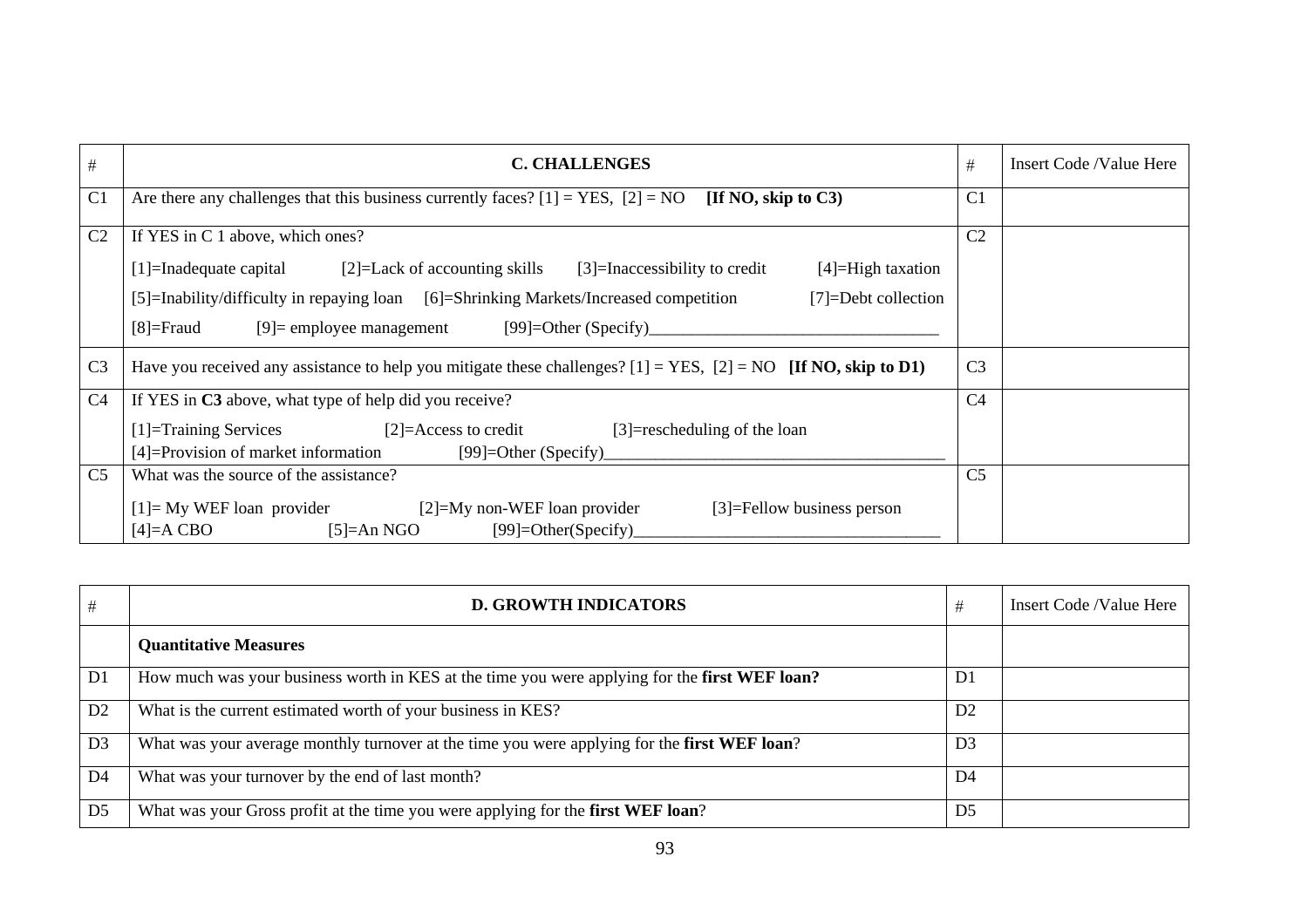| $\#$            | <b>D. GROWTH INDICATORS</b>                                                                                                                                                                                                                                                                                                                                                                                                                                                     | $\#$            | Insert Code /Value Here |
|-----------------|---------------------------------------------------------------------------------------------------------------------------------------------------------------------------------------------------------------------------------------------------------------------------------------------------------------------------------------------------------------------------------------------------------------------------------------------------------------------------------|-----------------|-------------------------|
|                 |                                                                                                                                                                                                                                                                                                                                                                                                                                                                                 |                 |                         |
| D <sub>6</sub>  | What was your Gross profit by end of last month?                                                                                                                                                                                                                                                                                                                                                                                                                                | D <sub>6</sub>  |                         |
| D7              | How many employees did you have at the time you were applying for the first WEF loan?                                                                                                                                                                                                                                                                                                                                                                                           | D7              |                         |
| D <sub>8</sub>  | How many employees do have you now?                                                                                                                                                                                                                                                                                                                                                                                                                                             | D <sub>8</sub>  |                         |
|                 | <b>Qualitative Measures</b>                                                                                                                                                                                                                                                                                                                                                                                                                                                     |                 |                         |
| D <sub>9</sub>  | In your view, has there been any change/growth in the market that you serve since [Insert month and year when<br>credit was received credit]<br>$[1]$ = YES<br>$[2] = NO$ [If NO, skip to D11)                                                                                                                                                                                                                                                                                  | D <sup>9</sup>  |                         |
| D <sub>10</sub> | How would describe this change/growth in your market?<br>[1]=Many sellers and buyers have come into the market (Perfect Competition)<br>$[2]$ =This business has become<br>one of the many large sellers (Oligopoly)<br>[3]=This business has emerged as the only seller (Monopoly)<br>[5] $=$ Equity Prospects (Other businesses / individuals<br>[4]=This business now has a single buyer (Monopsony)<br>are interested in joining this business)<br>$[99]$ = Other (Specify) | D10             |                         |
| D11             | Have you ever stopped a previous job to concentrate on this business after receiving the loan? [1] = YES [2] = NO                                                                                                                                                                                                                                                                                                                                                               | D11             |                         |
| D <sub>12</sub> | Have you ever moved to a new or better site since you received the WEF loan?<br>$[1]$ = YES<br>$[2] = NO$                                                                                                                                                                                                                                                                                                                                                                       | D <sub>12</sub> |                         |
| D13             | Have you ever started a new type of business since you borrowed the first WEF loan? $[1] = \text{YES}$<br>$[2] = NO$<br>$($ If NO, Skip to E1 $)$                                                                                                                                                                                                                                                                                                                               | D13             |                         |
| D <sub>14</sub> | If yes in D13, what type of business?                                                                                                                                                                                                                                                                                                                                                                                                                                           | D <sub>14</sub> |                         |

|                | E. Innovations                                                                                                                        |                | Insert Code /Value Here |
|----------------|---------------------------------------------------------------------------------------------------------------------------------------|----------------|-------------------------|
| E1             | Have you changed or added more products since [Insert month and year when credit was received]?<br>$[1]$ = YES<br>$[2] = NO$          | E1             |                         |
| E <sub>2</sub> | Have you changed or added the services you offer since [Insert month and year when credit was received]?<br>$[1]$ = YES<br>$[2] = NO$ | E <sub>2</sub> |                         |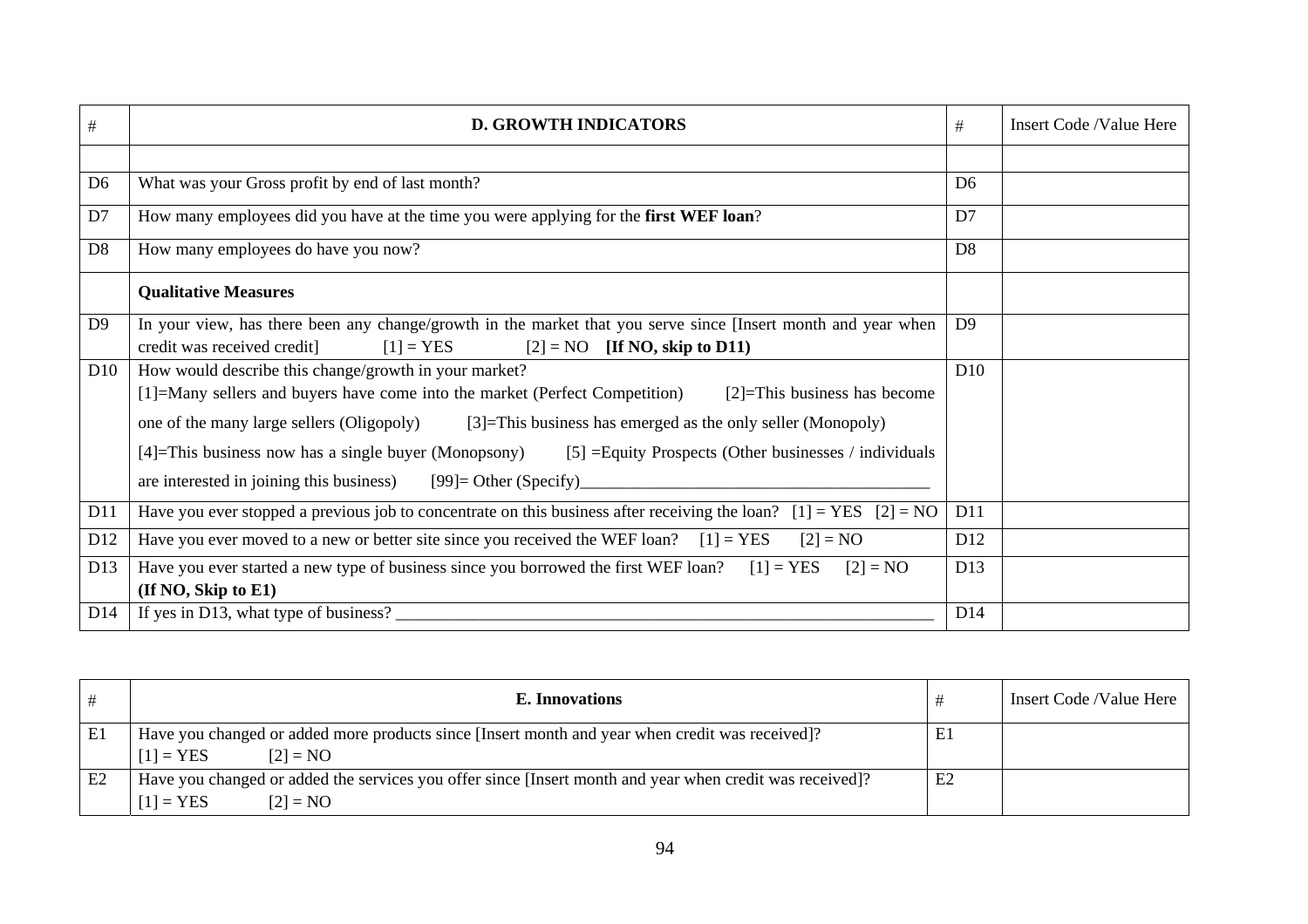| #              | E. Innovations                                                                                                                | #              | Insert Code /Value Here |
|----------------|-------------------------------------------------------------------------------------------------------------------------------|----------------|-------------------------|
| E <sub>3</sub> | Have you identified a new market for your goods/services since [Insert year and month when credit was                         | E3             |                         |
|                | received]?<br>$[1]$ = YES<br>$[2] = NO$                                                                                       |                |                         |
| E4             | Have you identified a new source of your raw materials or a new supply chain since [Insert month and year when                | E4             |                         |
|                | credit was received]? $[1] = YES$<br>$[2] = NO$                                                                               |                |                         |
| E <sub>5</sub> | Do you use any m-banking application (M-Pesa, M-Kesho, Zap, Orange Money etc) in your business?                               | E <sub>5</sub> |                         |
|                | $[1]$ = YES<br>$[2] = NO$ (If NO, Skip to F1)                                                                                 |                |                         |
| E <sub>6</sub> | If YES in E5, what do use the application(s) for? [Multiple Responses Accepted]                                               | E6             |                         |
|                | (a)Supplier payments $[1] = \text{YES}$ $[2] = \text{NO}$<br>(b) Bank transactions/transfers $[1] = \text{YES}$<br>$[2] = NO$ |                |                         |
|                | (c) Payment receipts $[1] = \text{YES}$ $[2] = \text{NO}$ [99] Other YES $[2] = \text{NO}$ (Specify)                          |                |                         |

| #              | F. FUND MANAGEMENT & COMPLEMENTARY SERVICES                                                                                                                                                                                                                     | #              | Insert Code /Value Here |
|----------------|-----------------------------------------------------------------------------------------------------------------------------------------------------------------------------------------------------------------------------------------------------------------|----------------|-------------------------|
|                | <b>Access to Information</b>                                                                                                                                                                                                                                    |                |                         |
| F1             | How did you know about the fund?<br>$[1]$ = Friend $[2]$ = My Bank/Loan Provider<br>$[3]$ = Local Community Group<br>[4] $=$ Local <i>Baraza</i><br>[5] = Adverts in Mass Media [6] = Other community Gathering [7] = Family Member<br>$[99] = Other(Specific)$ | F1             |                         |
|                | <b>How Fund is Administered</b>                                                                                                                                                                                                                                 |                |                         |
| F2             | Were you required to give some security/collateral for the WEF loan? [1]=YES, [2] = NO [If NO, skip to F4]                                                                                                                                                      | F2             |                         |
| F <sub>3</sub> | If YES in F2 above, what security did you give? [Multiple Responses Accepted]<br>$[1]$ = Household goods<br>$[2]$ = Title deed $[3]$ = Vehicle Log Book $[4]$ = Salary<br>$[5]$ = Guarantors<br>$[99] = Other (Specific)$                                       | F <sub>3</sub> |                         |
|                | <b>Complementary Services</b>                                                                                                                                                                                                                                   |                |                         |
| F <sub>4</sub> | Has your business accessed any of the following complementary services?                                                                                                                                                                                         | F <sub>4</sub> |                         |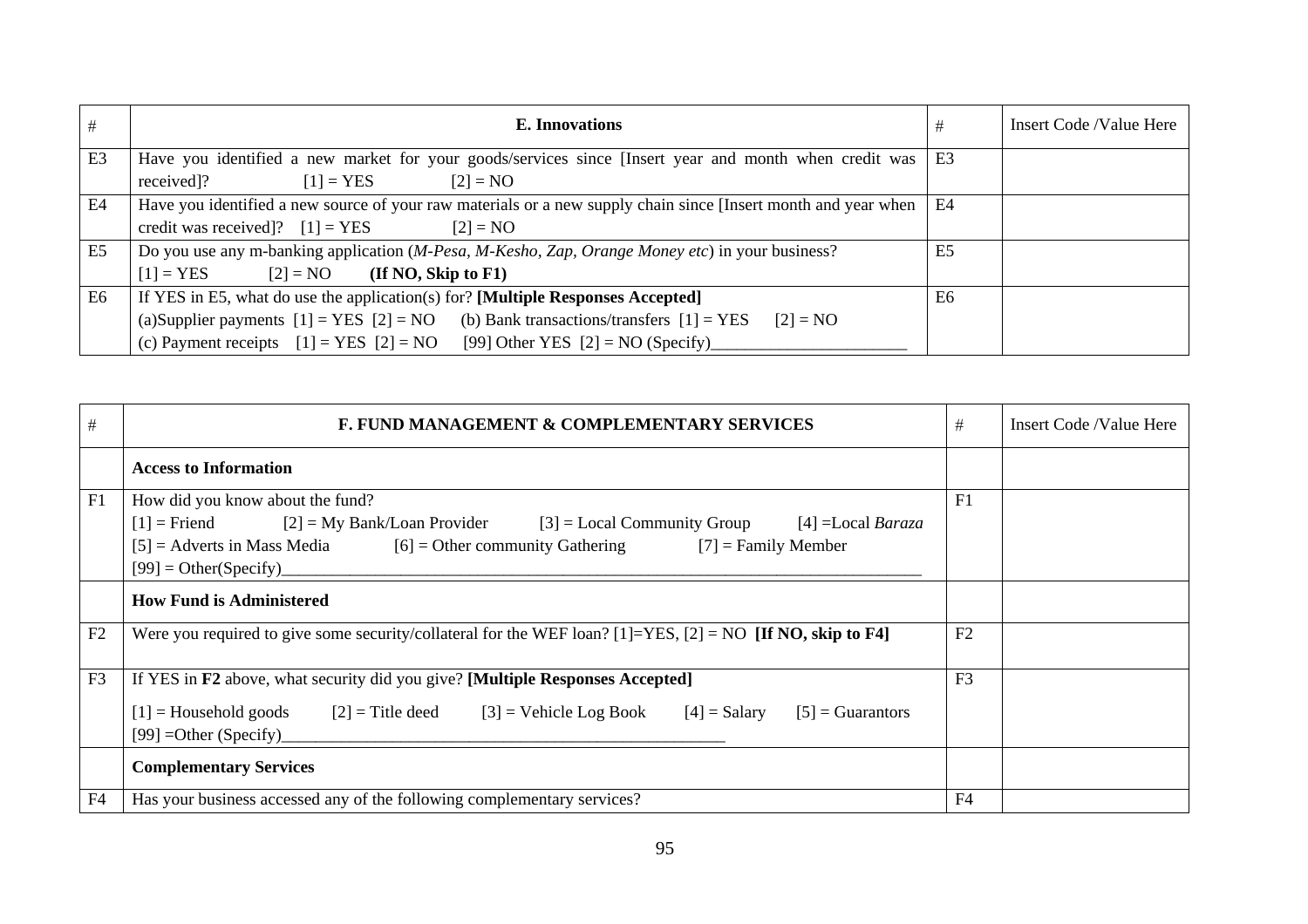| #              | F. FUND MANAGEMENT & COMPLEMENTARY SERVICES                                                                           | #              | Insert Code /Value Here |
|----------------|-----------------------------------------------------------------------------------------------------------------------|----------------|-------------------------|
|                | (a) = Monitoring of business progress [1]=YES, [2] = NO<br>(b) = Business Training $[1]$ =YES, $[2]$ = NO,            |                |                         |
|                | (c) = Provision of Market Information $[1]$ =YES, $[2]$ = NO<br>(d) = Education and awareness $[1]$ =YES, $[2]$ = NO, |                |                         |
|                | (e) = Asset Building [1]=YES, [2] = NO<br>(f) =Networking [1]=YES, [2] = NO                                           |                |                         |
|                | $(g)$ = Exposure to role models/Organized visits to other Enterprises [1]=YES<br>$[2] = NO$                           |                |                         |
|                | [If NO for all, skip to $F6$ )<br>$[99] = Other [1] = YES$ $[2] = NO (Specific)$                                      |                |                         |
| F5             | If yes in any of the options in <b>F4 above</b> , who was the provider? [Multiple responses accepted]                 | F <sub>5</sub> |                         |
|                | $[1]$ = WEF $[2]$ = The institution that advanced me credit $[3]$ = A CBO $[4]$ = An NGO $[5]$ = A Government         |                |                         |
|                | [99] = Other (Specify)<br>Agency $[6]$ = Consultant                                                                   |                |                         |
| F <sub>6</sub> | If NO in F4, what were the reasons for non-access to complementary services?                                          | F <sub>6</sub> |                         |
|                | [1]=Inaccessibility [2]= Services were not relevant [3]= The cost of the services were high                           |                |                         |
|                | $[4]$ =It was inconveniencing $[5]$ = The services were not available here                                            |                |                         |
|                | [99] Other(Specify)                                                                                                   |                |                         |

| #              | <b>G. POLICY ENVIRONMENT</b>                                                                                      | #              | Insert Code /Value Here |
|----------------|-------------------------------------------------------------------------------------------------------------------|----------------|-------------------------|
| G1             | Did you pay any license fees within the last 12 months $[1] = \text{YES}, [2] = \text{NO}$ [If NO, skip to G3)    | G <sub>1</sub> |                         |
| G2             | If Yes in G1 above, how much in KES?                                                                              | G <sub>2</sub> |                         |
| G <sub>3</sub> | How long did the licensing take?                                                                                  | G <sub>3</sub> |                         |
|                | $[1] = < A \text{ day}$ $[2] = 1 \text{ Day}$<br>$[3] = 2 - 6$ Days<br>$[4] = 1$ Week<br>$[5] = 2 - 3$ weeks      |                |                         |
|                | $[6] = 1$ Month $[7] = > A$ month                                                                                 |                |                         |
| G4             | What was your assessment of the process of obtaining the licensing                                                | G4             |                         |
|                | $[1]$ = Very Easy $[2]$ = Easy $[3]$ = Moderate $[4]$ = Difficult $[5]$ = Very Difficult                          |                |                         |
| G <sub>5</sub> | Did you pay any taxes within the last 12 months $[1] = \text{YES}$ $[2] = \text{NO}$<br>[If NO, skip to $G7$ )    | G <sub>5</sub> |                         |
| G <sub>6</sub> | If Yes in G5 above how much in KES?                                                                               | G <sub>6</sub> |                         |
| G7             | Were you allowed a grace period before starting repaying your WEF business loan? $[1] = \text{YES}$<br>$[2] = NO$ | G7             |                         |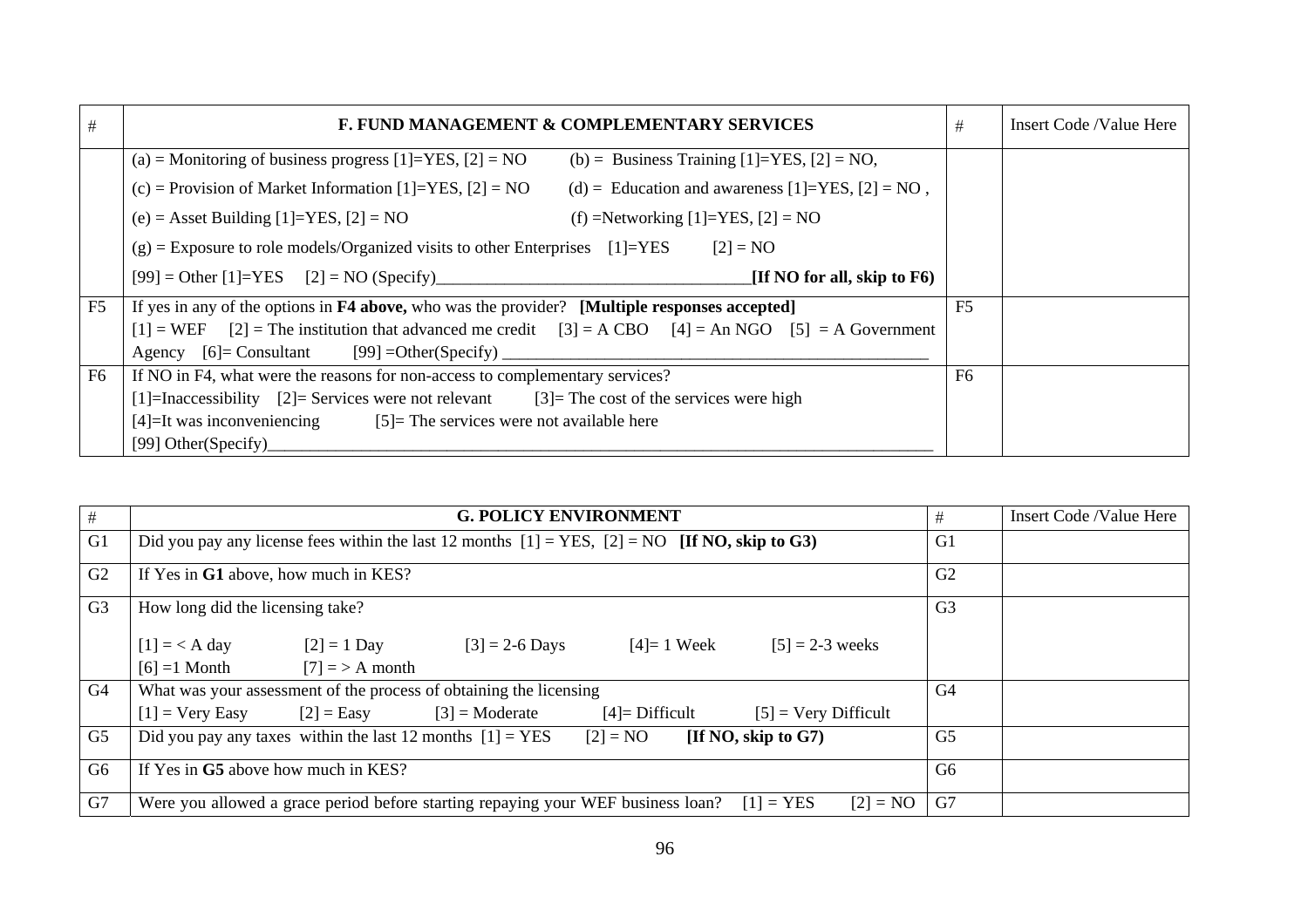|    | [If NO, skip to END)                                                    |                |  |
|----|-------------------------------------------------------------------------|----------------|--|
| G8 | If YES in G7 above what was the duration of this grace period in months | G <sub>8</sub> |  |

# **Thank you for your participation in this study**

**END**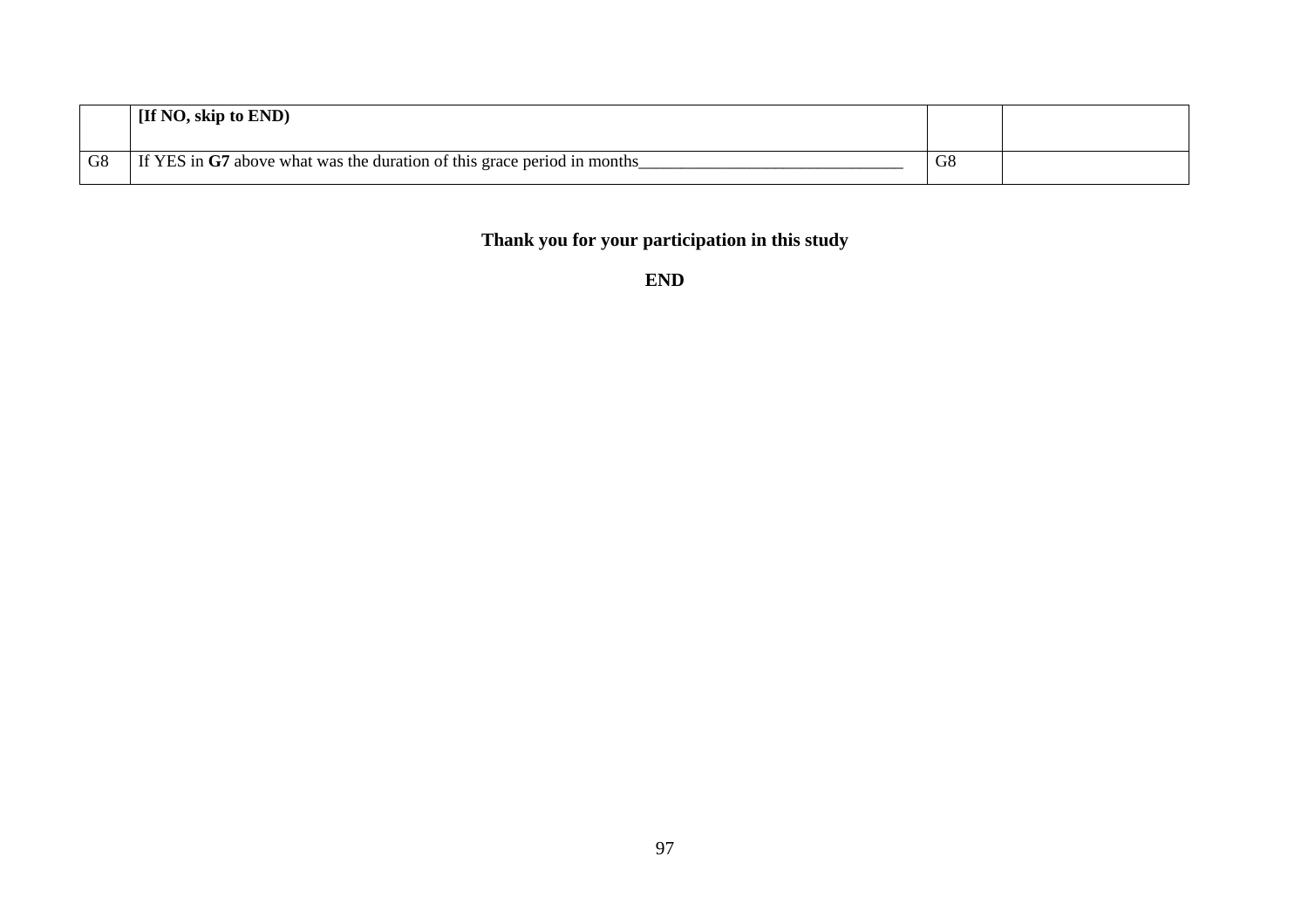## **Appendix B: Constituency Women Enterprise Scheme (C-WES) Committee Focus Group Discussion Guide**

#### **0. Background Information**

01. Identity Name of CWES\_\_\_\_\_\_\_\_\_\_\_\_\_\_\_\_\_\_\_ Area of Operation\_\_\_\_\_\_\_\_\_\_\_\_\_\_\_

## **A. Growth, Innovation and Challenges Faced by MSMEs**

- A1. To what extent have the targeted MSMEs grown since the introduction of the Fund in this area?
- A2. In your view, what have been the key drivers and impediments to this growth?
- A3. To what extent has the Fund supported innovation among your client MSMEs?
- A4. What challenges are the MSMEs in this area facing?
- A5. Does your committee and WEF address these challenges, If Yes how?
- A6. Why do the women in this area go into business?
- A7. Are there any observable innovations made by the women borrowers of the Fund in this area? (If yes, which ones? If no, why?)

#### **B. Administration of the Fund and Complementary Services**

- B1. How do you administer the Fund?
- B2. How do you disseminate information on the Fund to prospective borrowers?
- B3. What complementary services are available for the women entrepreneurs in this area? (Who are the providers?)
- B4. To what extent do these services support innovation among the MSMEs?
- B5. What challenges has the Fund encountered in improving the livelihood of women in this area?
- B6. Are there any strategic approaches used by your Committee and WEF to address the above challenges? (If yes, how?)

#### **C. Policy and Institutional Framework**

- C1. What is the policy and institutional framework under which you operate as a C-WES? (Kinds of enterprises of focus, what the Fund is supposed to achieve, link between C-WES and WEF, disbursement, beneficiary identification/selection, who qualifies, application requirements, interest rates, grace period, recovery, default etc)
- C2. Does this framework support innovation within MSMEs? (If yes, how and to what extent?)
- C3. What appropriate measures can be put in place by your committee, the government and non-state actors to improve the quality, service delivery and sustainability of the Fund?

#### **D. General**

- D1. Do you have some case studies of successful enterprises that have benefited from the Fund?
- D2. Do you have any other information related to this topic that we have not covered?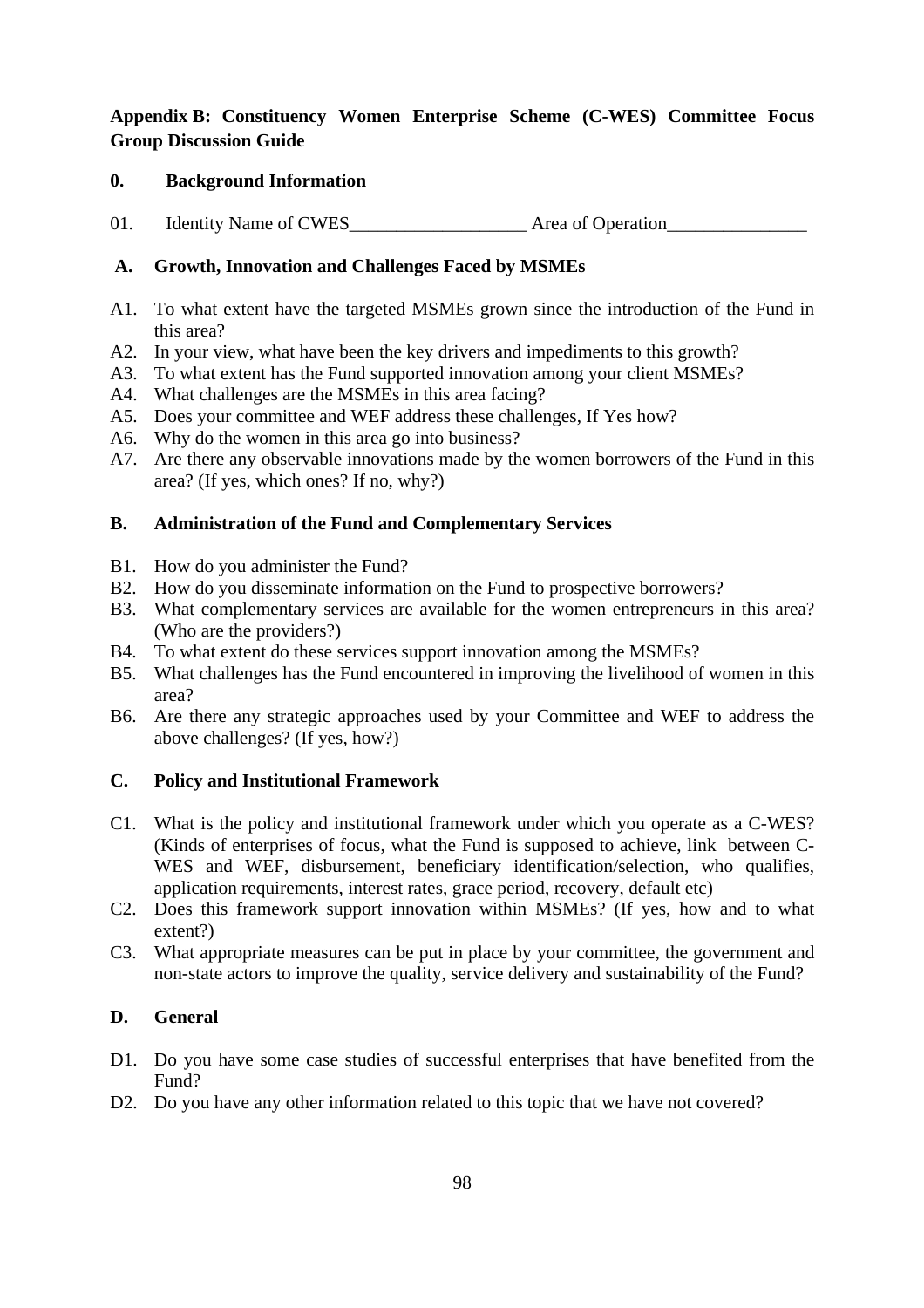## **Appendix C: Financial Intermediaries Managers Interview Guide**

#### **0. Background Information**

- 01. Identity Name of FI Area of Operation
- 02. Portfolio of activities (provide brochures, if available)
- 03. How much of the WEF has institution administered since inception (Provide data sheet)?

#### **A. Growth and Challenges Faced by MSMEs**

- A1. Overall, to what extent have your MSME clients grown since they received the loans?
- A2. In your view, what have been the key drivers and impediments to this growth?
- A3. To what extent has the Fund supported innovation among your MSME clientele?
- A4. What challenges do your MSME clients in this area face?
- A5. Does your institution address these challenges? (If yes, how?)
- A6. In your view, which are some of the reasons why women in this area go into business?
- A7. Are there any observable innovations made by the women borrowers of the Fund in this area? If yes, which ones?

#### **B. Administration of the Fund and Complementary Services**

- B1. How do you administer the Fund?
- B2. How do you disseminate information on the Fund to prospective borrowers?
- B3. What complementary services do you offer to the women borrowers of the Fund in this area?
- B4. To what extent do these services support innovation among your clients?
- B5. What challenges have you faced in administering the Fund?
- B6. Are there any strategic approaches used by your institution to address the above challenges? (If yes, how?)
- B7. What are some of the additional interests of your institution beyond the Fund? (Client retention, deposit growth, selling other bank products)

#### **C. Policy and Institutional Framework**

- C1. What is the policy and institutional framework under which you operate as an intermediary? (Kinds of enterprises of focus, what the Fund is supposed to achieve, link between FI and WEF, disbursement, beneficiary identification/selection, who qualifies, application requirements, interest rates, grace period, recovery, default etc)
- C2. Does this framework support innovation within MSMEs? (If yes, how and to what extent?, What is the Criteria for additional funding?)
- C3. What appropriate measures can be put in place by your institution, the government and non-state actors to improve the quality, service delivery and sustainability of the Fund?

#### **D. General**

- D1. Do you have some case studies of successful enterprises that have benefited from the Fund?
- D2. Do you have any other information related to this topic that we have not covered?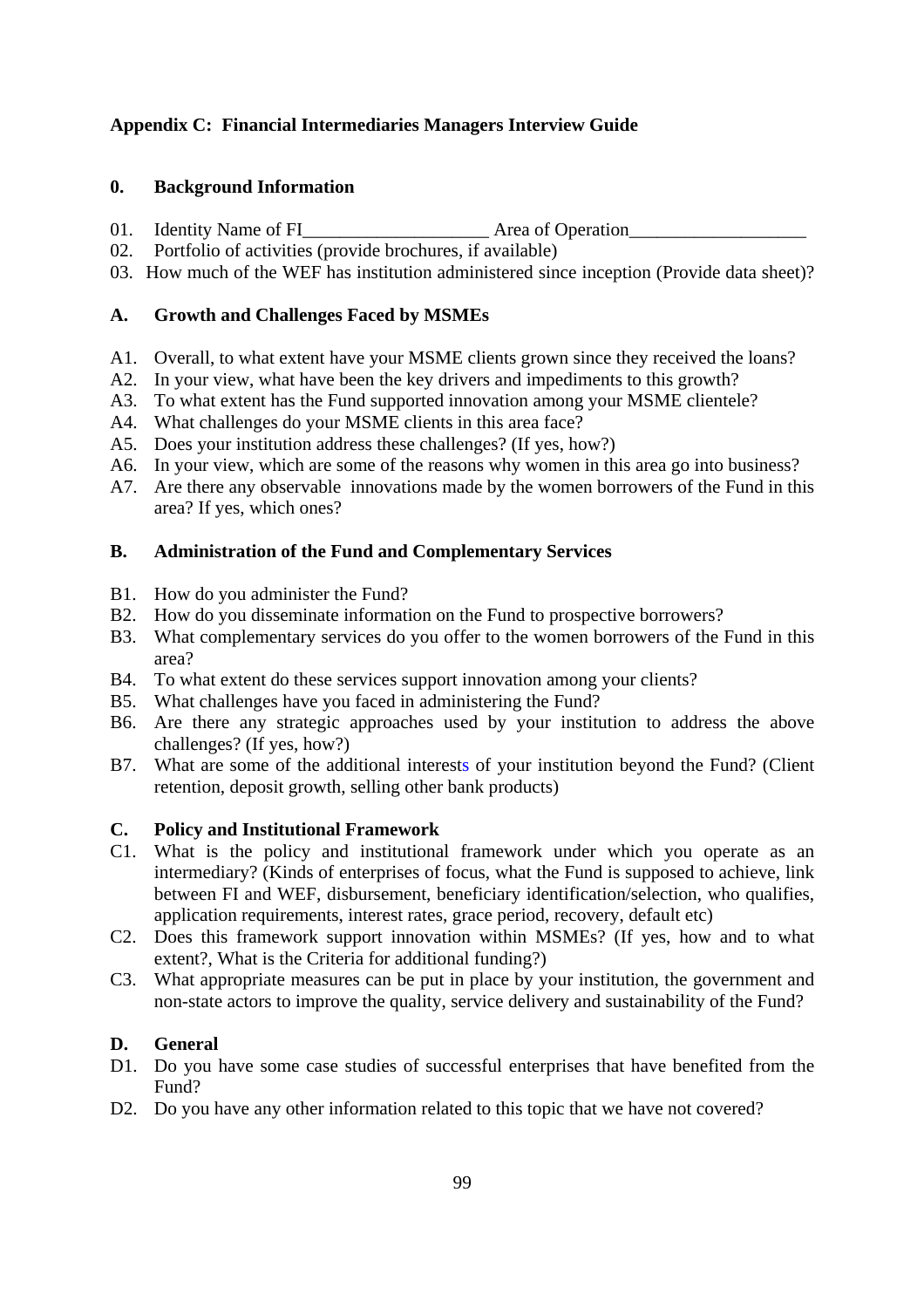## **Appendix D: WEF Managers Interview Guide**

#### **0. Background Information**

- 01. Area of Operation
- 02. Portfolio of activities
- 03. How much of the WEF loan has been disbursed in your area of operation since inception (Use data Sheets)?

## **A. Growth and Challenges Faced by MSMEs**

- A1. To what extent have the targeted MSMEs grown since the introduction of the Fund?
- A2. In your view, what have been the key drivers and impediments to this growth?
- A3. To what extent has the Fund supported innovation in MSMEs?
- A4. What challenges are the MSMEs facing?
- A5. Does WEF address these challenges? (If Yes how?)
- A6. What are some of reasons why women go into business?
- A7. Are there any observable innovations made by the women borrowers of the Fund? (If yes, which ones? If no, why?)

#### **B. Administration of the Fund and Complementary Services**

- B1. How is the Fund administered?
- B2. How do you disseminate information on the fund to prospective borrowers?
- B3. What complementary services are available for the women entrepreneurs? (Who are the providers?)
- B4. To what extent do these services support innovation in the MSMEs?
- B5. What challenges has the Fund encountered in improving the livelihood of women in Kenya?
- B6. Are there any strategic approaches used by WEF to address the above challenges? (If yes, how?)

## **C. Policy and Institutional Framework**

- C1. What is the policy and institutional framework under which the Fund is administered? (Kinds of enterprises of focus, what is the Fund supposed to achieve, link between WEF, C-WES and FIs, disbursement, beneficiary identification/selection, who qualifies, application requirements, interest rates, grace period, recovery, default etc)
- C2. Does this framework support innovation within MSMEs? (If yes, how and to what extent?)
- C3. What appropriate policy measures should WEF, government and non-state actors put in place to improve the quality, service delivery and sustainability of the Fund?

## **D. General**

- D1. Do you have some case studies of successful enterprises that have benefited from the Fund?
- D2. Do you have any other information related to this topic that we have not covered?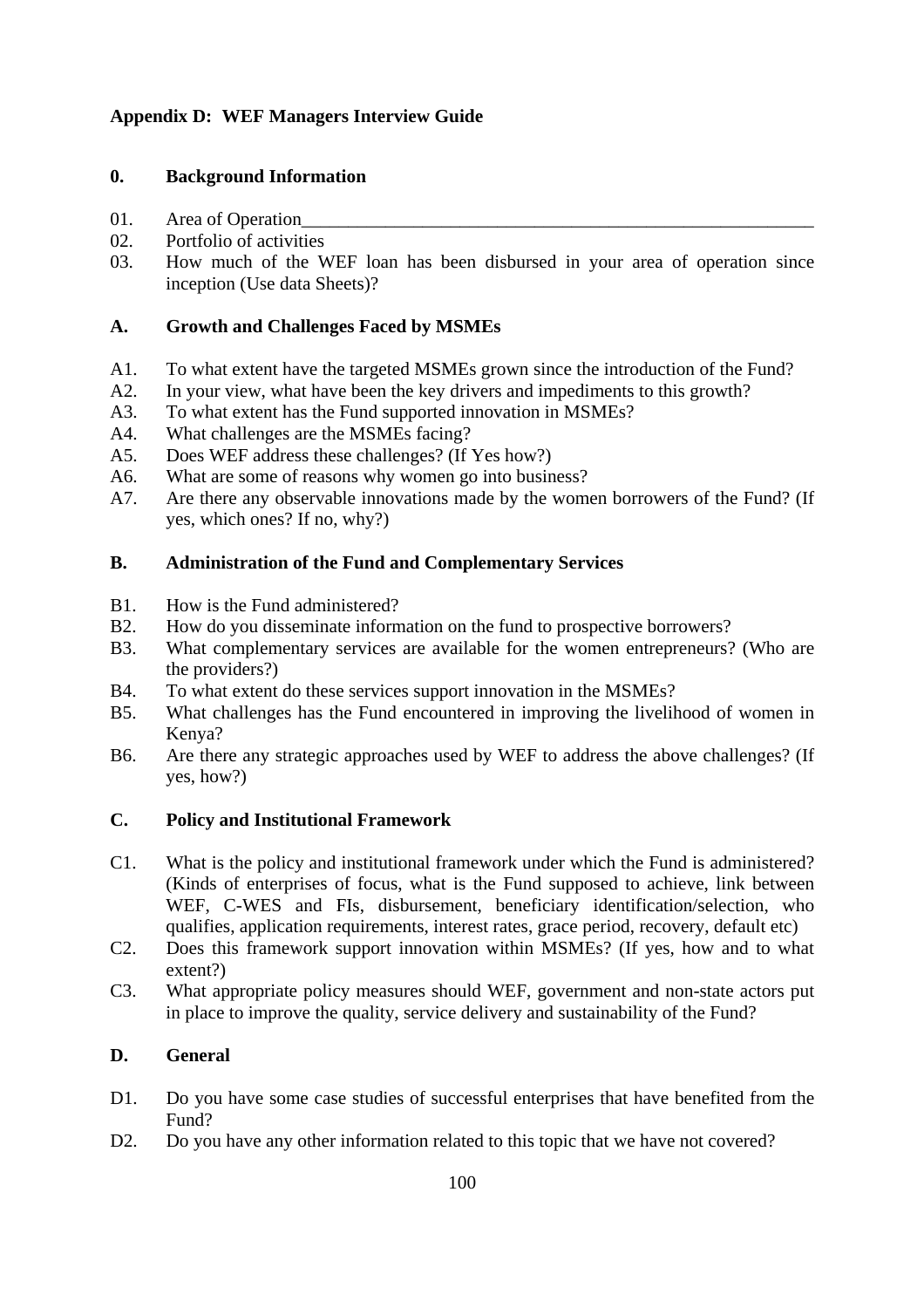# **Appendix E: List of Counties and Constituencies in the Study**

## **PILOT STUDY**

|          | County  | Constituency | <b>Number of Women Groups</b> | Amounts disbursed as at<br>$30^{th}$ July 2012 (Kshs.) |
|----------|---------|--------------|-------------------------------|--------------------------------------------------------|
|          | Nairobi | Dagoretti    |                               | 2.600,000                                              |
| <u>.</u> | Nakuru  | Rongai       |                               | 4.950,000                                              |

#### **MAIN STUDY**

## Source: WEF (2012)

|                  | County       | Constituency   | <b>Number of Women Groups</b> | Amounts disbursed as at<br>30 <sup>th</sup> July 2012 (Kshs.) |
|------------------|--------------|----------------|-------------------------------|---------------------------------------------------------------|
| 1.               | Nairobi      | Embakasi       | 219                           | 11,950,000                                                    |
|                  |              | Kasarani       | 52                            | 2,750,000                                                     |
|                  |              | Langata        | 78                            | 4,450,000                                                     |
|                  |              | <b>Starehe</b> | 79                            | 4,398,000                                                     |
| 2.               | Nyeri        | Mathira        | 90                            | 4,800,000                                                     |
|                  |              | Nyeri Town     | 126                           | 6,700,000                                                     |
|                  |              | Othaya         | 119                           | 6,550,000                                                     |
|                  |              | Tetu           | 79                            | 4,550,000                                                     |
| 3.               | Nakuru       | Molo           | 151                           | 8,900,000                                                     |
|                  |              | Naivasha       | 99                            | 5,500,000                                                     |
|                  |              | Nakuru Town    | 132                           | 8,050,000                                                     |
| $\overline{4}$ . | Kakamega     | <b>Butere</b>  | 114                           | 6,200,000                                                     |
|                  |              | Khwisero       | 103                           | 5,400,000                                                     |
|                  |              | Lurambi        | 110                           | 5,750,000                                                     |
|                  | <b>TOTAL</b> | 14             | 1551                          | 85,948,000                                                    |

Source: WEF (2012)

**Appendix F: Financial Intermediaries in the Constituencies under Study** 

|                  | <b>Name of Financial</b><br><b>Intermediary</b>                       | Loan amount (Kshs. In<br>millions) |                  | Number of<br>beneficiaries<br>funded | No. of Counties served by<br>the Financial Intermediary |
|------------------|-----------------------------------------------------------------------|------------------------------------|------------------|--------------------------------------|---------------------------------------------------------|
|                  |                                                                       | <b>Total</b><br>allocation         | <b>Disbursed</b> |                                      |                                                         |
| 1.               | African Women Foundation                                              | 4                                  | 2                | 122                                  | 5 counties                                              |
| $\mathfrak{D}$   | <b>ARDESC SACCO Society</b><br>Ltd.                                   | 8                                  | 4                | 145                                  | 4 counties                                              |
| 3.               | Biashara Sacco                                                        | 10                                 | 10               | 262                                  | 1 county                                                |
| $\overline{4}$ . | <b>Bright Enriched</b><br>Empowerment<br>Program(BEEP)                | 10                                 | 10               | 159                                  | 8 counties                                              |
| 5.               | <b>Business Initiative</b><br>Management Assistance<br>Service(BIMAS) | 50                                 | 40               | 3,766                                | 14 counties                                             |
| 6.               | Chase Bank                                                            | 50                                 | 30               | 190                                  | 5 counties                                              |
| 7.               | <b>Community Vision</b>                                               | 13                                 | $\theta$         |                                      | 2 counties                                              |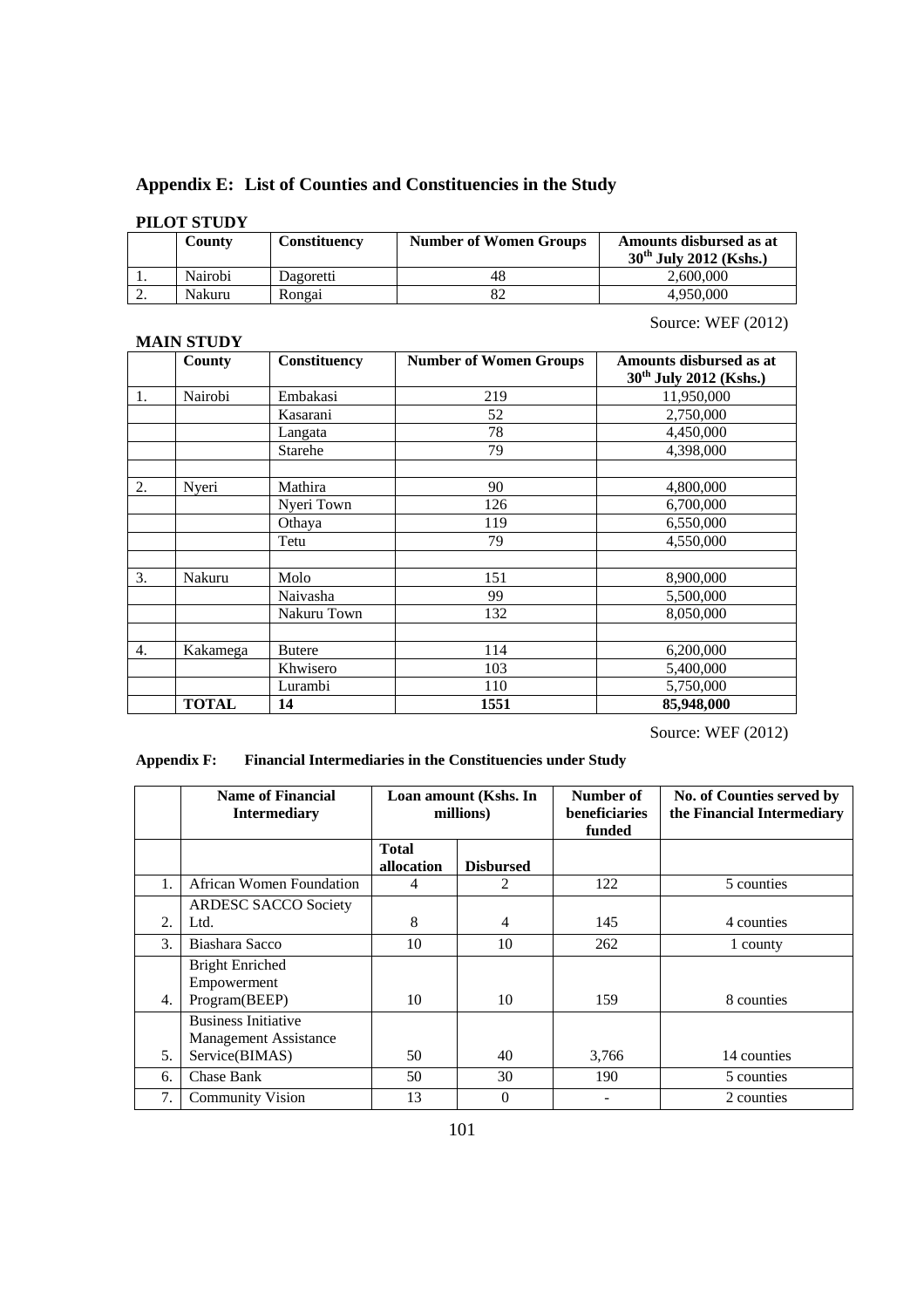|     | Cooper Motors                                               |                |                |       |             |
|-----|-------------------------------------------------------------|----------------|----------------|-------|-------------|
| 8.  | Cooperative(COMOCO)                                         | 5              | 5              | 175   | 7 counties  |
| 9.  | Co-operative Bank                                           | 192            | 142            | 7,221 | 40 counties |
| 10. | Family Bank                                                 | 223            | 183            | 4,188 | 23 counties |
| 11. | <b>First Community Bank</b>                                 | 10             | 10             | 142   | 8 counties  |
| 12. | Foundation Savings and<br><b>Credit Cooperative Society</b> | 3              | 2.94           |       | 3 counties  |
| 13. | Fountain Enterprise<br>Programme Sacco Ltd                  | 28             | 15             |       | 1 county    |
| 14. | Goshen Housing Co-<br>operative Society                     | $\overline{c}$ | $\Omega$       |       | 1 county    |
| 15. | Indo Africa (NGO)                                           | 12             | 6              | 133   | 2 counties  |
| 16. | Jamii Bora Bank                                             | 200            | 140            | 8,235 | 20 counties |
| 17. | Jamii Sacco                                                 | 9              | 9              | 546   | 1 county    |
| 18. | Jiinue Development<br>Organization                          | 10             | $\Omega$       |       | 9 counties  |
| 19. | Jisaidie Development<br><b>Network</b>                      | 13             | $\overline{7}$ | 34    | 4 counties  |
| 20. | Jitahidi Development<br>Organisation                        | 4              | 3              | 85    | 1 county    |

|     | <b>Name of Financial</b><br><b>Intermediary</b> | Loan amount (Kshs. In<br>millions) |                | Number of<br>beneficiaries<br>funded | No. of Counties served by<br>the Financial<br><b>Intermediary</b> |
|-----|-------------------------------------------------|------------------------------------|----------------|--------------------------------------|-------------------------------------------------------------------|
|     | Jiweze Women                                    |                                    |                |                                      |                                                                   |
| 21. | Development Programme                           | 10                                 | 10             | 1,124                                | 3 counties                                                        |
|     | K-Rep Development                               |                                    |                |                                      |                                                                   |
| 22. | Agency                                          | 15                                 | 15             | 664                                  | 15 counties                                                       |
| 23. | Mathira Farmers Sacco                           | 12                                 | 12             | 220                                  | 1 county                                                          |
|     | Muramati SACCO Society                          |                                    |                |                                      |                                                                   |
| 24. | Ltd (UNITAS)                                    | 11                                 | 11             | 309                                  | 3 counties                                                        |
| 25. | Naivasha Women Sacco                            | $\overline{4}$                     | $\overline{4}$ | 119                                  | 1 county                                                          |
|     | National Cooperative                            |                                    |                |                                      |                                                                   |
| 26. | Housing Union Ltd.                              | 12                                 | 12             | 416                                  | 16 counties                                                       |
| 27. | Necco Fosa                                      | 55                                 | 55             | 1,735                                | 3 counties                                                        |
|     | New Mugumu Jua Kali                             |                                    |                |                                      |                                                                   |
| 28. | Sacco                                           | 0.5                                | 0.5            | 133                                  | 3 counties                                                        |
|     | Rafiki Deposit Taking                           |                                    |                |                                      |                                                                   |
| 29. | Microfinance                                    | $\overline{4}$                     | $\overline{4}$ | 6                                    | 2 counties                                                        |
|     | Rongai Social Economic                          |                                    |                |                                      |                                                                   |
| 30. | Women Organization                              | 10                                 | 10             | 9,080                                | 1 county                                                          |
|     | Small & Micro Enterprise                        |                                    |                |                                      |                                                                   |
|     | Programme Deposit Taking                        |                                    |                |                                      |                                                                   |
| 31. | Microfinance                                    | 130                                | 105            | 12,626                               | 25 counties                                                       |
|     | Social Initiative &                             |                                    |                |                                      |                                                                   |
|     | Development for                                 |                                    |                |                                      |                                                                   |
|     | Entrepreneurs programme                         |                                    |                |                                      |                                                                   |
| 32. | (SIDEP)                                         | $\overline{4}$                     | 2              | 1,650                                | 2 counties                                                        |
| 33. | Taifa Sacco Society Limited                     | 60                                 | 45             | 1,478                                | 3 counties                                                        |
| 34. | <b>Tetu Women Rural SACCO</b>                   | 1                                  | 1              | $\overline{\phantom{0}}$             | 1 county                                                          |